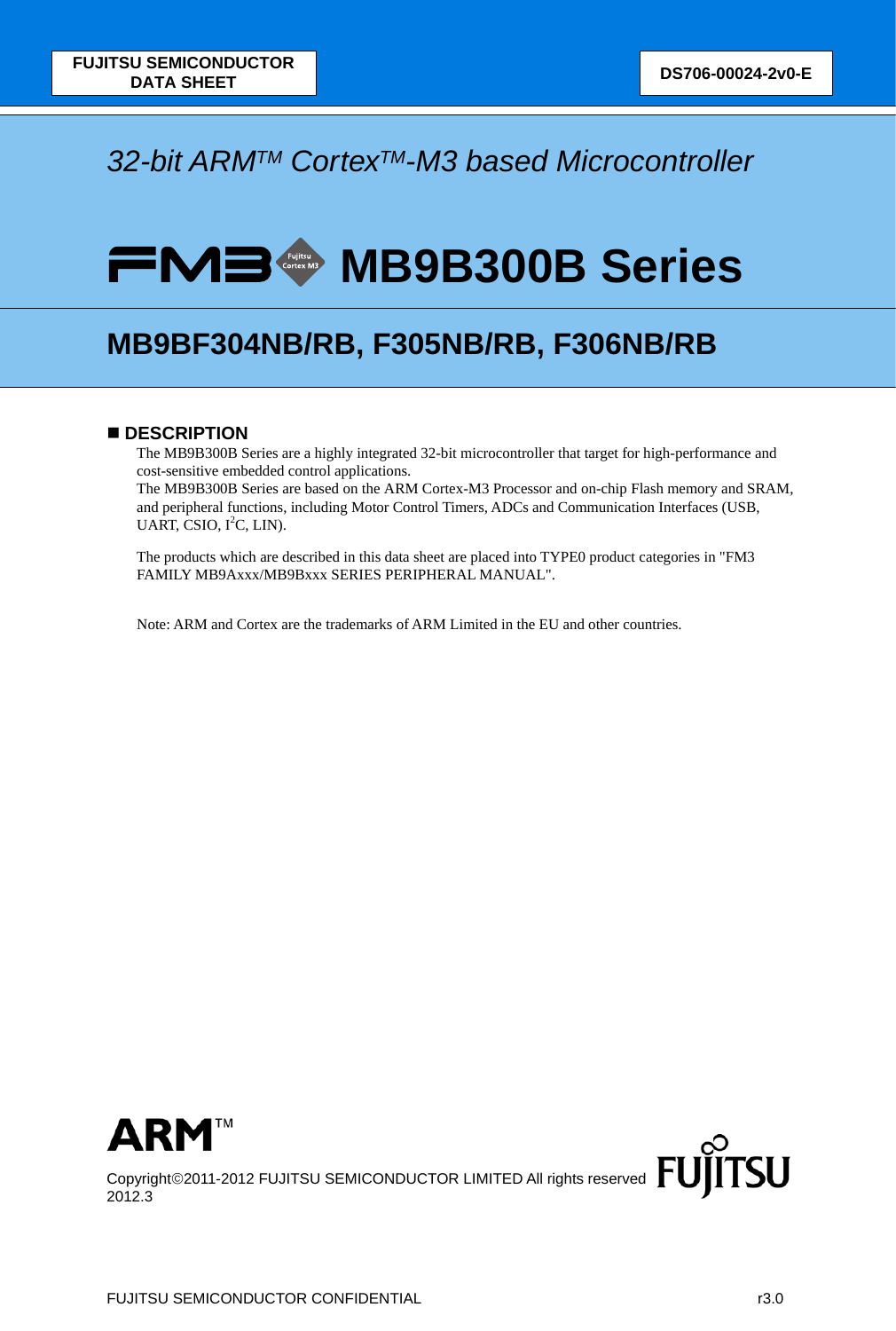# **FEATURES**

# **32-bit ARM Cortex-M3 Core**

- ・ Processor version: r2p0
- ・ Up to 80MHz Frequency Operation
- ・ Memory Protection Unit (MPU): improve the reliability of an embedded system
- ・ Integrated Nested Vectored Interrupt Controller (NVIC): 1 NMI (non-maskable interrupt) and 48 peripheral interrupts and 16 priority levels
- ・ 24-bit System timer (Sys Tick): System timer for OS task management

# **On-chip Memories**

[Flash memory]

- ・ Up to 512 Kbyte
- ・ Read cycle: 0wait-cycle@up to 60MHz, 2wait-cycle\* above
- \*: Instruction pre-fetch buffer is included. So when CPU access continuously, it becomes 0wait-cycle
- ・ Security function for code protection

#### [SRAM]

This series contain a total of up to 64Kbyte on-chip SRAM memories. This is composed of two independent SRAM(SRAM0, SRAM1) . SRAM0 is connected to I-code bus or D-code bus of Cortex-M3 core. SRAM1 is connected to System bus.

・ SRAM0: Up to 32 Kbyte

- ・ SRAM1: Up to 32 Kbyte
- ・

#### **External Bus Interface**

- ・ Supports SRAM, NOR& NAND Flash device
- ・ Up to 8 chip selects
- ・ 8/16-bit Data width
- ・ Up to 25-bit Address bit

# **USB Interface**

USB interface is composed of Function and Host.

#### [USB function]

- ・ USB2.0 Full-Speed supported
- ・ Max. 6 EndPoint supported
	- ・ EndPoint 0 is control transfer
	- $\cdot$  EndPoint 1 5 can be selected bulk-transfer or interrupt-transfer
- ・ EndPoint1-5 is comprised Double Buffer

[USB host]

- ・ USB2.0 Full/Low speed supported
- ・ Bulk-transfer and interrupt-transfer and Isochronous-transfer support

**FUILTSU** 

- ・ USB Device connected/dis-connected automatically detect
- ・ IN/OUT token handshake packet automatically
- ・ Max.256-byte packet-length supported
- ・ Wake-up function supported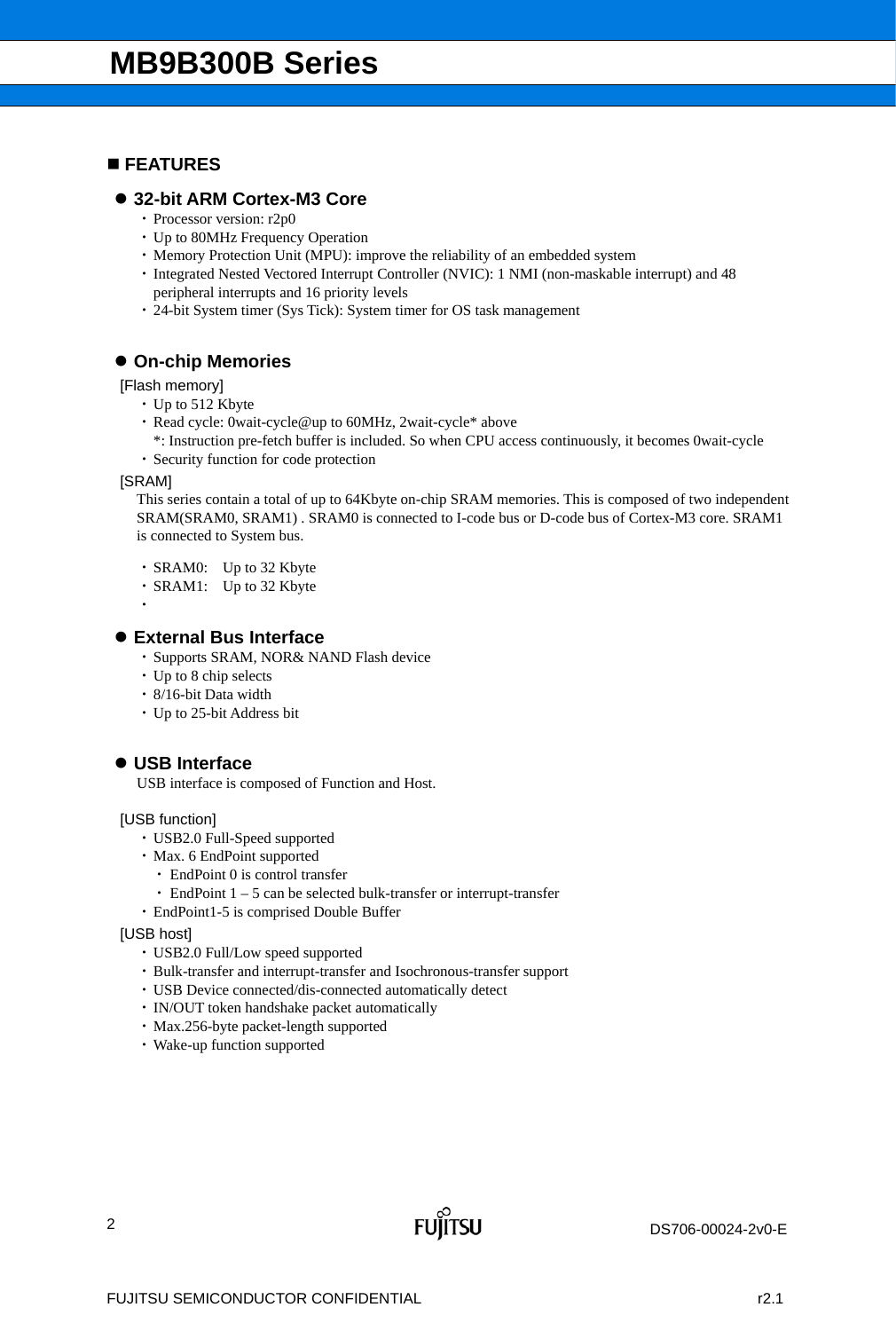### **Multi-function Serial Interface (Max. 8channels)**

- ・ 4 channels with 16-byte FIFO (ch.4-ch.7), 4 channels without FIFO (ch.0-ch.3)
- ・ Operation mode is selectable from the followings for each channel.
	- ・ UART
	- ・ CSIO
	- ・ LIN
	- $\cdot$  I<sup>2</sup>C

#### [UART]

- ・ Full-duplex double buffer
- ・ Selection with or without parity supported
- ・ Built-in dedicated baud rate generator
- ・ External clock available as a serial clock
- ・ Hardware Flow control : Automatically control the transmission by CTS/RTS (only ch.4)
- ・ Various error detect functions available (parity errors, framing errors, and overrun errors)

#### [CSIO]

- ・ Full-duplex double buffer
- ・ Built-in dedicated baud rate generator
- ・ Overrun error detect function available

#### [LIN]

- ・ LIN protocol Rev.2.1 supported
- ・ Full-duplex double buffer
- ・ Master/Slave mode supported
- ・ LIN break field generate (can be changed 13-16bit length)
- ・ LIN break delimiter generate (can be changed 1-4bit length)
- ・ Various error detect functions available (parity errors, framing errors, and overrun errors)

 $[I^2C]$ 

・ Standard mode (Max.100kbps) / High-speed mode (Max.400Kbps) supported

### **DMA Controller (8channels)**

DMA Controller has an independent bus for CPU, so CPU and DMA Controller can process simultaneously.

- ・ 8 independently configured and operated channels
- ・ Transfer can be started by software or request from the built-in peripherals
- ・ Transfer address area: 32bit(4Gbyte)
- ・ Transfer mode: Block transfer/Burst transfer/Demand transfer
- ・ Transfer data type: byte/half-word/word
- ・ Transfer block count: 1 to 16
- ・ Number of transfers: 1 to 65536

### **A/D Converter (Max. 16channels)**

#### [12-bit A/D Converter]

- ・ Successive Approximation Register type
- ・ Built-in 3unit
- ・ Conversion time: 1.0μs@5V
- ・ Priority conversion available (priority at 2levels)
- ・ Scanning conversion mode
- ・ Built-in FIFO for conversion data storage (for SCAN conversion: 16steps, for Priority conversion: 4steps)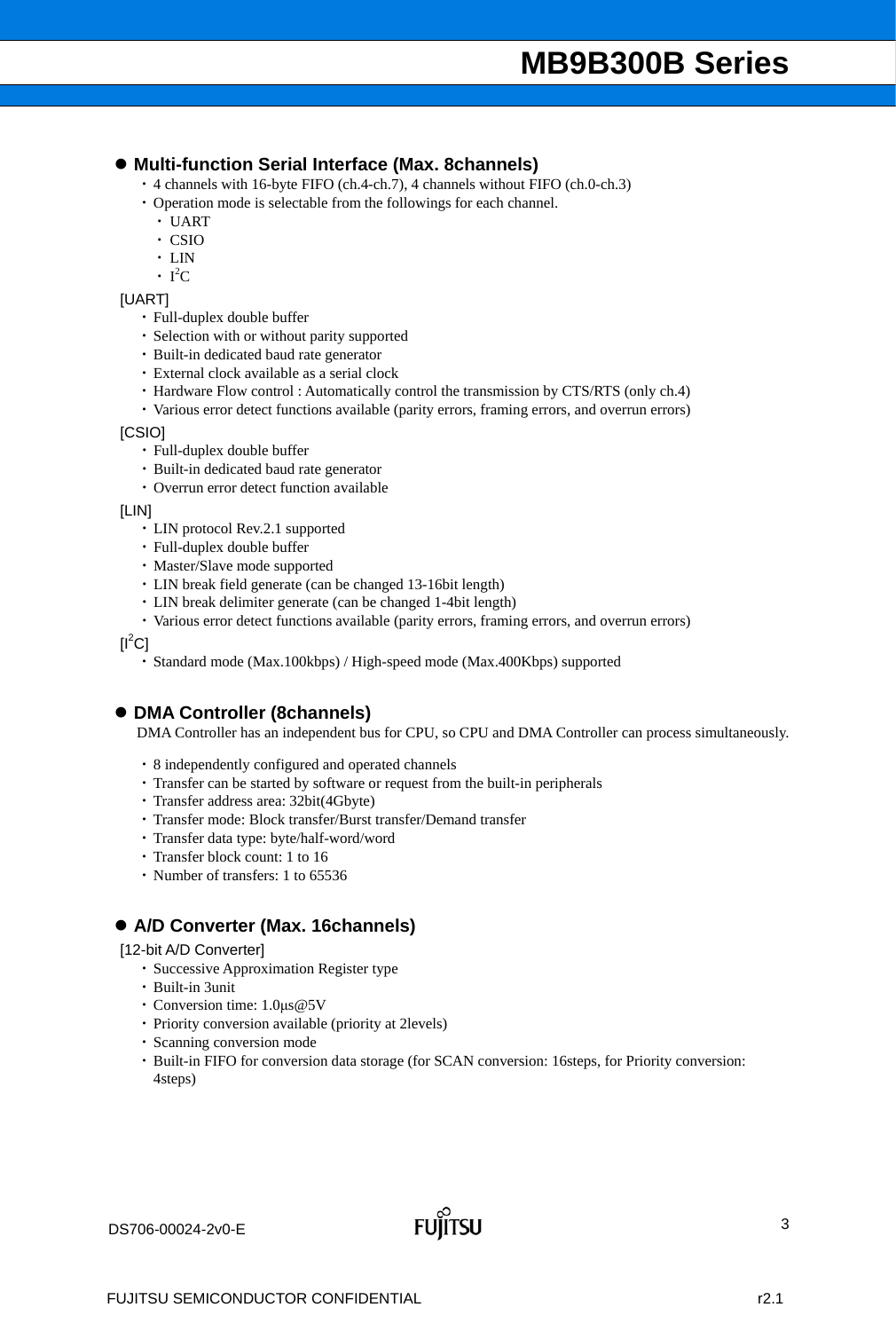# **Base Timer (Max. 8channels)**

Operation mode is selectable from the followings for each channel.

- ・ 16-bit PWM timer
- ・ 16-bit PPG timer
- ・ 16/32-bit reload timer
- ・ 16/32-bit PWC timer

### **General Purpose I/O Port**

This series can use its pins as I/O ports when they are not used for external bus or peripherals. Moreover, the port relocate function is built in. It can set which I/O port the peripheral function can be allocated.

- ・ Capable of pull-up control per pin
- ・ Capable of reading pin level directly
- ・ Built-in the port relocate function
- ・ Up to 100 fast I/O Ports@120pin Package

# **Multi-function Timer (Max. 2unit)**

The Multi-function timer is composed of the following blocks.

- $\cdot$  16-bit free-run timer  $\times$  3ch/unit
- Input capture  $\times$  4ch/unit
- Output compare  $\times$  6ch/unit
- A/D activating compare  $\times$  3ch/unit
- Waveform generator  $\times$  3ch/unit
- ・ 16-bit PPG timer × 3ch/unit

The following function can be used to achieve the motor control.

- ・ PWM signal output function
- ・ DC chopper waveform output function
- ・ Dead time function
- ・ Input capture function
- ・ A/D convertor activate function
- ・ DTIF (Motor emergency stop) interrupt function

# **Quadrature Position/Revolution Counter (QPRC) (Max. 2unit)**

The Quadrature Position/Revolution Counter (QPRC) is used to measure the position of the position encoder. Moreover, it is possible to use up/down counter.

・ The detection edge of the three external event input pins AIN, BIN and ZIN is configurable.

- 16-bit position counter
- ・ 16-bit revolution counter
- ・ Two 16-bit compare registers

### **Dual Timer (Two 32/16bit Down Counter)**

The Dual Timer consists of two programmable 32/16-bit down counters. Operation mode is selectable from the followings for each channel.

- ・ Free-running
- ・ Periodic (=Reload)
- ・ One-shot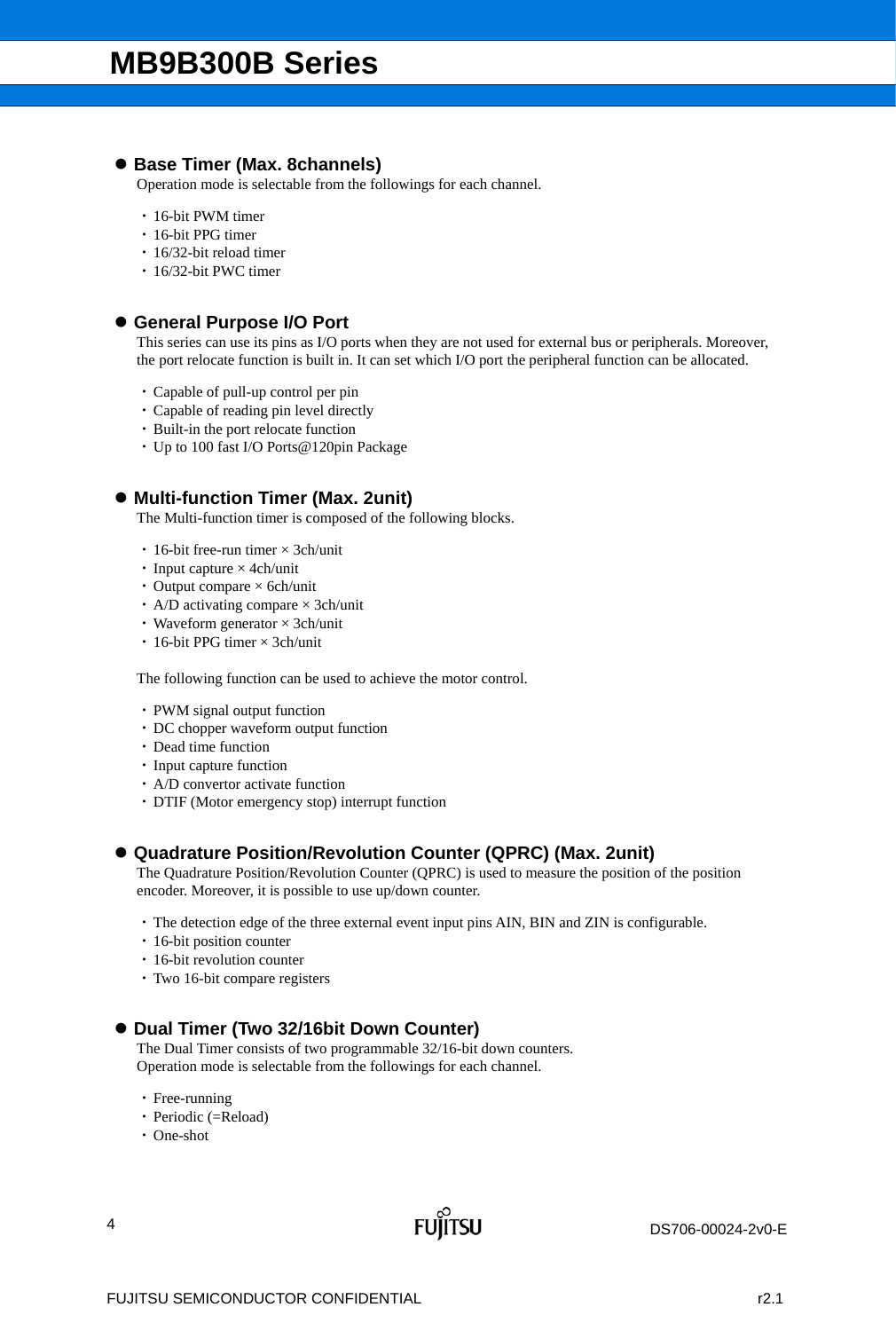#### **Watch Counter**

The Watch counter is used for wake up from power saving mode.

• Interval timer: up to 64s(Max.)@ Sub Clock : 32.768kHz

#### **External Interrupt Controller Unit**

- ・ Up to 16 external vectors
- ・ Include one non-maskable interrupt(NMI)

#### **Watch dog Timer (2channels)**

A watchdog timer can generate interrupts or a reset when a time-out value is reached.

This series consists of two different watchdogs, a "Hardware" watchdog and a "Software" watchdog.

"Hardware" watchdog timer is clocked by low speed CR oscillator. Therefore,"Hardware" watchdog is active in any power saving mode except STOP.

#### **CRC (Cyclic Redundancy Check) Accelerator**

The CRC accelerator helps a verify data transmission or storage integrity.

CCITT CRC16 and IEEE-802.3 CRC32 are supported.

- ・ CCITT CRC16 Generator Polynomial: 0x1021
- ・ IEEE-802.3 CRC32 Generator Polynomial: 0x04C11DB7

### **Clock and Reset**

[Clocks]

Five clock sources (2 ext. osc, 2 CR osc, and Main PLL) that are dynamically selectable.

- Main Clock : 4MHz to 48MHz
- ・ Sub Clock : 32.768kHz
- ・ High-speed CR Clock : 4MHz
- ・ Low-speed CR Clock : 100kHz
- ・ Main PLL Clock

[Resets]

Reset requests from INITX pins, Power on reset, Software reset, watchdog timers reset, low voltage detector reset and clock supervisor reset.

#### ● Clock Super Visor (CSV)

Clocks generated by CR oscillators are used to supervise abnormality of the external clocks.

- ・ External OSC clock failure (clock stop) is detected, reset is asserted.
- ・ External OSC frequency anomaly is detected, interrupt or reset is asserted.

#### **Low Voltage Detector (LVD)**

This series include 2-stage monitoring of voltage on the VCC. When the voltage falls below the voltage has been set, Low Voltage Detector generates an interrupt or reset.

- ・ LVD1: error reporting via interrupt
- ・ LVD2: auto-reset operation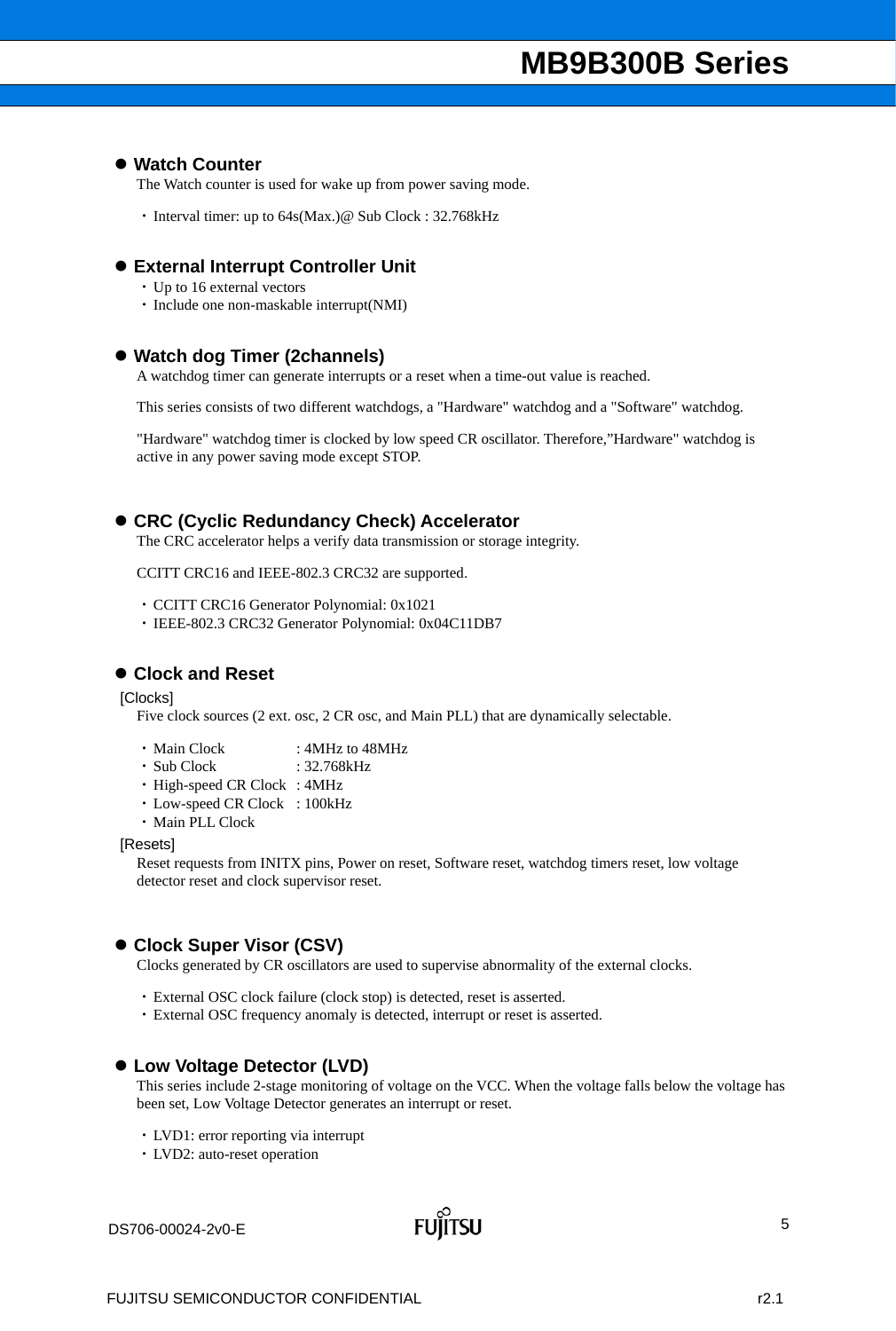# **Low Power Mode**

Three power saving modes supported.

- ・ SLEEP
- ・ TIMER
- ・ STOP

# **Debug**

- ・ Serial Wire JTAG Debug Port (SWJ-DP)
- ・ Embedded Trace Macrocells (ETM) provide comprehensive debug and trace facilities.

**FUJITSU** 

# **Power Supply**

Two Power Supplies

- $\cdot$  VCC  $= 2.7V$  to 5.5V: Correspond to the wide range voltage.
- $\cdot$  USBVCC = 3.0V to 3.6V: for USB I/O voltage, when USB is used.
	- $= 2.7V$  to 5.5V: when GPIO is used.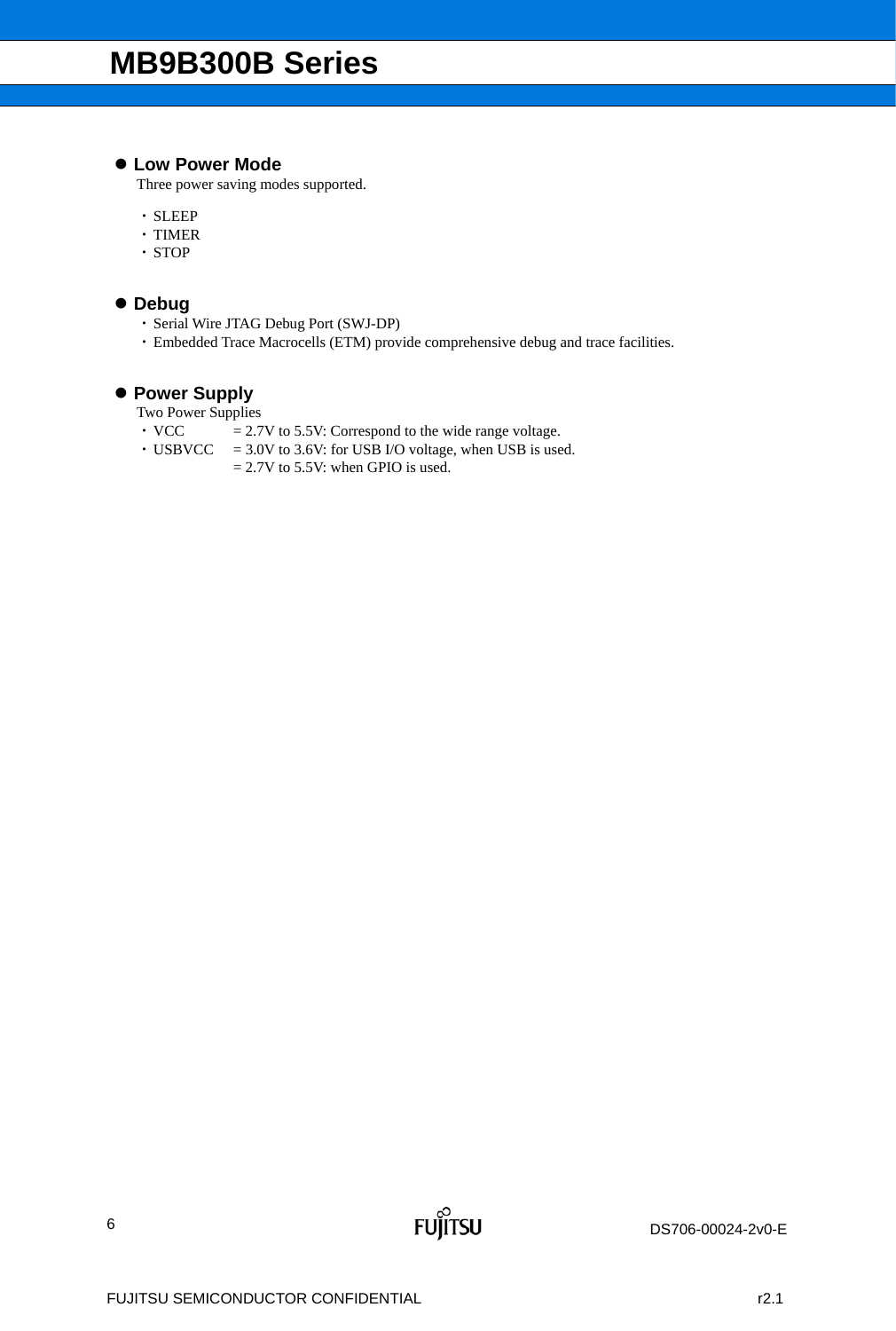# **PRODUCT LINEUP**

#### **Memory size**

| Product device | MB9BF304NB/RB | MB9BF305NB/RB | MB9BF306NB/RB |
|----------------|---------------|---------------|---------------|
| On-chip Flash  | 256Kbyte      | 384Kbyte      | 512Kbyte      |
| On-chip SRAM   | 32Kbvte       | 48Kbvte       | 64Kbyte       |

### **Function**

| Product device                |                                                                |                            | MB9BF304NB<br>MB9BF304RB<br>MB9BF305NB<br>MB9BF305RB<br>MB9BF306NB<br>MB9BF306RB |                                                                                    |  |  |  |
|-------------------------------|----------------------------------------------------------------|----------------------------|----------------------------------------------------------------------------------|------------------------------------------------------------------------------------|--|--|--|
| Pin count                     |                                                                |                            | 100                                                                              | 120                                                                                |  |  |  |
|                               |                                                                |                            |                                                                                  | Cortex-M3                                                                          |  |  |  |
| <b>CPU</b>                    | Freq.                                                          |                            |                                                                                  | 80MHz                                                                              |  |  |  |
|                               | Power supply voltage range                                     |                            |                                                                                  | 2.7V to 5.5V                                                                       |  |  |  |
|                               | <b>USB2.0FS</b> (Function/Host)                                |                            |                                                                                  | 1ch                                                                                |  |  |  |
| <b>DMAC</b>                   |                                                                |                            |                                                                                  | 8ch                                                                                |  |  |  |
| <b>External Bus Interface</b> |                                                                |                            | Addr:25bit (Max.)<br>Data:8/16 bit<br>CS:5(Max.)<br>Support:SRAM, NOR Flash      | Addr:25bit (Max.)<br>Data:8/16 bit<br>CS:8(Max.)<br>Support:SRAM, NOR & NAND Flash |  |  |  |
|                               | <b>MF</b> Serial Interface<br>(UART/CSIO/LIN/I <sup>2</sup> C) |                            |                                                                                  | 8ch (Max.)                                                                         |  |  |  |
| <b>Base Timer</b>             |                                                                | (PWC/Reload timer/PWM/PPG) |                                                                                  | 8ch (Max.)                                                                         |  |  |  |
|                               | A/D<br>activation<br>compare                                   | 3ch                        |                                                                                  |                                                                                    |  |  |  |
|                               | Input<br>capture                                               | 4ch                        |                                                                                  |                                                                                    |  |  |  |
| MF-<br>Timer                  | Free-run<br>timer                                              | 3ch                        |                                                                                  | 2 units (Max.)                                                                     |  |  |  |
|                               | Output<br>compare                                              | 6ch                        |                                                                                  |                                                                                    |  |  |  |
|                               | Waveform<br>generator                                          | 3ch                        |                                                                                  |                                                                                    |  |  |  |
|                               | <b>PPG</b>                                                     | 3ch                        |                                                                                  |                                                                                    |  |  |  |
| <b>OPRC</b>                   |                                                                |                            |                                                                                  | 2ch (Max.)                                                                         |  |  |  |
| Dual Timer                    | <b>Watch Counter</b>                                           |                            |                                                                                  | 1 unit<br>1 unit                                                                   |  |  |  |
|                               | <b>CRC</b> Accelerator                                         |                            |                                                                                  | Yes                                                                                |  |  |  |
|                               | Watchdog timer                                                 |                            |                                                                                  | $1ch(SW) + 1ch(HW)$                                                                |  |  |  |
|                               | <b>External Interrupts</b>                                     |                            |                                                                                  | 16pins (Max.)+ NMI $\times$ 1                                                      |  |  |  |
| I/O ports                     |                                                                |                            | 80pins (Max.)                                                                    | 100pins (Max.)                                                                     |  |  |  |
|                               | 12 bit A/D converter                                           |                            |                                                                                  | 16ch (3 units)                                                                     |  |  |  |
|                               | CSV (Clock Super Visor)                                        |                            |                                                                                  | Yes                                                                                |  |  |  |
|                               | LVD (Low Voltage Detector)                                     |                            |                                                                                  | 2ch                                                                                |  |  |  |
| Internal                      | High-speed                                                     |                            |                                                                                  | 4MHz $(\pm 2\%)$                                                                   |  |  |  |
| <b>OSC</b>                    | Low-speed                                                      |                            | 100kHz (Typ)                                                                     |                                                                                    |  |  |  |
|                               | Debug Function                                                 |                            | SWJ-DP/ETM                                                                       |                                                                                    |  |  |  |

Note: All signals of the peripheral function in each product cannot be allocated by limiting the pins of package. It is necessary to use the port relocate function of the General I/O port according to your function use.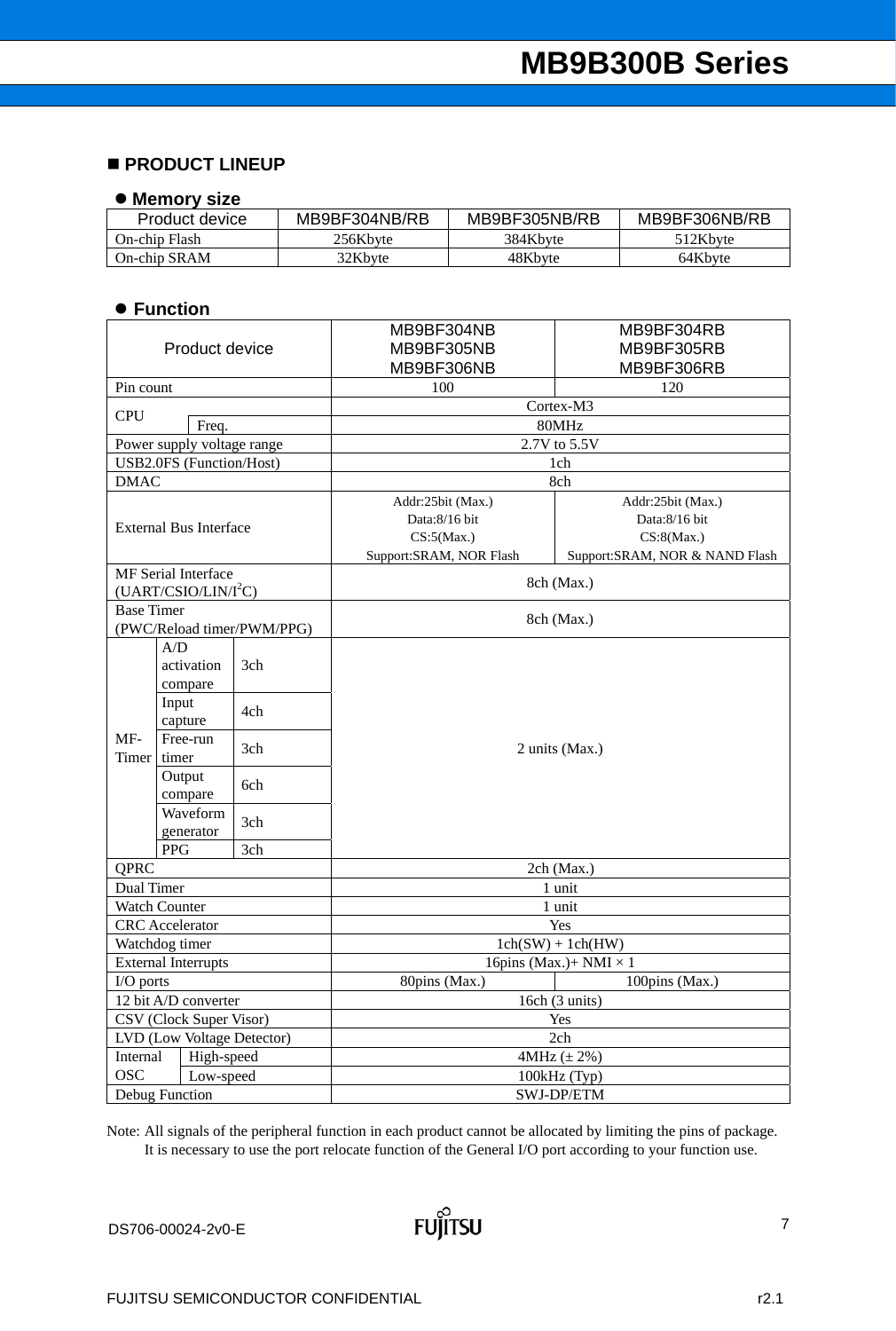# ■ **PACKAGES**

| Product name<br>Package    | MB9BF304NB<br>MB9BF305NB<br>MB9BF306NB | MB9BF304RB<br>MB9BF305RB<br>MB9BF306RB |
|----------------------------|----------------------------------------|----------------------------------------|
| FPT-100P-M20*/M23<br>LOFP: |                                        | -                                      |
| FPT-120P-M21/M37<br>LOFP:  | -                                      |                                        |
| BGA:<br>BGA-112P-M04       |                                        | -                                      |

**FUJITSU** 

: Supported

\* : ES product only

Note : Refer to "PACKAGE DIMENSIONS" for detailed information on each package.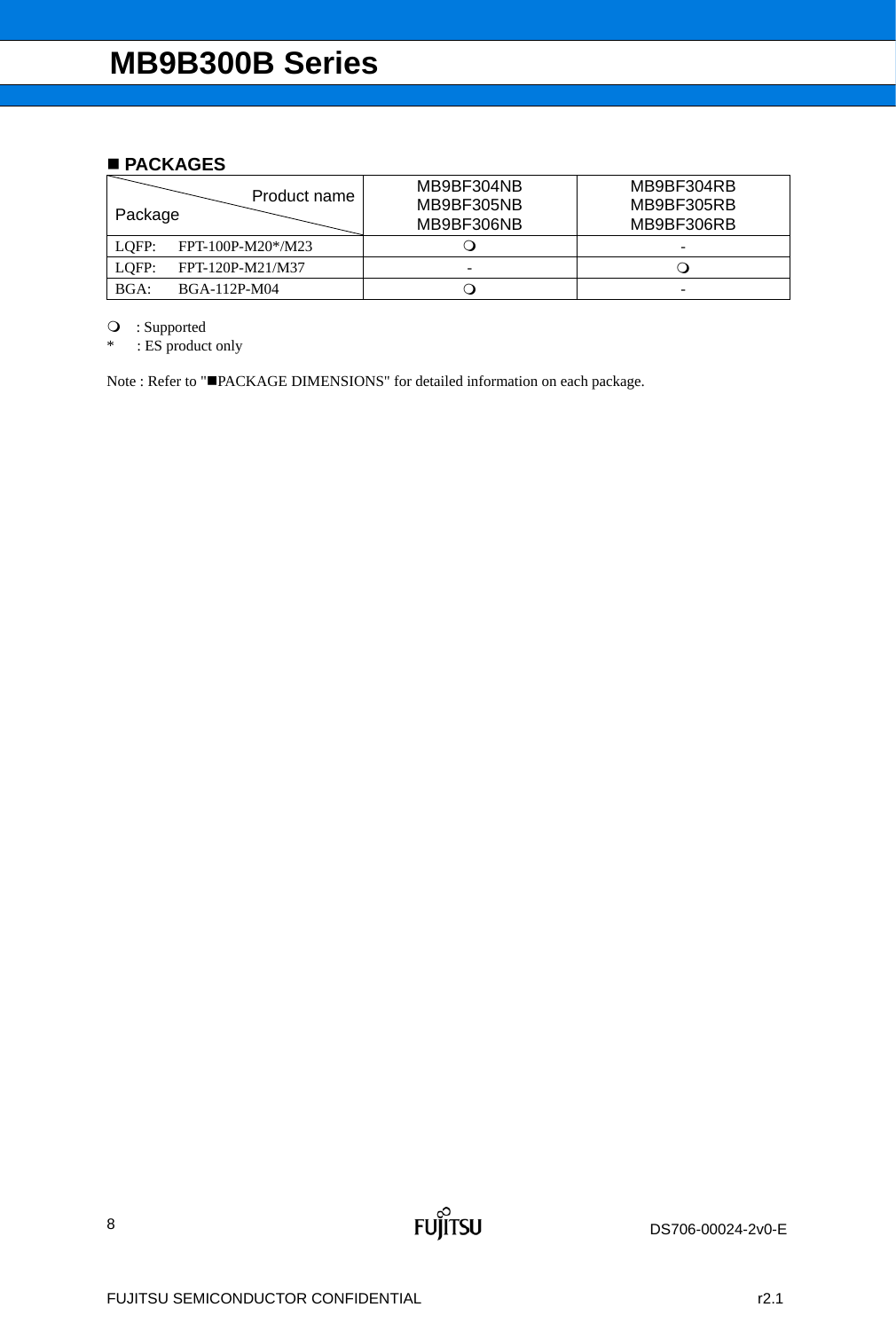#### **PIN ASSIGNMENT**

#### **FPT-100P-M20/M23**



#### **<Note>**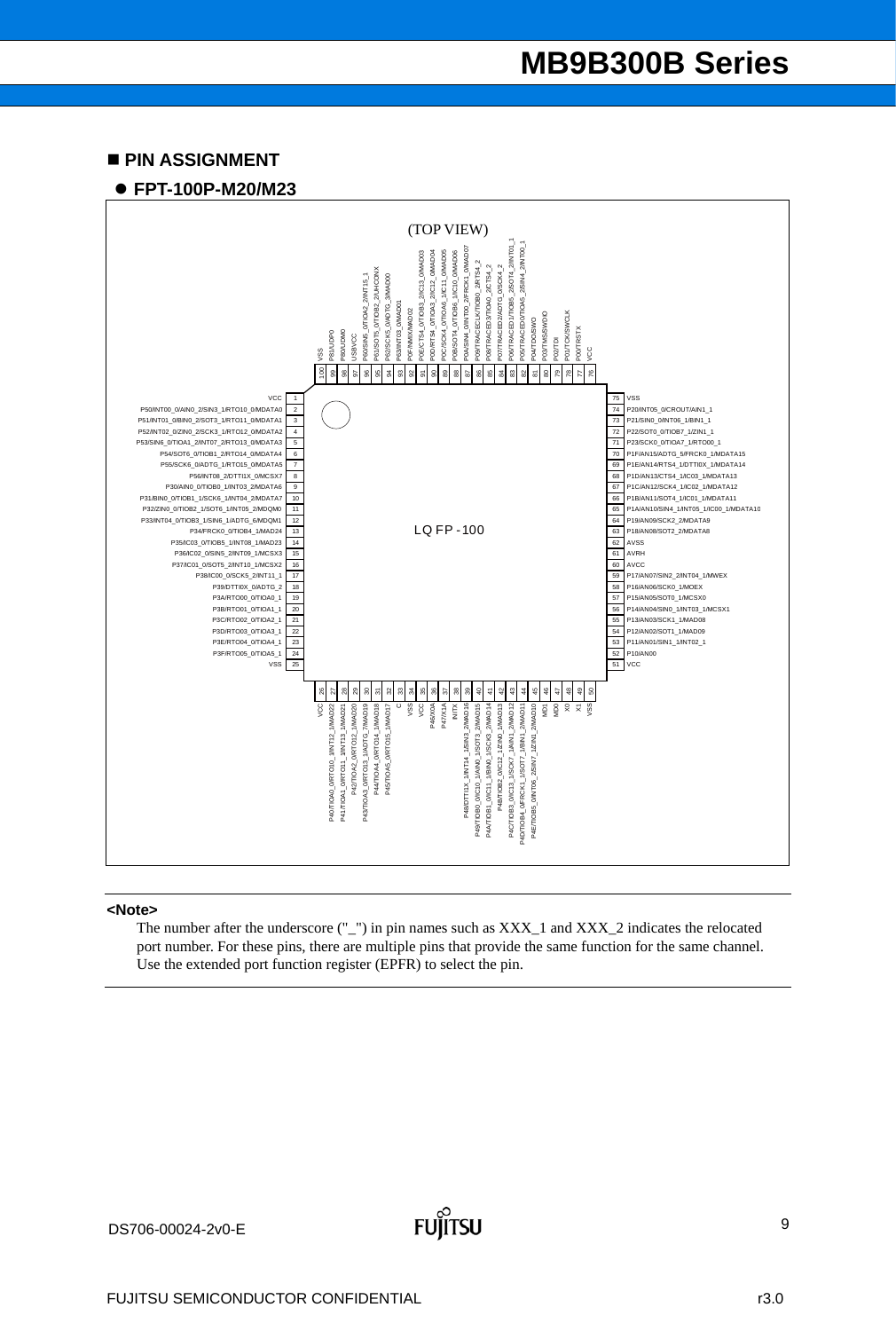# **FPT-120P-M21/M37**



#### **<Note>**

The number after the underscore ("\_") in pin names such as XXX\_1 and XXX\_2 indicates the relocated port number. For these pins, there are multiple pins that provide the same function for the same channel. Use the extended port function register (EPFR) to select the pin.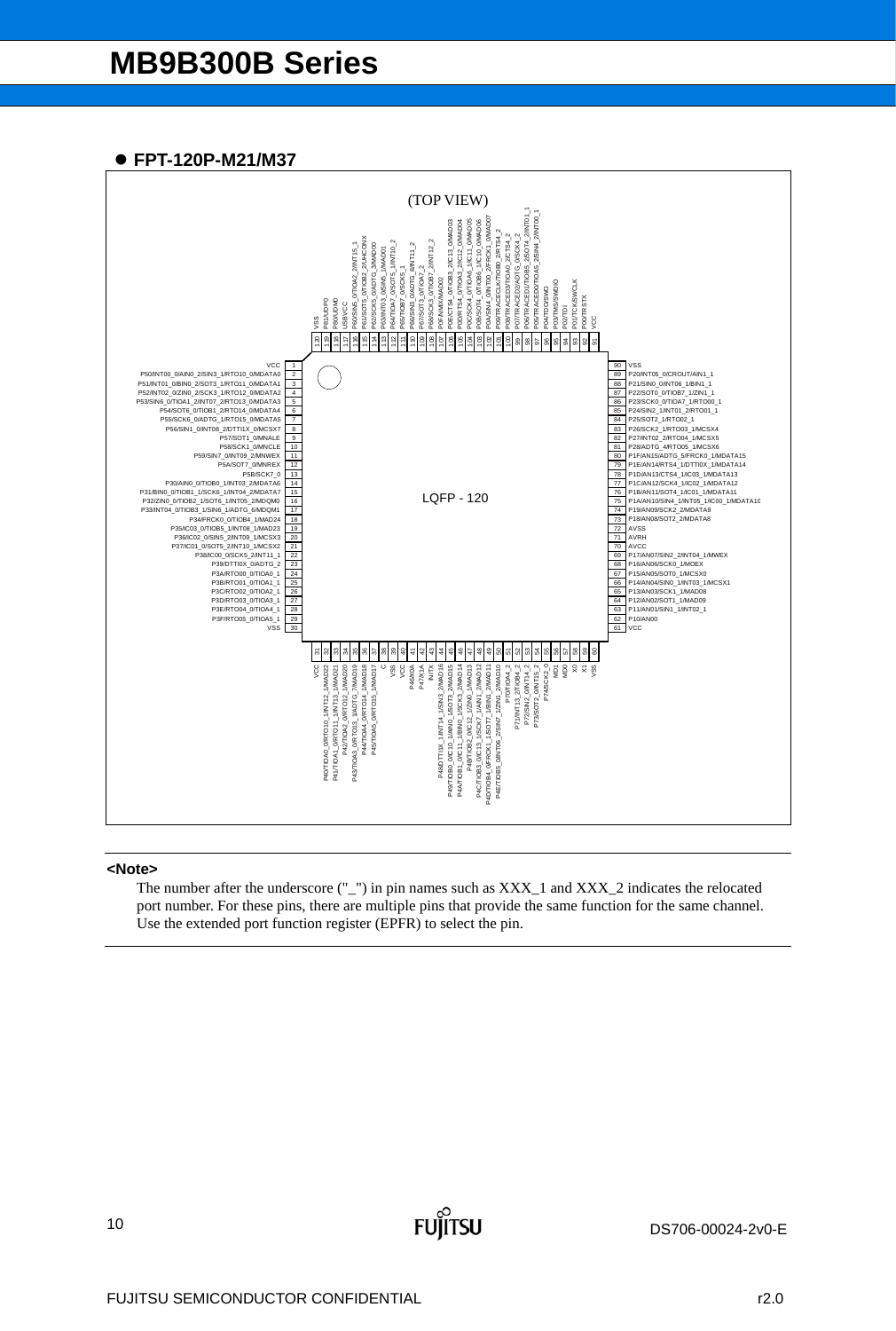



#### **<Note>**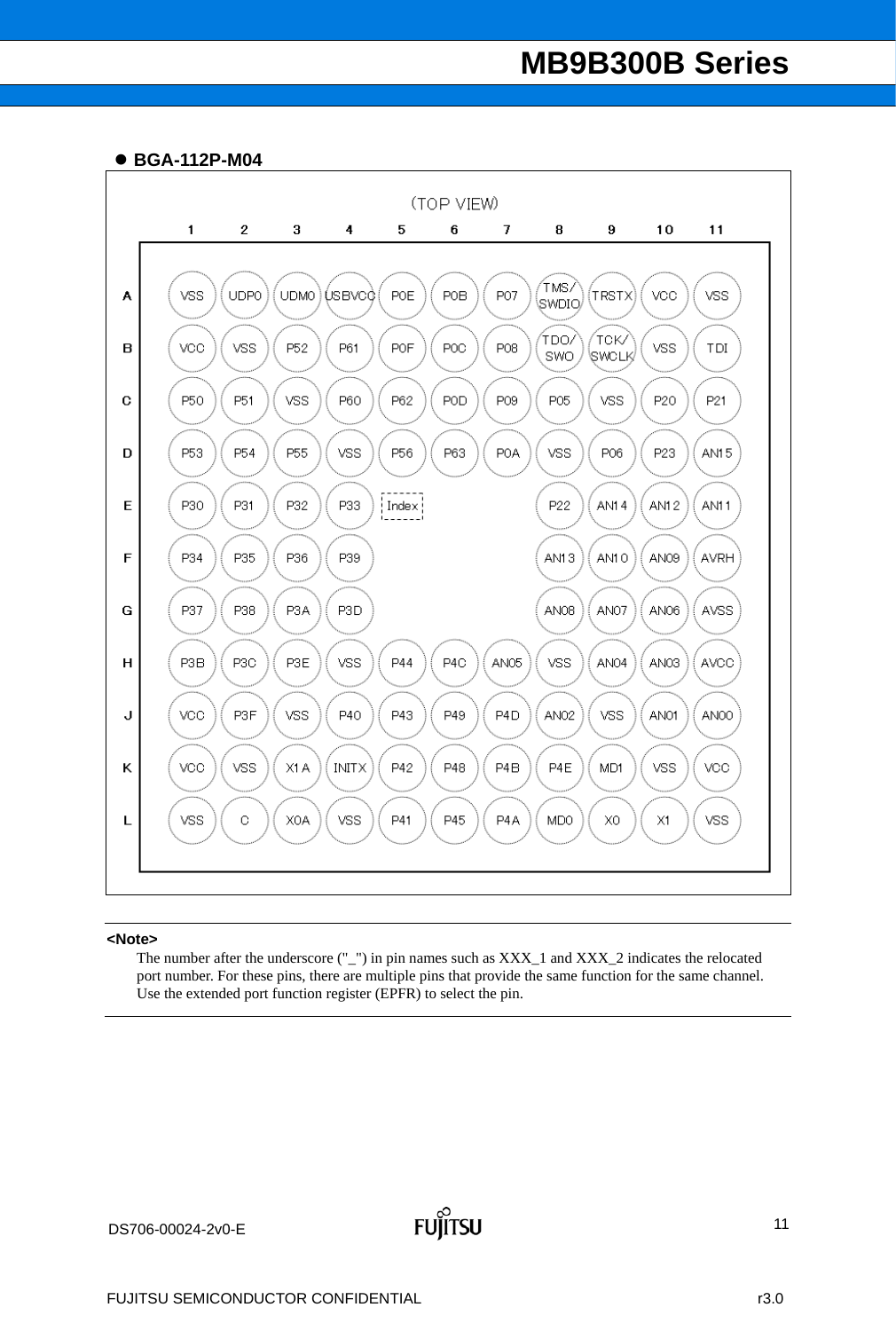# **PIN DESCRIPTION**

The number after the underscore ("\_") in pin names such as XXX\_1 and XXX\_2 indicates the relocated port number. For these pins, there are multiple pins that provide the same function for the same channel. Use the extended port function register (EPFR) to select the pin.

| Pin no.          |                | Pin name        | I/O circuit          | Pin state |                              |
|------------------|----------------|-----------------|----------------------|-----------|------------------------------|
| <b>LQFP-100</b>  | <b>BGA-112</b> | <b>LQFP-120</b> |                      | type      | type                         |
| $\mathbf{1}$     | B1             | $\mathbf{1}$    | <b>VCC</b>           |           | $\qquad \qquad \blacksquare$ |
|                  |                |                 | P50                  |           |                              |
|                  |                |                 | <b>INT00_0</b>       |           |                              |
|                  |                |                 | $AIN0_2$             |           |                              |
| $\boldsymbol{2}$ | C1             | $\sqrt{2}$      | $SIN3_1$             | ${\bf E}$ | $H_{\rm}$                    |
|                  |                |                 | RTO10_0              |           |                              |
|                  |                |                 | $(PPG10_0)$          |           |                              |
|                  |                |                 | MDATA0               |           |                              |
|                  |                |                 | P51                  |           |                              |
|                  |                |                 | <b>INT01_0</b>       |           |                              |
|                  |                |                 | $BIN0_2$             |           |                              |
| 3                | C2             | 3               | $SOT3_1$             | ${\bf E}$ | $\boldsymbol{\mathrm{H}}$    |
|                  |                |                 | $(SDA3_1)$           |           |                              |
|                  |                |                 | RTO11_0              |           |                              |
|                  |                |                 | $(PPG10_0)$          |           |                              |
|                  |                |                 | MDATA1               |           |                              |
|                  | B <sub>3</sub> | $\overline{4}$  | P <sub>52</sub>      | ${\bf E}$ |                              |
|                  |                |                 | <b>INT02_0</b>       |           | $H_{\rm}$                    |
|                  |                |                 | $ZIN0_2$             |           |                              |
| $\overline{4}$   |                |                 | $SCK3_1$             |           |                              |
|                  |                |                 | $(SCL3_1)$           |           |                              |
|                  |                |                 | RTO12_0              |           |                              |
|                  |                |                 | $(PPG12_0)$          |           |                              |
|                  |                |                 | MDATA2               |           |                              |
|                  |                |                 | P <sub>53</sub>      |           |                              |
|                  |                |                 | $SIM6_0$             |           |                              |
| 5                | D1             | 5               | $TIOA1_2$            | ${\bf E}$ | $H_{\rm}$                    |
|                  |                |                 | <b>INT07_2</b>       |           |                              |
|                  |                |                 | RTO13_0              |           |                              |
|                  |                |                 | $(PPG12_0)$          |           |                              |
| 6                |                |                 | MDATA3               |           |                              |
|                  |                |                 | P54                  |           |                              |
|                  |                |                 | SOT6_0<br>$(SDA6_0)$ | ${\bf E}$ |                              |
|                  | D2             | $\sqrt{6}$      | $TIOB1_2$            |           | $\bf I$                      |
|                  |                |                 | RTO14_0              |           |                              |
|                  |                |                 | $(PPG14_0)$          |           |                              |
|                  |                |                 |                      |           |                              |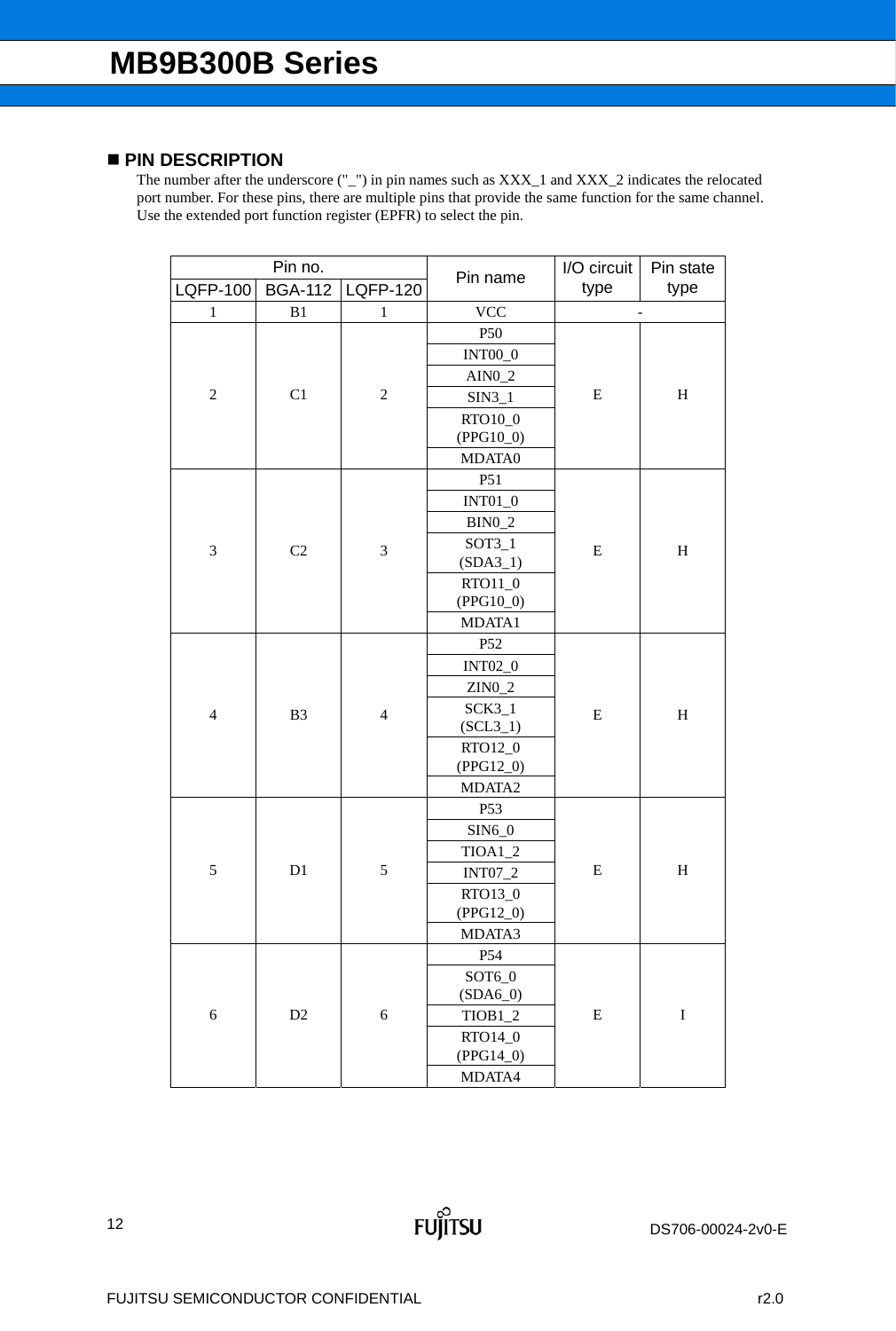| type<br><b>LQFP-100</b><br><b>BGA-112</b><br><b>LQFP-120</b><br>P55<br>SCK6_0<br>$(SCL6_0)$<br>$ADTG_1$<br>$\boldsymbol{7}$<br>D <sub>3</sub><br>$\tau$<br>${\bf E}$<br>$\bf I$<br>RTO15_0<br>$(PPG14_0)$<br>MDATA5<br>P56<br>$SIM1_0$<br>(120pin only)<br>$\bf 8$<br>D <sub>5</sub><br>$\,$ 8 $\,$<br>${\bf E}$<br>$\boldsymbol{\mathrm{H}}$<br><b>INT08_2</b><br>DTTI1X_0<br>MCSX7<br>P57<br>$SOT1_0$<br>9<br>${\bf E}$<br>$\bf I$<br>$(SDA1_0)$<br><b>MNALE</b><br>P58<br>$SCK1_0$<br>$10\,$<br>${\bf E}$<br>$\rm I$<br>$(SCL1_0)$<br><b>MNCLE</b><br>P <sub>59</sub><br>$SIN7_0$<br>$11\,$<br>$\rm H$<br>${\bf E}$<br><b>INT09_2</b><br><b>MNWEX</b><br>P <sub>5</sub> A<br>SOT7_0<br>12<br>${\bf E}$<br>$\bf I$<br>$(SDA7_0)$<br><b>MNREX</b><br>P <sub>5</sub> B<br>$\bf I$<br>13<br>${\bf E}$<br>$SCK7_0$<br>$(SCL7_0)$<br>P30<br>$AIN0_0$<br>TIOB <sub>0_1</sub><br>$\mathbf{9}$<br>$\rm E1$<br>14<br>${\bf E}$<br>$H_{\rm}$<br>INT03_2<br>MDATA6 | Pin no. |  | Pin name | I/O circuit | Pin state |  |
|-----------------------------------------------------------------------------------------------------------------------------------------------------------------------------------------------------------------------------------------------------------------------------------------------------------------------------------------------------------------------------------------------------------------------------------------------------------------------------------------------------------------------------------------------------------------------------------------------------------------------------------------------------------------------------------------------------------------------------------------------------------------------------------------------------------------------------------------------------------------------------------------------------------------------------------------------------------|---------|--|----------|-------------|-----------|--|
|                                                                                                                                                                                                                                                                                                                                                                                                                                                                                                                                                                                                                                                                                                                                                                                                                                                                                                                                                           |         |  |          |             | type      |  |
|                                                                                                                                                                                                                                                                                                                                                                                                                                                                                                                                                                                                                                                                                                                                                                                                                                                                                                                                                           |         |  |          |             |           |  |
|                                                                                                                                                                                                                                                                                                                                                                                                                                                                                                                                                                                                                                                                                                                                                                                                                                                                                                                                                           |         |  |          |             |           |  |
|                                                                                                                                                                                                                                                                                                                                                                                                                                                                                                                                                                                                                                                                                                                                                                                                                                                                                                                                                           |         |  |          |             |           |  |
|                                                                                                                                                                                                                                                                                                                                                                                                                                                                                                                                                                                                                                                                                                                                                                                                                                                                                                                                                           |         |  |          |             |           |  |
|                                                                                                                                                                                                                                                                                                                                                                                                                                                                                                                                                                                                                                                                                                                                                                                                                                                                                                                                                           |         |  |          |             |           |  |
|                                                                                                                                                                                                                                                                                                                                                                                                                                                                                                                                                                                                                                                                                                                                                                                                                                                                                                                                                           |         |  |          |             |           |  |
|                                                                                                                                                                                                                                                                                                                                                                                                                                                                                                                                                                                                                                                                                                                                                                                                                                                                                                                                                           |         |  |          |             |           |  |
|                                                                                                                                                                                                                                                                                                                                                                                                                                                                                                                                                                                                                                                                                                                                                                                                                                                                                                                                                           |         |  |          |             |           |  |
|                                                                                                                                                                                                                                                                                                                                                                                                                                                                                                                                                                                                                                                                                                                                                                                                                                                                                                                                                           |         |  |          |             |           |  |
|                                                                                                                                                                                                                                                                                                                                                                                                                                                                                                                                                                                                                                                                                                                                                                                                                                                                                                                                                           |         |  |          |             |           |  |
|                                                                                                                                                                                                                                                                                                                                                                                                                                                                                                                                                                                                                                                                                                                                                                                                                                                                                                                                                           |         |  |          |             |           |  |
|                                                                                                                                                                                                                                                                                                                                                                                                                                                                                                                                                                                                                                                                                                                                                                                                                                                                                                                                                           |         |  |          |             |           |  |
|                                                                                                                                                                                                                                                                                                                                                                                                                                                                                                                                                                                                                                                                                                                                                                                                                                                                                                                                                           |         |  |          |             |           |  |
|                                                                                                                                                                                                                                                                                                                                                                                                                                                                                                                                                                                                                                                                                                                                                                                                                                                                                                                                                           |         |  |          |             |           |  |
|                                                                                                                                                                                                                                                                                                                                                                                                                                                                                                                                                                                                                                                                                                                                                                                                                                                                                                                                                           |         |  |          |             |           |  |
|                                                                                                                                                                                                                                                                                                                                                                                                                                                                                                                                                                                                                                                                                                                                                                                                                                                                                                                                                           |         |  |          |             |           |  |
|                                                                                                                                                                                                                                                                                                                                                                                                                                                                                                                                                                                                                                                                                                                                                                                                                                                                                                                                                           |         |  |          |             |           |  |
|                                                                                                                                                                                                                                                                                                                                                                                                                                                                                                                                                                                                                                                                                                                                                                                                                                                                                                                                                           |         |  |          |             |           |  |
|                                                                                                                                                                                                                                                                                                                                                                                                                                                                                                                                                                                                                                                                                                                                                                                                                                                                                                                                                           |         |  |          |             |           |  |
|                                                                                                                                                                                                                                                                                                                                                                                                                                                                                                                                                                                                                                                                                                                                                                                                                                                                                                                                                           |         |  |          |             |           |  |
|                                                                                                                                                                                                                                                                                                                                                                                                                                                                                                                                                                                                                                                                                                                                                                                                                                                                                                                                                           |         |  |          |             |           |  |
|                                                                                                                                                                                                                                                                                                                                                                                                                                                                                                                                                                                                                                                                                                                                                                                                                                                                                                                                                           |         |  |          |             |           |  |
|                                                                                                                                                                                                                                                                                                                                                                                                                                                                                                                                                                                                                                                                                                                                                                                                                                                                                                                                                           |         |  |          |             |           |  |
|                                                                                                                                                                                                                                                                                                                                                                                                                                                                                                                                                                                                                                                                                                                                                                                                                                                                                                                                                           |         |  |          |             |           |  |
|                                                                                                                                                                                                                                                                                                                                                                                                                                                                                                                                                                                                                                                                                                                                                                                                                                                                                                                                                           |         |  |          |             |           |  |
|                                                                                                                                                                                                                                                                                                                                                                                                                                                                                                                                                                                                                                                                                                                                                                                                                                                                                                                                                           |         |  |          |             |           |  |
|                                                                                                                                                                                                                                                                                                                                                                                                                                                                                                                                                                                                                                                                                                                                                                                                                                                                                                                                                           |         |  |          |             |           |  |
|                                                                                                                                                                                                                                                                                                                                                                                                                                                                                                                                                                                                                                                                                                                                                                                                                                                                                                                                                           |         |  |          |             |           |  |
|                                                                                                                                                                                                                                                                                                                                                                                                                                                                                                                                                                                                                                                                                                                                                                                                                                                                                                                                                           |         |  |          |             |           |  |
|                                                                                                                                                                                                                                                                                                                                                                                                                                                                                                                                                                                                                                                                                                                                                                                                                                                                                                                                                           |         |  |          |             |           |  |
|                                                                                                                                                                                                                                                                                                                                                                                                                                                                                                                                                                                                                                                                                                                                                                                                                                                                                                                                                           |         |  |          |             |           |  |
|                                                                                                                                                                                                                                                                                                                                                                                                                                                                                                                                                                                                                                                                                                                                                                                                                                                                                                                                                           |         |  |          |             |           |  |
|                                                                                                                                                                                                                                                                                                                                                                                                                                                                                                                                                                                                                                                                                                                                                                                                                                                                                                                                                           |         |  |          |             |           |  |
|                                                                                                                                                                                                                                                                                                                                                                                                                                                                                                                                                                                                                                                                                                                                                                                                                                                                                                                                                           |         |  |          |             |           |  |
|                                                                                                                                                                                                                                                                                                                                                                                                                                                                                                                                                                                                                                                                                                                                                                                                                                                                                                                                                           |         |  |          |             |           |  |
|                                                                                                                                                                                                                                                                                                                                                                                                                                                                                                                                                                                                                                                                                                                                                                                                                                                                                                                                                           |         |  |          |             |           |  |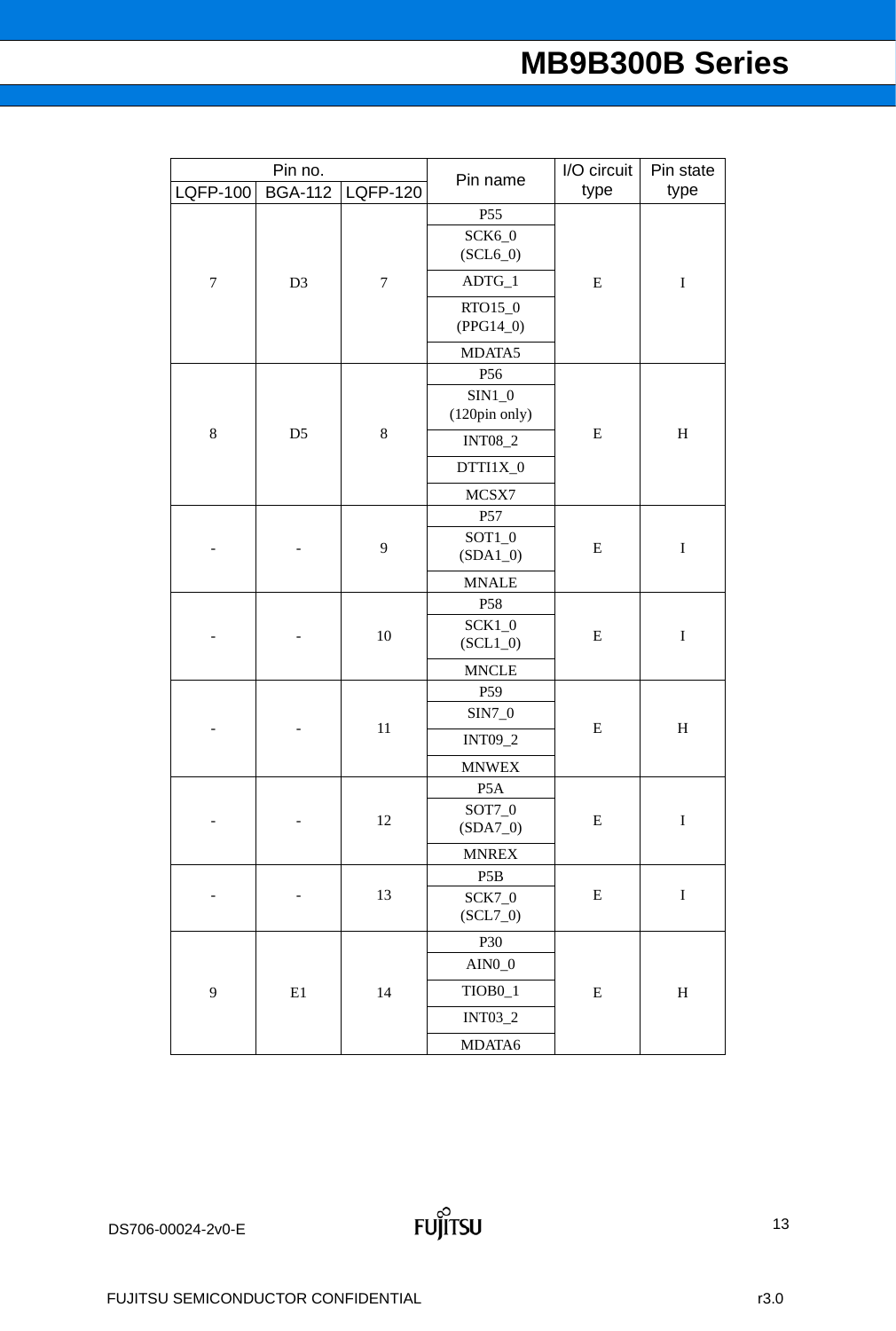| Pin no.         |                | I/O circuit     | Pin state           |           |           |
|-----------------|----------------|-----------------|---------------------|-----------|-----------|
| <b>LQFP-100</b> | <b>BGA-112</b> | <b>LQFP-120</b> | Pin name            | type      | type      |
|                 |                |                 | P31                 |           |           |
|                 |                |                 | $BIN0_0$            |           |           |
|                 |                |                 | $TIOB1_1$           |           |           |
| 10              | E2             | 15              | $SCK6_1$            | ${\bf E}$ | $H_{\rm}$ |
|                 |                |                 | $(SCL6_1)$          |           |           |
|                 |                |                 | <b>INT04_2</b>      |           |           |
|                 |                |                 | MDATA7              |           |           |
|                 |                |                 | P32                 |           |           |
|                 |                |                 | $ZINO_0$            |           |           |
|                 |                |                 | $TIOB2_1$           |           |           |
| 11              | E <sub>3</sub> | 16              | SOT6_1              | E         | $H_{\rm}$ |
|                 |                |                 | $(SDA6_1)$          |           |           |
|                 |                |                 | <b>INT05_2</b>      |           |           |
|                 |                |                 | MDQM0               |           |           |
|                 |                |                 | P33                 |           |           |
|                 |                |                 | <b>INT04_0</b>      |           | $H_{\rm}$ |
| 12              | E4             | 17              | TIOB <sub>3_1</sub> | ${\bf E}$ |           |
|                 |                |                 | $SIN6_1$            |           |           |
|                 |                |                 | ADTG_6              |           |           |
|                 |                |                 | MDQM1               |           |           |
|                 |                | 18              | P34                 | ${\bf E}$ |           |
| 13              | F1             |                 | FRCK0_0             |           | $\bf I$   |
|                 |                |                 | TIOB4_1             |           |           |
|                 |                |                 | MAD <sub>24</sub>   |           |           |
|                 |                |                 | P35                 | ${\bf E}$ | $H_{\rm}$ |
|                 |                |                 | $IC03_0$            |           |           |
| 14              | F2             | 19              | TIOB5_1             |           |           |
|                 |                |                 | <b>INT08_1</b>      |           |           |
|                 |                |                 | MAD <sub>23</sub>   |           |           |
|                 |                |                 | P36                 |           |           |
|                 |                |                 | $IC02_0$            |           |           |
| 15              | F3             | 20              | $SIN5_2$            | ${\bf E}$ | $H_{\rm}$ |
|                 |                |                 | INT09_1             |           |           |
|                 |                |                 | MCSX3               |           |           |
|                 |                |                 | P37                 |           |           |
| 16<br>G1        |                |                 | $IC01_0$            |           |           |
|                 |                | 21              | $SOT5_2$            | E         | $H_{\rm}$ |
|                 |                |                 | $(SDA5_2)$          |           |           |
|                 |                |                 | <b>INT10_1</b>      |           |           |
|                 |                |                 | MCSX2               |           |           |
|                 |                |                 | P38                 |           |           |
|                 |                |                 | $IC00_0$            |           |           |
| 17              | G2             | 22              | $SCK5_2$            | ${\bf E}$ | $H_{\rm}$ |
|                 |                |                 | $(SCL5_2)$          |           |           |
|                 |                |                 | $INT11_1$           |           |           |

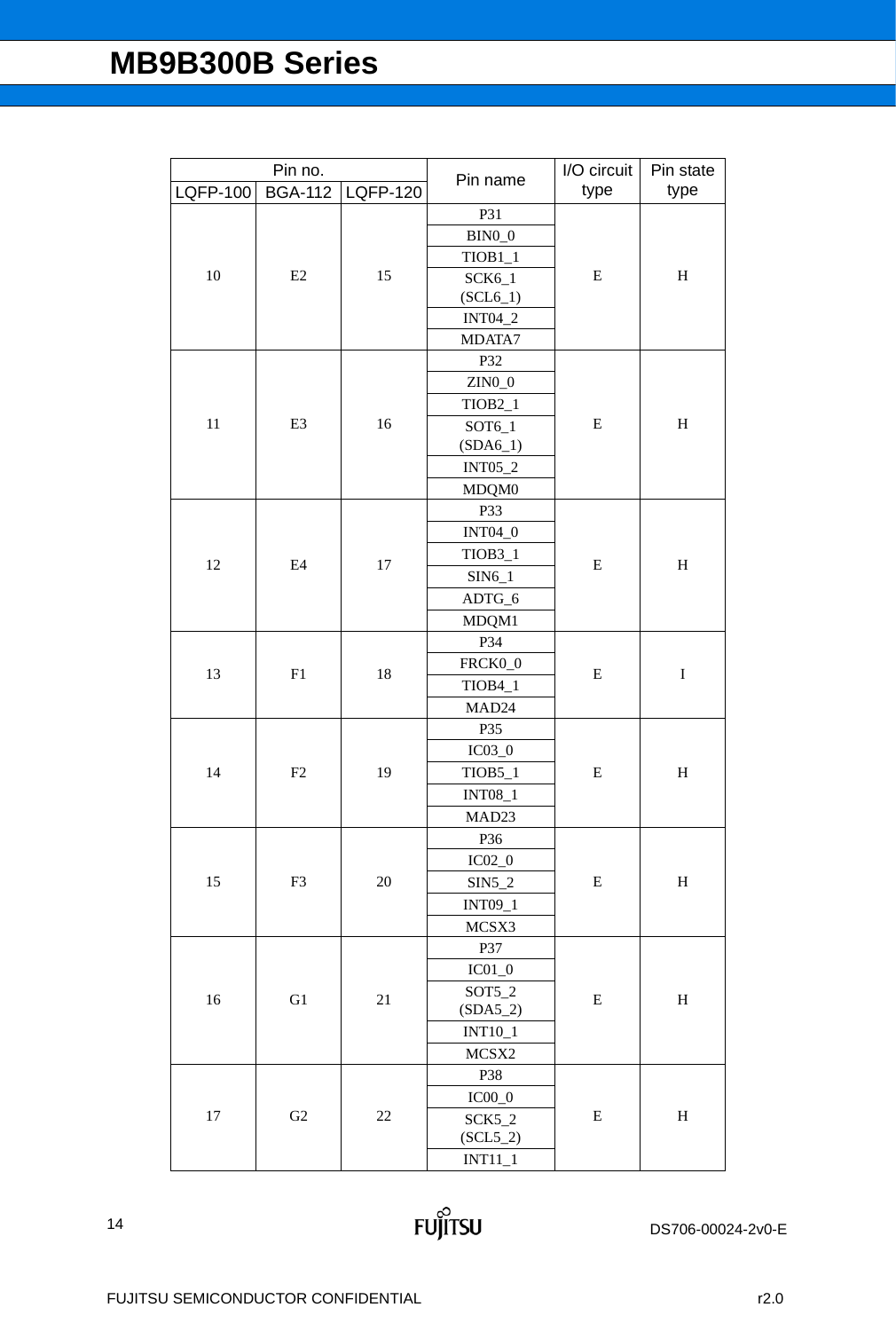| Pin no.         |                | Pin name        | I/O circuit            | Pin state                |                           |
|-----------------|----------------|-----------------|------------------------|--------------------------|---------------------------|
| <b>LQFP-100</b> | <b>BGA-112</b> | <b>LQFP-120</b> |                        | type                     | type                      |
|                 |                |                 | P39                    |                          |                           |
| 18              | F4             | 23              | DTTI0X_0               | ${\bf E}$                | $\bf I$                   |
|                 |                |                 | ADTG_2                 |                          |                           |
|                 |                |                 | P <sub>3</sub> A       |                          |                           |
| 19              | G <sub>3</sub> | 24              | RTO00_0                | ${\bf G}$                | $\bf I$                   |
|                 |                |                 | $(PPG00_0)$            |                          |                           |
|                 |                |                 | TIOA0_1                |                          |                           |
| ÷               | B2             | $\blacksquare$  | <b>VSS</b>             |                          | $\frac{1}{2}$             |
|                 |                |                 | P3B                    |                          |                           |
| 20              | H1             | 25              | RTO01_0                | $\mathbf G$              | $\rm I$                   |
|                 |                |                 | $(PPG00_0)$            |                          |                           |
|                 |                |                 | $TIOA1_1$              |                          |                           |
|                 |                |                 | P3C                    |                          |                           |
| 21              | H2             | 26              | RTO02_0                | ${\bf G}$                | $\bf I$                   |
|                 |                |                 | $(PPG02_0)$            |                          |                           |
|                 |                |                 | $TIOA2_1$              |                          |                           |
|                 |                |                 | P <sub>3</sub> D       |                          |                           |
| $22\,$          | G <sub>4</sub> | $27\,$          | RTO03_0<br>$(PPG02_0)$ | ${\bf G}$                | $\rm I$                   |
|                 |                |                 | $TIOA3_1$              |                          |                           |
|                 |                | 28              | P3E                    | ${\bf G}$                | $\bf I$                   |
|                 |                |                 | RTO04_0                |                          |                           |
| 23              | H <sub>3</sub> |                 | $(PPG04_0)$            |                          |                           |
|                 |                |                 | $TIOA4_1$              |                          |                           |
|                 |                |                 | P3F                    |                          |                           |
|                 | J2             |                 | RTO05_0                | ${\bf G}$                | $\bf I$                   |
| 24              |                | 29              | $(PPG04_0)$            |                          |                           |
|                 |                |                 | $TIOA5_1$              |                          |                           |
| 25              | L1             | $30\,$          | <b>VSS</b>             | -                        |                           |
| 26              | J1             | 31              | <b>VCC</b>             | $\overline{\phantom{0}}$ |                           |
|                 |                |                 | P40                    |                          |                           |
|                 |                |                 | TIOA0_0                |                          |                           |
|                 |                |                 | RTO10_1                |                          | $\boldsymbol{\mathrm{H}}$ |
| 27              | J <sub>4</sub> | $32\,$          | $(PPG10_1)$            | ${\bf G}$                |                           |
|                 |                |                 | <b>INT12_1</b>         |                          |                           |
|                 |                |                 | MAD <sub>22</sub>      |                          |                           |
| $28\,$          |                |                 | P41                    |                          |                           |
|                 |                |                 | $TIOA1_0$              | ${\bf G}$                |                           |
|                 | L5             | 33              | $RTO11_1$              |                          | $H_{\rm}$                 |
|                 |                |                 | $(PPG10_1)$            |                          |                           |
|                 |                |                 | INT13_1                |                          |                           |
|                 |                |                 | MAD21                  |                          |                           |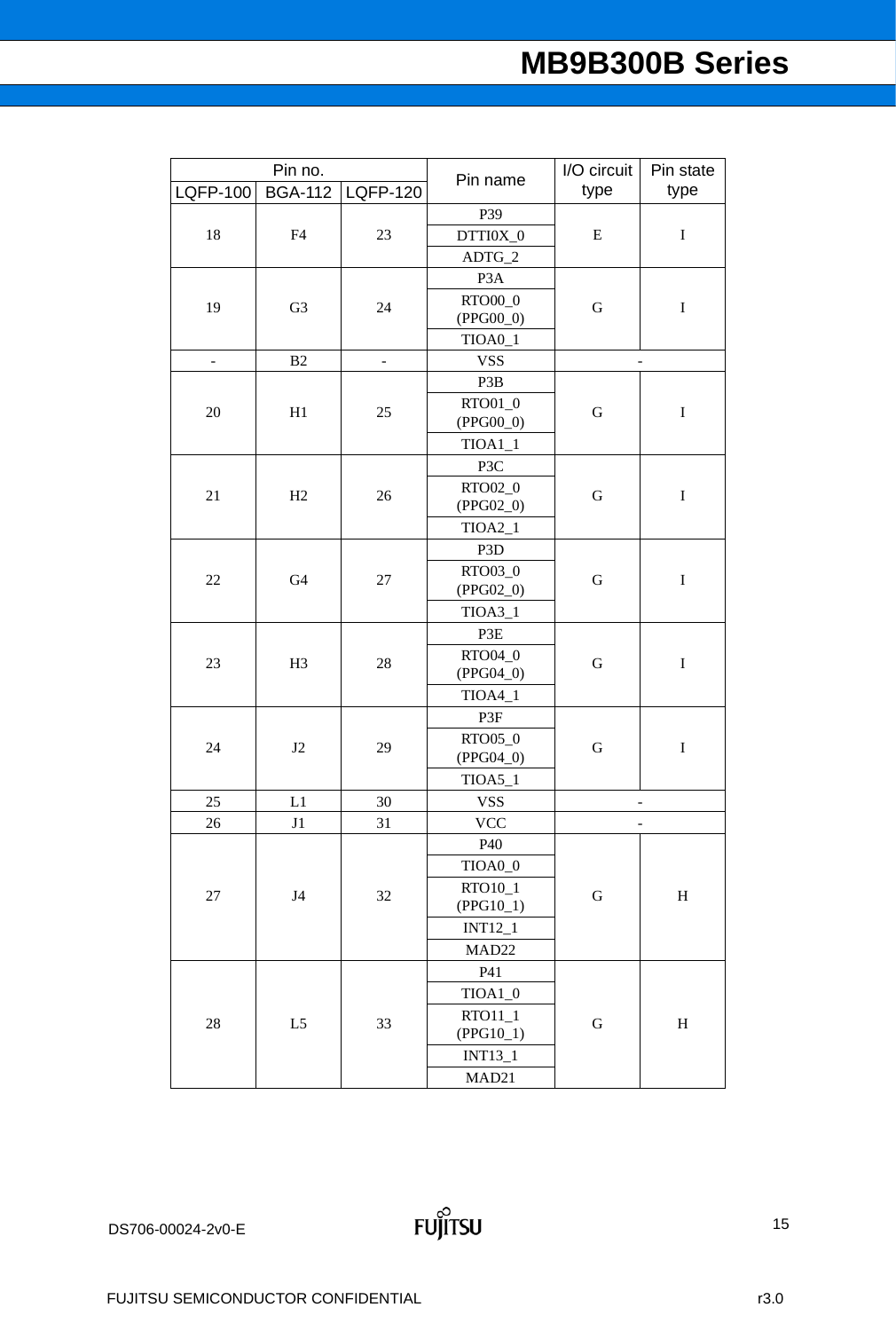| Pin no.                  |                |                          | I/O circuit           | Pin state      |             |
|--------------------------|----------------|--------------------------|-----------------------|----------------|-------------|
| <b>LQFP-100</b>          | <b>BGA-112</b> | LQFP-120                 | Pin name              | type           | type        |
|                          |                |                          | P42                   |                |             |
|                          |                |                          | TIOA2_0               |                |             |
| 29                       | K <sub>5</sub> | 34                       | RTO12_1               | ${\bf G}$      | $\bf I$     |
|                          |                |                          | $(PPG12_1)$           |                |             |
|                          |                |                          | MAD <sub>20</sub>     |                |             |
|                          |                |                          | P43                   |                |             |
|                          |                |                          | TIOA3_0               |                |             |
| 30                       | J5             | 35                       | RTO13_1               | ${\bf G}$      | $\mathbf I$ |
|                          |                |                          | $(PPG12_1)$<br>ADTG_7 |                |             |
|                          |                |                          | MAD19                 |                |             |
| $\blacksquare$           | K2             | $\overline{\phantom{0}}$ | <b>VSS</b>            | $\overline{a}$ |             |
| $\overline{\phantom{0}}$ | J3             | $\overline{\phantom{0}}$ | <b>VSS</b>            | -              |             |
| $\overline{\phantom{0}}$ | H <sub>4</sub> | -                        | <b>VSS</b>            |                |             |
|                          |                |                          | P44                   |                |             |
|                          |                |                          | TIOA4_0               |                |             |
| 31                       | H <sub>5</sub> | 36                       | RTO14_1               | G              | $\bf I$     |
|                          |                |                          | $(PPG14_1)$           |                |             |
|                          |                |                          | MAD18                 |                |             |
|                          |                | 37                       | P45                   | ${\bf G}$      |             |
|                          |                |                          | TIOA5_0               |                |             |
| 32                       | L <sub>6</sub> |                          | RTO15_1               |                | $\bf I$     |
|                          |                |                          | $(PPG14_1)$           |                |             |
|                          |                |                          | MAD17                 |                |             |
| 33                       | L2             | 38                       | $\mathcal{C}$         | -              |             |
| 34                       | L4             | 39                       | <b>VSS</b>            |                |             |
| 35                       | K1             | 40                       | <b>VCC</b>            |                |             |
| 36                       | L <sub>3</sub> | 41                       | P46                   | ${\bf D}$      | $\mathbf M$ |
|                          |                |                          | X <sub>0</sub> A      |                |             |
| 37                       | K3             | 42                       | P47                   | ${\bf D}$      | ${\bf N}$   |
|                          |                |                          | $\rm X1A$             |                |             |
| 38                       | $\rm K4$       | 43                       | <b>INITX</b>          | $\, {\bf B}$   | ${\bf C}$   |
|                          |                |                          | P48                   |                |             |
|                          |                |                          | DTTI1X_1              |                |             |
| 39                       | K <sub>6</sub> | 44                       | <b>INT14_1</b>        | ${\bf E}$      | $H_{\rm}$   |
|                          |                |                          | $SIN3_2$              |                |             |
|                          |                |                          | MAD16                 |                |             |
|                          |                |                          | P49                   |                |             |
|                          |                |                          | TIOB <sub>0</sub> _0  | ${\bf E}$      |             |
|                          |                |                          | $IC10_1$              |                |             |
| 40                       | J6             | 45                       | $AIN0_1$              |                | $\bf I$     |
|                          |                |                          | $SOT3_2$              |                |             |
|                          |                |                          | $(SDA3_2)$            |                |             |
|                          |                |                          | MAD15                 |                |             |

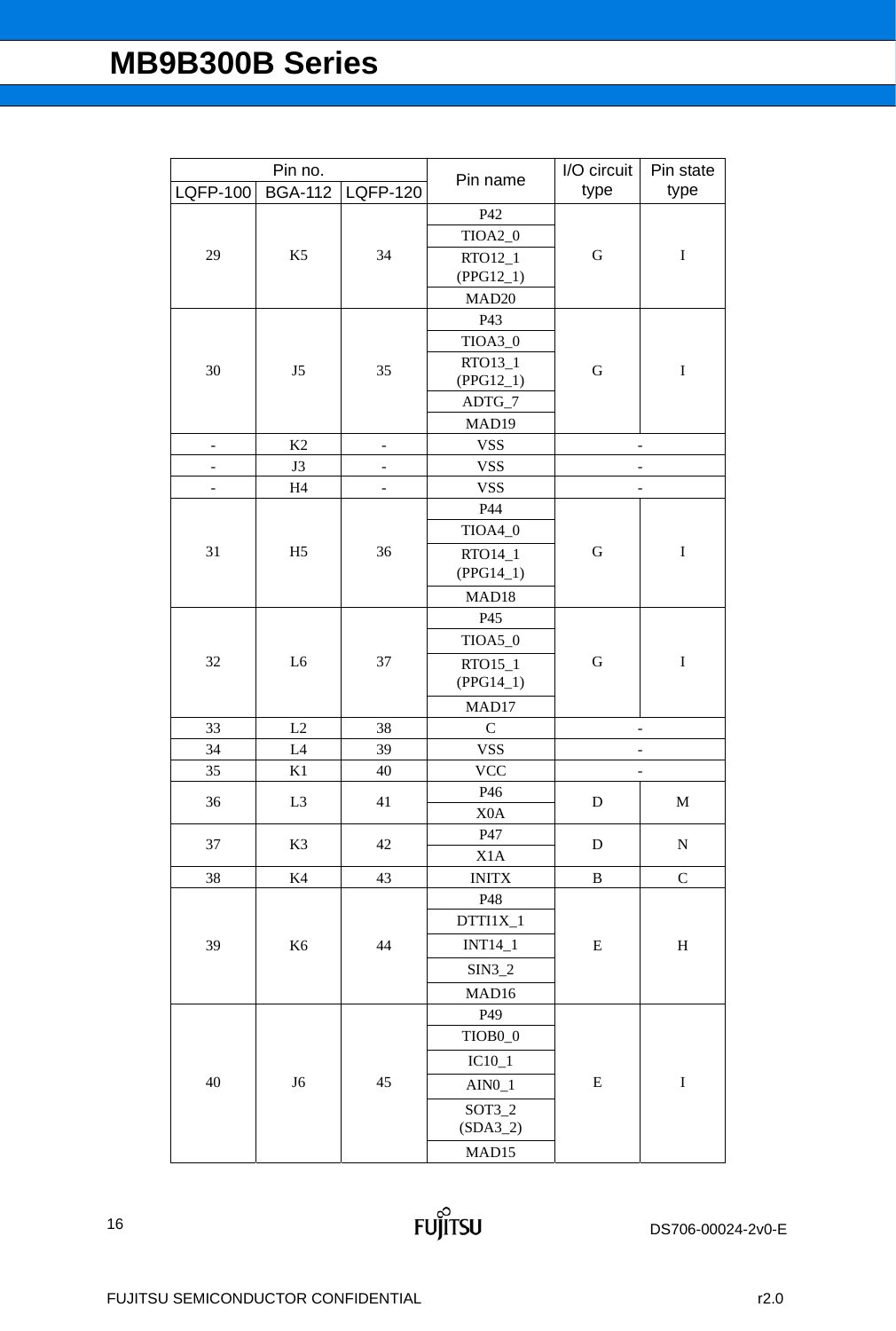|          | Pin no.        |          | Pin name               | I/O circuit | Pin state   |
|----------|----------------|----------|------------------------|-------------|-------------|
| LQFP-100 | <b>BGA-112</b> | LQFP-120 |                        | type        | type        |
|          |                |          | P <sub>4</sub> A       |             |             |
|          |                |          | $TIOB1_0$              |             |             |
|          |                |          | $IC11_1$               |             |             |
| 41       | L7             | 46       | $BIN0_1$               | E           | $\bf I$     |
|          |                |          | $SCK3_2$               |             |             |
|          |                |          | $(SCL3_2)$             |             |             |
|          |                |          | MAD <sub>14</sub>      |             |             |
|          |                |          | P <sub>4</sub> B       |             |             |
|          |                |          | TIOB <sub>2_0</sub>    |             |             |
| 42       | K7             | 47       | $IC12_1$               | ${\bf E}$   | $\bf I$     |
|          |                |          | $ZINO_1$               |             |             |
|          |                |          | MAD13                  |             |             |
|          |                |          | P4C                    |             |             |
|          |                |          | TIOB3_0                |             |             |
| 43       | H <sub>6</sub> | 48       | $IC13_1$               |             | $\bf I$     |
|          |                |          | $SCK7_1$<br>$(SCL7_1)$ | ${\bf E}$   |             |
|          |                |          | $AIN1_2$               |             |             |
|          |                |          | MAD12                  |             |             |
|          |                |          | P <sub>4</sub> D       | ${\bf E}$   |             |
|          |                |          | TIOB4_0                |             |             |
|          | $\rm J7$       | 49       | $FRCK1_1$              |             | $\bf I$     |
| 44       |                |          | $SOT7_1$               |             |             |
|          |                |          | $(SDA7_1)$             |             |             |
|          |                |          | $BIN1_2$               |             |             |
|          |                |          | MAD11                  |             |             |
|          |                |          | P <sub>4</sub> E       |             |             |
|          |                |          | TIOB5_0                |             |             |
|          |                |          | <b>INT06_2</b>         |             |             |
| 45       | $\rm K8$       | 50       | SIN7_1                 | E           | $\rm I$     |
|          |                |          | $ZIN1_2$               |             |             |
|          |                |          | MAD <sub>10</sub>      |             |             |
|          |                |          | P70                    |             |             |
|          |                | 51       | TIOA4_2                | ${\bf E}$   | $\bf I$     |
|          |                |          | P71                    |             |             |
|          |                | 52       | INT13_2                | ${\bf E}$   | $H_{\rm}$   |
|          |                |          | TIOB4_2                |             |             |
|          |                |          | P72                    |             |             |
|          |                | 53       | $SIN2_0$               | ${\bf E}$   | $\mathbf H$ |
|          |                |          |                        |             |             |
|          |                |          | INT14_2                |             |             |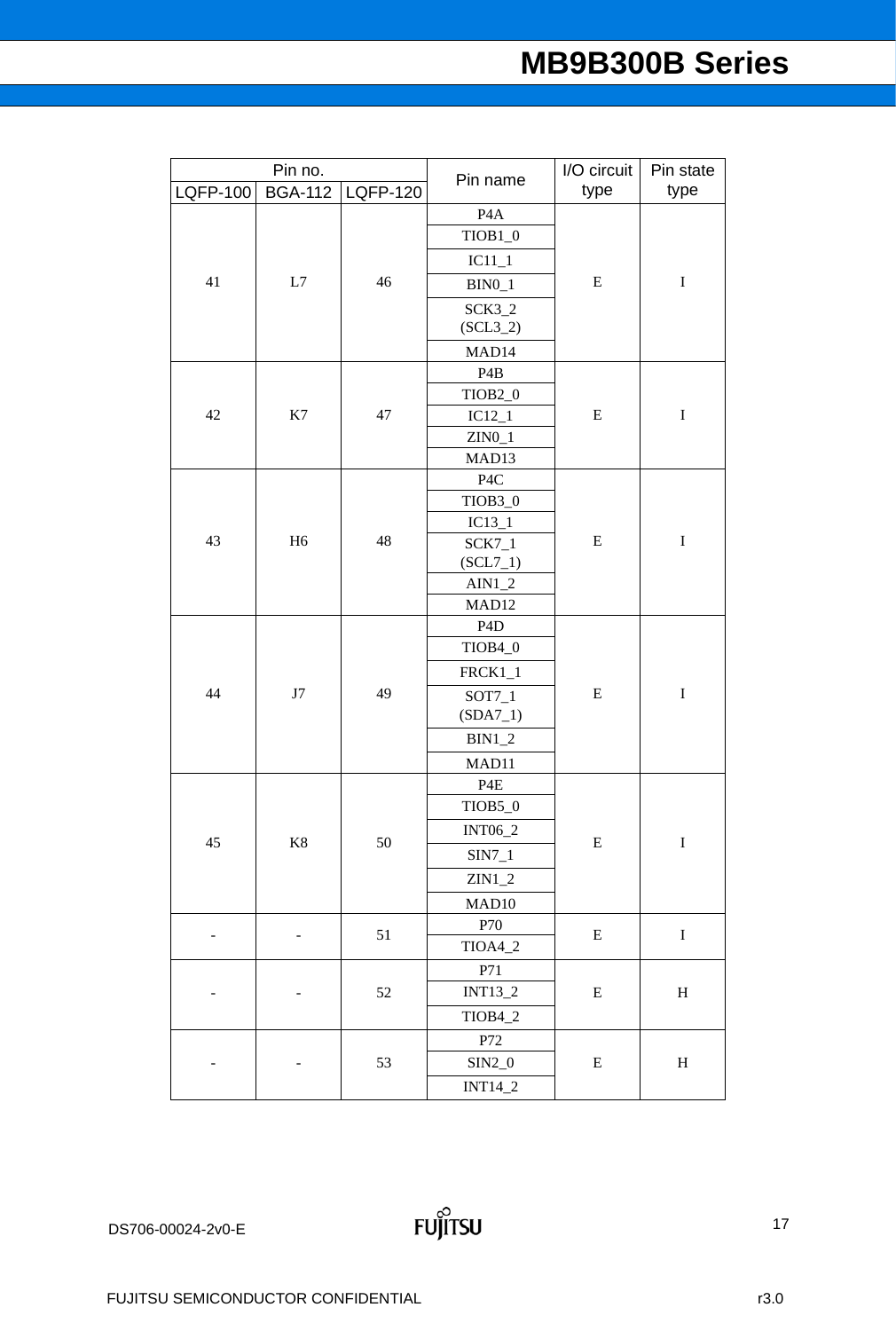| Pin no.         |                | Pin name                 | I/O circuit            | Pin state                 |              |
|-----------------|----------------|--------------------------|------------------------|---------------------------|--------------|
| <b>LQFP-100</b> | <b>BGA-112</b> | <b>LQFP-120</b>          |                        | type                      | type         |
|                 |                |                          | P73                    |                           |              |
|                 |                | 54                       | $SOT2_0$               | E                         | $\, {\rm H}$ |
|                 |                |                          | $(SDA2_0)$             |                           |              |
|                 |                |                          | INT15_2                |                           |              |
|                 |                |                          | P74                    |                           |              |
|                 |                | 55                       | $SCK2_0$<br>$(SCL2_0)$ | E                         | $\bf I$      |
| 46              | K <sub>9</sub> | 56                       | MD1                    | $\mathsf{C}$              | $\mathbf D$  |
| 47              | $\rm L8$       | 57                       | MD0                    | $\mathcal{C}$             | D            |
| 48              | L9             | 58                       | X <sub>0</sub>         | $\mathbf A$               | $\mathbf{A}$ |
| 49              | L10            | 59                       | X1                     | $\boldsymbol{\mathsf{A}}$ | $\, {\bf B}$ |
| 50              | L11            | 60                       | <b>VSS</b>             | $\overline{\phantom{0}}$  |              |
| 51              | K11            | 61                       | <b>VCC</b>             |                           |              |
|                 |                |                          | P10                    |                           |              |
| 52              | J11            | 62                       | <b>AN00</b>            | $\boldsymbol{\mathrm{F}}$ | $\bf K$      |
|                 |                |                          | P11                    |                           |              |
|                 |                |                          | <b>AN01</b>            |                           | $\mathbf L$  |
| 53              | J10            | 63                       |                        | $\boldsymbol{\mathrm{F}}$ |              |
|                 |                |                          | $SIN1_1$               |                           |              |
|                 |                |                          | INT02_1                |                           |              |
| $\Box$          | K10            | $\overline{\phantom{0}}$ | <b>VSS</b>             |                           |              |
| ÷,              | J9             | $\qquad \qquad -$        | <b>VSS</b>             |                           |              |
|                 |                |                          | P12                    | $\boldsymbol{\mathrm{F}}$ | $\bf K$      |
| 54              | ${\rm J}8$     | 64                       | AN02                   |                           |              |
|                 |                |                          | $SOT1_1$<br>$(SDA1_1)$ |                           |              |
|                 |                |                          | MAD09                  |                           |              |
|                 |                |                          | P13                    |                           |              |
|                 |                |                          | AN03                   |                           |              |
| 55              | H10            | 65                       | $SCK1_1$               | $\boldsymbol{\mathrm{F}}$ | $\bf K$      |
|                 |                |                          | $(SCL1_1)$             |                           |              |
|                 |                |                          | MAD08                  |                           |              |
|                 |                |                          | P14                    |                           |              |
| 56              |                |                          | AN04                   |                           |              |
|                 | H <sub>9</sub> | 66                       | $SINO_1$<br>INT03_1    | F                         | L            |
|                 |                |                          |                        |                           |              |
|                 |                |                          | MCSX1<br>P15           |                           |              |
|                 |                |                          | <b>AN05</b>            |                           |              |
| 57              | H7             | 67                       | $SOTO_1$               | F                         | K            |
|                 |                |                          | $(SDA0_1)$             |                           |              |
|                 |                |                          | MCSX0                  |                           |              |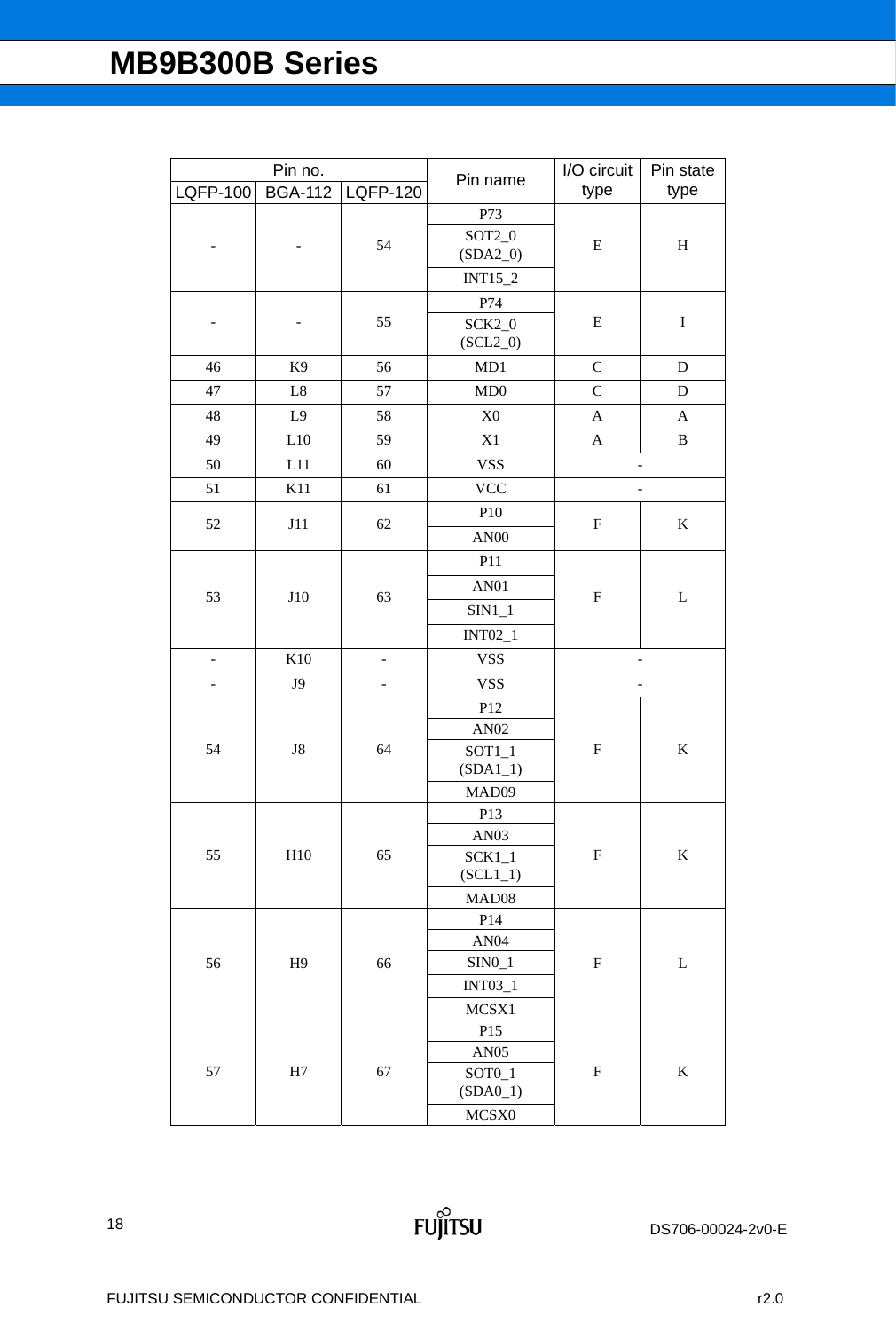| Pin no.         |                | Pin name        | I/O circuit          | Pin state                 |                          |
|-----------------|----------------|-----------------|----------------------|---------------------------|--------------------------|
| <b>LQFP-100</b> | <b>BGA-112</b> | <b>LQFP-120</b> |                      | type                      | type                     |
|                 |                |                 | P16                  |                           |                          |
|                 |                |                 | AN06                 |                           |                          |
| 58              | G10            | 68              | $SCK0_1$             | ${\bf F}$                 | $\bf K$                  |
|                 |                |                 | $(SCL0_1)$           |                           |                          |
|                 |                |                 | <b>MOEX</b>          |                           |                          |
|                 |                |                 | P17                  |                           |                          |
|                 |                |                 | AN07                 |                           |                          |
| 59              | G9             | 69              | $SIN2_2$             | ${\bf F}$                 | L                        |
|                 |                |                 | <b>INT04_1</b>       |                           |                          |
|                 |                |                 | <b>MWEX</b>          |                           |                          |
| 60              | H11            | 70              | <b>AVCC</b>          |                           | $\overline{\phantom{0}}$ |
| 61              | F11            | 71              | <b>AVRH</b>          |                           |                          |
| 62              | G11            | 72              | <b>AVSS</b>          |                           |                          |
|                 |                |                 | P18                  |                           |                          |
|                 |                |                 | <b>AN08</b>          |                           | $\bf K$                  |
| 63              | ${\rm G}8$     | 73              | $SOT2_2$             | $\boldsymbol{\mathrm{F}}$ |                          |
|                 |                |                 | $(SDA2_2)$           |                           |                          |
|                 |                |                 | MDATA8               |                           |                          |
|                 |                | 74              | P19                  | ${\bf F}$<br>${\bf F}$    |                          |
|                 | F10            |                 | AN09                 |                           |                          |
| 64              |                |                 | $SCK2_2$             |                           | $\bf K$                  |
|                 |                |                 | $(SCL2_2)$<br>MDATA9 |                           |                          |
|                 |                |                 | P <sub>1</sub> A     |                           |                          |
|                 |                |                 | AN10                 |                           | $\mathbf L$              |
|                 |                |                 | $SIM4_1$             |                           |                          |
| 65              | F <sub>9</sub> | 75              | <b>INT05_1</b>       |                           |                          |
|                 |                |                 | $IC00_1$             |                           |                          |
|                 |                |                 | MDATA10              |                           |                          |
| $\overline{a}$  | H <sub>8</sub> | -               | <b>VSS</b>           | -                         |                          |
|                 |                |                 | P <sub>1</sub> B     |                           |                          |
|                 |                |                 | AN11                 |                           |                          |
|                 |                |                 | $SOT4_1$             |                           |                          |
| 66              | E11            | 76              | $(SDA4_1)$           | $\boldsymbol{\mathrm{F}}$ | $\bf K$                  |
|                 |                |                 | $IC01_1$             |                           |                          |
|                 |                |                 | MDATA11              |                           |                          |
|                 |                |                 | P <sub>1</sub> C     |                           |                          |
| 67              |                |                 | AN12                 | $\boldsymbol{\mathrm{F}}$ |                          |
|                 | E10            | $77\,$          | $SCK4_1$             |                           | $\bf K$                  |
|                 |                |                 | $(SCL4_1)$           |                           |                          |
|                 |                |                 | $IC02_1$             |                           |                          |
|                 |                |                 | MDATA12              |                           |                          |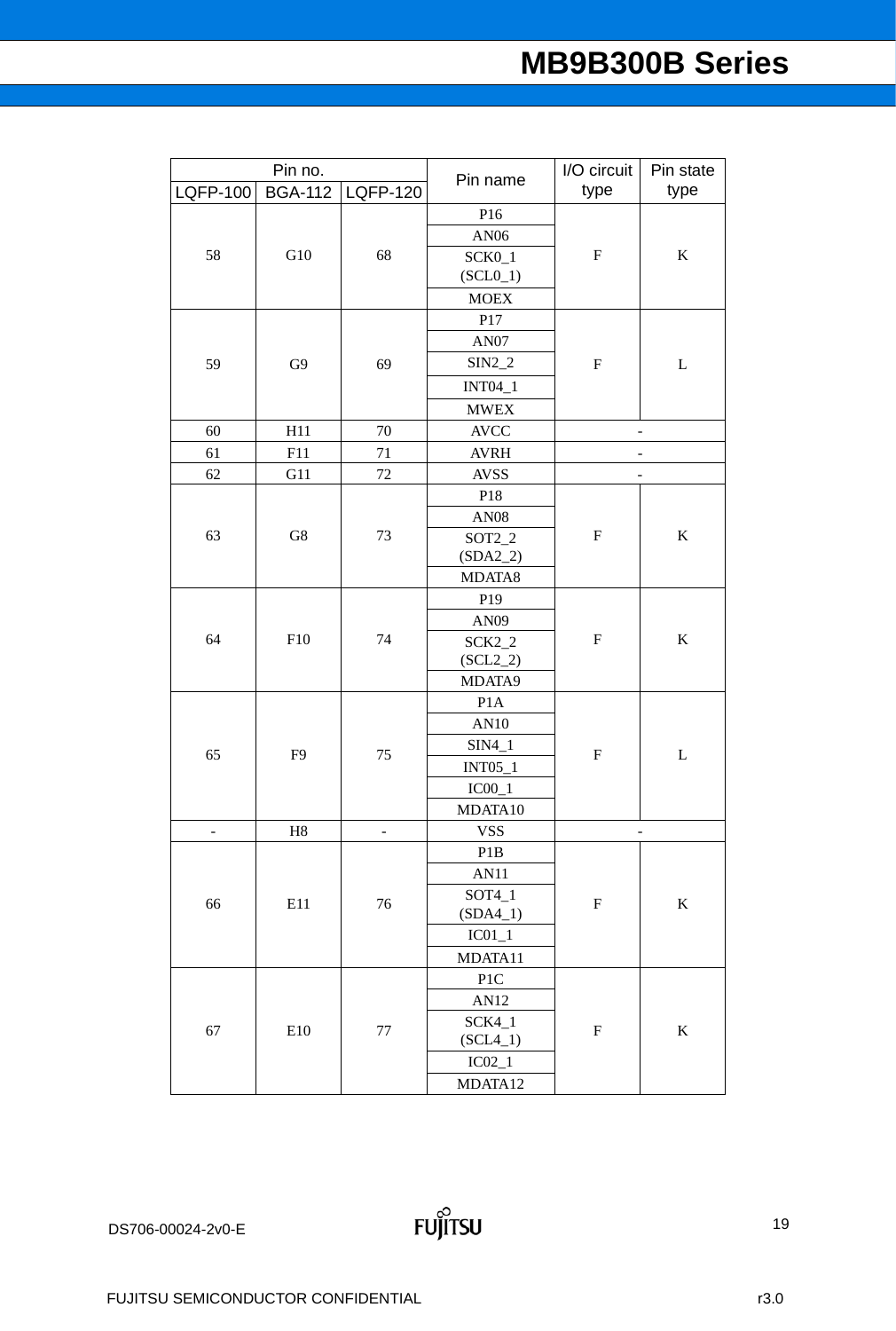| Pin no.         |                | Pin name | I/O circuit              | Pin state                 |                           |
|-----------------|----------------|----------|--------------------------|---------------------------|---------------------------|
| <b>LQFP-100</b> | <b>BGA-112</b> | LQFP-120 |                          | type                      | type                      |
|                 |                |          | P1D                      |                           |                           |
|                 |                |          | AN13                     |                           |                           |
| 68              | F8             | 78       | $CTS4_1$                 | $\boldsymbol{\mathrm{F}}$ | $\bf K$                   |
|                 |                |          | $IC03_1$                 |                           |                           |
|                 |                |          | MDATA13                  |                           |                           |
|                 |                |          | P1E                      |                           |                           |
|                 |                |          | AN14                     |                           |                           |
| 69              | E <sub>9</sub> | 79       | $RTS4_1$                 | $\boldsymbol{\mathrm{F}}$ | $\bf K$                   |
|                 |                |          | DTTI0X_1                 |                           |                           |
|                 |                |          | MDATA14                  |                           |                           |
|                 |                |          | PIF                      |                           |                           |
|                 |                |          | AN15                     |                           |                           |
| 70              | D11            | 80       | ADTG_5                   | ${\bf F}$                 | $\bf K$                   |
|                 |                |          | FRCK0_1                  |                           |                           |
|                 |                |          | MDATA15                  |                           |                           |
|                 |                |          | P <sub>28</sub>          |                           | $\bf I$                   |
|                 |                |          | $ADTG_4$                 |                           |                           |
|                 |                | 81       | RTO05_1                  | ${\bf E}$                 |                           |
|                 |                |          | $(PPG04_1)$              |                           |                           |
|                 |                |          | MCSX6                    |                           |                           |
|                 |                | 82       | P27                      | ${\bf E}$                 | $\boldsymbol{\mathrm{H}}$ |
|                 |                |          | <b>INT02_2</b>           |                           |                           |
|                 |                |          | RTO04_1                  |                           |                           |
|                 |                |          | $(PPG04_1)$              |                           |                           |
|                 |                |          | MCSX5                    |                           |                           |
|                 |                |          | P <sub>26</sub>          | E                         |                           |
|                 |                |          | $SCK2_1$                 |                           |                           |
|                 |                | 83       | $(SCL2_1)$               |                           | $\bf I$                   |
|                 |                |          | RTO03_1                  |                           |                           |
|                 |                |          | (PPG02 1)                |                           |                           |
|                 |                |          | MCSX4<br>P <sub>25</sub> |                           |                           |
|                 |                |          | $SOT2_1$                 |                           |                           |
|                 |                | 84       | $(SDA2_1)$               | ${\bf E}$                 | $\mathbf I$               |
|                 |                |          | RTO02_1                  |                           |                           |
|                 |                |          | $(PPG02_1)$              |                           |                           |
|                 | <b>B10</b>     | -        | <b>VSS</b>               |                           |                           |
|                 | C9             |          | <b>VSS</b>               |                           |                           |
|                 |                |          | P <sub>24</sub>          |                           |                           |
|                 |                |          | $SIN2_1$                 |                           |                           |
|                 |                | 85       | $INT01_2$                | E                         | $H_{\rm}$                 |
|                 |                |          | RTO01_1                  |                           |                           |
|                 |                |          | $(PPG00_1)$              |                           |                           |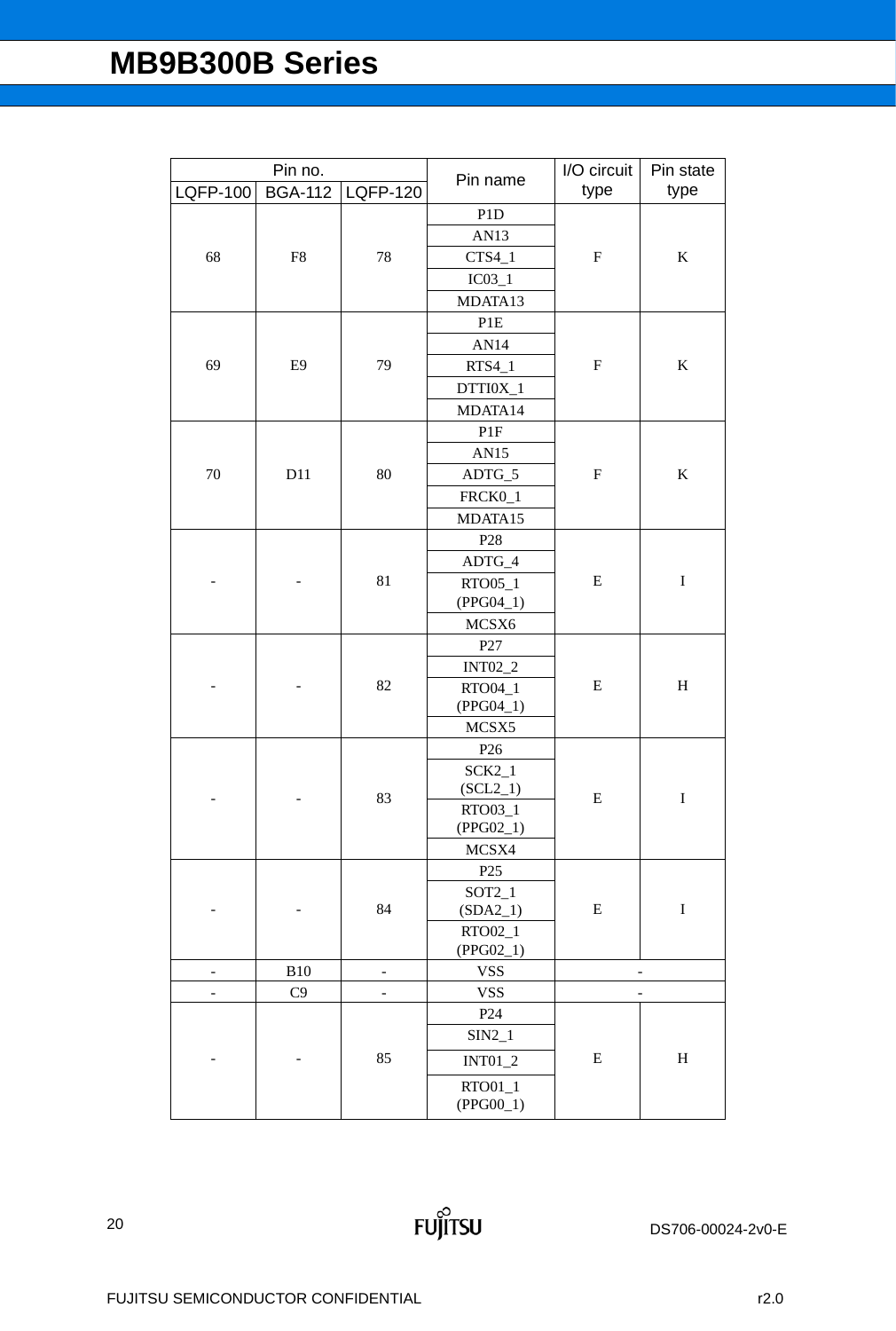| LQFP-120<br>type<br>type<br><b>BGA-112</b><br><b>LQFP-100</b><br>P <sub>23</sub><br>SCK0_0<br>$(SCL0_0)$<br>71<br>86<br>${\bf E}$<br>$\bf I$<br>D10<br>$TIOA7_1$<br>RTO00_1<br>$(PPG00_1)$<br>P22<br>SOT <sub>0</sub> _0<br>$(SDA0_0)$<br>$72\,$<br>$\rm E8$<br>87<br>${\bf E}$<br>$\bf I$<br>$TIOB7_1$<br>$ZIN1_1$<br>P21<br>$SIM0_0$<br>73<br>C11<br>${\bf E}$<br>88<br>$H_{\rm}$<br><b>INT06_1</b><br>$BIN1_1$<br>P <sub>20</sub><br><b>INT05_0</b><br>C10<br>89<br>${\bf E}$<br>$\boldsymbol{\mathrm{H}}$<br>74<br><b>CROUT</b><br>$AIN1_1$<br>75<br>A11<br>90<br><b>VSS</b><br>$\qquad \qquad \blacksquare$<br><b>VCC</b><br>76<br>A10<br>91<br><b>P00</b><br>77<br>A <sub>9</sub><br>92<br>${\bf E}$<br>E<br><b>TRSTX</b><br><b>P01</b><br>78<br>93<br><b>B</b> 9<br>${\bf E}$<br>E<br><b>TCK</b><br><b>SWCLK</b><br>P <sub>02</sub><br>79<br>94<br>${\bf E}$<br><b>B11</b><br>E<br>TDI<br>P <sub>0</sub> 3<br>80<br>95<br>$\rm A8$<br>${\bf E}$<br>E<br><b>TMS</b><br>SWDIO<br>P <sub>04</sub><br>81<br>B8<br>96<br>E<br>E<br><b>TDO</b><br>SWO<br>P <sub>05</sub><br><b>TRACED0</b><br>82<br>C8<br>97<br>E<br>$\boldsymbol{\mathrm{F}}$<br>TIOA5_2<br>$SIM4_2$<br>$INT00_1$ | Pin no. |  |  | Pin name | I/O circuit | Pin state |  |
|-------------------------------------------------------------------------------------------------------------------------------------------------------------------------------------------------------------------------------------------------------------------------------------------------------------------------------------------------------------------------------------------------------------------------------------------------------------------------------------------------------------------------------------------------------------------------------------------------------------------------------------------------------------------------------------------------------------------------------------------------------------------------------------------------------------------------------------------------------------------------------------------------------------------------------------------------------------------------------------------------------------------------------------------------------------------------------------------------------------------------------------------------------------------------------------|---------|--|--|----------|-------------|-----------|--|
|                                                                                                                                                                                                                                                                                                                                                                                                                                                                                                                                                                                                                                                                                                                                                                                                                                                                                                                                                                                                                                                                                                                                                                                     |         |  |  |          |             |           |  |
|                                                                                                                                                                                                                                                                                                                                                                                                                                                                                                                                                                                                                                                                                                                                                                                                                                                                                                                                                                                                                                                                                                                                                                                     |         |  |  |          |             |           |  |
|                                                                                                                                                                                                                                                                                                                                                                                                                                                                                                                                                                                                                                                                                                                                                                                                                                                                                                                                                                                                                                                                                                                                                                                     |         |  |  |          |             |           |  |
|                                                                                                                                                                                                                                                                                                                                                                                                                                                                                                                                                                                                                                                                                                                                                                                                                                                                                                                                                                                                                                                                                                                                                                                     |         |  |  |          |             |           |  |
|                                                                                                                                                                                                                                                                                                                                                                                                                                                                                                                                                                                                                                                                                                                                                                                                                                                                                                                                                                                                                                                                                                                                                                                     |         |  |  |          |             |           |  |
|                                                                                                                                                                                                                                                                                                                                                                                                                                                                                                                                                                                                                                                                                                                                                                                                                                                                                                                                                                                                                                                                                                                                                                                     |         |  |  |          |             |           |  |
|                                                                                                                                                                                                                                                                                                                                                                                                                                                                                                                                                                                                                                                                                                                                                                                                                                                                                                                                                                                                                                                                                                                                                                                     |         |  |  |          |             |           |  |
|                                                                                                                                                                                                                                                                                                                                                                                                                                                                                                                                                                                                                                                                                                                                                                                                                                                                                                                                                                                                                                                                                                                                                                                     |         |  |  |          |             |           |  |
|                                                                                                                                                                                                                                                                                                                                                                                                                                                                                                                                                                                                                                                                                                                                                                                                                                                                                                                                                                                                                                                                                                                                                                                     |         |  |  |          |             |           |  |
|                                                                                                                                                                                                                                                                                                                                                                                                                                                                                                                                                                                                                                                                                                                                                                                                                                                                                                                                                                                                                                                                                                                                                                                     |         |  |  |          |             |           |  |
|                                                                                                                                                                                                                                                                                                                                                                                                                                                                                                                                                                                                                                                                                                                                                                                                                                                                                                                                                                                                                                                                                                                                                                                     |         |  |  |          |             |           |  |
|                                                                                                                                                                                                                                                                                                                                                                                                                                                                                                                                                                                                                                                                                                                                                                                                                                                                                                                                                                                                                                                                                                                                                                                     |         |  |  |          |             |           |  |
|                                                                                                                                                                                                                                                                                                                                                                                                                                                                                                                                                                                                                                                                                                                                                                                                                                                                                                                                                                                                                                                                                                                                                                                     |         |  |  |          |             |           |  |
|                                                                                                                                                                                                                                                                                                                                                                                                                                                                                                                                                                                                                                                                                                                                                                                                                                                                                                                                                                                                                                                                                                                                                                                     |         |  |  |          |             |           |  |
|                                                                                                                                                                                                                                                                                                                                                                                                                                                                                                                                                                                                                                                                                                                                                                                                                                                                                                                                                                                                                                                                                                                                                                                     |         |  |  |          |             |           |  |
|                                                                                                                                                                                                                                                                                                                                                                                                                                                                                                                                                                                                                                                                                                                                                                                                                                                                                                                                                                                                                                                                                                                                                                                     |         |  |  |          |             |           |  |
|                                                                                                                                                                                                                                                                                                                                                                                                                                                                                                                                                                                                                                                                                                                                                                                                                                                                                                                                                                                                                                                                                                                                                                                     |         |  |  |          |             |           |  |
|                                                                                                                                                                                                                                                                                                                                                                                                                                                                                                                                                                                                                                                                                                                                                                                                                                                                                                                                                                                                                                                                                                                                                                                     |         |  |  |          |             |           |  |
|                                                                                                                                                                                                                                                                                                                                                                                                                                                                                                                                                                                                                                                                                                                                                                                                                                                                                                                                                                                                                                                                                                                                                                                     |         |  |  |          |             |           |  |
|                                                                                                                                                                                                                                                                                                                                                                                                                                                                                                                                                                                                                                                                                                                                                                                                                                                                                                                                                                                                                                                                                                                                                                                     |         |  |  |          |             |           |  |
|                                                                                                                                                                                                                                                                                                                                                                                                                                                                                                                                                                                                                                                                                                                                                                                                                                                                                                                                                                                                                                                                                                                                                                                     |         |  |  |          |             |           |  |
|                                                                                                                                                                                                                                                                                                                                                                                                                                                                                                                                                                                                                                                                                                                                                                                                                                                                                                                                                                                                                                                                                                                                                                                     |         |  |  |          |             |           |  |
|                                                                                                                                                                                                                                                                                                                                                                                                                                                                                                                                                                                                                                                                                                                                                                                                                                                                                                                                                                                                                                                                                                                                                                                     |         |  |  |          |             |           |  |
|                                                                                                                                                                                                                                                                                                                                                                                                                                                                                                                                                                                                                                                                                                                                                                                                                                                                                                                                                                                                                                                                                                                                                                                     |         |  |  |          |             |           |  |
|                                                                                                                                                                                                                                                                                                                                                                                                                                                                                                                                                                                                                                                                                                                                                                                                                                                                                                                                                                                                                                                                                                                                                                                     |         |  |  |          |             |           |  |
|                                                                                                                                                                                                                                                                                                                                                                                                                                                                                                                                                                                                                                                                                                                                                                                                                                                                                                                                                                                                                                                                                                                                                                                     |         |  |  |          |             |           |  |
|                                                                                                                                                                                                                                                                                                                                                                                                                                                                                                                                                                                                                                                                                                                                                                                                                                                                                                                                                                                                                                                                                                                                                                                     |         |  |  |          |             |           |  |
|                                                                                                                                                                                                                                                                                                                                                                                                                                                                                                                                                                                                                                                                                                                                                                                                                                                                                                                                                                                                                                                                                                                                                                                     |         |  |  |          |             |           |  |
|                                                                                                                                                                                                                                                                                                                                                                                                                                                                                                                                                                                                                                                                                                                                                                                                                                                                                                                                                                                                                                                                                                                                                                                     |         |  |  |          |             |           |  |
|                                                                                                                                                                                                                                                                                                                                                                                                                                                                                                                                                                                                                                                                                                                                                                                                                                                                                                                                                                                                                                                                                                                                                                                     |         |  |  |          |             |           |  |
|                                                                                                                                                                                                                                                                                                                                                                                                                                                                                                                                                                                                                                                                                                                                                                                                                                                                                                                                                                                                                                                                                                                                                                                     |         |  |  |          |             |           |  |
|                                                                                                                                                                                                                                                                                                                                                                                                                                                                                                                                                                                                                                                                                                                                                                                                                                                                                                                                                                                                                                                                                                                                                                                     |         |  |  |          |             |           |  |
|                                                                                                                                                                                                                                                                                                                                                                                                                                                                                                                                                                                                                                                                                                                                                                                                                                                                                                                                                                                                                                                                                                                                                                                     |         |  |  |          |             |           |  |
|                                                                                                                                                                                                                                                                                                                                                                                                                                                                                                                                                                                                                                                                                                                                                                                                                                                                                                                                                                                                                                                                                                                                                                                     |         |  |  |          |             |           |  |
|                                                                                                                                                                                                                                                                                                                                                                                                                                                                                                                                                                                                                                                                                                                                                                                                                                                                                                                                                                                                                                                                                                                                                                                     |         |  |  |          |             |           |  |
|                                                                                                                                                                                                                                                                                                                                                                                                                                                                                                                                                                                                                                                                                                                                                                                                                                                                                                                                                                                                                                                                                                                                                                                     |         |  |  |          |             |           |  |
|                                                                                                                                                                                                                                                                                                                                                                                                                                                                                                                                                                                                                                                                                                                                                                                                                                                                                                                                                                                                                                                                                                                                                                                     |         |  |  |          |             |           |  |
|                                                                                                                                                                                                                                                                                                                                                                                                                                                                                                                                                                                                                                                                                                                                                                                                                                                                                                                                                                                                                                                                                                                                                                                     |         |  |  |          |             |           |  |
|                                                                                                                                                                                                                                                                                                                                                                                                                                                                                                                                                                                                                                                                                                                                                                                                                                                                                                                                                                                                                                                                                                                                                                                     |         |  |  |          |             |           |  |
| <b>VSS</b><br>D <sub>8</sub><br>۳<br>-<br>$\qquad \qquad \blacksquare$                                                                                                                                                                                                                                                                                                                                                                                                                                                                                                                                                                                                                                                                                                                                                                                                                                                                                                                                                                                                                                                                                                              |         |  |  |          |             |           |  |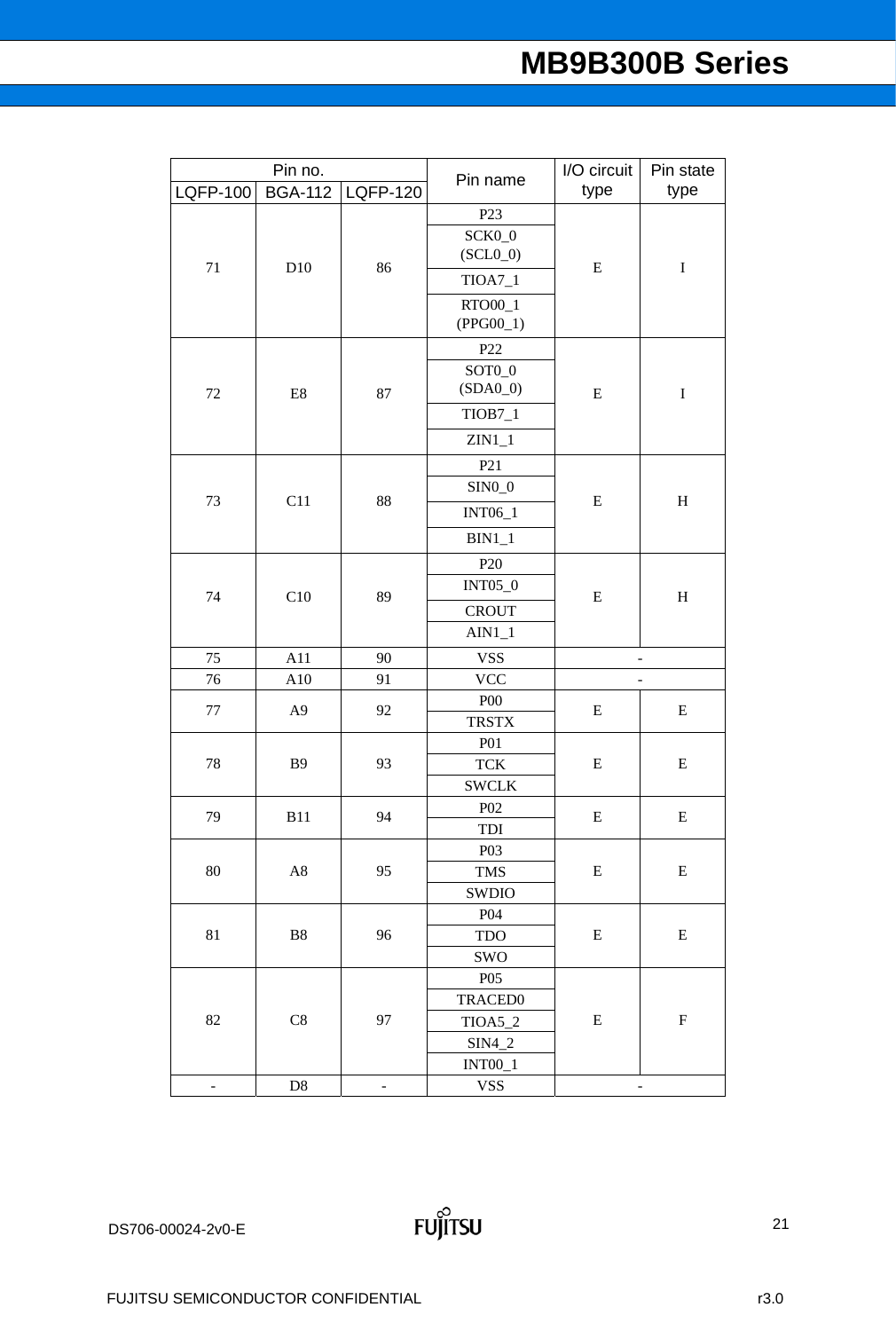| Pin no.         |                | Pin name        | I/O circuit                 | Pin state |             |         |  |     |                |           |                           |
|-----------------|----------------|-----------------|-----------------------------|-----------|-------------|---------|--|-----|----------------|-----------|---------------------------|
| <b>LQFP-100</b> | <b>BGA-112</b> | <b>LQFP-120</b> |                             | type      | type        |         |  |     |                |           |                           |
|                 |                |                 | P06                         |           |             |         |  |     |                |           |                           |
|                 |                |                 | TRACED1                     |           |             |         |  |     |                |           |                           |
| 83              | D <sub>9</sub> | 98              | TIOB5_2                     | E         | $\mathbf F$ |         |  |     |                |           |                           |
|                 |                |                 | $SOT4_2$                    |           |             |         |  |     |                |           |                           |
|                 |                |                 | $(SDA4_2)$                  |           |             |         |  |     |                |           |                           |
|                 |                |                 | $INT01_1$                   |           |             |         |  |     |                |           |                           |
|                 |                |                 | P07                         |           |             |         |  |     |                |           |                           |
|                 |                |                 | TRACED2                     |           |             |         |  |     |                |           |                           |
| 84              | A7             | 99              | ADTG_0                      | E         | ${\bf G}$   |         |  |     |                |           |                           |
|                 |                |                 | <b>SCK4_2</b><br>$(SCL4_2)$ |           |             |         |  |     |                |           |                           |
|                 |                |                 | P08                         |           |             |         |  |     |                |           |                           |
|                 |                |                 | TRACED3                     |           |             |         |  |     |                |           |                           |
| 85              | B7             | 100             | TIOA0_2                     | ${\bf E}$ | ${\bf G}$   |         |  |     |                |           |                           |
|                 |                |                 | $CTS4_2$                    |           |             |         |  |     |                |           |                           |
|                 |                |                 | P <sub>09</sub>             |           |             |         |  |     |                |           |                           |
|                 |                | 101<br>C7       | <b>TRACECLK</b>             | ${\bf E}$ | ${\bf G}$   |         |  |     |                |           |                           |
| 86              |                |                 | TIOB <sub>0_2</sub>         |           |             |         |  |     |                |           |                           |
|                 |                |                 | $RTS4_2$                    |           |             |         |  |     |                |           |                           |
|                 | D7             |                 | P <sub>0</sub> A            |           |             |         |  |     |                |           |                           |
|                 |                |                 | $SIM4_0$                    |           |             |         |  |     |                |           |                           |
| 87              |                |                 |                             |           |             |         |  | 102 | <b>INT00_2</b> | ${\bf E}$ | $\boldsymbol{\mathrm{H}}$ |
|                 |                |                 |                             |           |             | FRCK1_0 |  |     |                |           |                           |
|                 |                |                 | MAD07                       |           |             |         |  |     |                |           |                           |
|                 |                |                 | P <sub>0</sub> B            |           |             |         |  |     |                |           |                           |
|                 |                |                 | $SOT4_0$                    |           |             |         |  |     |                |           |                           |
| 88              | A6             | 103             | $(SDA4_0)$                  | ${\bf E}$ | $\mathbf I$ |         |  |     |                |           |                           |
|                 |                |                 | TIOB6_1                     |           |             |         |  |     |                |           |                           |
|                 |                |                 | $IC10_0$                    |           |             |         |  |     |                |           |                           |
|                 |                |                 | MAD06                       |           |             |         |  |     |                |           |                           |
|                 |                |                 | P <sub>0</sub> C            |           |             |         |  |     |                |           |                           |
|                 |                |                 | SCK4_0                      |           |             |         |  |     |                |           |                           |
| 89              | <b>B6</b>      | 104             | $(SCL4_0)$                  | ${\bf E}$ | $\bf I$     |         |  |     |                |           |                           |
|                 |                |                 | TIOA6_1                     |           |             |         |  |     |                |           |                           |
|                 |                |                 | $IC11_0$<br>MAD05           |           |             |         |  |     |                |           |                           |
|                 |                |                 | P <sub>0</sub> D            |           |             |         |  |     |                |           |                           |
|                 | C <sub>6</sub> |                 | $RTS4_0$                    |           |             |         |  |     |                |           |                           |
| 90              |                |                 | 105                         | TIOA3_2   | ${\bf E}$   | $\bf I$ |  |     |                |           |                           |
|                 |                |                 |                             | $IC12_0$  |             |         |  |     |                |           |                           |
|                 |                |                 | MAD <sub>04</sub>           |           |             |         |  |     |                |           |                           |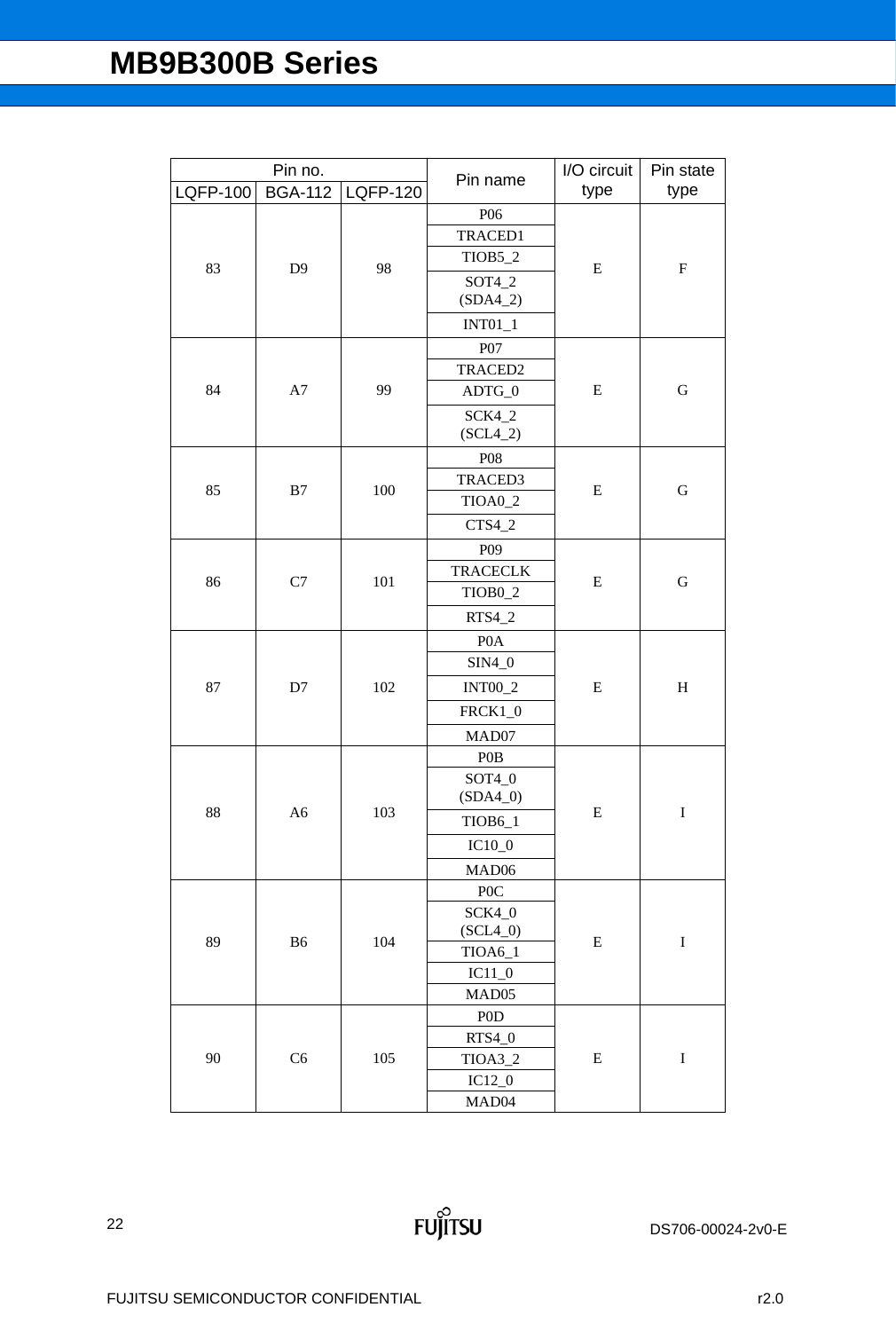|                 | Pin no.                  |                              | Pin name                | I/O circuit | Pin state    |
|-----------------|--------------------------|------------------------------|-------------------------|-------------|--------------|
| <b>LQFP-100</b> | <b>BGA-112</b>           | <b>LQFP-120</b>              |                         | type        | type         |
|                 |                          |                              | P <sub>O</sub> E        |             |              |
|                 |                          |                              | $\text{CTS4}\_\text{0}$ |             |              |
| 91              | A5                       | 106                          | TIOB3_2                 | ${\bf E}$   | $\bf I$      |
|                 |                          |                              | $IC13_0$                |             |              |
|                 |                          |                              | MAD03                   |             |              |
| $\frac{1}{2}$   | D4                       | $\blacksquare$               | <b>VSS</b>              |             |              |
| -               | C <sub>3</sub>           | $\qquad \qquad \blacksquare$ | <b>VSS</b>              |             |              |
|                 |                          |                              | P0F                     |             |              |
| 92              | B <sub>5</sub>           | 107                          | $\textit{NMIX}$         | ${\bf E}$   | $\bf J$      |
|                 |                          |                              | MAD <sub>02</sub>       |             |              |
|                 |                          |                              | P68                     |             |              |
|                 |                          |                              | $SCK3_0$                |             |              |
|                 |                          | 108                          | $(SCL3_0)$              | E           | $H_{\rm}$    |
|                 |                          |                              | TIOB7_2                 |             |              |
|                 |                          |                              | <b>INT12_2</b>          |             |              |
|                 |                          |                              | P67                     |             |              |
|                 |                          | 109                          | $SOT3_0$                | ${\bf E}$   | $\bf I$      |
|                 |                          |                              | $(SDA3_0)$              |             |              |
|                 |                          |                              | <b>TIOA7_2</b>          |             |              |
|                 |                          |                              | P <sub>66</sub>         |             |              |
|                 |                          | 110                          | $SIN3_0$                | ${\bf E}$   | $H_{\rm}$    |
|                 |                          |                              | ADTG_8                  |             |              |
|                 |                          |                              | $INT11_2$               |             |              |
|                 |                          |                              | P65                     |             |              |
|                 |                          | 111                          | TIOB7_0                 | ${\bf E}$   | $\bf I$      |
|                 |                          |                              | $SCK5_1$                |             |              |
|                 |                          |                              | $(SCL5_1)$              |             |              |
|                 |                          |                              | P64                     |             |              |
|                 |                          |                              | TIOA7_0                 |             |              |
|                 |                          | 112                          | $SOT5_1$                | ${\bf E}$   | $\, {\rm H}$ |
|                 |                          |                              | $(SDA5_1)$              |             |              |
|                 |                          |                              | INT10_2                 |             |              |
|                 |                          |                              | P63                     |             |              |
| 93              | D <sub>6</sub>           | 113                          | <b>INT03_0</b>          | ${\bf E}$   | $H_{\rm}$    |
|                 |                          |                              | MAD01                   |             |              |
| $\blacksquare$  | $\overline{\phantom{a}}$ |                              | $SIN5_1$                |             |              |
|                 |                          |                              | P <sub>62</sub>         |             |              |
|                 |                          |                              | SCK5_0                  |             |              |
| 94              | C <sub>5</sub>           | 114                          | $(SCL5_0)$              | E           | $\bf I$      |
|                 |                          |                              | ADTG_3                  |             |              |
|                 |                          |                              | MAD00                   |             |              |
|                 |                          |                              | P61                     |             |              |
|                 |                          |                              | $SOT5_0$                |             |              |
| 95              | <b>B4</b>                | 115                          | $(SDA5_0)$              | E           | $\bf I$      |
|                 |                          |                              | TIOB <sub>2_2</sub>     |             |              |
|                 |                          |                              | <b>UHCONX</b>           |             |              |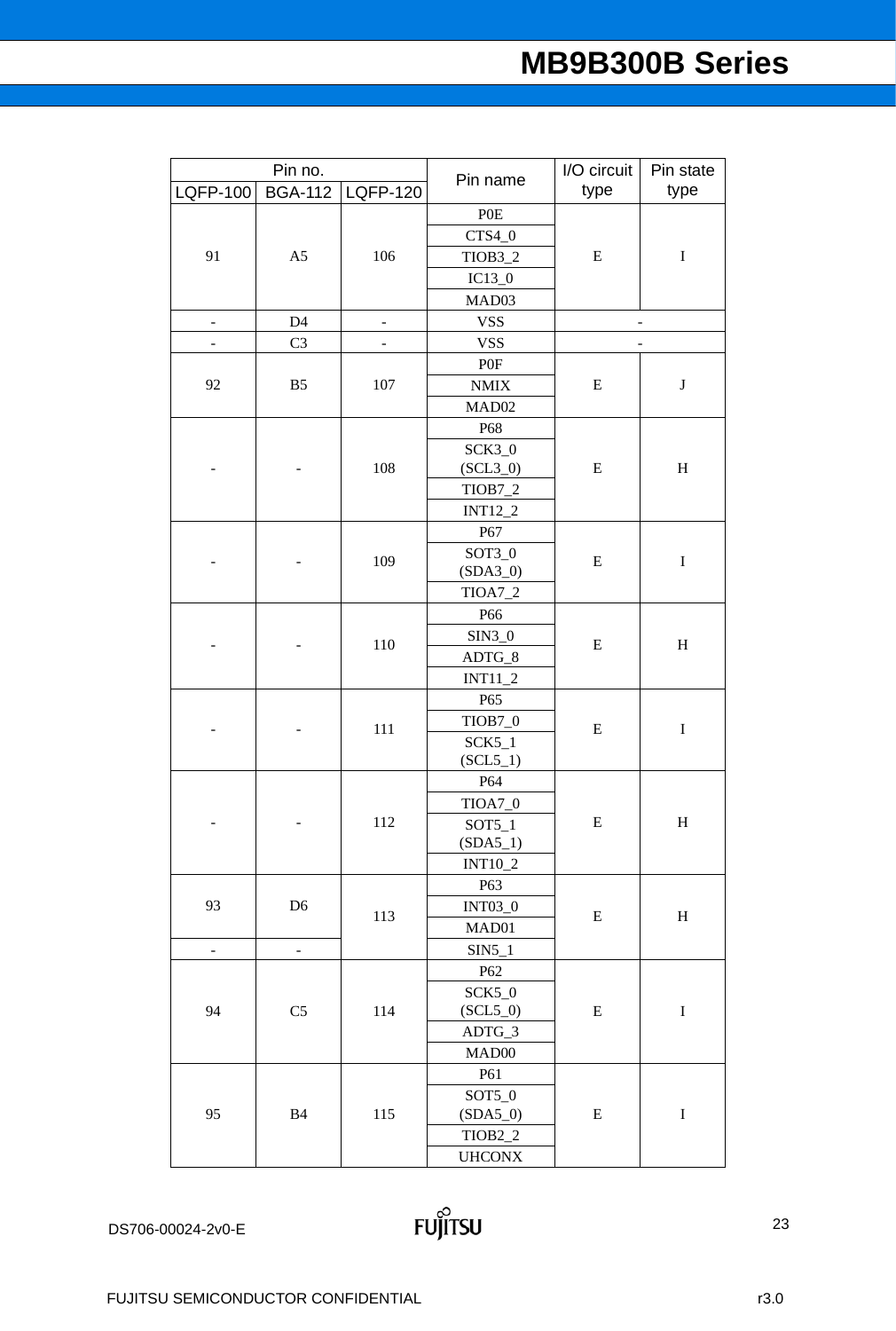|                 | Pin no.        |                    | Pin name         | I/O circuit | Pin state |
|-----------------|----------------|--------------------|------------------|-------------|-----------|
| <b>LQFP-100</b> |                | BGA-112   LQFP-120 |                  | type        | type      |
|                 |                |                    | P <sub>60</sub>  |             |           |
| 96              | C <sub>4</sub> | 116                | $SIN5_0$         | Ε           | H         |
|                 |                |                    | TIOA2_2          |             |           |
|                 |                |                    | <b>INT15 1</b>   |             |           |
| 97              | A <sub>4</sub> | 117                | <b>USBVCC</b>    |             |           |
| 98              | A <sub>3</sub> | 118                | <b>P80</b>       | H           |           |
|                 |                |                    | UDM <sub>0</sub> |             |           |
| 99              | A2             | 119                | <b>P81</b>       | H           |           |
|                 |                |                    | UDP <sub>0</sub> |             |           |
| 100             | A1             | 120                | <b>VSS</b>       |             |           |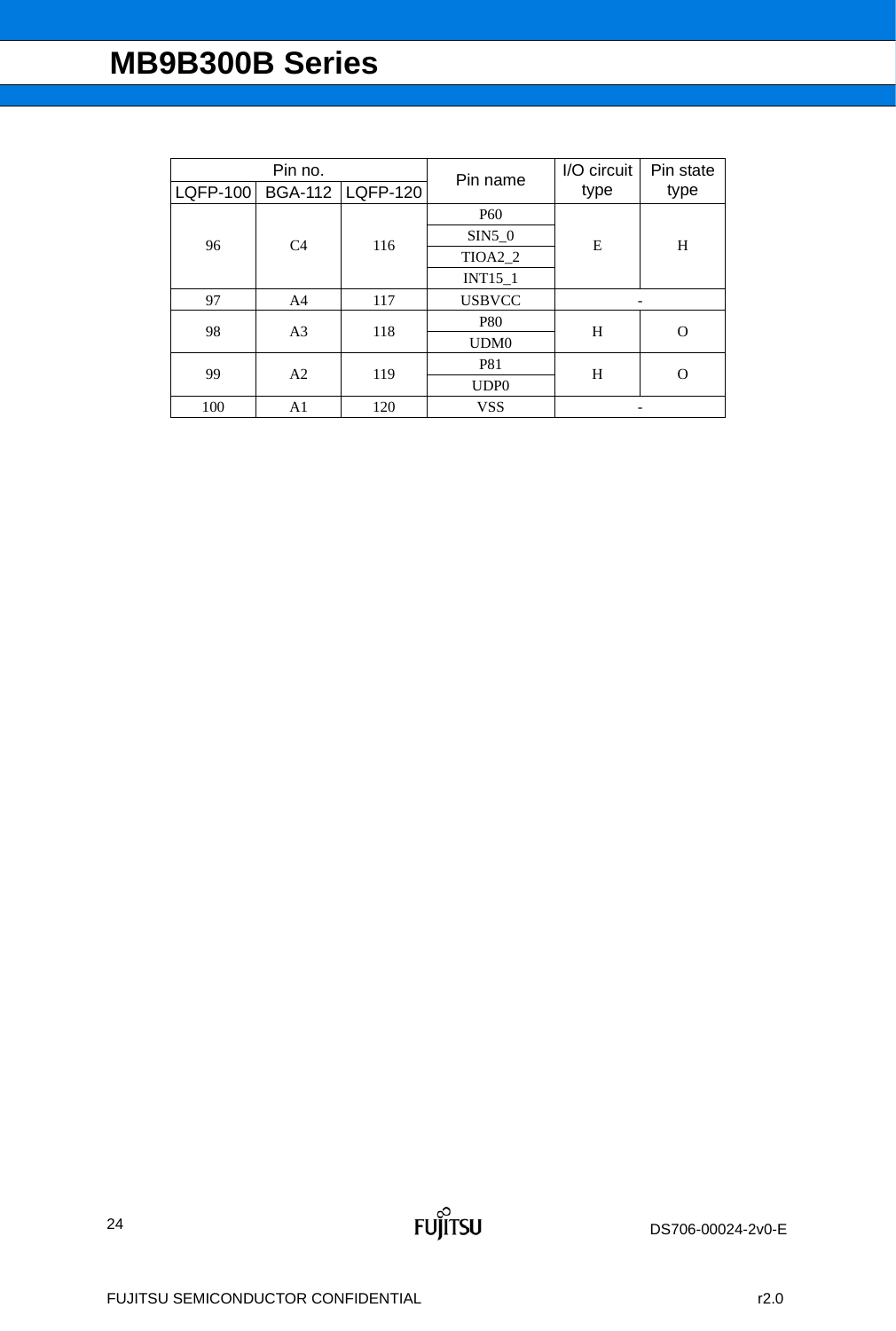# **SIGNAL DESCRIPTION**

|                                  |                      |                                           |                | Pin No.        |                  |
|----------------------------------|----------------------|-------------------------------------------|----------------|----------------|------------------|
| Module                           | Pin name             | Function                                  | LQFP-          |                | <b>BGA-LQFP-</b> |
|                                  |                      |                                           | 100            | 112            | 120              |
| $\mathbf{A}\mathbf{D}\mathbf{C}$ | ADTG_0               |                                           | 84             | A7             | 99               |
|                                  | $ADTG_1$             |                                           | $\overline{7}$ | D <sub>3</sub> | $\tau$           |
|                                  | ADTG_2               |                                           | 18             | F4             | 23               |
|                                  | ADTG_3               |                                           | 94             | C <sub>5</sub> | 114              |
|                                  | ADTG_4               | A/D converter external trigger input pin. |                |                | 81               |
|                                  | ADTG_5               |                                           | 70             | D11            | 80               |
|                                  | ADTG_6               |                                           | 12             | E4             | 17               |
|                                  | ADTG_7               |                                           | 30             | J5             | 35               |
|                                  | ADTG_8               |                                           |                |                | 110              |
|                                  | AN <sub>00</sub>     |                                           | 52             | J11            | 62               |
|                                  | AN01                 |                                           | 53             | J10            | 63               |
|                                  | AN <sub>02</sub>     |                                           | 54             | J8             | 64               |
|                                  | AN <sub>03</sub>     |                                           | 55             | H10            | 65               |
|                                  | AN <sub>04</sub>     |                                           | 56             | H <sub>9</sub> | 66               |
|                                  | AN <sub>05</sub>     |                                           | 57             | H7             | 67               |
|                                  | AN06                 |                                           | 58             | G10            | 68               |
|                                  | AN07                 | A/D converter analog input pin.           | 59             | G <sub>9</sub> | 69               |
|                                  | <b>AN08</b>          | ANxx describes ADC ch.xx.                 | 63             | G8             | 73               |
|                                  | AN09                 |                                           | 64             | F10            | 74               |
|                                  | AN10                 |                                           | 65             | F <sub>9</sub> | 75               |
|                                  | <b>AN11</b>          |                                           | 66             | E11            | 76               |
|                                  | AN12                 |                                           | 67             | E10            | $77 \,$          |
|                                  | AN13                 |                                           | 68             | F <sub>8</sub> | 78               |
|                                  | AN14                 |                                           | 69             | E <sub>9</sub> | 79               |
|                                  | AN15                 |                                           | 70             | D11            | 80               |
| <b>Base Timer</b>                | TIOA0_0              |                                           | 27             | J <sub>4</sub> | 32               |
| $\boldsymbol{0}$                 | TIOA0_1              | Base timer ch.0 TIOA pin.                 | 19             | G <sub>3</sub> | 24               |
|                                  | TIOA0_2              |                                           | 85             | B7             | 100              |
|                                  | TIOB <sub>0</sub> _0 |                                           | 40             | J <sub>6</sub> | 45               |
|                                  | TIOB <sub>0_1</sub>  | Base timer ch.0 TIOB pin.                 | 9              | E1             | 14               |
|                                  | TIOB <sub>0_2</sub>  |                                           | 86             | C7             | 101              |
| <b>Base Timer</b>                | $TIOA1_0$            |                                           | 28             | <u>L5</u>      | <u>33</u>        |
| 1                                | $TIOA1_1$            | Base timer ch.1 TIOA pin.                 | 20             | H1             | 25               |
|                                  | $TIOA1_2$            |                                           | $\sqrt{5}$     | D1             | $\sqrt{5}$       |
|                                  | TIOB <sub>1_0</sub>  |                                           | 41             | L7             | 46               |
|                                  | $TIOB1_1$            | Base timer ch.1 TIOB pin.                 | 10             | E2             | 15               |
|                                  | $TIOB1_2$            |                                           | 6              | D <sub>2</sub> | 6                |
| <b>Base Timer</b>                | TIOA2_0              |                                           | 29             | K <sub>5</sub> | 34               |
| $\overline{2}$                   | TIOA2_1              | Base timer ch.2 TIOA pin.                 | 21             | H2             | 26               |
|                                  | TIOA2_2              |                                           | 96             | C4             | 116              |
|                                  | TIOB <sub>2_0</sub>  |                                           | 42             | K7             | 47               |
|                                  | $TIOB2_1$            | Base timer ch.2 TIOB pin.                 | 11             | E <sub>3</sub> | 16               |
|                                  | TIOB <sub>2_2</sub>  |                                           | 95             | <b>B4</b>      | 115              |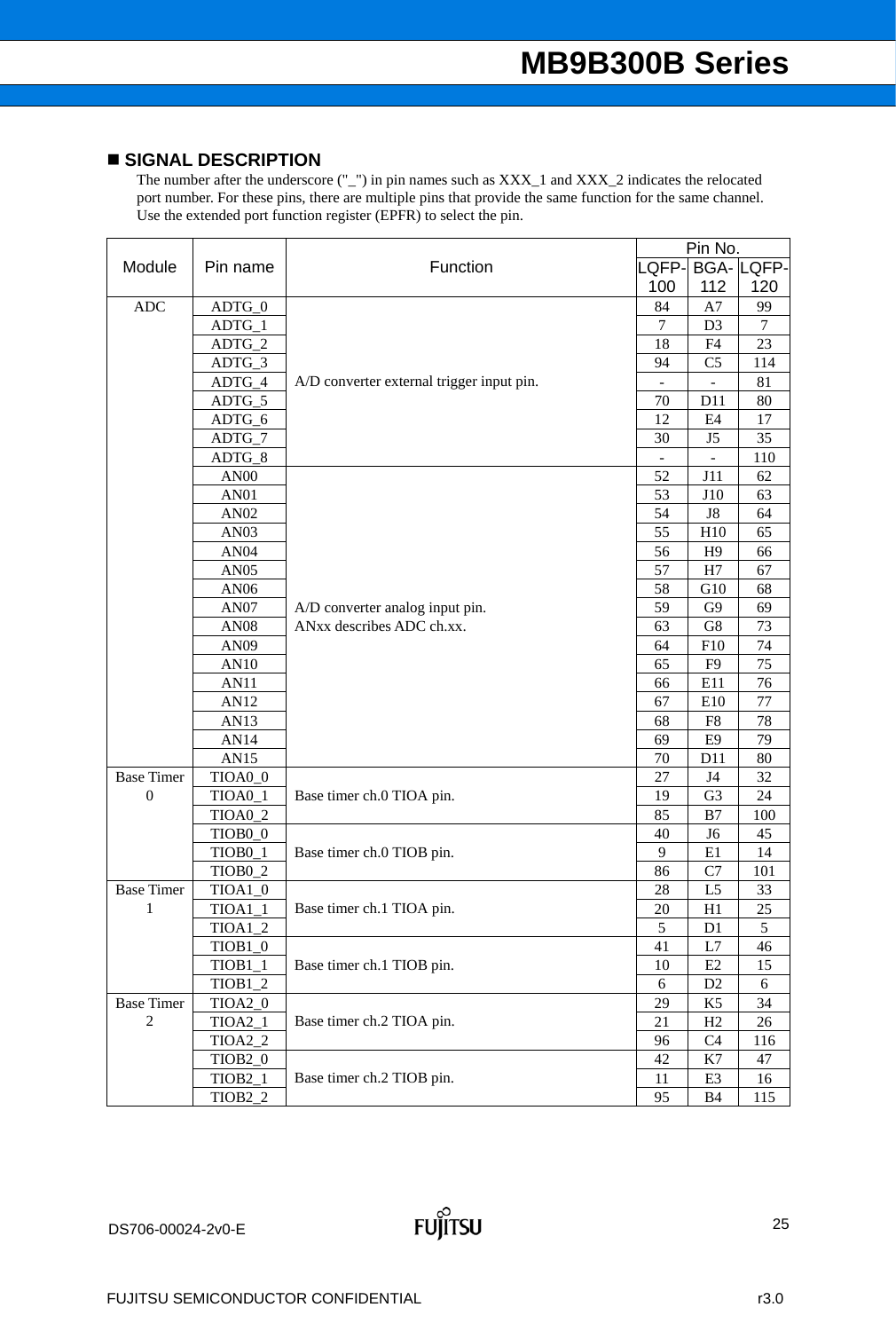|                   |                     |                           |                | Pin No.                  |                  |
|-------------------|---------------------|---------------------------|----------------|--------------------------|------------------|
| Module            | Pin name            | Function                  | LQFP-          |                          | <b>BGA-LQFP-</b> |
|                   |                     |                           | 100            | 112                      | 120              |
| <b>Base Timer</b> | TIOA3_0             |                           | 30             | J5                       | 35               |
| 3                 | $TIOA3_1$           | Base timer ch.3 TIOA pin. | 22             | G <sub>4</sub>           | 27               |
|                   | TIOA3_2             |                           | 90             | C <sub>6</sub>           | 105              |
|                   | TIOB3_0             |                           | 43             | H <sub>6</sub>           | 48               |
|                   | TIOB <sub>3_1</sub> | Base timer ch.3 TIOB pin. | 12             | E4                       | 17               |
|                   | TIOB <sub>3_2</sub> |                           | 91             | A <sub>5</sub>           | 106              |
| <b>Base Timer</b> | TIOA4_0             |                           | 31             | H <sub>5</sub>           | 36               |
| 4                 | $TIOA4_1$           | Base timer ch.4 TIOA pin. | 23             | H <sub>3</sub>           | 28               |
|                   | TIOA4_2             |                           |                |                          | 51               |
|                   | TIOB4_0             |                           | 44             | J7                       | 49               |
|                   | TIOB4_1             | Base timer ch.4 TIOB pin. | 13             | F1                       | 18               |
|                   | TIOB4_2             |                           |                |                          | 52               |
| <b>Base Timer</b> | TIOA5_0             |                           | 32             | L <sub>6</sub>           | 37               |
| 5                 | $TIOA5_1$           | Base timer ch.5 TIOA pin. | 24             | J2                       | 29               |
|                   | $TIOA5_2$           |                           | 82             | C8                       | 97               |
|                   | TIOB5_0             |                           | 45             | K8                       | 50               |
|                   | $TIOB5_1$           | Base timer ch.5 TIOB pin. | 14             | F2                       | 19               |
|                   | <b>TIOB5_2</b>      |                           | 83             | D <sub>9</sub>           | 98               |
| <b>Base Timer</b> | <b>TIOA6_1</b>      | Base timer ch.6 TIOA pin. | 89             | B <sub>6</sub>           | 104              |
| 6                 | <b>TIOB6_1</b>      | Base timer ch.6 TIOB pin. | 88             | A <sub>6</sub>           | 103              |
| <b>Base Timer</b> | TIOA7_0             |                           | $\blacksquare$ | $\overline{\phantom{a}}$ | 112              |
| 7                 | $TIOA7_1$           | Base timer ch.7 TIOA pin. | 71             | D10                      | 86               |
|                   | <b>TIOA7_2</b>      |                           | $\blacksquare$ | $\blacksquare$           | 109              |
|                   | TIOB7_0             |                           |                | $\blacksquare$           | 111              |
|                   | TIOB7_1             | Base timer ch.7 TIOB pin. | 72             | E8                       | 87               |
|                   | TIOB7_2             |                           |                | ÷,                       | 108              |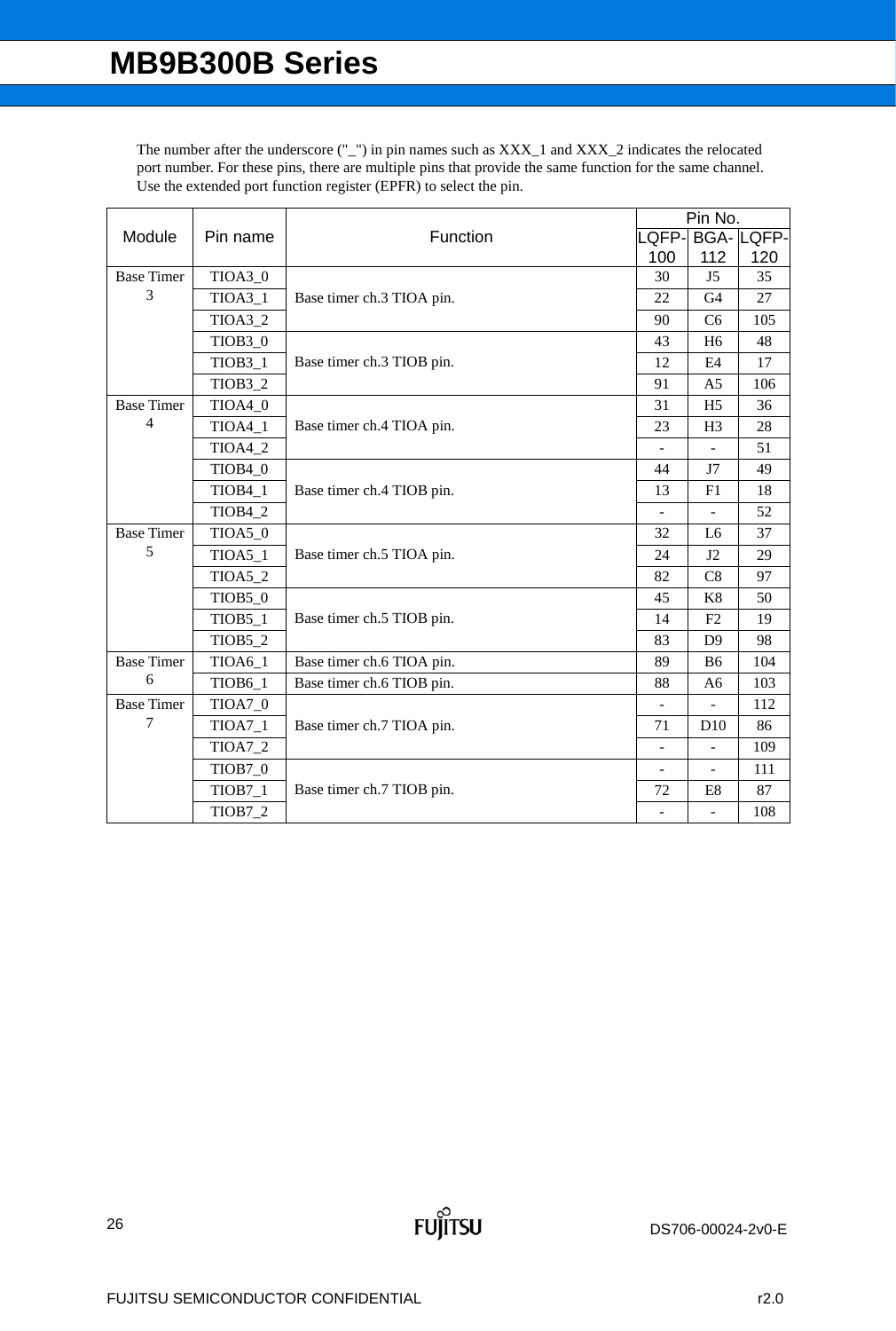|            |                   |                                                  | Pin No.                      |                              |                  |  |
|------------|-------------------|--------------------------------------------------|------------------------------|------------------------------|------------------|--|
| Module     | Pin name          | Function                                         |                              | LQFP-                        | <b>BGA-LQFP-</b> |  |
|            |                   |                                                  | 100                          | 112                          | 120              |  |
| Debugger   | <b>SWCLK</b>      | Serial wire debug interface clock input.         | 78                           | <b>B</b> 9                   | 93               |  |
|            | <b>SWDIO</b>      | Serial wire debug interface data input / output. | 80                           | A <sub>8</sub>               | 95               |  |
|            | SWO               | Serial wire viewer output.                       | 81                           | B8                           | 96               |  |
|            | <b>TCK</b>        | J-TAG test clock input.                          | 78                           | <b>B9</b>                    | 93               |  |
|            | TDI               | J-TAG test data input.                           | 79                           | <b>B11</b>                   | 94               |  |
|            | <b>TDO</b>        | J-TAG debug data output.                         | 81                           | B <sub>8</sub>               | 96               |  |
|            | <b>TMS</b>        | J-TAG test mode state input/output.              | 80                           | A8                           | 95               |  |
|            | <b>TRACECLK</b>   | Trace CLK output of ETM.                         | 86                           | C7                           | 101              |  |
|            | <b>TRACED0</b>    |                                                  | 82                           | C8                           | 97               |  |
|            | <b>TRACED1</b>    | Trace data output of ETM.                        | 83                           | D <sub>9</sub>               | 98               |  |
|            | TRACED2           |                                                  | 84                           | A7                           | 99               |  |
|            | TRACED3           |                                                  | 85                           | B7                           | 100              |  |
|            | <b>TRSTX</b>      | J-TAG test reset Input.                          | 77                           | A <sub>9</sub>               | 92               |  |
| External   | MAD00             |                                                  | 94                           | C <sub>5</sub>               | 114              |  |
| <b>Bus</b> | MAD01             |                                                  | 93                           | D <sub>6</sub>               | 113              |  |
|            | MAD02             |                                                  | 92                           | B <sub>5</sub>               | 107              |  |
|            | MAD03             |                                                  | 91                           | A <sub>5</sub>               | 106              |  |
|            | MAD <sub>04</sub> |                                                  | 90                           | C6                           | 105              |  |
|            | MAD05             |                                                  | 89                           | B <sub>6</sub>               | 104              |  |
|            | MAD <sub>06</sub> |                                                  | 88                           | A <sub>6</sub>               | 103              |  |
|            | MAD07             |                                                  | 87                           | D7                           | 102              |  |
|            | MAD08             |                                                  | 55                           | H10                          | 65               |  |
|            | MAD09             |                                                  | 54                           | ${\rm J}8$                   | 64               |  |
|            | MAD10             |                                                  | 45                           | K8                           | 50               |  |
|            | MAD11             |                                                  | 44                           | J7                           | 49               |  |
|            | MAD12             | External bus interface address bus.              | 43                           | H <sub>6</sub>               | 48               |  |
|            | MAD13             |                                                  | 42                           | K7                           | 47               |  |
|            | MAD14             |                                                  | 41                           | L7                           | 46               |  |
|            | MAD15             |                                                  | 40                           | J <sub>6</sub>               | 45               |  |
|            | MAD16             |                                                  | 39                           | K <sub>6</sub>               | 44               |  |
|            | MAD17             |                                                  | 32                           | L <sub>6</sub>               | 37               |  |
|            | MAD18             |                                                  | 31                           | H <sub>5</sub>               | 36               |  |
|            | MAD <sub>19</sub> |                                                  | 30                           | J5                           | 35               |  |
|            | MAD <sub>20</sub> |                                                  | 29                           | K <sub>5</sub>               | 34               |  |
|            | MAD21             |                                                  | 28                           | L <sub>5</sub>               | 33               |  |
|            | MAD <sub>22</sub> |                                                  | 27                           | J4                           | 32               |  |
|            | MAD <sub>23</sub> |                                                  | 14                           | F2                           | 19               |  |
|            | MAD24             |                                                  | 13                           | F1                           | 18               |  |
|            | MCSX0             |                                                  | 57                           | H7                           | 67               |  |
|            | MCSX1             |                                                  | 56                           | H <sub>9</sub>               | 66               |  |
|            | MCSX2             |                                                  | 16                           | G <sub>1</sub>               | 21               |  |
|            | MCSX3             | External bus interface chip select output pin.   | 15                           | F <sub>3</sub>               | 20               |  |
|            | MCSX4             |                                                  | $\qquad \qquad \blacksquare$ | $\qquad \qquad \blacksquare$ | 83               |  |
|            | MCSX5             |                                                  | $\qquad \qquad \blacksquare$ | $\blacksquare$               | 82               |  |
|            | MCSX6             |                                                  | -                            | $\overline{\phantom{a}}$     | 81               |  |
|            | MCSX7             |                                                  | $\,8\,$                      | D <sub>5</sub>               | 8                |  |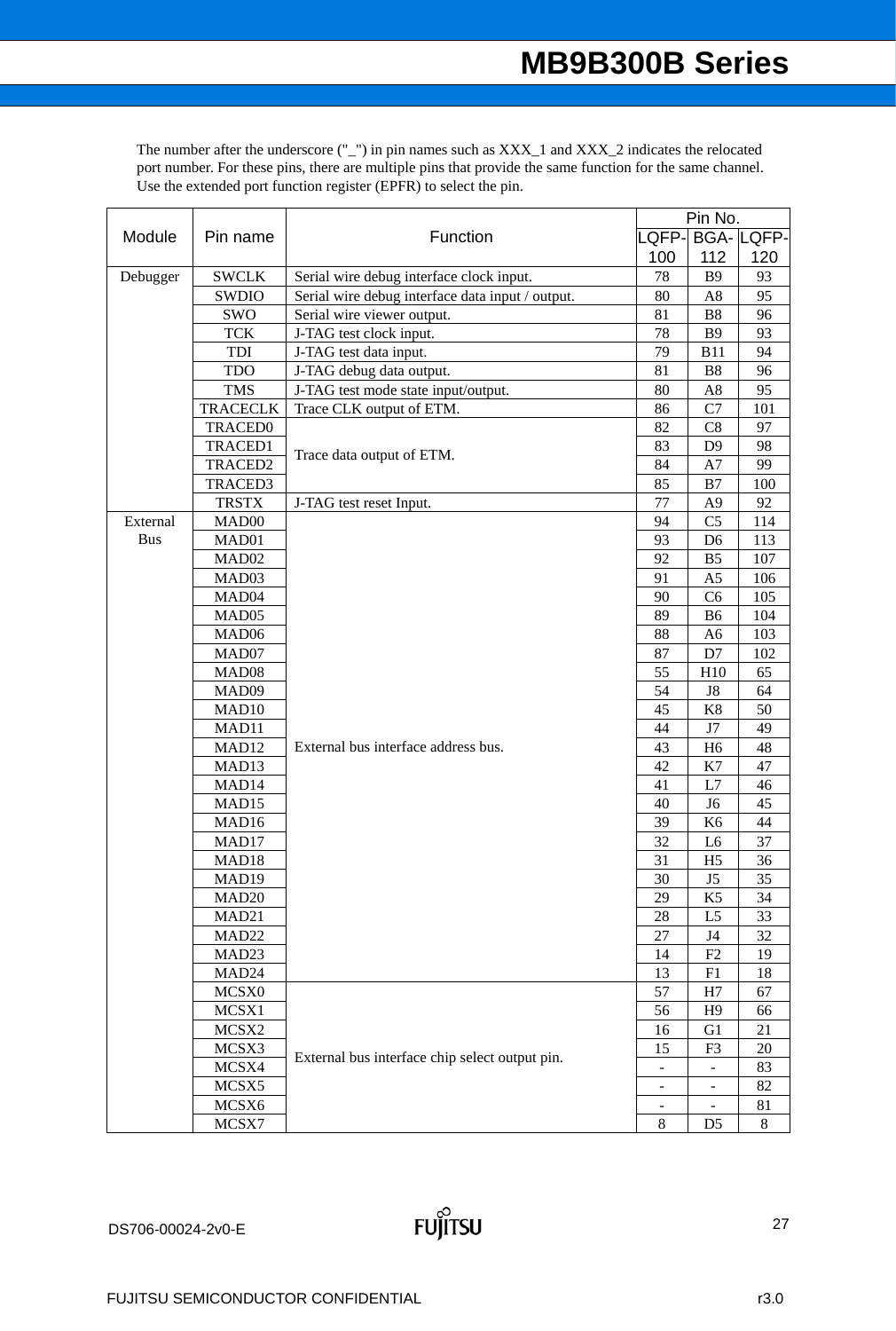|            |               |                                                       |                          | Pin No.        |                  |  |  |
|------------|---------------|-------------------------------------------------------|--------------------------|----------------|------------------|--|--|
| Module     | Pin name      | Function                                              | QFP-                     |                | <b>BGA-LQFP-</b> |  |  |
|            |               |                                                       | 100                      | 112            | 120              |  |  |
| External   | <b>MDATA0</b> |                                                       | $\overline{2}$           | C <sub>1</sub> | $\overline{2}$   |  |  |
| <b>Bus</b> | MDATA1        |                                                       | 3                        | C <sub>2</sub> | 3                |  |  |
|            | MDATA2        |                                                       | $\overline{4}$           | B <sub>3</sub> | $\overline{4}$   |  |  |
|            | MDATA3        |                                                       | 5                        | D1             | 5                |  |  |
|            | MDATA4        |                                                       | 6                        | D <sub>2</sub> | 6                |  |  |
|            | MDATA5        |                                                       | $\overline{7}$           | D <sub>3</sub> | $\overline{7}$   |  |  |
|            | MDATA6        |                                                       | 9                        | E1             | 14               |  |  |
|            | MDATA7        | External bus interface data bus.                      | 10                       | E2             | 15               |  |  |
|            | MDATA8        |                                                       | 63                       | G8             | 73               |  |  |
|            | MDATA9        |                                                       | 64                       | F10            | 74               |  |  |
|            | MDATA10       |                                                       | 65                       | F9             | 75               |  |  |
|            | MDATA11       |                                                       | 66                       | E11            | 76               |  |  |
|            | MDATA12       |                                                       | 67                       | E10            | 77               |  |  |
|            | MDATA13       |                                                       | 68                       | F8             | 78               |  |  |
|            | MDATA14       |                                                       | 69                       | E <sub>9</sub> | 79               |  |  |
|            | MDATA15       |                                                       | 70                       | D11            | 80               |  |  |
|            | MDQM0         | External bus interface byte mask signal output.       | 11                       | E <sub>3</sub> | 16               |  |  |
|            | MDQM1         |                                                       | 12                       | E4             | 17               |  |  |
|            | <b>MNALE</b>  | External bus interface ALE signal to control NAND     | $\overline{\phantom{0}}$ |                | 9                |  |  |
|            |               | Flash output pin.                                     |                          |                |                  |  |  |
|            | <b>MNCLE</b>  | External bus interface CLE signal to control NAND     |                          |                | 10               |  |  |
|            |               | Flash output pin.                                     |                          |                |                  |  |  |
|            | <b>MNREX</b>  | External bus interface read enable signal to control  |                          |                | 12               |  |  |
|            |               | NAND Flash.                                           |                          |                |                  |  |  |
|            | <b>MNWEX</b>  | External bus interface write enable signal to control | $\overline{a}$           | $\blacksquare$ | 11               |  |  |
|            |               | <b>NAND Flash.</b>                                    |                          |                |                  |  |  |
|            | <b>MOEX</b>   | External bus interface read enable signal for SRAM.   | 58                       | G10            | 68               |  |  |
|            | <b>MWEX</b>   | External bus interface write enable signal for SRAM.  | 59                       | G <sub>9</sub> | 69               |  |  |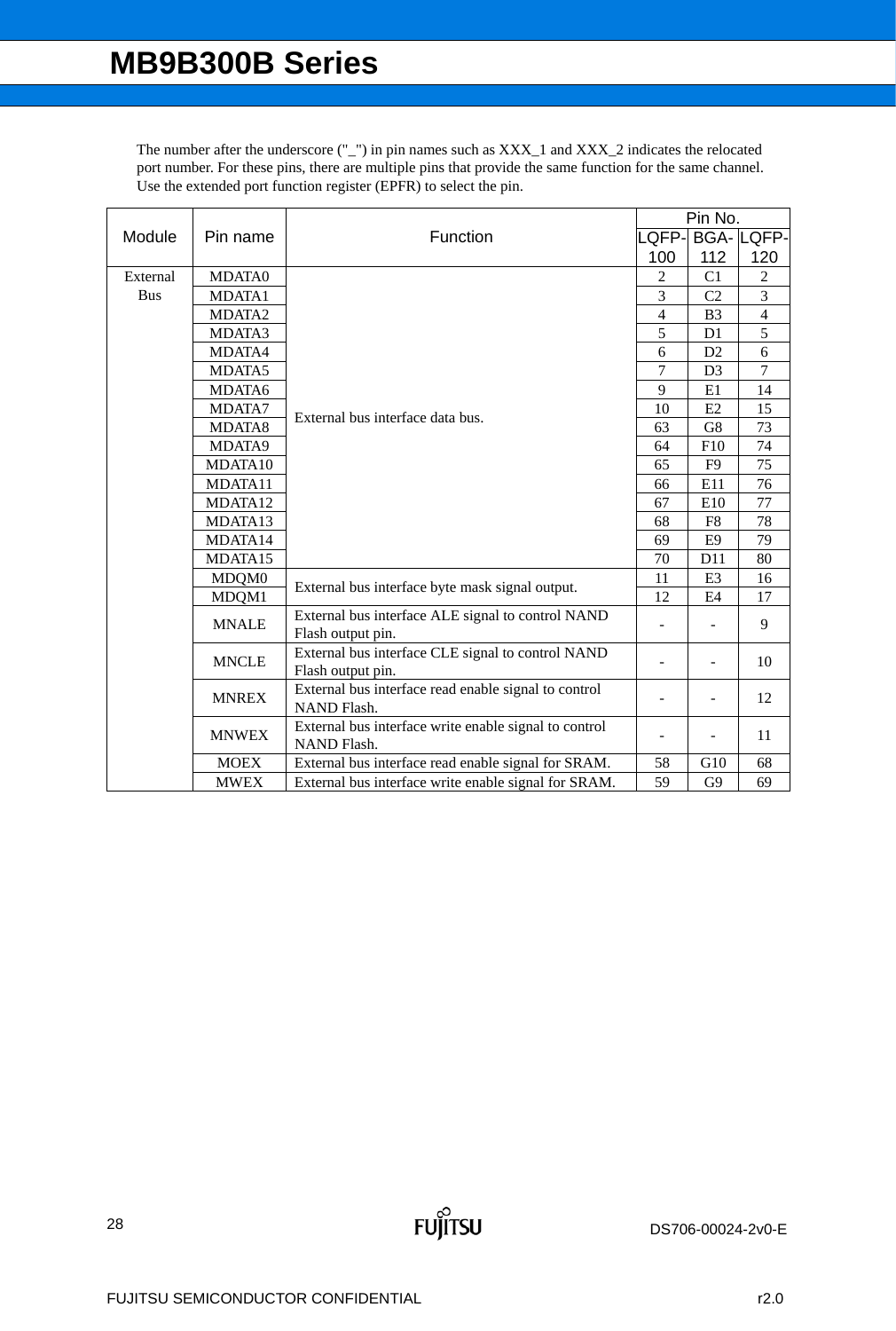|                                  |                                          | Function                                 | Pin No.                  |                |                  |  |
|----------------------------------|------------------------------------------|------------------------------------------|--------------------------|----------------|------------------|--|
| Module                           | Pin name                                 |                                          | QFP-                     |                | <b>BGA-LQFP-</b> |  |
|                                  |                                          |                                          | 100                      | 112            | 120              |  |
| External                         | $INT00\_0$                               |                                          | 2                        | C1             | $\overline{2}$   |  |
| Interrupt                        | <b>INT00_1</b>                           | External interrupt request 00 input pin. | 82                       | C8             | 97               |  |
|                                  | <b>INT00_2</b>                           |                                          | 87                       | $\mathbf{D}7$  | 102              |  |
|                                  | <b>INT01_0</b>                           |                                          | 3                        | C2             | 3                |  |
|                                  | $INT01_1$                                | External interrupt request 01 input pin. | 83                       | D <sub>9</sub> | 98               |  |
|                                  | <b>INT01_2</b>                           |                                          |                          |                | 85               |  |
|                                  | <b>INT02_0</b>                           |                                          | $\overline{4}$           | B <sub>3</sub> | $\overline{4}$   |  |
|                                  | <b>INT02_1</b>                           | External interrupt request 02 input pin. | 53                       | J10            | 63               |  |
|                                  | <b>INT02_2</b>                           |                                          |                          |                | 82               |  |
|                                  | <b>INT03_0</b>                           |                                          | 93                       | D <sub>6</sub> | 113              |  |
|                                  | <b>INT03_1</b>                           | External interrupt request 03 input pin. | 56                       | H9             | 66               |  |
|                                  | INT03_2                                  |                                          | 9                        | E1             | 14               |  |
|                                  | <b>INT04 0</b>                           |                                          | 12                       | E4             | 17               |  |
|                                  | <b>INT04_1</b>                           | External interrupt request 04 input pin. | 59                       | G <sub>9</sub> | 69               |  |
|                                  | <b>INT04_2</b>                           |                                          | 10                       | E2             | 15               |  |
|                                  | <b>INT05_0</b>                           |                                          | 74                       | C10            | 89               |  |
|                                  | <b>INT05_1</b>                           | External interrupt request 05 input pin. | 65                       | F <sub>9</sub> | 75               |  |
|                                  | INT05_2                                  |                                          | 11                       | E <sub>3</sub> | 16               |  |
|                                  | INT06_1                                  | External interrupt request 06 input pin. | 73                       | C11            | 88               |  |
|                                  | <b>INT06_2</b>                           |                                          | 45                       | $\rm K8$       | 50               |  |
|                                  | <b>INT07_2</b>                           | External interrupt request 07 input pin. | 5                        | D1             | $\sqrt{5}$       |  |
|                                  | <b>INT08_1</b>                           | External interrupt request 08 input pin. | 14                       | F2             | 19               |  |
|                                  | <b>INT08_2</b>                           |                                          | 8                        | D <sub>5</sub> | 8                |  |
|                                  | <b>INT09 1</b>                           | External interrupt request 09 input pin. | 15                       | F <sub>3</sub> | 20               |  |
|                                  | <b>INT09_2</b>                           |                                          | $\overline{\phantom{a}}$ |                | 11               |  |
|                                  | <b>INT10_1</b>                           | External interrupt request 10 input pin. | 16                       | G1             | 21               |  |
|                                  | <b>INT10_2</b>                           |                                          | $\blacksquare$           | $\mathbb{L}$   | 112              |  |
|                                  | $INT11_1$                                | External interrupt request 11 input pin. | 17                       | G2             | 22               |  |
|                                  | $INT11_2$                                |                                          | $\overline{a}$           |                | 110              |  |
|                                  | $INT12_1$                                | External interrupt request 12 input pin. | 27                       | J4             | 32               |  |
|                                  | $INT12_2$                                |                                          |                          |                | 108              |  |
|                                  | INT13_1                                  | External interrupt request 13 input pin. | 28                       | L <sub>5</sub> | 33               |  |
| <b>INT13 2</b><br><b>INT14_1</b> |                                          | $\overline{\phantom{a}}$                 |                          | 52             |                  |  |
|                                  | External interrupt request 14 input pin. | 39                                       | K <sub>6</sub>           | 44             |                  |  |
|                                  | <b>INT14 2</b>                           |                                          | $\overline{\phantom{a}}$ | $\mathbf{r}$   | 53               |  |
|                                  | $INT15_1$                                | External interrupt request 15 input pin. | 96                       | C <sub>4</sub> | 116              |  |
|                                  | INT15_2                                  |                                          |                          |                | 54               |  |
|                                  | <b>NMIX</b>                              | Non-Maskable Interrupt input.            | 92                       | B5             | 107              |  |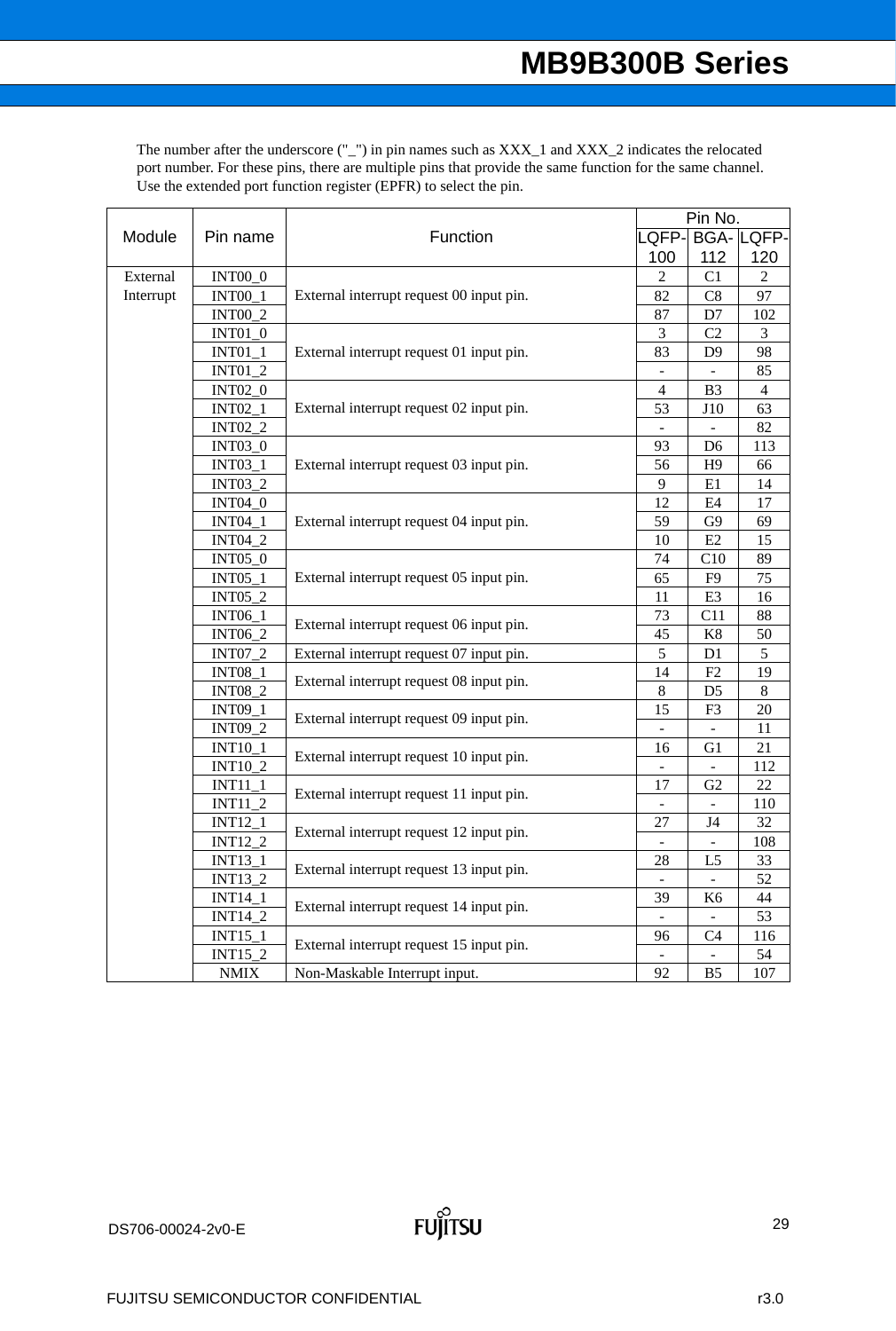|             |                  | Function                    | Pin No.                  |                              |                  |
|-------------|------------------|-----------------------------|--------------------------|------------------------------|------------------|
| Module      | Pin name         |                             | LQFP-                    |                              | <b>BGA-LQFP-</b> |
|             |                  |                             | 100                      | 112                          | 120              |
| <b>GPIO</b> | P <sub>00</sub>  |                             | 77                       | A <sub>9</sub>               | 92               |
|             | <b>P01</b>       |                             | 78                       | <b>B9</b>                    | 93               |
|             | P <sub>02</sub>  |                             | 79                       | <b>B11</b>                   | 94               |
|             | P03              |                             | 80                       | $\rm A8$                     | 95               |
|             | P04              |                             | 81                       | B8                           | 96               |
|             | P <sub>05</sub>  |                             | 82                       | C8                           | 97               |
|             | P <sub>06</sub>  |                             | 83                       | D <sub>9</sub>               | 98               |
|             | P07              |                             | 84                       | A7                           | 99               |
|             | P08              | General-purpose I/O port 0. | 85                       | B7                           | 100              |
|             | P <sub>09</sub>  |                             | 86                       | C7                           | 101              |
|             | P <sub>0</sub> A |                             | 87                       | D7                           | 102              |
|             | P <sub>0</sub> B |                             | 88                       | A <sub>6</sub>               | 103              |
|             | P <sub>O</sub> C |                             | 89                       | <b>B6</b>                    | 104              |
|             | P <sub>0</sub> D |                             | 90                       | C <sub>6</sub>               | 105              |
|             | P <sub>O</sub> E |                             | 91                       | A <sub>5</sub>               | 106              |
|             | P <sub>OF</sub>  |                             | 92                       | B <sub>5</sub>               | 107              |
|             | P10              |                             | 52                       | J11                          | 62               |
|             | P11              |                             | 53                       | J10                          | 63               |
|             | P12              |                             | 54                       | ${\rm J}8$                   | 64               |
|             | P13              |                             | 55                       | H10                          | 65               |
|             | P14              |                             | 56                       | H9                           | 66               |
|             | P15              |                             | 57                       | H7                           | 67               |
|             | P16              |                             | 58                       | G10                          | 68               |
|             | P17              |                             | 59                       | G9                           | 69               |
|             | P18              | General-purpose I/O port 1. | 63                       | ${\rm G}8$                   | 73               |
|             | P19              |                             | 64                       | F10                          | 74               |
|             | P <sub>1</sub> A |                             | 65                       | F <sub>9</sub>               | $\overline{75}$  |
|             | P <sub>1</sub> B |                             | 66                       | E11                          | 76               |
|             | P1C              |                             | 67                       | E10                          | $\overline{77}$  |
|             | P <sub>1</sub> D |                             | 68                       | ${\rm F}8$                   | 78               |
|             | P1E              |                             | 69                       | E <sub>9</sub>               | 79               |
|             | P1F              |                             | 70                       | D <sub>11</sub>              | $80\,$           |
|             | P <sub>20</sub>  |                             | 74                       | C10                          | 89               |
|             | P21              |                             | 73                       | C11                          | 88               |
|             | P22              |                             | 72                       | $\rm E8$                     | 87               |
|             | P <sub>23</sub>  |                             | $71\,$                   | D10                          | 86               |
|             | P <sub>24</sub>  | General-purpose I/O port 2. |                          |                              | 85               |
|             | P <sub>25</sub>  |                             | $\overline{\phantom{a}}$ | $\overline{\phantom{m}}$     | 84               |
|             | P <sub>26</sub>  |                             | $\overline{\phantom{a}}$ | $\overline{\phantom{m}}$     | 83               |
|             | P27              |                             | $\overline{\phantom{a}}$ | $\qquad \qquad \blacksquare$ | 82               |
|             | P <sub>28</sub>  |                             | $\overline{\phantom{a}}$ | $\overline{\phantom{a}}$     | 81               |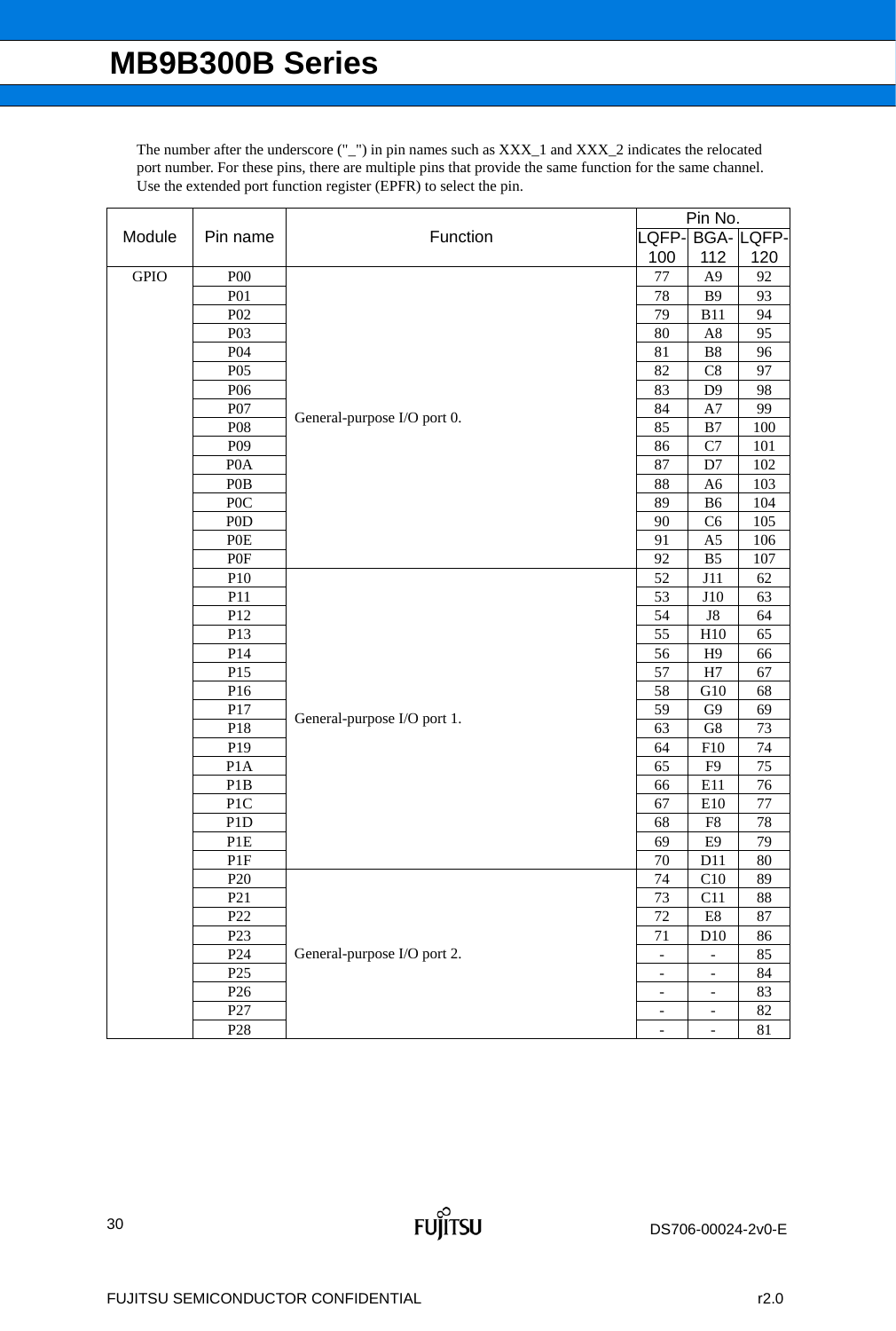|             |                  |                             | Pin No.                      |                            |                  |  |
|-------------|------------------|-----------------------------|------------------------------|----------------------------|------------------|--|
| Module      | Pin name         | Function                    | LQFP-                        |                            | <b>BGA-LQFP-</b> |  |
|             |                  |                             | 100                          | 112                        | 120              |  |
| <b>GPIO</b> | P30              |                             | 9                            | $\rm E1$                   | 14               |  |
|             | P31              |                             | 10                           | $\mathop{\mathrm{E2}}$     | 15               |  |
|             | P32              |                             | 11                           | E3                         | 16               |  |
|             | P33              |                             | 12                           | $\rm E4$                   | $17\,$           |  |
|             | P34              |                             | 13                           | F1                         | 18               |  |
|             | P35              |                             | 14                           | F2                         | 19               |  |
|             | P36              |                             | 15                           | F3                         | $20\,$           |  |
|             | P37              |                             | 16                           | G1                         | 21               |  |
|             | P38              | General-purpose I/O port 3. | 17                           | G <sub>2</sub>             | $22\,$           |  |
|             | P39              |                             | 18                           | F4                         | 23               |  |
|             | P <sub>3</sub> A |                             | 19                           | G <sub>3</sub>             | 24               |  |
|             | P3B              |                             | 20                           | H1                         | 25               |  |
|             | P3C              |                             | 21                           | H2                         | $26\,$           |  |
|             | P <sub>3</sub> D |                             | 22                           | G4                         | 27               |  |
|             | P3E              |                             | 23                           | H <sub>3</sub>             | $28\,$           |  |
|             | P3F              |                             | 24                           | J2                         | 29               |  |
|             | P40              |                             | $27\,$                       | J4                         | $32\,$           |  |
|             | P41              |                             | $28\,$                       | L5                         | 33               |  |
|             | P42              |                             | 29                           | K <sub>5</sub>             | 34               |  |
|             | P43              |                             | 30                           | J5                         | 35               |  |
|             | P44              |                             | 31                           | H <sub>5</sub>             | 36               |  |
|             | P45              |                             | 32                           | L <sub>6</sub>             | 37               |  |
|             | P46              |                             | 36                           | L <sub>3</sub>             | 41               |  |
|             | P47              | General-purpose I/O port 4. | 37                           | K3                         | 42               |  |
|             | P48              |                             | 39                           | K <sub>6</sub>             | $44\,$           |  |
|             | P49              |                             | 40                           | J <sub>6</sub>             | $45\,$           |  |
|             | P <sub>4</sub> A |                             | 41                           | $\ensuremath{\mathrm{L7}}$ | $46\,$           |  |
|             | P <sub>4</sub> B |                             | 42                           | K7                         | 47               |  |
|             | P <sub>4</sub> C |                             | 43                           | H <sub>6</sub>             | $\sqrt{48}$      |  |
|             | P <sub>4</sub> D |                             | 44                           | $\ensuremath{\text{J7}}$   | 49               |  |
|             | P <sub>4</sub> E |                             | 45                           | $\rm K8$                   | 50               |  |
|             | P50              |                             | $\overline{c}$               | C <sub>1</sub>             | $\overline{c}$   |  |
|             | P51              |                             | $\overline{3}$               | C <sub>2</sub>             | 3                |  |
|             | P <sub>52</sub>  |                             | $\overline{4}$               | B <sub>3</sub>             | $\overline{4}$   |  |
|             | P <sub>53</sub>  |                             | $\sqrt{5}$                   | D1                         | $\mathfrak s$    |  |
|             | P54              |                             | $\sqrt{6}$                   | D2                         | $\epsilon$       |  |
|             | P55              |                             | $\overline{7}$               | D <sub>3</sub>             | $\overline{7}$   |  |
|             | P56              | General-purpose I/O port 5. | $\,$ 8 $\,$                  | D <sub>5</sub>             | $8\,$            |  |
|             | P57              |                             | $\blacksquare$               |                            | 9                |  |
|             | P58              |                             | $\overline{\phantom{a}}$     | $\overline{\phantom{a}}$   | $10\,$           |  |
|             | P59              |                             | $\qquad \qquad \blacksquare$ | $\overline{\phantom{a}}$   | 11               |  |
|             | P <sub>5</sub> A |                             | $\overline{\phantom{a}}$     | $\blacksquare$             | 12               |  |
|             | P <sub>5</sub> B |                             | $\blacksquare$               | $\blacksquare$             | 13               |  |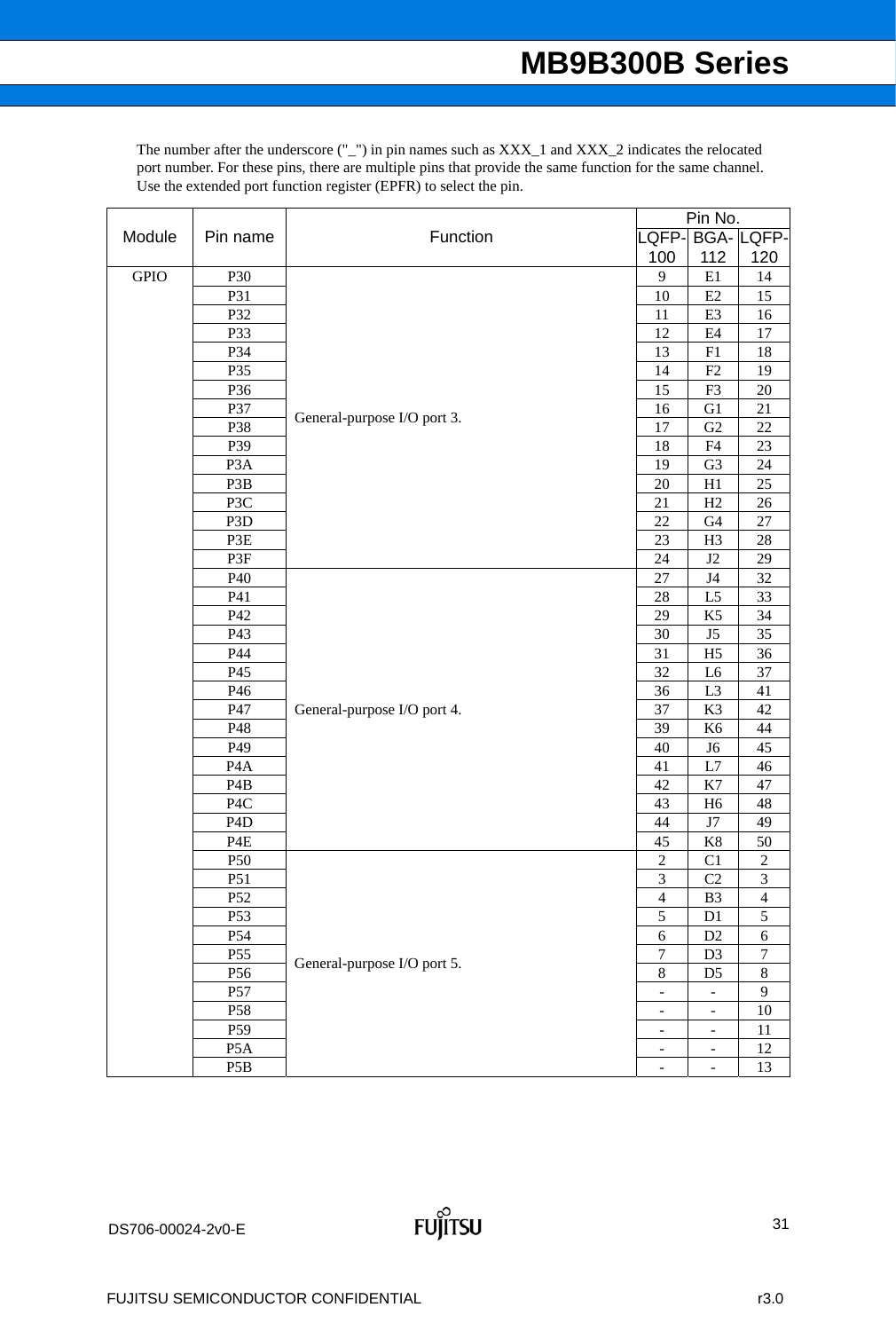|                            |                                   |                                                                                                                                                                                                                                                           |                              | Pin No.        |                  |  |  |
|----------------------------|-----------------------------------|-----------------------------------------------------------------------------------------------------------------------------------------------------------------------------------------------------------------------------------------------------------|------------------------------|----------------|------------------|--|--|
| Module                     | Pin name                          | Function                                                                                                                                                                                                                                                  | LQFP-                        |                | <b>BGA-LQFP-</b> |  |  |
|                            |                                   |                                                                                                                                                                                                                                                           | 100                          | 112            | 120              |  |  |
| <b>GPIO</b>                | P <sub>60</sub>                   |                                                                                                                                                                                                                                                           | 96                           | C <sub>4</sub> | 116              |  |  |
|                            | P61                               |                                                                                                                                                                                                                                                           | 95                           | B4             | 115              |  |  |
|                            | P62                               |                                                                                                                                                                                                                                                           | 94                           | C <sub>5</sub> | 114              |  |  |
|                            | P63                               |                                                                                                                                                                                                                                                           | 93                           | D <sub>6</sub> | 113              |  |  |
|                            | P64                               | General-purpose I/O port 6.                                                                                                                                                                                                                               | ÷,                           | ÷.             | 112              |  |  |
|                            | P <sub>65</sub>                   |                                                                                                                                                                                                                                                           |                              |                | 111              |  |  |
|                            | P <sub>66</sub>                   |                                                                                                                                                                                                                                                           | $\overline{a}$               |                | 110              |  |  |
|                            | P67                               |                                                                                                                                                                                                                                                           | $\blacksquare$               | $\blacksquare$ | 109              |  |  |
|                            | P68                               |                                                                                                                                                                                                                                                           | L                            |                | 108              |  |  |
|                            | P70                               |                                                                                                                                                                                                                                                           |                              |                | 51               |  |  |
|                            | P71                               |                                                                                                                                                                                                                                                           | L,                           |                | 52               |  |  |
|                            | P72                               | General-purpose I/O port 7.                                                                                                                                                                                                                               | $\overline{a}$               | $\Box$         | 53               |  |  |
|                            | P73                               |                                                                                                                                                                                                                                                           | $\qquad \qquad \blacksquare$ | $\blacksquare$ | 54               |  |  |
|                            | P74                               |                                                                                                                                                                                                                                                           |                              |                | 55               |  |  |
|                            | P80                               | General-purpose I/O port 8.                                                                                                                                                                                                                               | 98                           | A <sub>3</sub> | 118              |  |  |
|                            | P81                               |                                                                                                                                                                                                                                                           | 99                           | A2             | 119              |  |  |
| Multi                      | $SINO_0$                          | Multifunction serial interface ch.0 input pin.<br>Multifunction serial interface ch.0 output pin.<br>This pin operates as SOT0 when it is used in a<br>UART/CSIO (operation modes 0 to 2) and as SDA0<br>when it is used in an $I^2C$ (operation mode 4). | 73                           | C11            | 88               |  |  |
| Function                   | SIN0 1                            |                                                                                                                                                                                                                                                           | 56                           | H <sub>9</sub> | 66               |  |  |
| Serial<br>$\boldsymbol{0}$ | SOT <sub>0</sub> _0<br>$(SDA0_0)$ |                                                                                                                                                                                                                                                           | 72                           | E8             | 87               |  |  |
|                            | $SOT0_1$<br>$(SDA0_1)$            |                                                                                                                                                                                                                                                           | 57                           | H7             | 67               |  |  |
|                            | SCK <sub>0_0</sub><br>$(SCL0_0)$  | Multifunction serial interface ch.0 clock I/O pin.<br>This pin operates as SCK0 when it is used in a                                                                                                                                                      | 71                           | D10            | 86               |  |  |
|                            | $SCK0_1$<br>$(SCL0_1)$            | UART/CSIO (operation modes 0 to 2) and as SCL0<br>when it is used in an $I^2C$ (operation mode 4).                                                                                                                                                        | 58                           | G10            | 68               |  |  |
| Multi                      | $SIM1_0$                          | Multifunction serial interface ch.1 input pin.                                                                                                                                                                                                            |                              |                | 8                |  |  |
| Function                   | $SIM1_1$                          |                                                                                                                                                                                                                                                           | 53                           | <b>J10</b>     | 63               |  |  |
| Serial<br>1                | $SOT1_0$<br>$(SDA1_0)$            | Multifunction serial interface ch.1 output pin.<br>This pin operates as SOT1 when it is used in a                                                                                                                                                         |                              |                | 9                |  |  |
|                            | $SOT1_1$<br>$(SDA1_1)$            | UART/CSIO (operation modes 0 to 2) and as SDA1<br>when it is used in an $I^2C$ (operation mode 4).                                                                                                                                                        | 54                           | J8             | 64               |  |  |
|                            | $SCK1_0$<br>$(SCL1_0)$            | Multifunction serial interface ch.1 clock I/O pin.<br>This pin operates as SCK1 when it is used in a                                                                                                                                                      |                              |                | 10               |  |  |
|                            | $SCK1_1$<br>$(SCL1_1)$            | UART/CSIO (operation modes 0 to 2) and as SCL1<br>when it is used in an $I^2C$ (operation mode 4).                                                                                                                                                        | 55                           | H10            | 65               |  |  |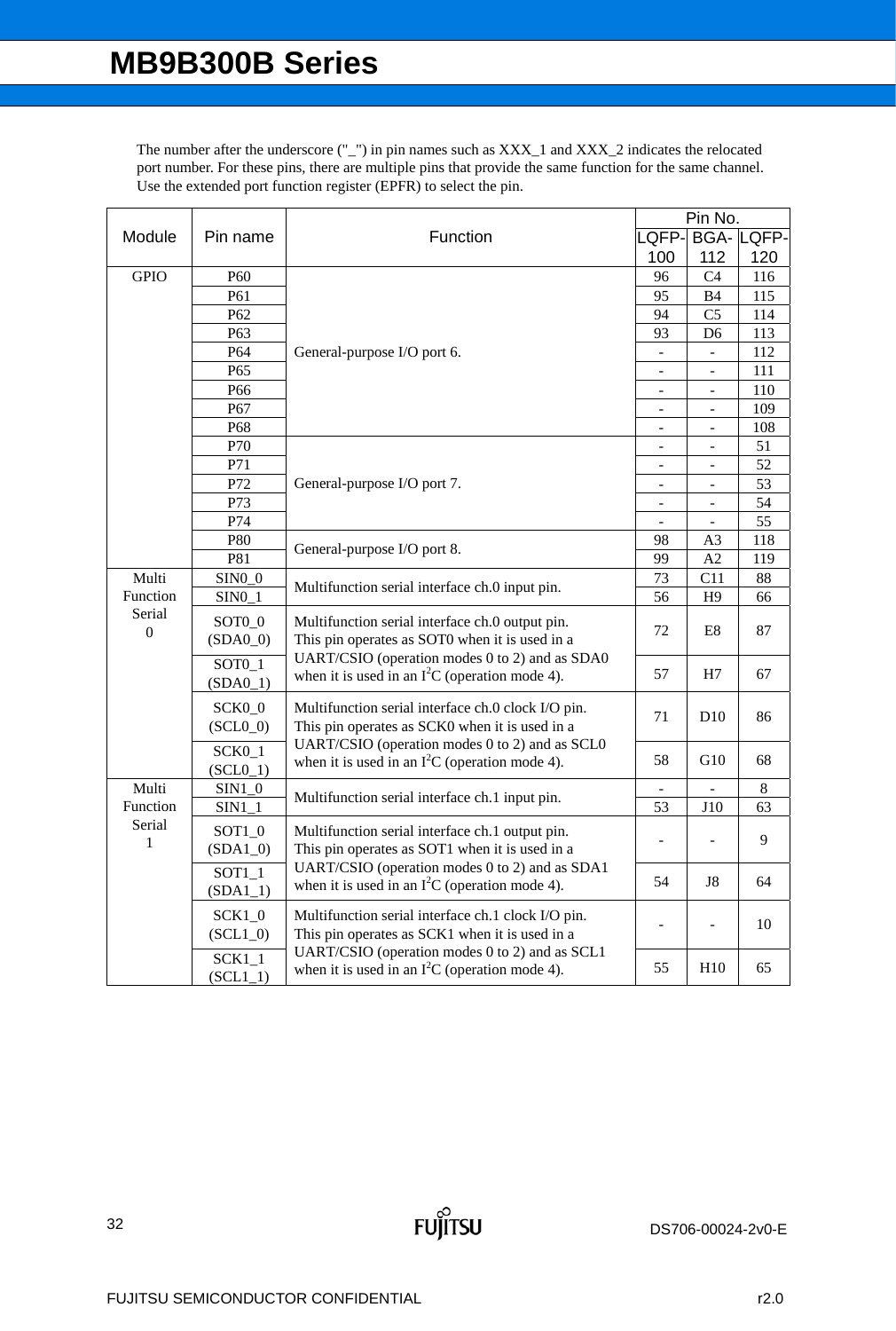| Module                                        | Pin name               | Function                                                                                                                                                                                                                                                                                                                                                                                                              | Pin No.                  |                |                  |
|-----------------------------------------------|------------------------|-----------------------------------------------------------------------------------------------------------------------------------------------------------------------------------------------------------------------------------------------------------------------------------------------------------------------------------------------------------------------------------------------------------------------|--------------------------|----------------|------------------|
|                                               |                        |                                                                                                                                                                                                                                                                                                                                                                                                                       | LQFP-                    |                | <b>BGA-LQFP-</b> |
|                                               |                        |                                                                                                                                                                                                                                                                                                                                                                                                                       | 100                      | 112            | 120              |
| Multi<br>Function<br>Serial<br>$\overline{2}$ | $SIM2_0$               | Multifunction serial interface ch.2 input pin.                                                                                                                                                                                                                                                                                                                                                                        | $\overline{\phantom{0}}$ |                | 53               |
|                                               | $SIN2_1$               |                                                                                                                                                                                                                                                                                                                                                                                                                       |                          |                | 85               |
|                                               | SIN2 2                 |                                                                                                                                                                                                                                                                                                                                                                                                                       | 59                       | G <sub>9</sub> | 69               |
|                                               | $SOT2_0$               | Multifunction serial interface ch.2 output pin.<br>This pin operates as SOT2 when it is used in a<br>UART/CSIO (operation modes 0 to 2) and as SDA2<br>when it is used in an $I^2C$ (operation mode 4).                                                                                                                                                                                                               |                          |                | 54               |
|                                               | $(SDA2_0)$             |                                                                                                                                                                                                                                                                                                                                                                                                                       |                          |                |                  |
|                                               | SOT2 1<br>$(SDA2_1)$   |                                                                                                                                                                                                                                                                                                                                                                                                                       |                          |                | 84               |
|                                               | $SOT2_2$               |                                                                                                                                                                                                                                                                                                                                                                                                                       |                          |                |                  |
|                                               | $(SDA2_2)$             |                                                                                                                                                                                                                                                                                                                                                                                                                       | 63                       | G8             | 73               |
|                                               | $SCK2_0$               |                                                                                                                                                                                                                                                                                                                                                                                                                       |                          |                |                  |
|                                               | $(SCL2_0)$             | Multifunction serial interface ch.2 clock I/O pin.<br>This pin operates as SCK2 when it is used in a<br>UART/CSIO (operation modes 0 to 2) and as SCL2<br>when it is used in an $I^2C$ (operation mode 4).                                                                                                                                                                                                            |                          | ÷              | 55               |
|                                               | $SCK2_1$               |                                                                                                                                                                                                                                                                                                                                                                                                                       |                          |                | 83               |
|                                               | $(SCL2_1)$             |                                                                                                                                                                                                                                                                                                                                                                                                                       |                          |                |                  |
|                                               | $SCK2_2$               |                                                                                                                                                                                                                                                                                                                                                                                                                       | 64                       | F10            | 74               |
|                                               | $(SCL2_2)$             |                                                                                                                                                                                                                                                                                                                                                                                                                       |                          |                |                  |
| Multi<br>Function<br>Serial<br>3              | $SIN3_0$               | Multifunction serial interface ch.3 input pin.                                                                                                                                                                                                                                                                                                                                                                        |                          |                | 110              |
|                                               | $SIM3_1$               |                                                                                                                                                                                                                                                                                                                                                                                                                       | $\overline{2}$           | C <sub>1</sub> | $\overline{2}$   |
|                                               | $SIN3_2$               |                                                                                                                                                                                                                                                                                                                                                                                                                       | 39                       | K <sub>6</sub> | 44               |
|                                               | SOT30                  | Multifunction serial interface ch.3 output pin.<br>This pin operates as SOT3 when it is used in a<br>UART/CSIO (operation modes 0 to 2) and as SDA3<br>when it is used in an $I^2C$ (operation mode 4).<br>Multifunction serial interface ch.3 clock I/O pin.<br>This pin operates as SCK3 when it is used in a<br>UART/CSIO (operation modes 0 to 2) and as SCL3<br>when it is used in an $I^2C$ (operation mode 4). |                          |                | 109              |
|                                               | $(SDA3_0)$             |                                                                                                                                                                                                                                                                                                                                                                                                                       |                          |                |                  |
|                                               | $SOT3_1$               |                                                                                                                                                                                                                                                                                                                                                                                                                       | 3                        | C <sub>2</sub> | 3                |
|                                               | $(SDA3_1)$             |                                                                                                                                                                                                                                                                                                                                                                                                                       |                          |                |                  |
|                                               | $SOT3_2$<br>$(SDA3_2)$ |                                                                                                                                                                                                                                                                                                                                                                                                                       | 40                       | J6             | 45               |
|                                               | $SCK3_0$               |                                                                                                                                                                                                                                                                                                                                                                                                                       |                          |                |                  |
|                                               | $(SCL3_0)$             |                                                                                                                                                                                                                                                                                                                                                                                                                       |                          | $\blacksquare$ | 108              |
|                                               | $SCK3_1$               |                                                                                                                                                                                                                                                                                                                                                                                                                       | $\overline{4}$           | B <sub>3</sub> | $\overline{4}$   |
|                                               | $(SCL3_1)$             |                                                                                                                                                                                                                                                                                                                                                                                                                       |                          |                |                  |
|                                               | $SCK3_2$               |                                                                                                                                                                                                                                                                                                                                                                                                                       | 41                       | L7             | 46               |
|                                               | $(SCL3_2)$             |                                                                                                                                                                                                                                                                                                                                                                                                                       |                          |                |                  |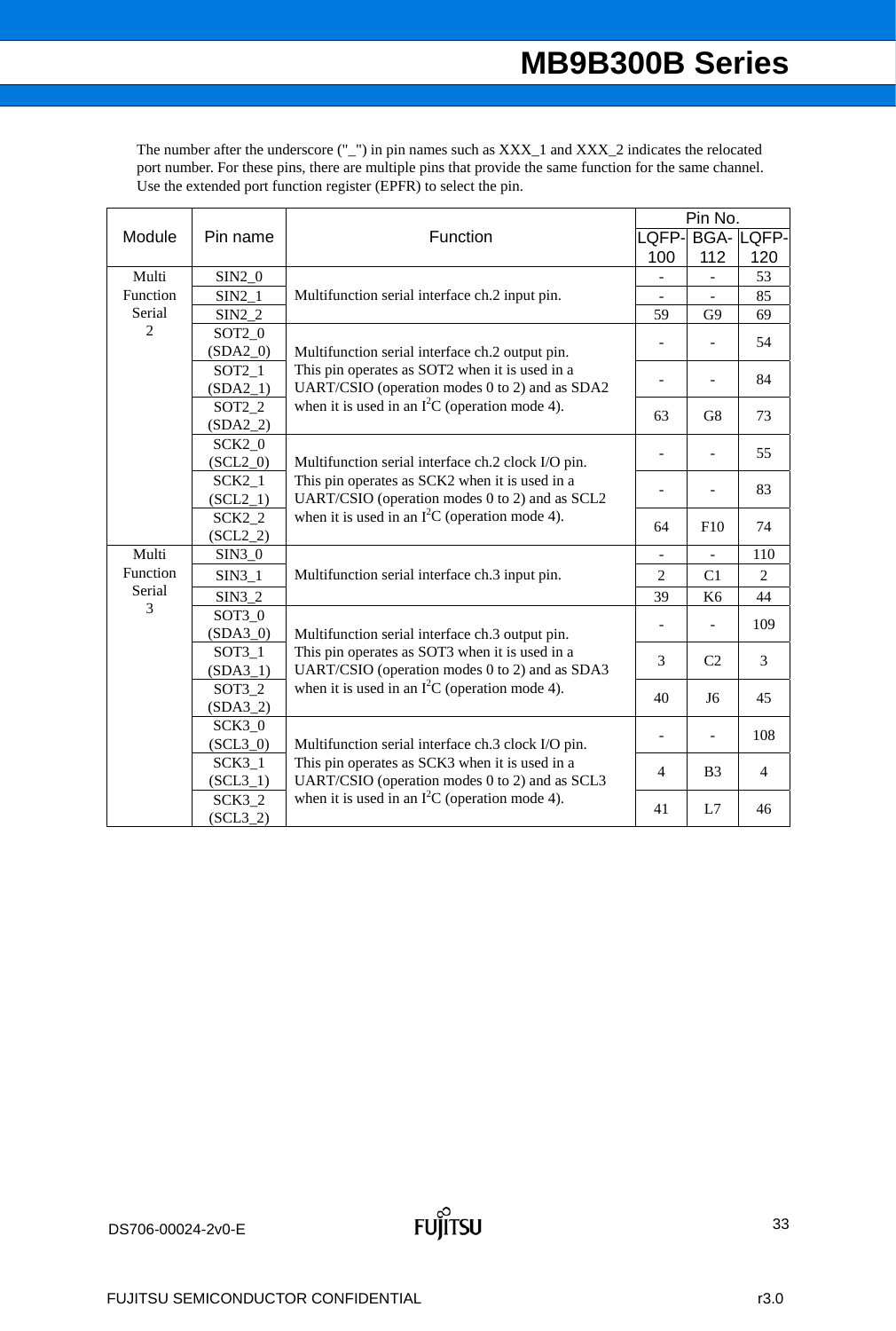|                                               | Pin name               | Function                                                                                                                                                                                                   | Pin No. |                          |                  |
|-----------------------------------------------|------------------------|------------------------------------------------------------------------------------------------------------------------------------------------------------------------------------------------------------|---------|--------------------------|------------------|
| Module                                        |                        |                                                                                                                                                                                                            | LQFP-   |                          | <b>BGA-LQFP-</b> |
|                                               |                        |                                                                                                                                                                                                            | 100     | 112                      | 120              |
| Multi<br>Function<br>Serial<br>$\overline{4}$ | $SIM4_0$               | Multifunction serial interface ch.4 input pin.                                                                                                                                                             | 87      | D7                       | 102              |
|                                               | $SIM4_1$               |                                                                                                                                                                                                            | 65      | F9                       | 75               |
|                                               | $SIM4_2$               |                                                                                                                                                                                                            | 82      | C8                       | 97               |
|                                               | SOT4 0                 | Multifunction serial interface ch.4 output pin.<br>This pin operates as SOT4 when it is used in a<br>UART/CSIO (operation modes 0 to 2) and as SDA4<br>when it is used in an $I^2C$ (operation mode 4).    | 88      | A <sub>6</sub>           | 103              |
|                                               | $(SDA4_0)$             |                                                                                                                                                                                                            |         |                          |                  |
|                                               | SOT4 1                 |                                                                                                                                                                                                            | 66      | E11                      | 76               |
|                                               | $(SDA4_1)$             |                                                                                                                                                                                                            |         |                          |                  |
|                                               | SOT4_2                 |                                                                                                                                                                                                            | 83      | D <sub>9</sub>           | 98               |
|                                               | $(SDA4_2)$             |                                                                                                                                                                                                            |         |                          |                  |
|                                               | $SCK4_0$               |                                                                                                                                                                                                            | 89      | B <sub>6</sub>           | 104              |
|                                               | $(SCL4_0)$             | Multifunction serial interface ch.4 clock I/O pin.                                                                                                                                                         |         |                          |                  |
|                                               | $SCK4_1$               | This pin operates as SCK4 when it is used in a                                                                                                                                                             | 67      | E10                      | 77               |
|                                               | $(SCL4_1)$             | UART/CSIO (operation modes 0 to 2) and as SCL4                                                                                                                                                             |         |                          |                  |
|                                               | <b>SCK4_2</b>          | when it is used in an $I^2C$ (operation mode 4).                                                                                                                                                           | 84      | A7                       | 99               |
|                                               | $(SCL4_2)$             |                                                                                                                                                                                                            |         |                          |                  |
|                                               | <b>RTS4_0</b>          | Multifunction serial interface ch.4 RTS output pin.<br>Multifunction serial interface ch.4 CTS input pin.                                                                                                  | 90      | C <sub>6</sub>           | 105              |
|                                               | $RTS4_1$               |                                                                                                                                                                                                            | 69      | E <sub>9</sub>           | 79               |
|                                               | RTS4_2                 |                                                                                                                                                                                                            | 86      | C7                       | 101              |
|                                               | $CTS4_0$               |                                                                                                                                                                                                            | 91      | A <sub>5</sub>           | 106              |
|                                               | CTS4 1                 |                                                                                                                                                                                                            | 68      | F8                       | $78\,$           |
|                                               | $CTS4_2$               |                                                                                                                                                                                                            | 85      | B7                       | 100              |
| Multi<br>Function                             | $SIN5_0$               |                                                                                                                                                                                                            | 96      | C <sub>4</sub>           | 116              |
| Serial                                        | $SIN5_1$               | Multifunction serial interface ch.5 input pin.                                                                                                                                                             |         |                          | 113              |
| 5                                             | $SIN5_2$               |                                                                                                                                                                                                            | 15      | F <sub>3</sub>           | 20               |
|                                               | $SOT5_0$<br>$(SDA5_0)$ | Multifunction serial interface ch.5 output pin.<br>This pin operates as SOT5 when it is used in a                                                                                                          | 95      | <b>B4</b>                | 115              |
|                                               | SOT5 1                 |                                                                                                                                                                                                            |         |                          |                  |
|                                               | $(SDA5_1)$             | UART/CSIO (operation modes 0 to 2) and as SDA5                                                                                                                                                             |         |                          | 112              |
|                                               | $SOT5_2$               | when it is used in an $I^2C$ (operation mode 4).                                                                                                                                                           |         |                          |                  |
|                                               | $(SDA5_2)$             |                                                                                                                                                                                                            | 16      | G1                       | 21               |
|                                               | $SCK5_0$               | Multifunction serial interface ch.5 clock I/O pin.<br>This pin operates as SCK5 when it is used in a<br>UART/CSIO (operation modes 0 to 2) and as SCL5<br>when it is used in an $I^2C$ (operation mode 4). |         |                          |                  |
|                                               | $(SCL5_0)$             |                                                                                                                                                                                                            | 94      | C <sub>5</sub>           | 114              |
|                                               | $SCK5_1$               |                                                                                                                                                                                                            |         |                          |                  |
|                                               | $(SCL5_1)$             |                                                                                                                                                                                                            |         | $\overline{\phantom{a}}$ | 111              |
|                                               | $SCK5_2$               |                                                                                                                                                                                                            |         |                          |                  |
|                                               | $(SCL5_2)$             |                                                                                                                                                                                                            | 17      | G <sub>2</sub>           | 22               |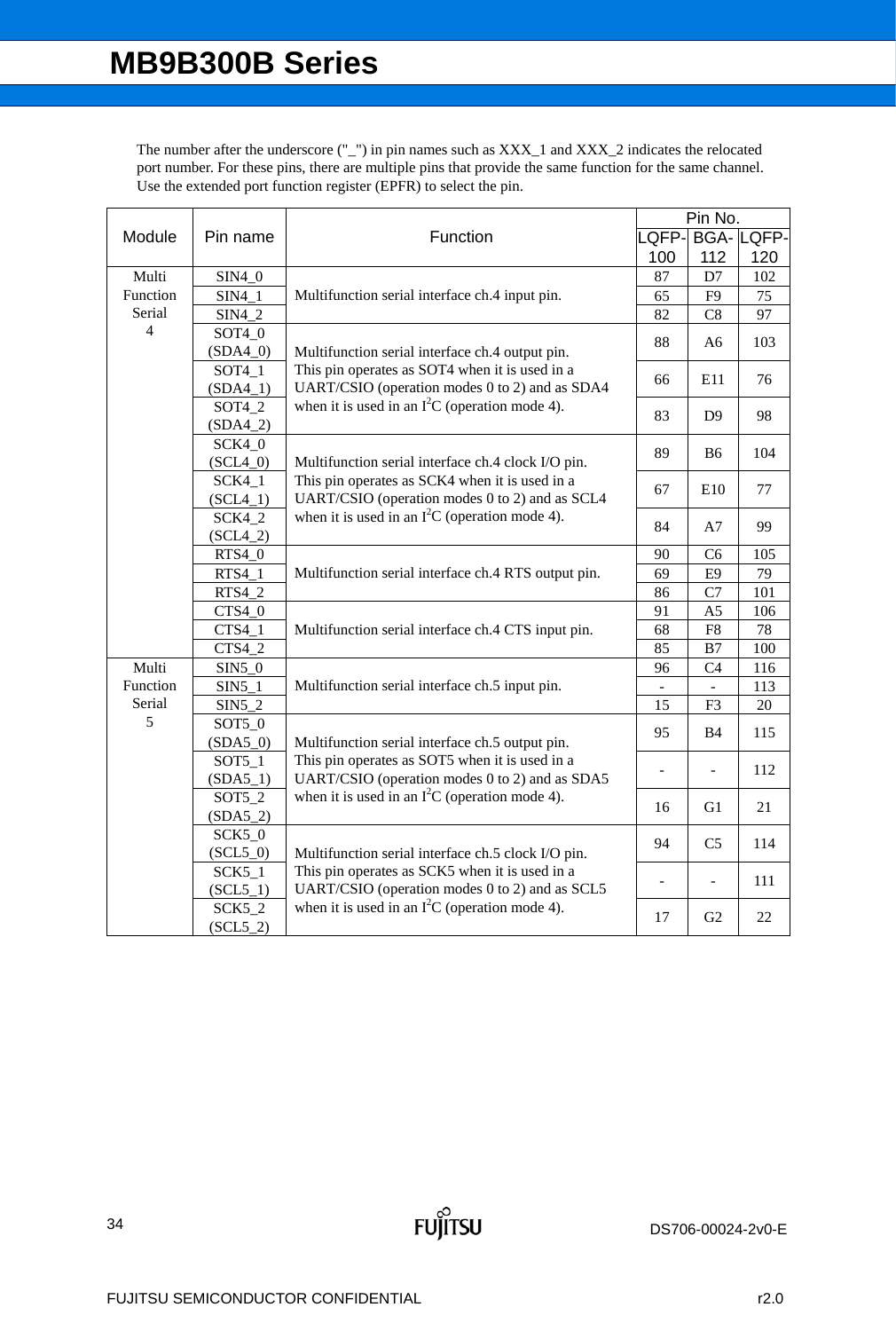| Module   | Pin name   | Function                                                                                                                                                                                                | Pin No.        |                |                  |
|----------|------------|---------------------------------------------------------------------------------------------------------------------------------------------------------------------------------------------------------|----------------|----------------|------------------|
|          |            |                                                                                                                                                                                                         | QFP-           |                | <b>BGA-LQFP-</b> |
|          |            |                                                                                                                                                                                                         | 100            | 112            | 120              |
| Multi    | $SIN6_0$   | Multifunction serial interface ch.6 input pin.                                                                                                                                                          | 5              | D1             | 5                |
| Function | $SIN6_1$   |                                                                                                                                                                                                         | 12             | E4             | 17               |
| Serial   | $SOT6_0$   | Multifunction serial interface ch.6 output pin.<br>This pin operates as SOT6 when it is used in a                                                                                                       | 6              | D2             | 6                |
| 6        | $(SDA6_0)$ |                                                                                                                                                                                                         |                |                |                  |
|          | SOT6 1     | UART/CSIO (operation modes 0 to 2) and as SDA6                                                                                                                                                          | 11             | E <sub>3</sub> | 16               |
|          | $(SDA6_1)$ | when it is used in an $I^2C$ (operation mode 4).                                                                                                                                                        |                |                |                  |
|          | SCK60      | Multifunction serial interface ch.6 clock I/O pin.                                                                                                                                                      | $\overline{7}$ | D <sub>3</sub> | 7                |
|          | $(SCL6_0)$ | This pin operates as SCK6 when it is used in a<br>UART/CSIO (operation modes 0 to 2) and as SCL6<br>when it is used in an $I^2C$ (operation mode 4).                                                    |                |                |                  |
|          | $SCK6_1$   |                                                                                                                                                                                                         | 10             | E2             | 15               |
|          | $(SCL6_1)$ |                                                                                                                                                                                                         |                |                |                  |
| Multi    | $SIN7_0$   | Multifunction serial interface ch.7 input pin.                                                                                                                                                          |                |                | 11               |
| Function | $SIN7_1$   |                                                                                                                                                                                                         | 45             | K8             | 50               |
| Serial   | SOT7_0     | Multifunction serial interface ch.7 output pin.<br>This pin operates as SOT7 when it is used in a<br>UART/CSIO (operation modes 0 to 2) and as SDA7<br>when it is used in an $I^2C$ (operation mode 4). |                |                | 12               |
| 7        | $(SDA7_0)$ |                                                                                                                                                                                                         |                |                |                  |
|          |            |                                                                                                                                                                                                         |                |                |                  |
|          | $SOT7_1$   |                                                                                                                                                                                                         | 44             | J7             | 49               |
|          | $(SDA7_1)$ |                                                                                                                                                                                                         |                |                |                  |
|          | $SCK7_0$   | Multifunction serial interface ch.7 clock I/O pin.                                                                                                                                                      |                |                |                  |
|          | $(SCL7_0)$ | This pin operates as SCK7 when it is used in a                                                                                                                                                          |                |                | 13               |
|          | $SCK7_1$   | UART/CSIO (operation modes 0 to 2) and as SCL7<br>when it is used in an $I^2C$ (operation mode 4).                                                                                                      |                |                |                  |
|          | $(SCL7_1)$ |                                                                                                                                                                                                         | 43             | H <sub>6</sub> | 48               |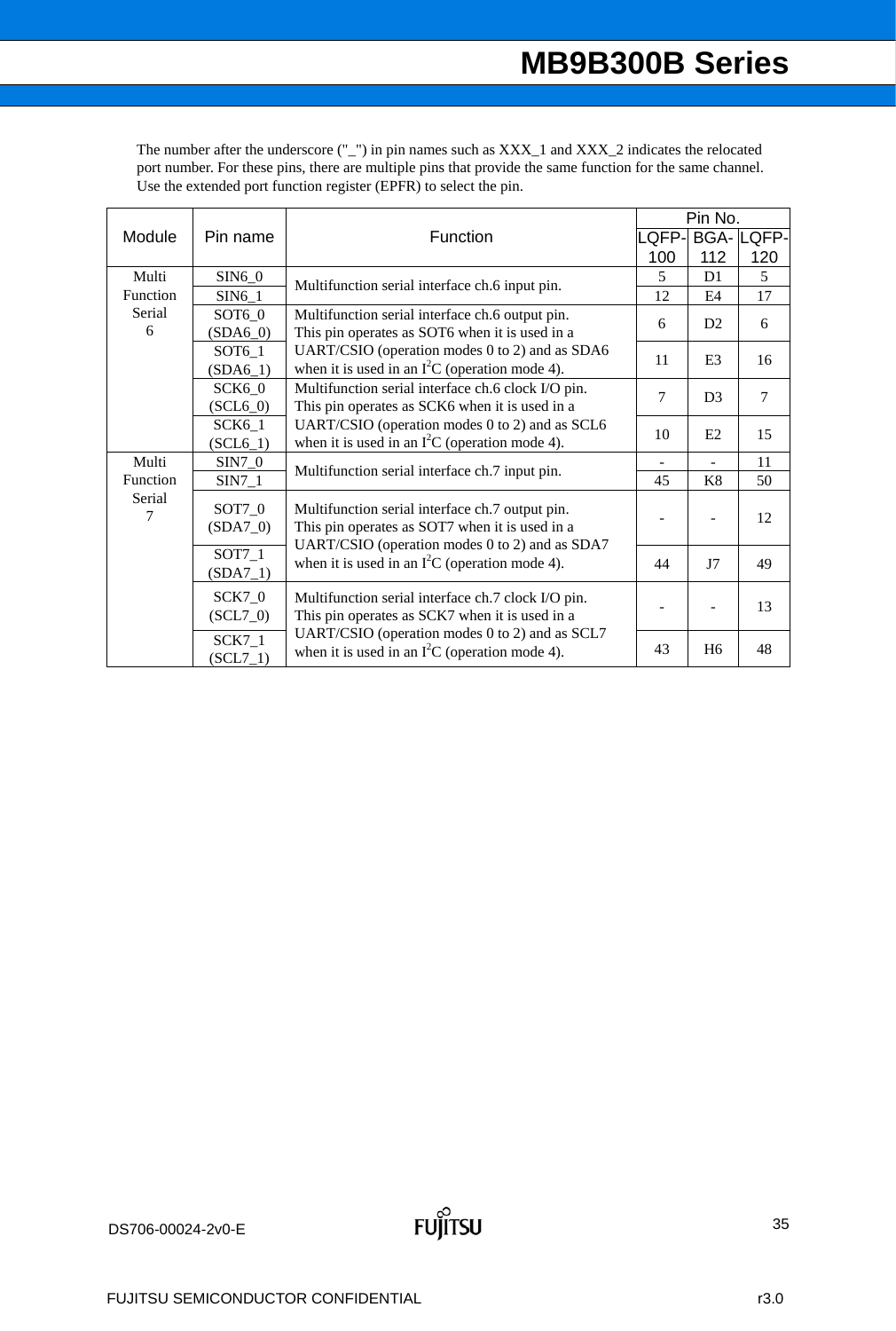| Module         | Pin name    | Function                                                                                                                      | Pin No.                  |                 |                  |
|----------------|-------------|-------------------------------------------------------------------------------------------------------------------------------|--------------------------|-----------------|------------------|
|                |             |                                                                                                                               | LQFP-                    |                 | <b>BGA-LQFP-</b> |
|                |             |                                                                                                                               | 100                      | 112             | 120              |
| Multi          | DTTI0X_0    | Input signal controlling wave form generator outputs                                                                          | 18                       | F4              | 23               |
| Function       | DTTI0X_1    | RTO00 to RTO05 of multi-function timer 0.                                                                                     | 69                       | E <sub>9</sub>  | 79               |
| Timer          | FRCK0_0     | 16-bit free-run timer ch.0 external clock input pin.                                                                          | 13                       | F1              | 18               |
| $\overline{0}$ | FRCK0_1     |                                                                                                                               | 70                       | D11             | 80               |
|                | $IC00_0$    | 16-bit input capture ch.0 input pin of multi-function                                                                         | 17                       | G2              | 22               |
|                | $IC00_1$    |                                                                                                                               | 65                       | F <sub>9</sub>  | 75               |
|                | $IC01_0$    |                                                                                                                               | 16                       | G1              | 21               |
|                | $IC01_1$    |                                                                                                                               | 66                       | E11             | 76               |
|                | $IC02_0$    | timer 0.                                                                                                                      | 15                       | F <sub>3</sub>  | 20               |
|                | $IC02_1$    | ICxx desicribes chanel number.                                                                                                | 67                       | E10             | 77               |
|                | $IC03_0$    |                                                                                                                               | 14                       | F2              | 19               |
|                | $IC03_1$    |                                                                                                                               | 68                       | F8              | 78               |
|                | RTO00_0     |                                                                                                                               |                          |                 |                  |
|                | (PPG00_0)   | Wave form generator output of multi-function timer 0.                                                                         | 19                       | G <sub>3</sub>  | 24               |
|                | RTO00_1     | This pin operates as PPG00 when it is used in PPG 0                                                                           |                          |                 |                  |
|                | $(PPG00_1)$ | output modes.                                                                                                                 | 71                       | D <sub>10</sub> | 86               |
|                | RTO01_0     |                                                                                                                               | 20                       | H1              | 25               |
|                | $(PPG00_0)$ | Wave form generator output of multi-function timer 0.<br>This pin operates as PPG00 when it is used in PPG 0                  |                          |                 |                  |
|                | RTO01_1     | output modes.                                                                                                                 | $\overline{a}$           | ÷,              | 85               |
|                | $(PPG00_1)$ |                                                                                                                               |                          |                 |                  |
|                | RTO02_0     | Wave form generator output of multi-function timer 0.                                                                         | 21                       | H2              | 26               |
|                | $(PPG02_0)$ | This pin operates as PPG02 when it is used in PPG 0                                                                           |                          |                 |                  |
|                | RTO02 1     | output modes.                                                                                                                 |                          |                 | 84               |
|                | $(PPG02_1)$ |                                                                                                                               |                          |                 |                  |
|                | RTO03_0     | Wave form generator output of multi-function timer 0.                                                                         | 22                       | G4              | 27               |
|                | $(PPG02_0)$ | This pin operates as PPG02 when it is used in PPG 0                                                                           |                          |                 |                  |
|                | RTO03_1     | output modes.                                                                                                                 | $\blacksquare$           |                 | 83               |
|                | $(PPG02_1)$ |                                                                                                                               |                          |                 |                  |
|                | RTO04 0     | Wave form generator output of multi-function timer 0.<br>This pin operates as PPG04 when it is used in PPG 0<br>output modes. | 23                       | H <sub>3</sub>  | 28               |
|                | $(PPG04_0)$ |                                                                                                                               |                          |                 |                  |
|                | RTO04_1     |                                                                                                                               | $\overline{\phantom{a}}$ | $\blacksquare$  | 82               |
|                | $(PPG04_1)$ |                                                                                                                               |                          |                 |                  |
|                | RTO05_0     | Wave form generator output of multi-function timer 0.                                                                         | 24                       | J2              | 29               |
|                | $(PPG04_0)$ | This pin operates as PPG04 when it is used in PPG 0<br>output modes.                                                          |                          |                 |                  |
|                | RTO05_1     |                                                                                                                               | $\overline{a}$           |                 | 81               |
|                | $(PPG04_1)$ |                                                                                                                               |                          |                 |                  |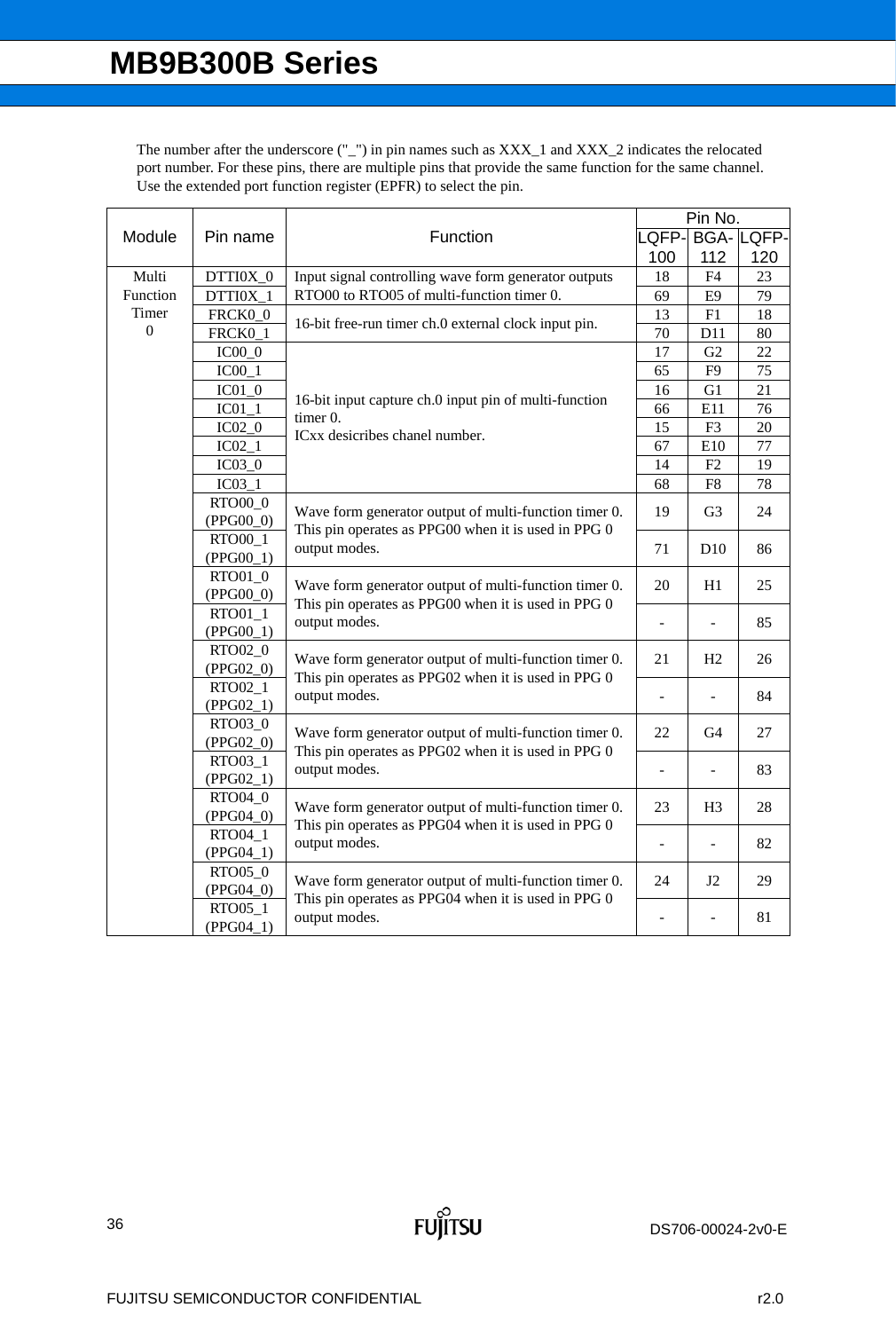The number after the underscore  $('')$  in pin names such as  $XXX_1$  and  $XXX_2$  indicates the relocated port number. For these pins, there are multiple pins that provide the same function for the same channel. Use the extended port function register (EPFR) to select the pin.

|          | Pin name                                                                        |                                                                      | Pin No.<br>_QFP- |                |                  |  |
|----------|---------------------------------------------------------------------------------|----------------------------------------------------------------------|------------------|----------------|------------------|--|
| Module   |                                                                                 | Function                                                             |                  |                | <b>BGA-LQFP-</b> |  |
|          |                                                                                 |                                                                      | 100              | 112            | 120              |  |
| Multi    | DTTI1X_0                                                                        | Input signal controlling wave form generator outputs                 | 8                | D <sub>5</sub> | $\,8$            |  |
| Function | DTTI1X 1                                                                        | RTO10 to RTO15 of multi-function timer 1.                            | 39               | K <sub>6</sub> | 44               |  |
| Timer    | FRCK1_0                                                                         |                                                                      | 87               | D7             | 102              |  |
| 1        | <b>FRCK1_1</b>                                                                  | 16-bit free-run timer ch.1 external clock input pin.                 | 44               | J7             | 49               |  |
|          | $IC10_0$                                                                        |                                                                      | 88               | A <sub>6</sub> | 103              |  |
|          | $IC10_1$                                                                        |                                                                      | 40               | J <sub>6</sub> | 45               |  |
|          | $IC11_0$                                                                        | 16-bit input capture ch.0 input pin of multi-function                | 89               | B <sub>6</sub> | 104              |  |
|          | $IC11_1$                                                                        | timer 1.                                                             | 41               | L7             | 46               |  |
|          | $IC12_0$                                                                        | ICxx desicribes chanel number.                                       | 90               | C6             | 105              |  |
|          | $IC12_1$                                                                        |                                                                      | 42               | K7             | 47               |  |
|          | $IC13_0$                                                                        | 91                                                                   | A5               | 106            |                  |  |
|          | $IC13_1$                                                                        |                                                                      | 43               | H <sub>6</sub> | 48               |  |
|          | RTO10_0<br>$(PPG10_0)$                                                          | Wave form generator output of multi-function timer 1.                | $\overline{2}$   | C1             | 2                |  |
|          | RTO10_1<br>$(PPG10_1)$                                                          | This pin operates as PPG10 when it is used in PPG 1<br>output modes. | 27               | J4             | 32               |  |
|          | RTO11_0<br>$(PPG10_0)$                                                          | Wave form generator output of multi-function timer 1.                |                  | C <sub>2</sub> | 3                |  |
|          | RTO11_1<br>$(PPG10_1)$                                                          | This pin operates as PPG10 when it is used in PPG 1<br>output modes. | 28               | L5             | 33               |  |
|          | RTO12_0<br>$(PPG12_0)$                                                          | Wave form generator output of multi-function timer 1.                | 4                | B <sub>3</sub> | 4                |  |
|          | RTO12_1<br>$(PPG12_1)$                                                          | This pin operates as PPG12 when it is used in PPG 1<br>output modes. | 29               | K5             | 34               |  |
|          | RTO13_0<br>$(PPG12_0)$                                                          | Wave form generator output of multi-function timer 1.                | 5                | D1             | 5                |  |
|          | RTO13_1<br>$(PPG12_1)$                                                          | This pin operates as PPG12 when it is used in PPG 1<br>output modes. | 30               | J5             | 35               |  |
|          | RTO14_0<br>Wave form generator output of multi-function timer 1.<br>$(PPG14_0)$ | 6                                                                    | D <sub>2</sub>   | 6              |                  |  |
|          | RTO14_1<br>$(PPG14_1)$                                                          | This pin operates as PPG14 when it is used in PPG 1<br>output modes. | 31               | H <sub>5</sub> | 36               |  |
|          | RTO15_0<br>$(PPG14_0)$                                                          | Wave form generator output of multi-function timer 1.                | 7                | D <sub>3</sub> | 7                |  |
|          | RTO15_1<br>$(PPG14_1)$                                                          | This pin operates as PPG14 when it is used in PPG 1<br>output modes. | 32               | L6             | 37               |  |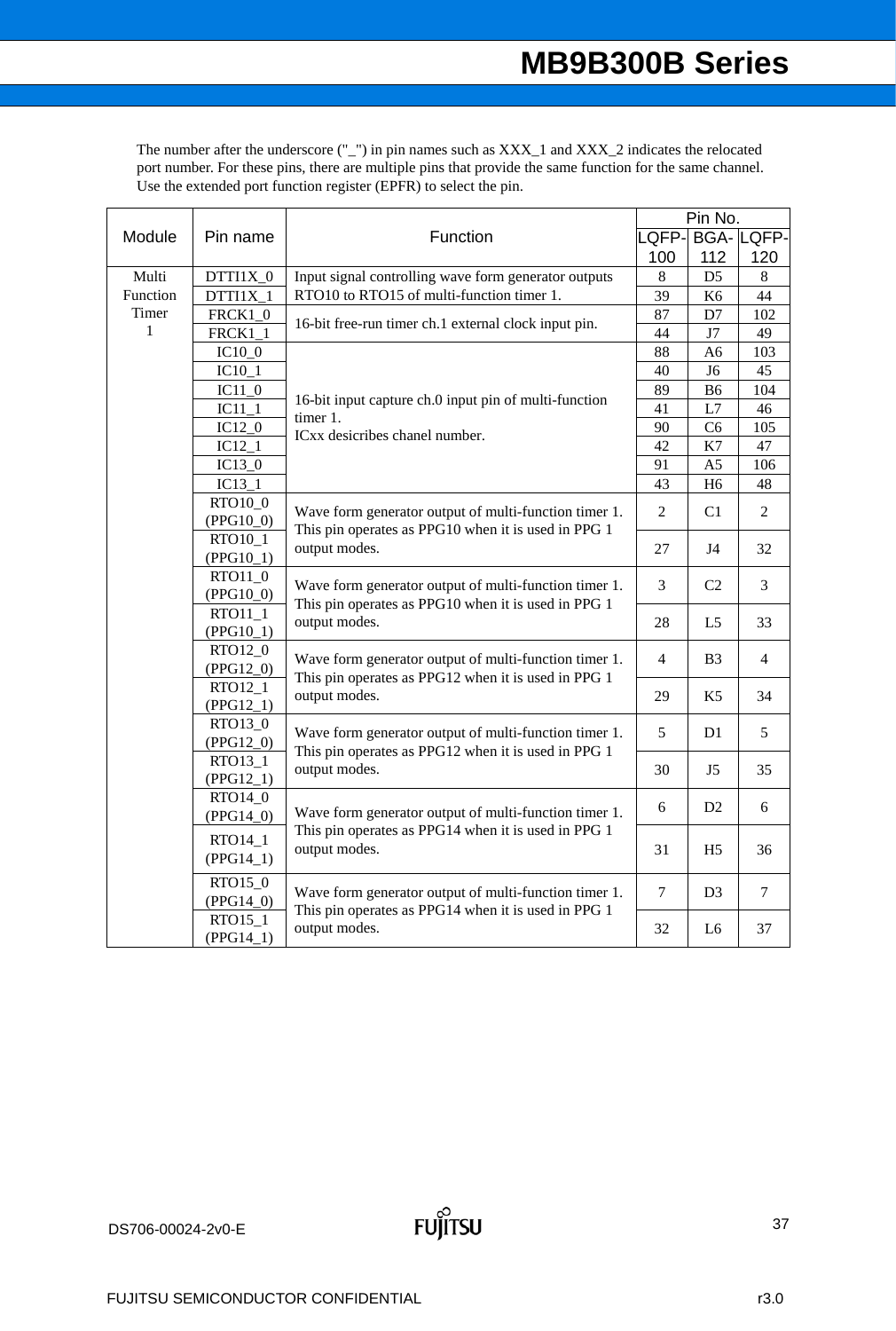The number after the underscore  $('')$  in pin names such as  $XXX_1$  and  $XXX_2$  indicates the relocated port number. For these pins, there are multiple pins that provide the same function for the same channel. Use the extended port function register (EPFR) to select the pin.

|                       |                  |                                   | Pin No.        |                |                |  |
|-----------------------|------------------|-----------------------------------|----------------|----------------|----------------|--|
| Module                | Pin name         | Function                          | .QFP-          | <b>BGA-L</b>   | QFP-           |  |
|                       |                  |                                   | 100            | 112            | 120            |  |
| Quadrature            | $AIN0_0$         |                                   | 9              | E1             | 14             |  |
| Position/             | $AIN0_1$         | QPRC ch.0 AIN input pin.          | 40             | J6             | 45             |  |
| Revolution<br>Counter | $AIN0_2$         |                                   | 2              | C <sub>1</sub> | 2              |  |
| $\Omega$              | $BIN0_0$         |                                   | 10             | E2             | 15             |  |
|                       | $BIN0_1$         | QPRC ch.0 BIN input pin.          | 41             | L7             | 46             |  |
|                       | <b>BIN0_2</b>    |                                   | 3              | C <sub>2</sub> | 3              |  |
|                       | $ZIN0_0$         |                                   | 11             | E3             | 16             |  |
|                       | $ZIN0_1$         | QPRC ch.0 ZIN input pin.          | 42             | K7             | 47             |  |
|                       | $ZIN0_2$         |                                   | $\overline{4}$ | B <sub>3</sub> | $\overline{4}$ |  |
| Quadrature            | $AIN1_1$         | QPRC ch.1 AIN input pin.          | 74             | C10            | 89             |  |
| Position/             | $AIN1_2$         |                                   | 43             | H <sub>6</sub> | 48             |  |
| Revolution<br>Counter | $BIN1_1$         | QPRC ch.1 BIN input pin.          | 73             | C11            | 88             |  |
|                       | $BIN1_2$         |                                   | 44             | J7             | 49             |  |
|                       | $ZIN1_1$         |                                   | 72             | E8             | 87             |  |
|                       | $ZIN1_2$         | QPRC ch.1 ZIN input pin.          |                | K8             | 50             |  |
| <b>USB</b>            | UDM0             | USB Function / $HOST D - pin$ .   | 98             | A <sub>3</sub> | 118            |  |
|                       | UDP <sub>0</sub> | USB Function / HOST $D + pin$ .   | 99             | A <sub>2</sub> | 119            |  |
|                       | <b>UHCONX</b>    | USB external pull-up control pin. | 95             | B <sub>4</sub> | 115            |  |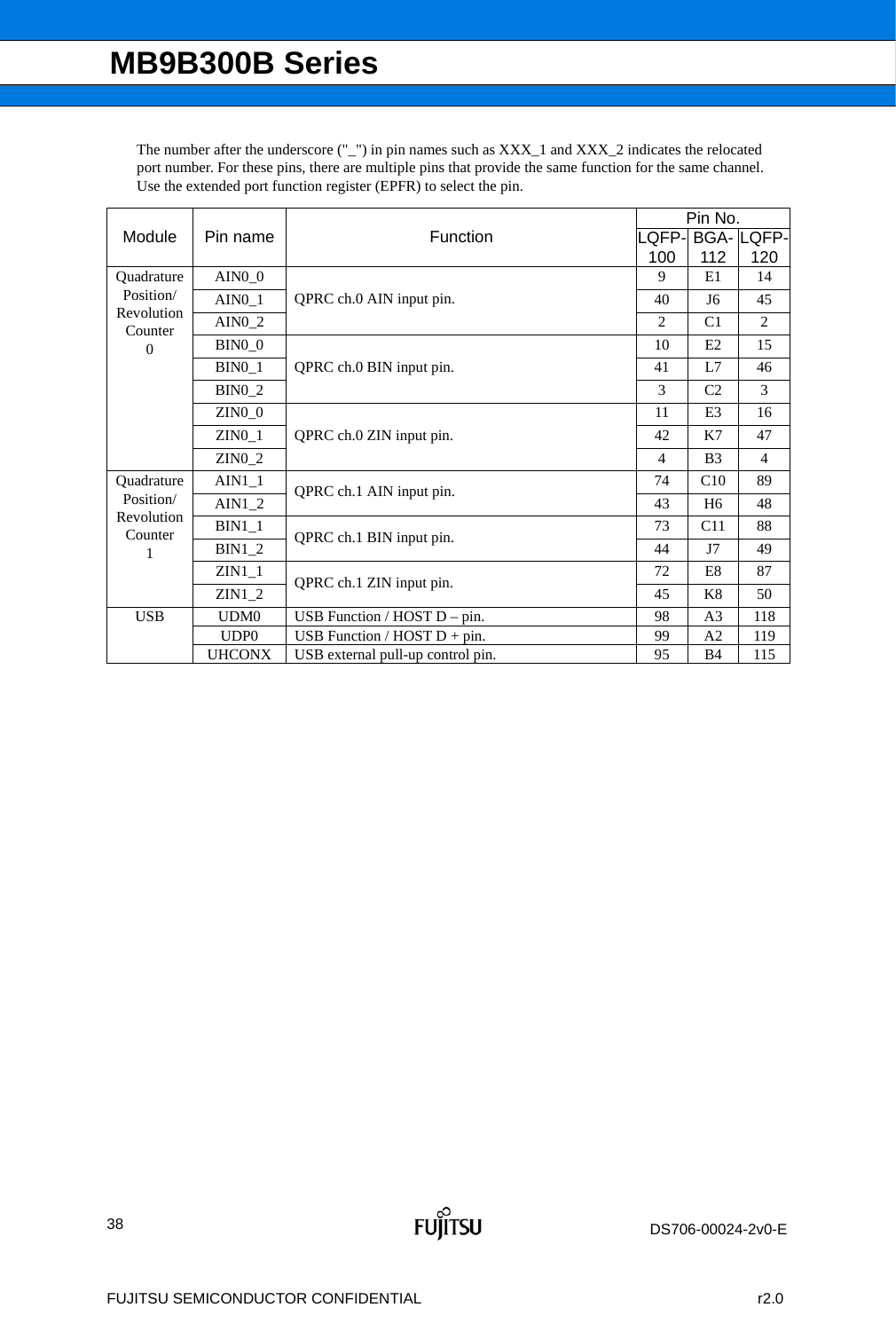The number after the underscore  $('')$  in pin names such as  $XXX_1$  and  $XXX_2$  indicates the relocated port number. For these pins, there are multiple pins that provide the same function for the same channel. Use the extended port function register (EPFR) to select the pin.

|                          |                  |                                                                                                                                    |                          | Pin No.        |                    |  |  |
|--------------------------|------------------|------------------------------------------------------------------------------------------------------------------------------------|--------------------------|----------------|--------------------|--|--|
| Module<br>Pin name       |                  | Function                                                                                                                           |                          |                | LQFP-  BGA-  LQFP- |  |  |
|                          |                  |                                                                                                                                    | 100                      | 112            | 120                |  |  |
| <b>RESET</b>             | <b>INITX</b>     | External Reset Input. A reset is valid when INITX=L.                                                                               | 38                       | K4             | 43                 |  |  |
| Mode                     | MD0              | Mode 0 pin.<br>During normal operation, MD0=L must be input.<br>During serial programming to flash memory, MD0=H<br>must be input. | 47                       | L <sub>8</sub> | 57                 |  |  |
|                          | MD1              | Mode 1 pin. Input must always be at the "L" level.                                                                                 | 46                       | K9             | 56                 |  |  |
| <b>POWER</b>             | <b>VCC</b>       | Power Pin.                                                                                                                         | 1                        | B1             | 1                  |  |  |
|                          | <b>VCC</b>       | Power Pin.                                                                                                                         | 26                       | J1             | 31                 |  |  |
|                          | <b>VCC</b>       | Power pin.                                                                                                                         | 35                       | K1             | 40                 |  |  |
|                          | <b>VCC</b>       | Power pin.                                                                                                                         | 51                       | K11            | 61                 |  |  |
|                          | <b>VCC</b>       | Power pin.                                                                                                                         | 76                       | A10            | 91                 |  |  |
|                          | <b>USBVCC</b>    | 3.3V Power supply port for USB I/O.                                                                                                | 97                       | A4             | 117                |  |  |
| <b>GND</b>               | <b>VSS</b>       | GND Pin.                                                                                                                           |                          | B <sub>2</sub> |                    |  |  |
|                          | <b>VSS</b>       | GND pin.                                                                                                                           | 25                       | L1             | 30                 |  |  |
|                          | <b>VSS</b>       | GND pin.                                                                                                                           | $\blacksquare$           | K2             |                    |  |  |
|                          | <b>VSS</b>       | GND pin.                                                                                                                           |                          | J3             |                    |  |  |
|                          | <b>VSS</b>       | GND pin.                                                                                                                           |                          | H4             |                    |  |  |
|                          | <b>VSS</b>       | GND pin.                                                                                                                           | 34                       | L4             | 39                 |  |  |
|                          | <b>VSS</b>       | GND pin.                                                                                                                           | 50                       | L11            | 60                 |  |  |
|                          | <b>VSS</b>       | GND pin.                                                                                                                           | ÷,                       | K10            |                    |  |  |
|                          | <b>VSS</b>       | GND pin.                                                                                                                           |                          | J9             |                    |  |  |
|                          | <b>VSS</b>       | GND pin.                                                                                                                           |                          | H <sub>8</sub> |                    |  |  |
|                          | <b>VSS</b>       | GND pin.                                                                                                                           | $\overline{\phantom{a}}$ | <b>B10</b>     |                    |  |  |
|                          | <b>VSS</b>       | GND pin.                                                                                                                           | $\frac{1}{2}$            | C9             |                    |  |  |
|                          | <b>VSS</b>       | GND pin.                                                                                                                           | 75                       | A11            | 90                 |  |  |
|                          | <b>VSS</b>       | GND pin.                                                                                                                           | $\mathbf{r}$             | D <sub>8</sub> |                    |  |  |
|                          | <b>VSS</b>       | GND pin.                                                                                                                           |                          | D <sub>4</sub> |                    |  |  |
|                          | <b>VSS</b>       | GND pin.                                                                                                                           | $\frac{1}{2}$            | C <sub>3</sub> | $\overline{a}$     |  |  |
|                          | <b>VSS</b>       | GND pin.                                                                                                                           | 100                      | A1             | 120                |  |  |
| <b>CLOCK</b>             | $\rm X0$         | Main clock (oscillation) input pin.                                                                                                | 48                       | L9             | 58                 |  |  |
|                          | X <sub>0</sub> A | Sub clock (oscillation) input pin.                                                                                                 | 36                       | L <sub>3</sub> | 41                 |  |  |
|                          | X1               | Main clock (oscillation) I/O pin.                                                                                                  | 49                       | L10            | 59                 |  |  |
|                          | X <sub>1</sub> A | Sub clock (oscillation) I/O pin.                                                                                                   | 37                       | K3             | 42                 |  |  |
|                          | <b>CROUT</b>     | Internal CR-osc clock output port.                                                                                                 | 74                       | C10            | 89                 |  |  |
| <b>ADC</b>               | <b>AVCC</b>      | A/D converter analog power pin.                                                                                                    | 60                       | H11            | 70                 |  |  |
| <b>POWER</b>             | <b>AVRH</b>      | A/D converter analog reference voltage input pin.                                                                                  | 61                       | F11            | 71                 |  |  |
| <b>ADC</b><br><b>GND</b> | <b>AVSS</b>      | A/D converter GND pin.                                                                                                             | 62                       | G11            | 72                 |  |  |
| $C$ -pin                 | $\mathsf{C}$     | Power stabilization capacity pin.                                                                                                  | 33                       | L2             | 38                 |  |  |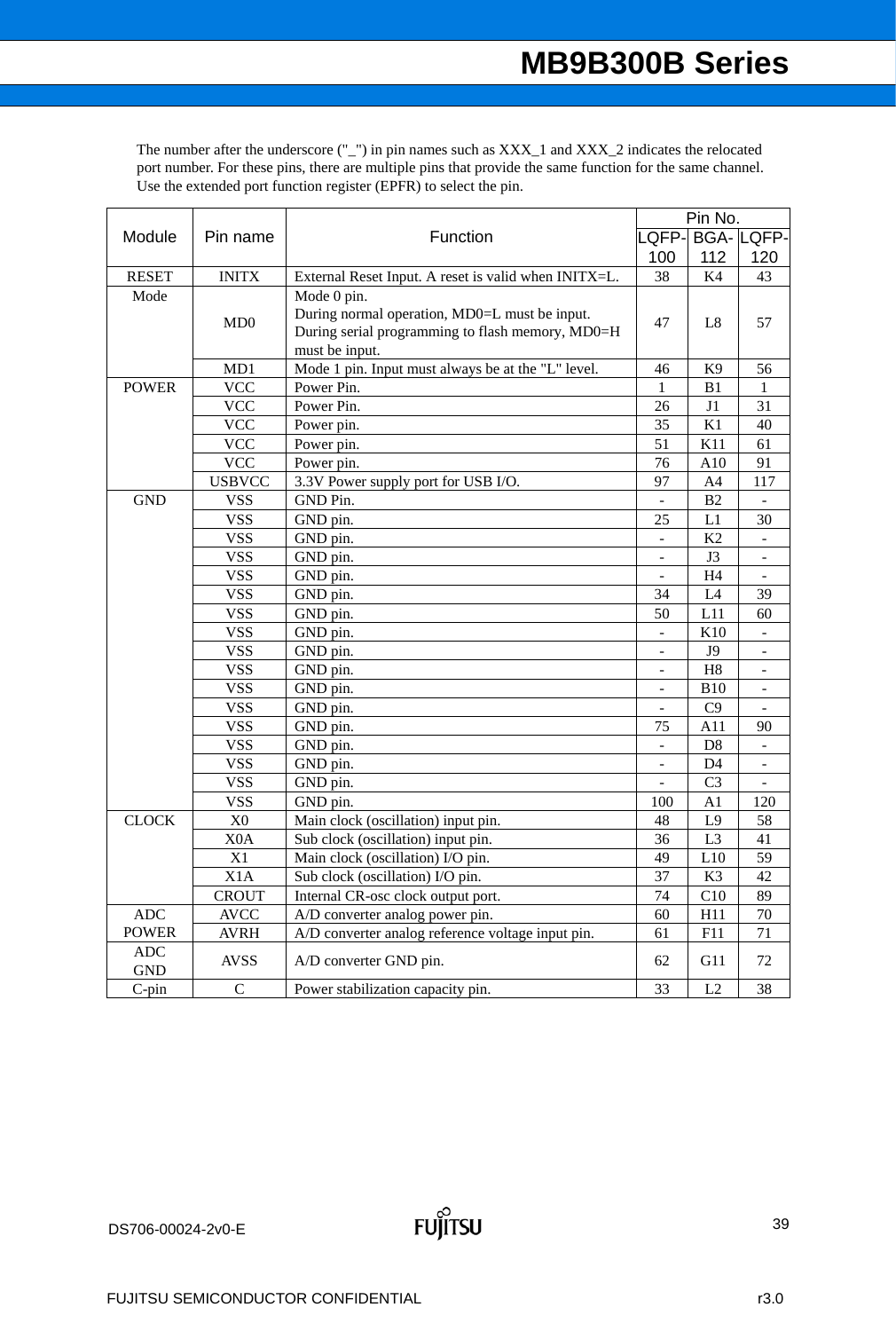# ■ I/O CIRCUIT TYPE

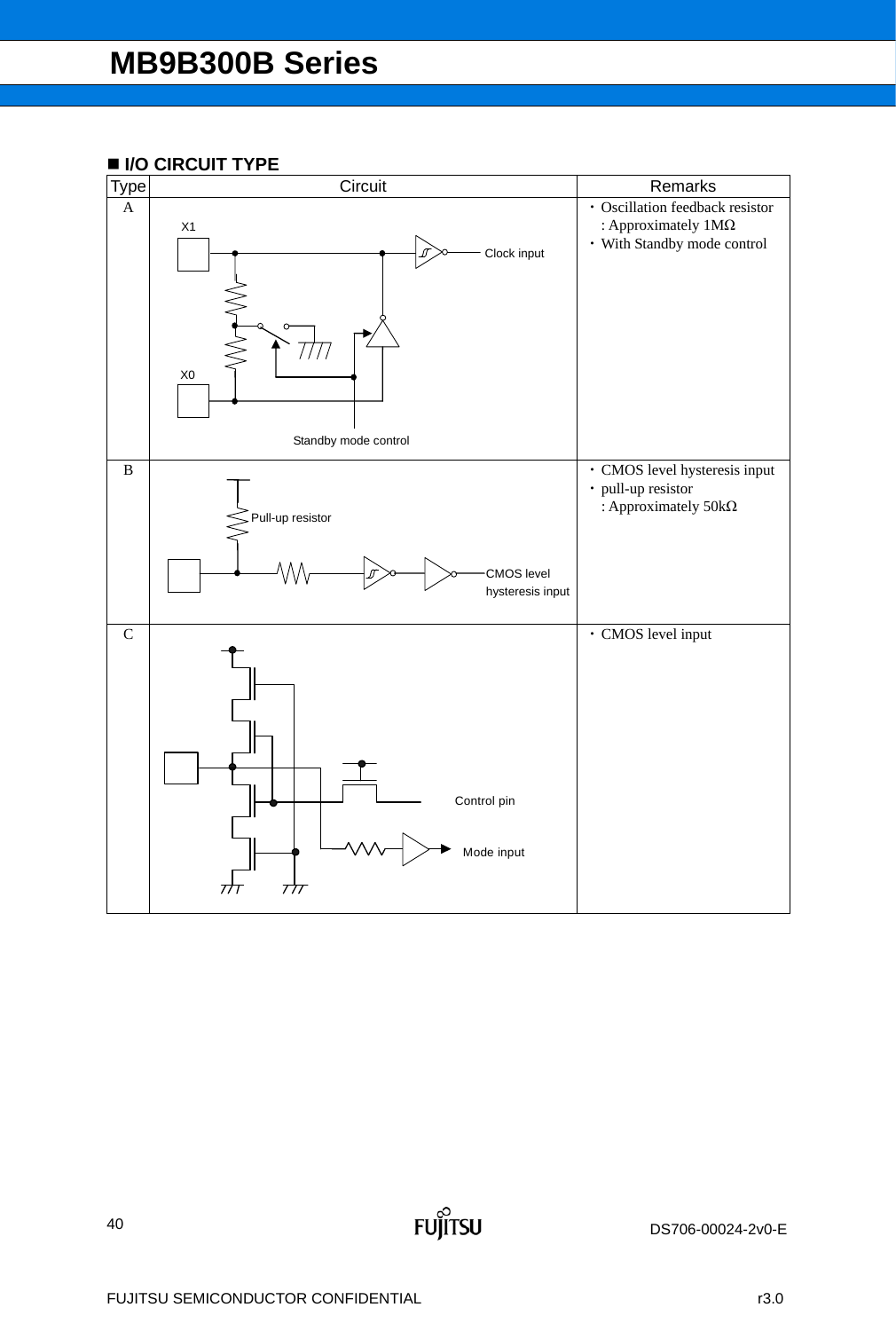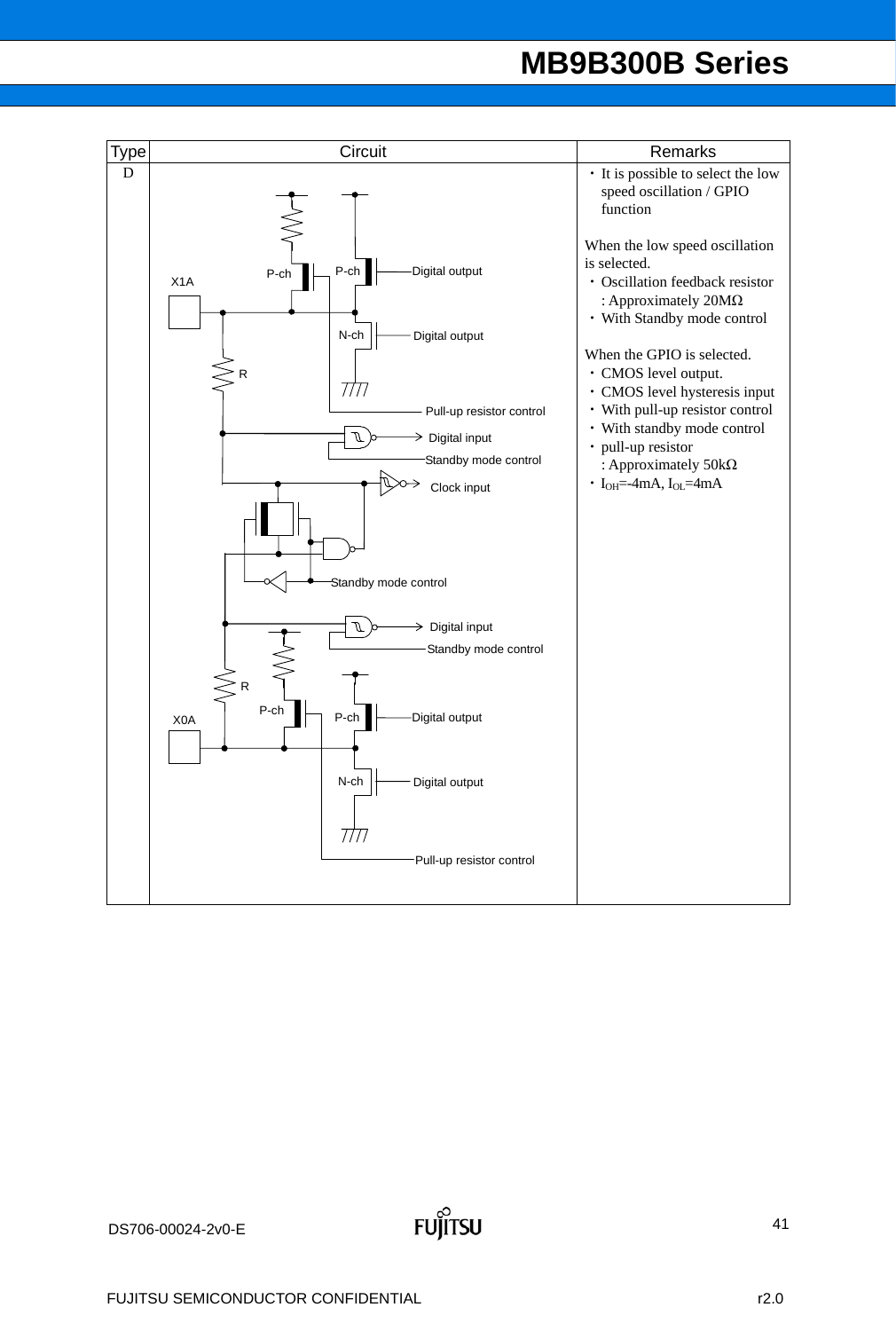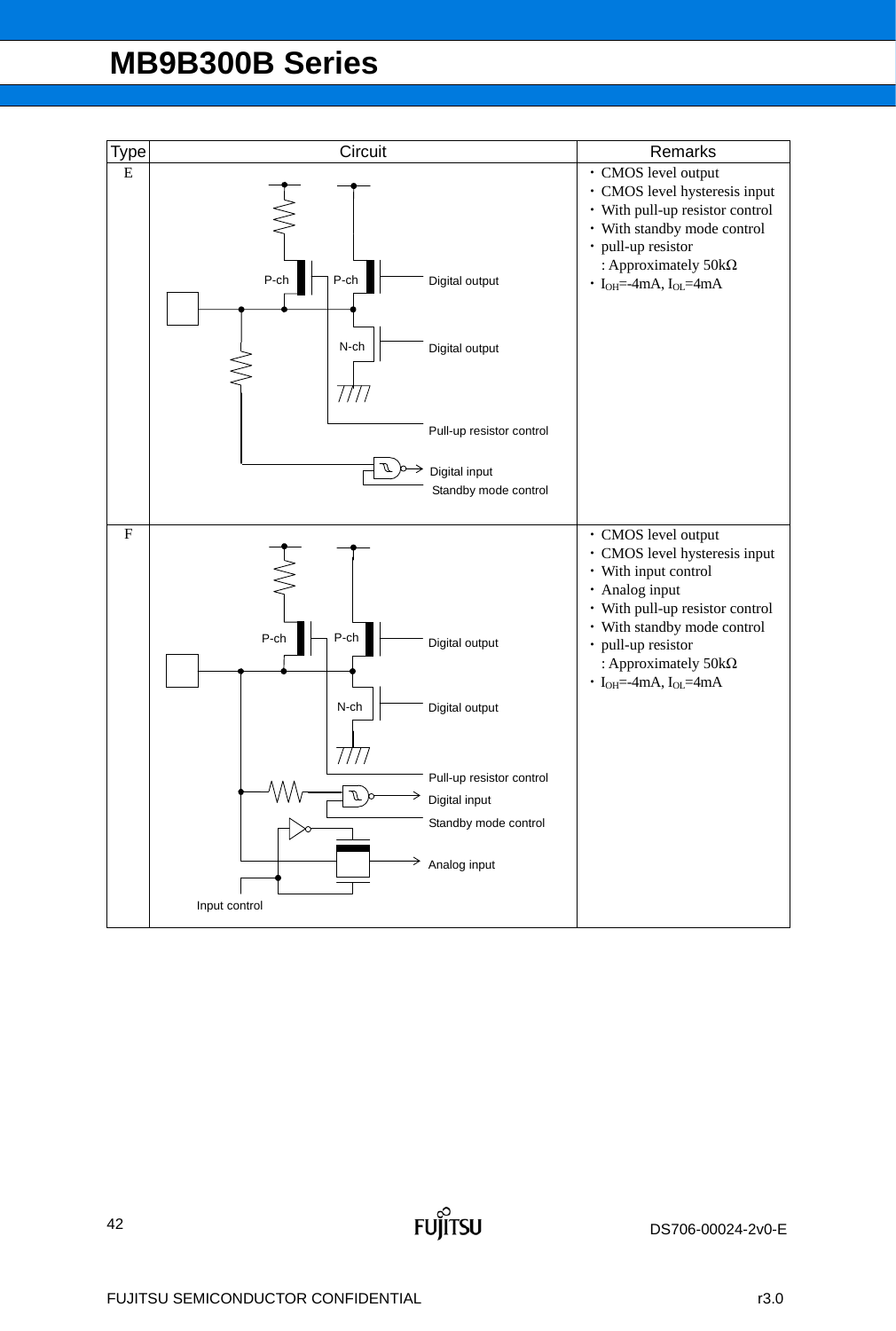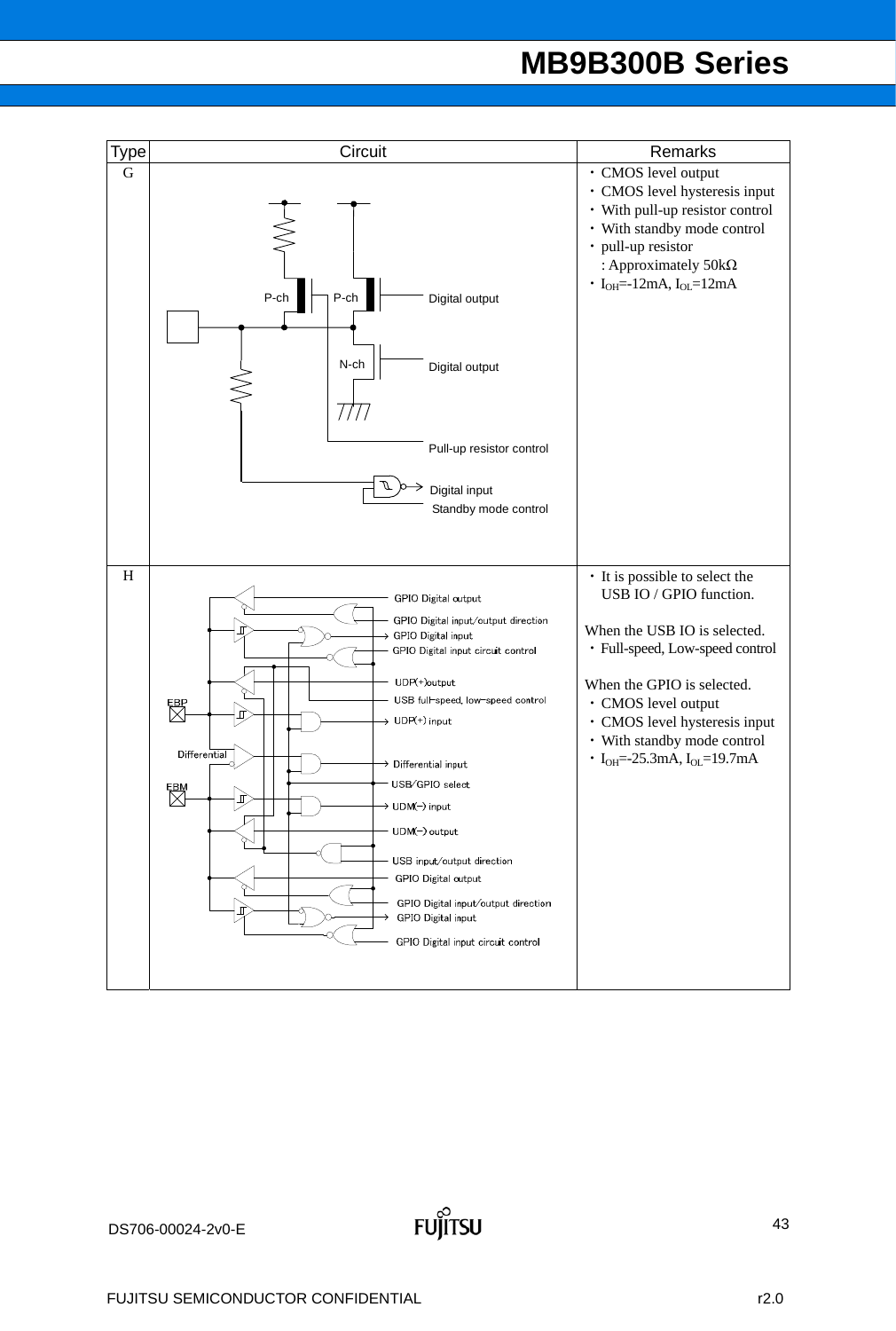## **HANDLING PRECAUTIONS**

Any semiconductor devices have inherently a certain rate of failure. The possibility of failure is greatly affected by the conditions in which they are used (circuit conditions, environmental conditions, etc.). This page describes precautions that must be observed to minimize the chance of failure and to obtain higher reliability from your FUJITSU SEMICONDUCTOR semiconductor devices.

## 1. Precautions for Product Design

This section describes precautions when designing electronic equipment using semiconductor devices.

## ・ Absolute Maximum Ratings

Semiconductor devices can be permanently damaged by application of stress (voltage, current, temperature, etc.) in excess of certain established limits, called absolute maximum ratings. Do not exceed these ratings.

## **Recommended Operating Conditions**

Recommended operating conditions are normal operating ranges for the semiconductor device. All the device's electrical characteristics are warranted when operated within these ranges.

Always use semiconductor devices within the recommended operating conditions. Operation outside these ranges may adversely affect reliability and could result in device failure.

No warranty is made with respect to uses, operating conditions, or combinations not represented on the data sheet. Users considering application outside the listed conditions are advised to contact their sales representative beforehand.

## Processing and Protection of Pins

These precautions must be followed when handling the pins which connect semiconductor devices to power supply and input/output functions.

(1) Preventing Over-Voltage and Over-Current Conditions

Exposure to voltage or current levels in excess of maximum ratings at any pin is likely to cause deterioration within the device, and in extreme cases leads to permanent damage of the device. Try to prevent such overvoltage or over-current conditions at the design stage.

(2) Protection of Output Pins

Shorting of output pins to supply pins or other output pins, or connection to large capacitance can cause large current flows. Such conditions if present for extended periods of time can damage the device.

Therefore, avoid this type of connection.

(3) Handling of Unused Input Pins

Unconnected input pins with very high impedance levels can adversely affect stability of operation. Such pins should be connected through an appropriate resistance to a power supply pin or ground pin.

Latch-up

Semiconductor devices are constructed by the formation of P-type and N-type areas on a substrate. When subjected to abnormally high voltages, internal parasitic PNPN junctions (called thyristor structures) may be formed, causing large current levels in excess of several hundred mA to flow continuously at the power supply pin. This condition is called latch-up.

CAUTION: The occurrence of latch-up not only causes loss of reliability in the semiconductor device, but can cause injury or damage from high heat, smoke or flame. To prevent this from happening, do the following:

- (1) Be sure that voltages applied to pins do not exceed the absolute maximum ratings. This should include attention to abnormal noise, surge levels, etc.
- (2) Be sure that abnormal current flows do not occur during the power-on sequence.

Code: DS00-00004-1Ea

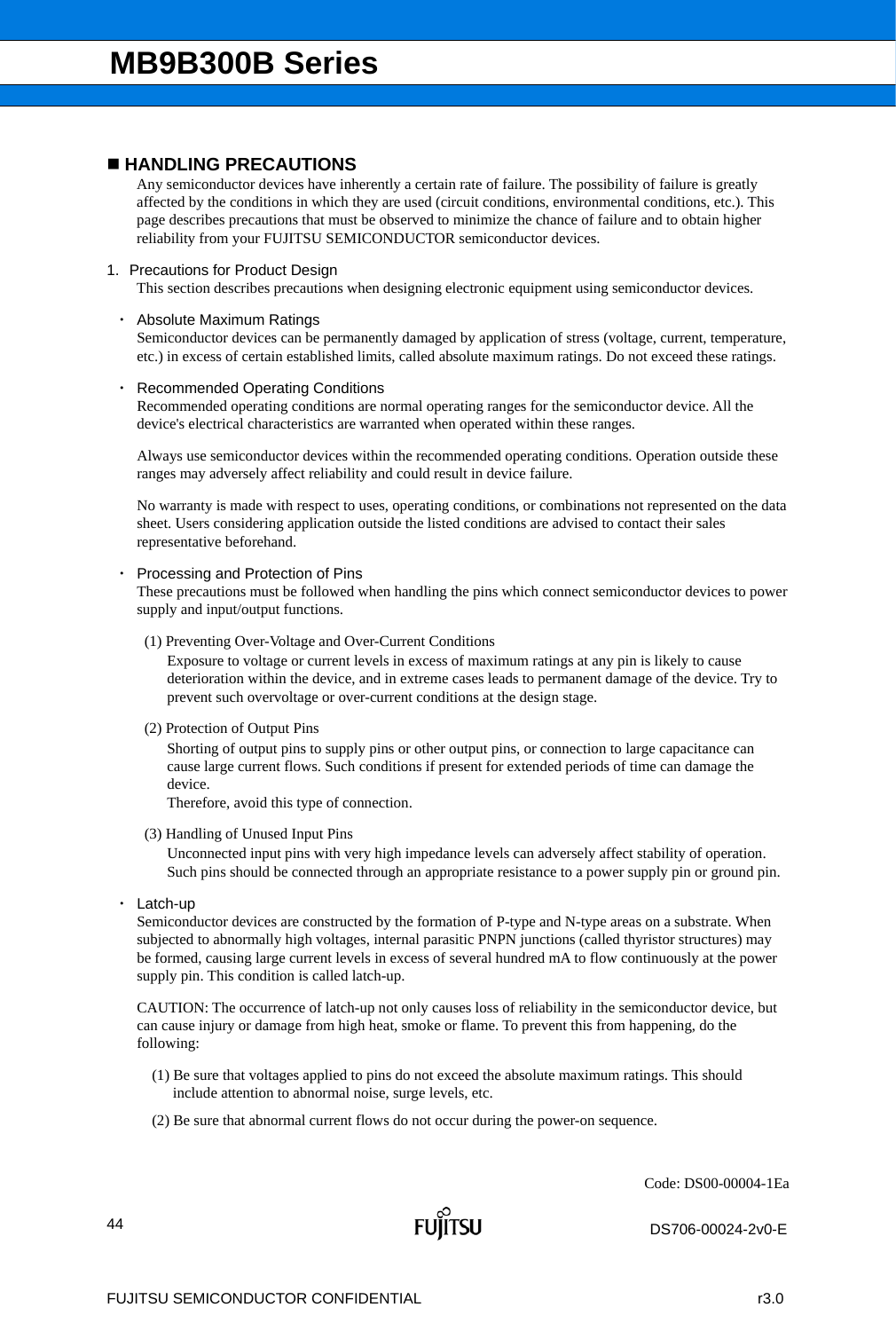### **Observance of Safety Regulations and Standards**

Most countries in the world have established standards and regulations regarding safety, protection from electromagnetic interference, etc. Customers are requested to observe applicable regulations and standards in the design of products.

## Fail-Safe Design

Any semiconductor devices have inherently a certain rate of failure. You must protect against injury, damage or loss from such failures by incorporating safety design measures into your facility and equipment such as redundancy, fire protection, and prevention of over-current levels and other abnormal operating conditions.

### **Precautions Related to Usage of Devices**

FUJITSU SEMICONDUCTOR semiconductor devices are intended for use in standard applications (computers, office automation and other office equipment, industrial, communications, and measurement equipment, personal or household devices, etc.).

CAUTION: Customers considering the use of our products in special applications where failure or abnormal operation may directly affect human lives or cause physical injury or property damage, or where extremely high levels of reliability are demanded (such as aerospace systems, atomic energy controls, sea floor repeaters, vehicle operating controls, medical devices for life support, etc.) are requested to consult with sales representatives before such use. The company will not be responsible for damages arising from such use without prior approval.

### 2. Precautions for Package Mounting

Package mounting may be either lead insertion type or surface mount type. In either case, for heat resistance during soldering, you should only mount under FUJITSU SEMICONDUCTOR's recommended conditions. For detailed information about mount conditions, contact your sales representative.

### **Lead Insertion Type**

Mounting of lead insertion type packages onto printed circuit boards may be done by two methods: direct soldering on the board, or mounting by using a socket.

Direct mounting onto boards normally involves processes for inserting leads into through-holes on the board and using the flow soldering (wave soldering) method of applying liquid solder. In this case, the soldering process usually causes leads to be subjected to thermal stress in excess of the absolute ratings for storage temperature. Mounting processes should conform to FUJITSU SEMICONDUCTOR recommended mounting conditions.

If socket mounting is used, differences in surface treatment of the socket contacts and IC lead surfaces can lead to contact deterioration after long periods. For this reason it is recommended that the surface treatment of socket contacts and IC leads be verified before mounting.

### Surface Mount Type

Surface mount packaging has longer and thinner leads than lead-insertion packaging, and therefore leads are more easily deformed or bent. The use of packages with higher pin counts and narrower pin pitch results in increased susceptibility to open connections caused by deformed pins, or shorting due to solder bridges.

You must use appropriate mounting techniques. FUJITSU SEMICONDUCTOR recommends the solder reflow method, and has established a ranking of mounting conditions for each product. Users are advised to mount packages in accordance with FUJITSU SEMICONDUCTOR ranking of recommended conditions.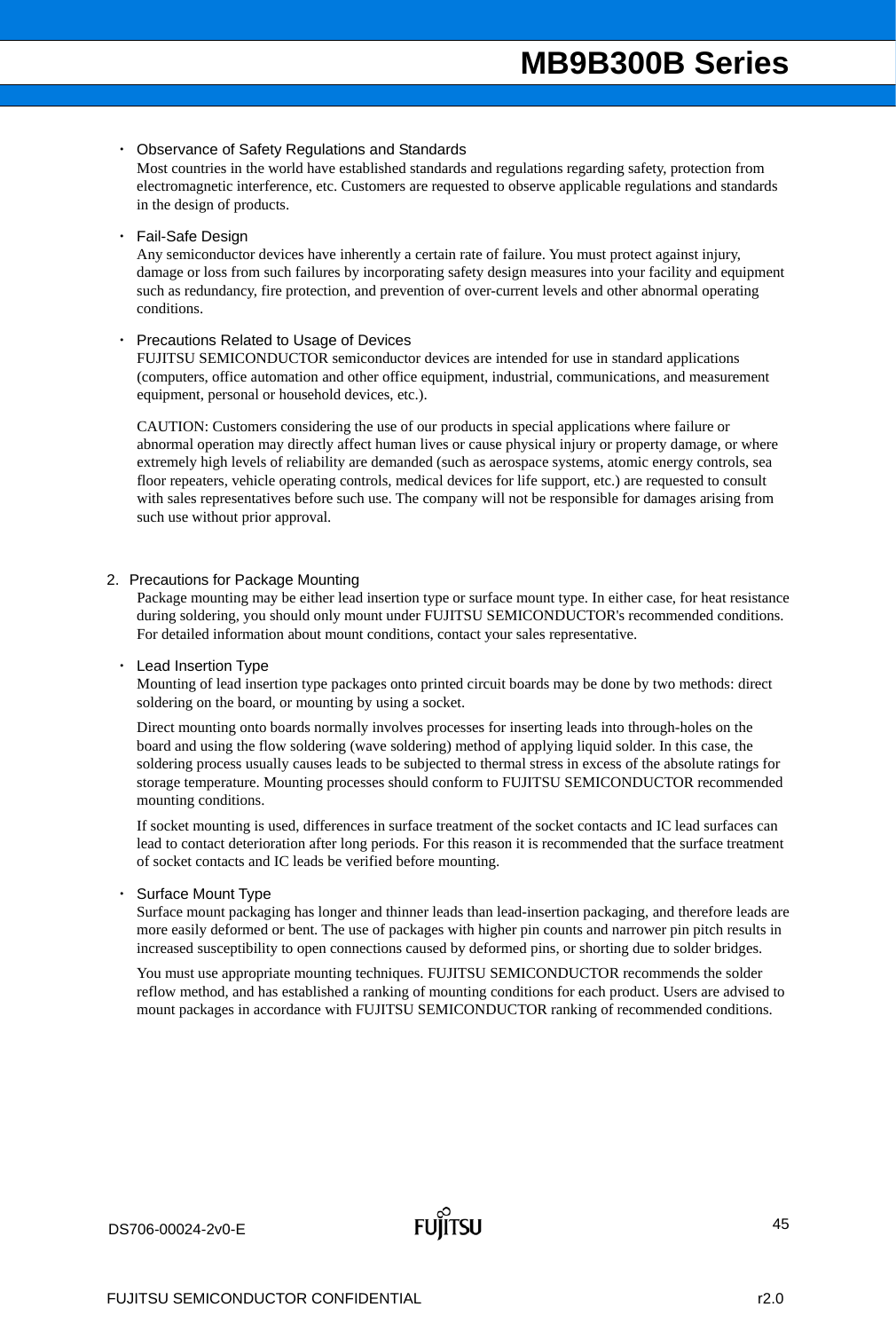## ・ Lead-Free Packaging

CAUTION: When ball grid array (BGA) packages with Sn-Ag-Cu balls are mounted using Sn-Pb eutectic soldering, junction strength may be reduced under some conditions of use.

## **Storage of Semiconductor Devices**

Because plastic chip packages are formed from plastic resins, exposure to natural environmental conditions will cause absorption of moisture. During mounting, the application of heat to a package that has absorbed moisture can cause surfaces to peel, reducing moisture resistance and causing packages to crack. To prevent, do the following:

- (1) Avoid exposure to rapid temperature changes, which cause moisture to condense inside the product. Store products in locations where temperature changes are slight.
- (2) Use dry boxes for product storage. Products should be stored below 70% relative humidity, and at temperatures between 5°C and 30°C. When you open Dry Package that recommends humidity 40% to 70% relative humidity.
- (3) When necessary, FUJITSU SEMICONDUCTOR packages semiconductor devices in highly moisture-resistant aluminum laminate bags, with a silica gel desiccant. Devices should be sealed in their aluminum laminate bags for storage.
- (4) Avoid storing packages where they are exposed to corrosive gases or high levels of dust.
- **Baking**

Packages that have absorbed moisture may be de-moisturized by baking (heat drying). Follow the FUJITSU SEMICONDUCTOR recommended conditions for baking.

Condition: 125°C/24 h

**Static Electricity** 

Because semiconductor devices are particularly susceptible to damage by static electricity, you must take the following precautions:

- (1) Maintain relative humidity in the working environment between 40% and 70%. Use of an apparatus for ion generation may be needed to remove electricity.
- (2) Electrically ground all conveyors, solder vessels, soldering irons and peripheral equipment.
- (3) Eliminate static body electricity by the use of rings or bracelets connected to ground through high resistance (on the level of 1 M $\Omega$ ). Wearing of conductive clothing and shoes, use of conductive floor mats and other measures to minimize shock loads is recommended.
- (4) Ground all fixtures and instruments, or protect with anti-static measures.
- (5) Avoid the use of styrofoam or other highly static-prone materials for storage of completed board assemblies.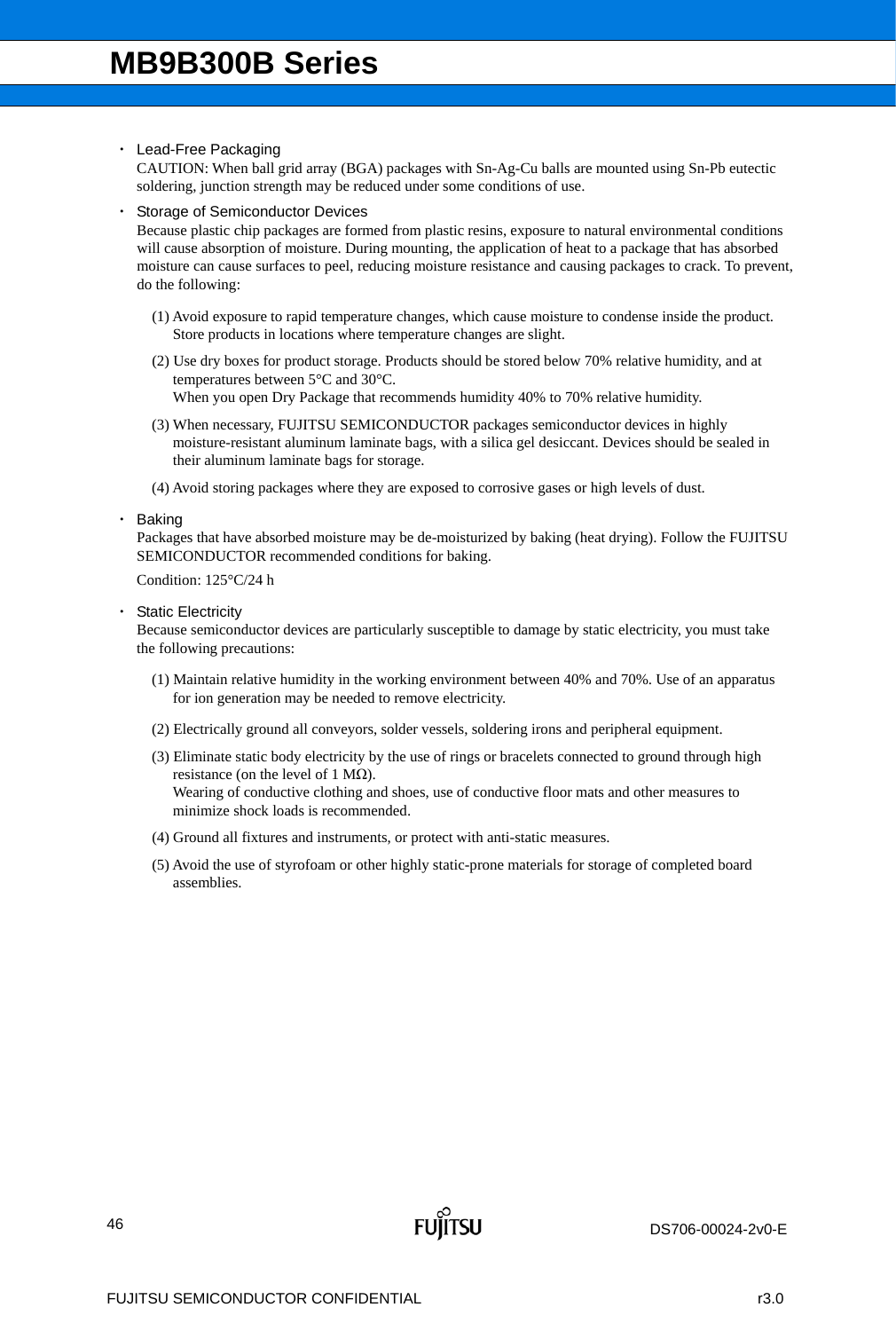### 3. Precautions for Use Environment

Reliability of semiconductor devices depends on ambient temperature and other conditions as described above.

For reliable performance, do the following:

(1) Humidity

Prolonged use in high humidity can lead to leakage in devices as well as printed circuit boards. If high humidity levels are anticipated, consider anti-humidity processing.

- (2) Discharge of Static Electricity When high-voltage charges exist close to semiconductor devices, discharges can cause abnormal operation. In such cases, use anti-static measures or processing to prevent discharges.
- (3) Corrosive Gases, Dust, or Oil

Exposure to corrosive gases or contact with dust or oil may lead to chemical reactions that will adversely affect the device. If you use devices in such conditions, consider ways to prevent such exposure or to protect the devices.

(4) Radiation, Including Cosmic Radiation

Most devices are not designed for environments involving exposure to radiation or cosmic radiation. Users should provide shielding as appropriate.

(5) Smoke, Flame

CAUTION: Plastic molded devices are flammable, and therefore should not be used near combustible substances. If devices begin to smoke or burn, there is danger of the release of toxic gases. Customers considering the use of FUJITSU SEMICONDUCTOR products in other special environmental conditions should consult with sales representatives.

Please check the latest handling precautions at the following URL. http://edevice.fujitsu.com/fj/handling-e.pdf

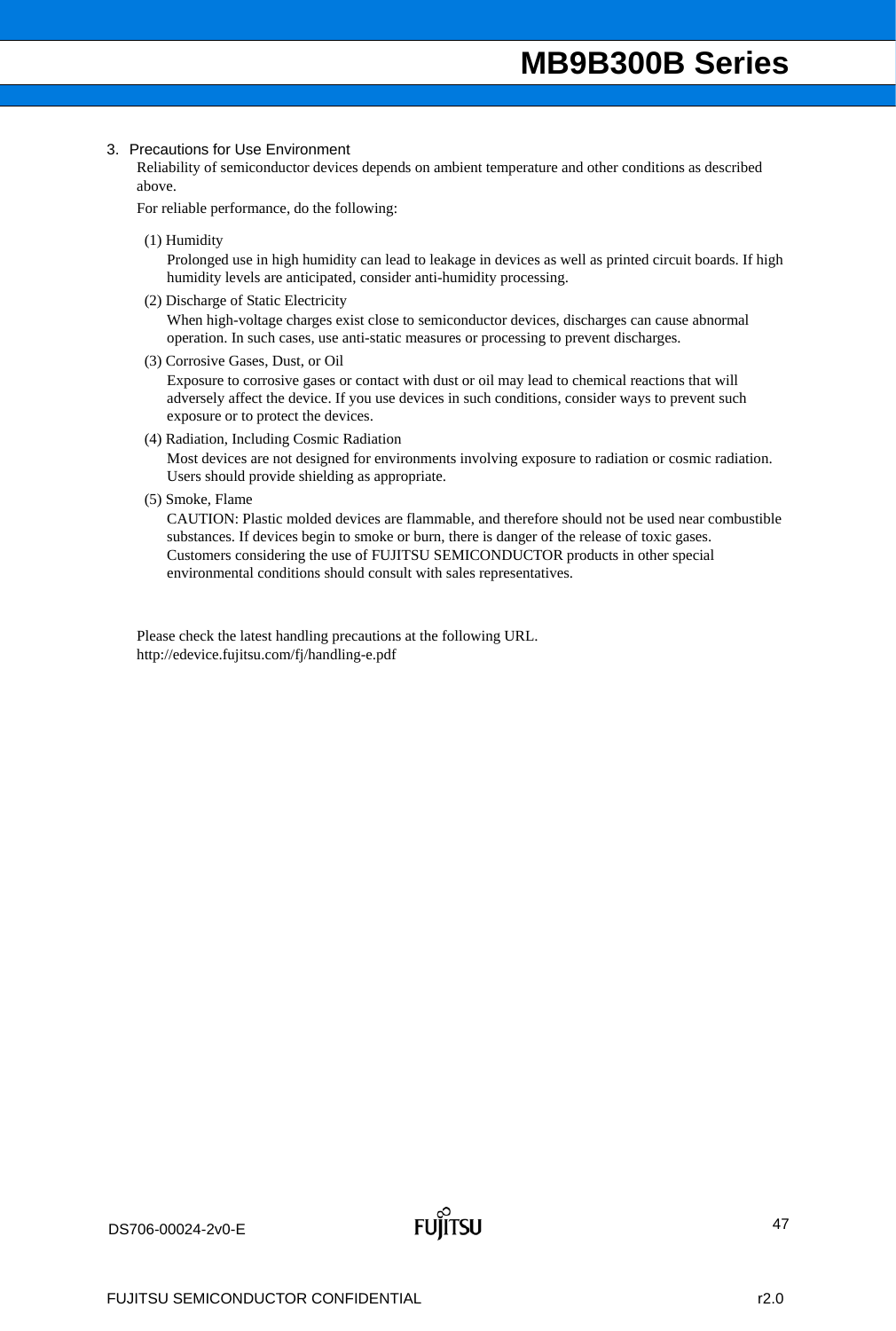# **HANDLING DEVICES**

## **Power supply pins**

In products with multiple VCC and VSS pins, respective pins at the same potential are interconnected within the device in order to prevent malfunctions such as latch-up. However, all of these pins should be connected externally to the power supply or ground lines in order to reduce electromagnetic emission levels, to prevent abnormal operation of strobe signals caused by the rise in the ground level, and to conform to the total output current rating.

Moreover, connect the current supply source with the VCC and VSS pins of this device at low impedance. It is also advisable that a ceramic capacitor of approximately  $0.1 \mu F$  be connected as a bypass capacitor between VCC and VSS near this device.

## **Crystal oscillator circuit**

Noise near the X0/X1 and X0A/X1A pins may cause the device to malfunction. Design the printed circuit board so that X0/X1, X0A/X1A pins, the crystal oscillator (or ceramic oscillator), and the bypass capacitor to ground are located as close to the device as possible.

It is strongly recommended that the PC board artwork be designed such that the X0/X1 and X0A/X1A pins are surrounded by ground plane as this is expected to produce stable operation.

## **Using an external clock**

When using an external clock, the clock signal should be input to the X0,X0A pin only and the X1,X1A pin should be kept open.



# **Handling when using Multi function serial pin as I2 C pin**

If it is using multi function serial pin as  $I^2C$  pins, P-ch transistor of digital output is always disable. However,  $I^2C$  pins need to keep the electrical characteristic like other pins and not to connect to external  $I^2C$ bus system with power OFF.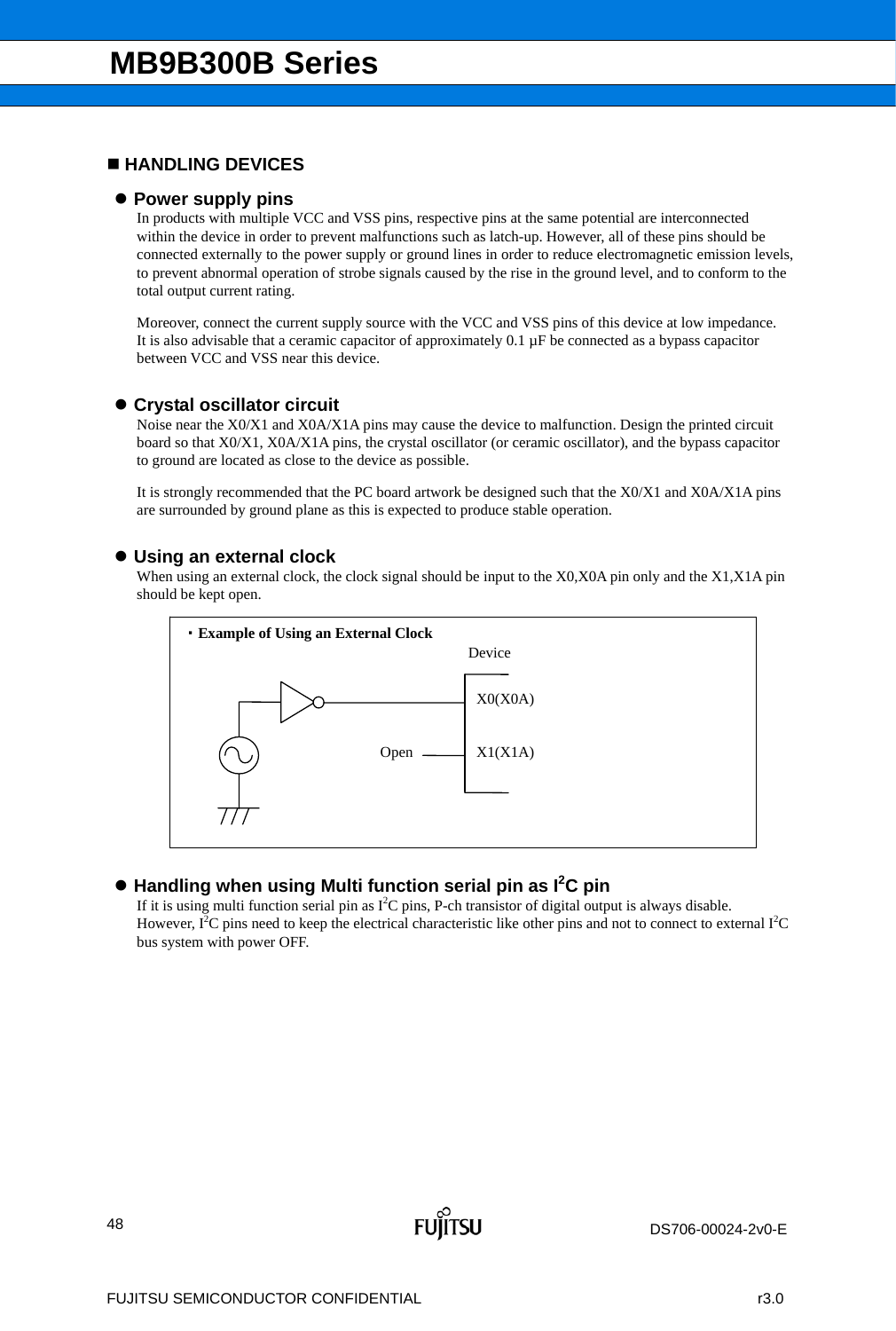## **C Pin**

As this series includes an internal regulator, always connect a bypass capacitor of approximately 4.7 µF to the C pin for use by the regulator.



## ● Mode pins (MD0, MD1)

Connect the MD pin (MD0, MD1) directly to VCC or VSS pins. Design the printed circuit board such that the pull-up/down resistance stays low, as well as the distance between the mode pins and VCC pins or VSS pins is as short as possible and the connection impedance is low, when the pins are pulled-up/down such as for switching the pin level and rewriting the Flash memory data. It is because of preventing the device erroneously switching to test mode due to noise.

## **Notes on power-on**

Turn power on/off in the following order or at the same time. If not using the A/D converter, connect AVCC =VCC and AVSS = VSS.

Turning on :  $VCC \rightarrow USBVCC$ 

 $VCC \rightarrow AVCC \rightarrow AVRH$ 

Turning off : USBVCC  $\rightarrow$  VCC

 $AVRH \rightarrow AVCC \rightarrow VCC$ 

## $\bullet$  **Serial Communication**

There is a possibility to receive wrong data due to the noise or other causes on the serial communication. Therefore, design a printed circuit board so as to avoid noise.

Consider the case of receiving wrong data due to noise, perform error detection such as by applying a checksum of data at the end. If an error is detected, restransmit the data.

## **Differences in features among the products with different memory sizes and between FLASH products and MASK products**

The electric characteristics including power consumption, ESD, latch-up, noise characteristics, and oscillation characteristics among the products with different memory sizes and between FLASH products and MASK products are different because chip layout and memory structures are different.

If you are switching to use a different product of the same series, please make sure to evaluate the electric characteristics.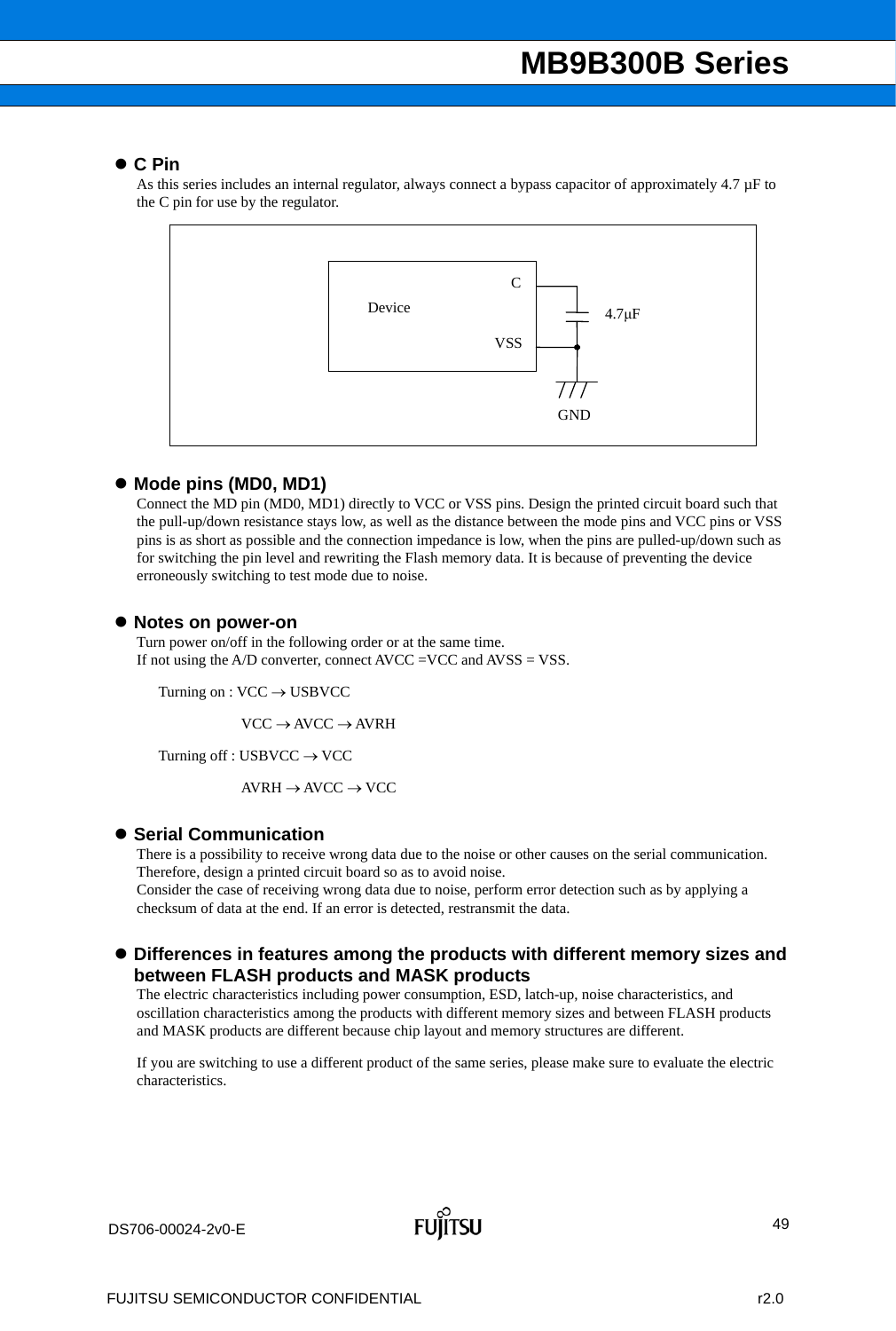## **BLOCK DIAGRAM**



| MB9BF304B<br>Product device |          | MB9BF305B | MB9BF306B |  |  |
|-----------------------------|----------|-----------|-----------|--|--|
| On-Chip Flash               | 256Kbyte | 384Kbyte  | 512Kbyte  |  |  |
| SRAM <sub>0</sub>           | 16Kbvte  | 24Kbyte   | 32Kbyte   |  |  |
| SRAM1                       | 16Kbvte  | 24Kbyte   | 32Kbyte   |  |  |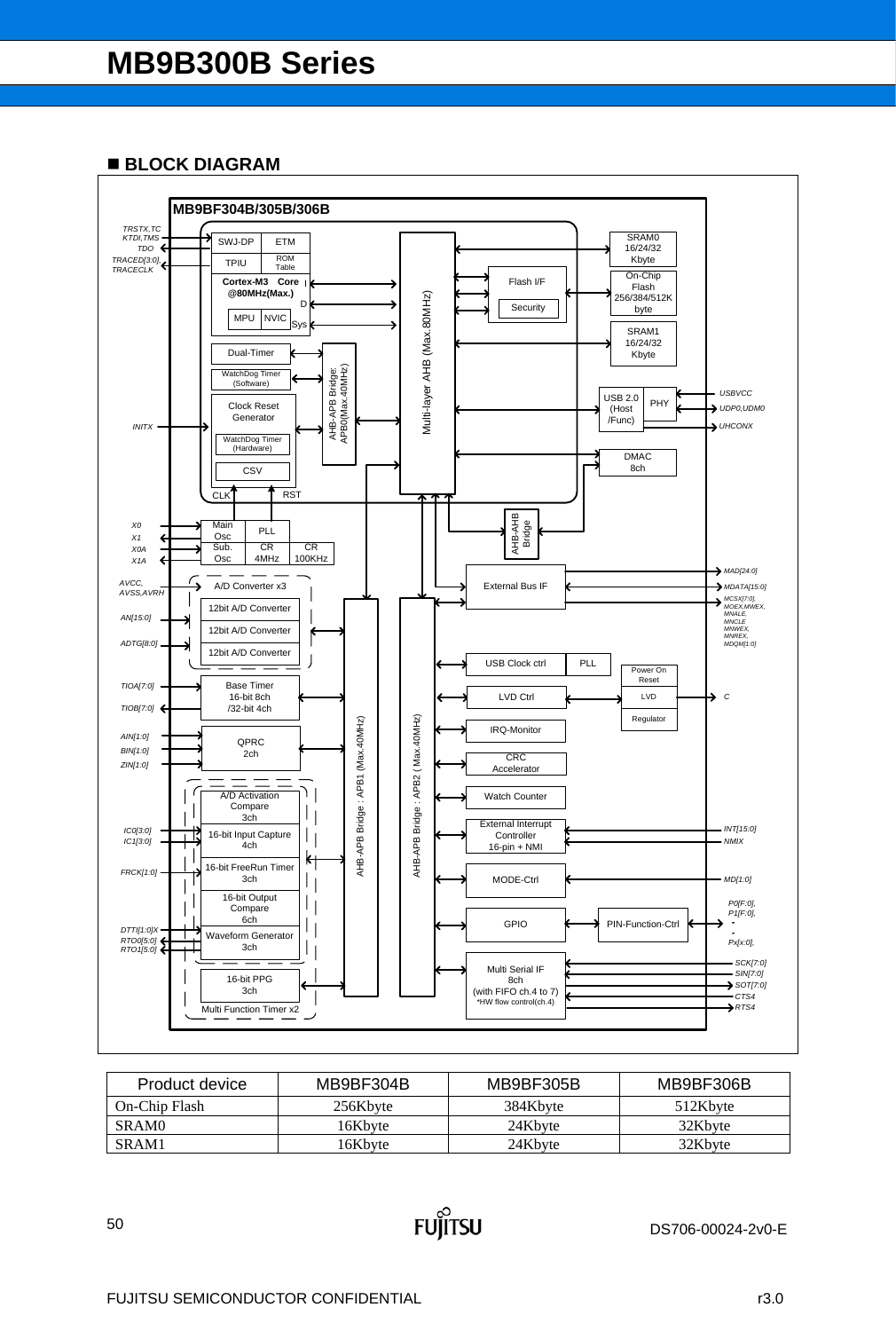## $M$  **MEMORY MAP**



Ĭitsu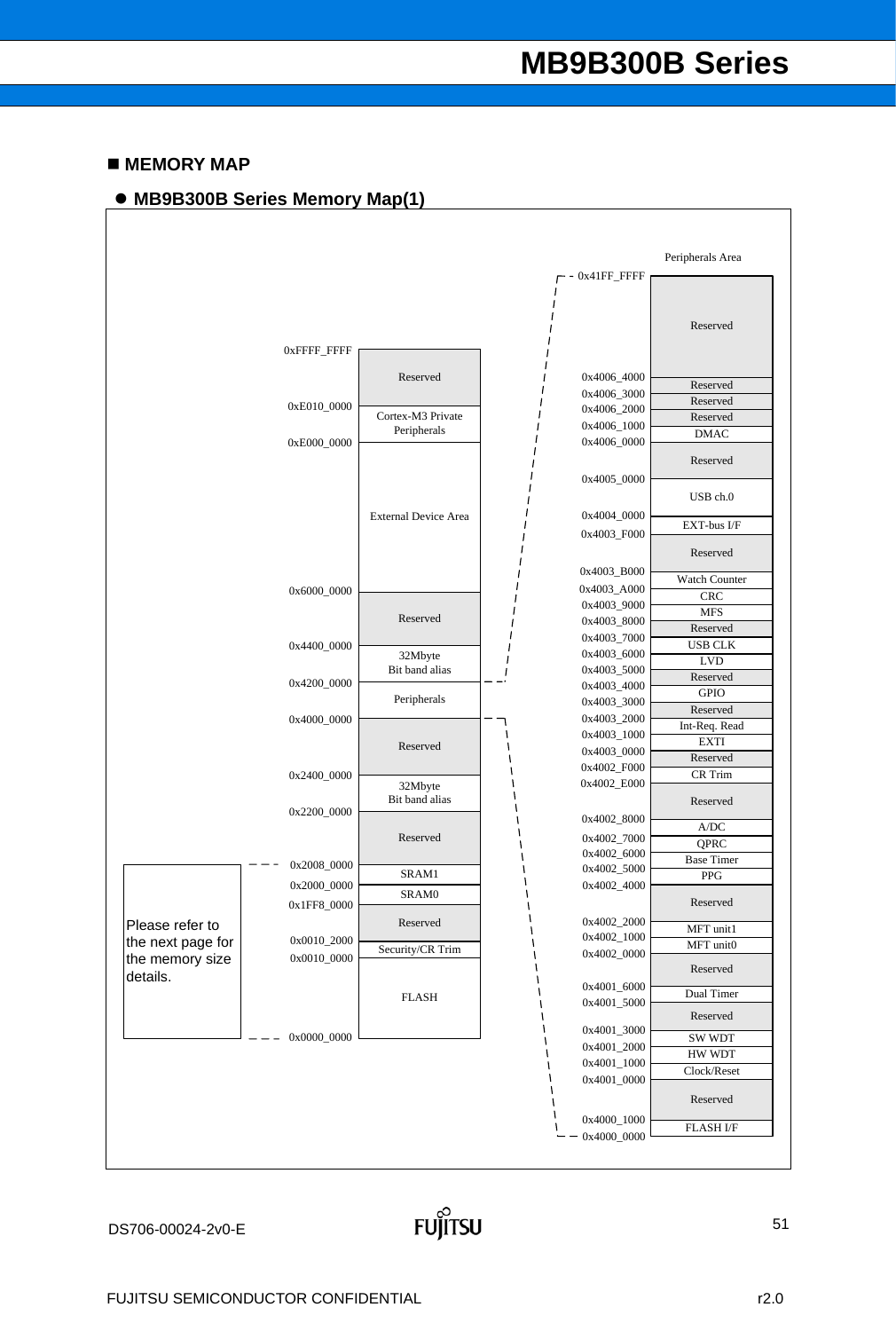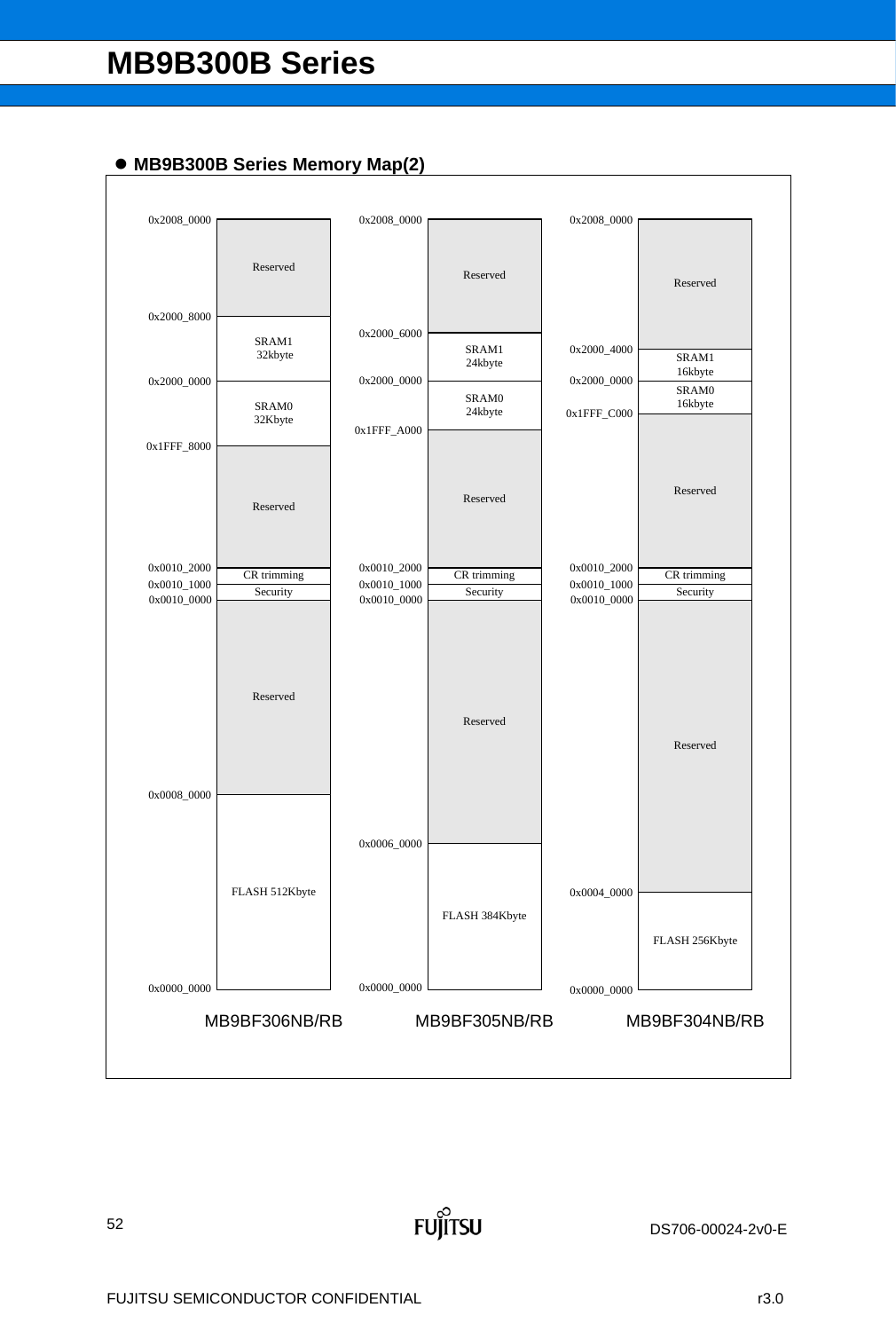# **Peripheral Address Map**

| <b>Start address</b> | End address | <b>Bus</b>       | Peripherals                                  |
|----------------------|-------------|------------------|----------------------------------------------|
| 0x4000_0000          | 0x4000_0FFF | <b>AHB</b>       | Flash I/F register                           |
| 0x4000_1000          | 0x4000_FFFF |                  | Reserved                                     |
| 0x4001_0000          | 0x4001_0FFF |                  | Clock/Reset Control                          |
| 0x4001_1000          | 0x4001_1FFF |                  | Hardware Watchdog timer                      |
| 0x4001_2000          | 0x4001_2FFF | APB <sub>0</sub> | Software Watchdog timer                      |
| 0x4001 3000          | 0x4001_4FFF |                  | Reserved                                     |
| 0x4001_5000          | 0x4001_5FFF |                  | Dual-Timer                                   |
| 0x4001_6000          | 0x4001_FFFF |                  | Reserved                                     |
| 0x4002_0000          | 0x4002_0FFF |                  | Multi-function timer unit0                   |
| 0x4002_1000          | 0x4002_1FFF |                  | Multi-function timer unit1                   |
| 0x4002_2000          | 0x4002_3FFF |                  | Reserved                                     |
| 0x4002_4000          | 0x4002_4FFF |                  | <b>PPG</b>                                   |
| 0x4002_5000          | 0x4002_5FFF | APB1             | <b>Base Timer</b>                            |
| 0x4002_6000          | 0x4002_6FFF |                  | Quadrature Position/Revolution Counter       |
| 0x4002_7000          | 0x4002_7FFF |                  | A/D Converter                                |
| 0x4002_8000          | 0x4002_DFFF |                  | Reserved                                     |
| 0x4002 E000          | 0x4002_EFFF |                  | Internal CR trimming                         |
| 0x4002_F000          | 0x4002_FFFF |                  | Reserved                                     |
| 0x4003_0000          | 0x4003_0FFF |                  | <b>External Interrupt Controller</b>         |
| 0x4003_1000          | 0x4003_1FFF |                  | <b>Interrupt Request Batch-Read Function</b> |
| 0x4003_2000          | 0x4003_2FFF |                  | Reserved                                     |
| 0x4003_3000          | 0x4003_3FFF |                  | <b>GPIO</b>                                  |
| 0x4003_4000          | 0x4003_4FFF |                  | Reserved                                     |
| 0x4003_5000          | 0x4003_5FFF |                  | Low Voltage Detector                         |
| 0x4003_6000          | 0x4003_6FFF | APB <sub>2</sub> | USB clock generator                          |
| 0x4003_7000          | 0x4003_7FFF |                  | Reserved                                     |
| 0x4003_8000          | 0x4003_8FFF |                  | Multi-function serial Interface              |
| 0x4003_9000          | 0x4003_9FFF |                  | <b>CRC</b>                                   |
| 0x4003_A000          | 0x4003_AFFF |                  | Watch Counter                                |
| 0x4003 B000          | 0x4003_EFFF |                  | Reserved                                     |
| 0x4003 F000          | 0x4003_FFFF |                  | External Memory interface                    |
| 0x4004_0000          | 0x4004_FFFF |                  | USB ch.0                                     |
| 0x4005 0000          | 0x4005_FFFF |                  | Reserved                                     |
| 0x4006_0000          | 0x4006_0FFF |                  | DMAC register                                |
| 0x4006_1000          | 0x4006_1FFF | <b>AHB</b>       | Reserved                                     |
| 0x4006_2000          | 0x4006_2FFF |                  | Reserved                                     |
| 0x4006_3000          | 0x4006_3FFF |                  | Reserved                                     |
| 0x4006_4000          | 0x41FF_FFFF |                  | Reserved                                     |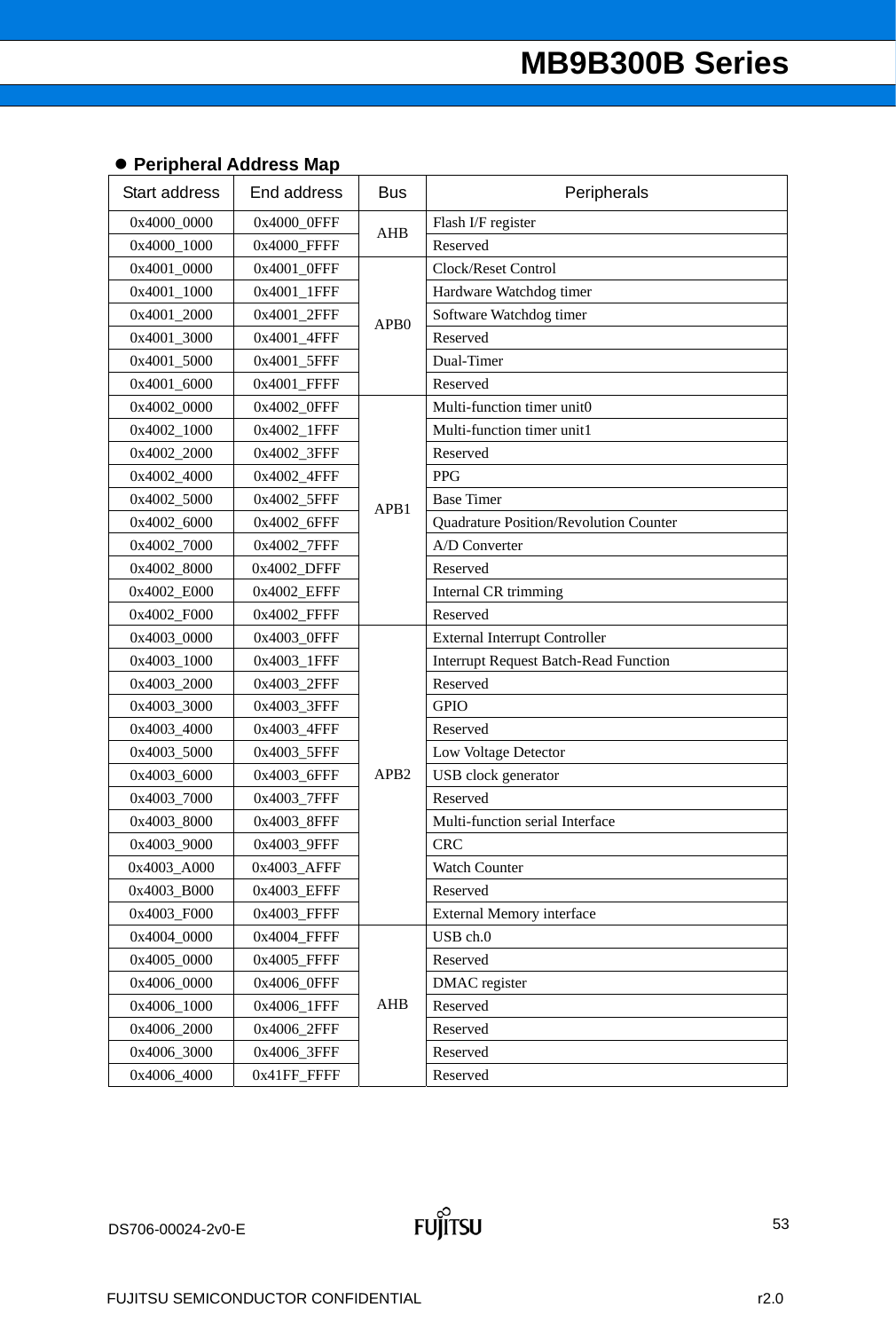# **PIN STATUS IN EACH CPU STATE**

The terms used for pin status have the following meanings.

 $\cdot$  INITX=0

This is the period when the INITX pin is the "L" level.

 $\cdot$  INITX=1

This is the period when the INITX pin is the "H" level.

 $\cdot$  SPL=0

This is the status that standby pin level setting bit (SPL) in standby mode control register (STB\_CTL) is set to "0".

 $\cdot$  SPL=1

This is the status that standby pin level setting bit (SPL) in standby mode control register (STB\_CTL) is set to "1".

- ・ Input enabled Indicates that the input function can be used.
- ・ Internal input fixed at "0"

This is the status that the input function cannot be used. Internal input is fixed at "L".

・ Hi-Z

Indicates that the output drive transistor is disabled and the pin is put in the Hi-Z state.

- ・ Setting disabled Indicates that the setting is disabled.
- ・ Maintain previous state

Maintains the state that was immediately prior to entering the current mode. If a built-in peripheral function is operating, the output follows the peripheral function. If the pin is being used as a port, that output is maintained.

**FUJITSU** 

- ・ Analog input is enabled Indicates that the analog input is enabled.
- ・ Trace output Indicates that the trace function can be used.

DS706-00024-2v0-E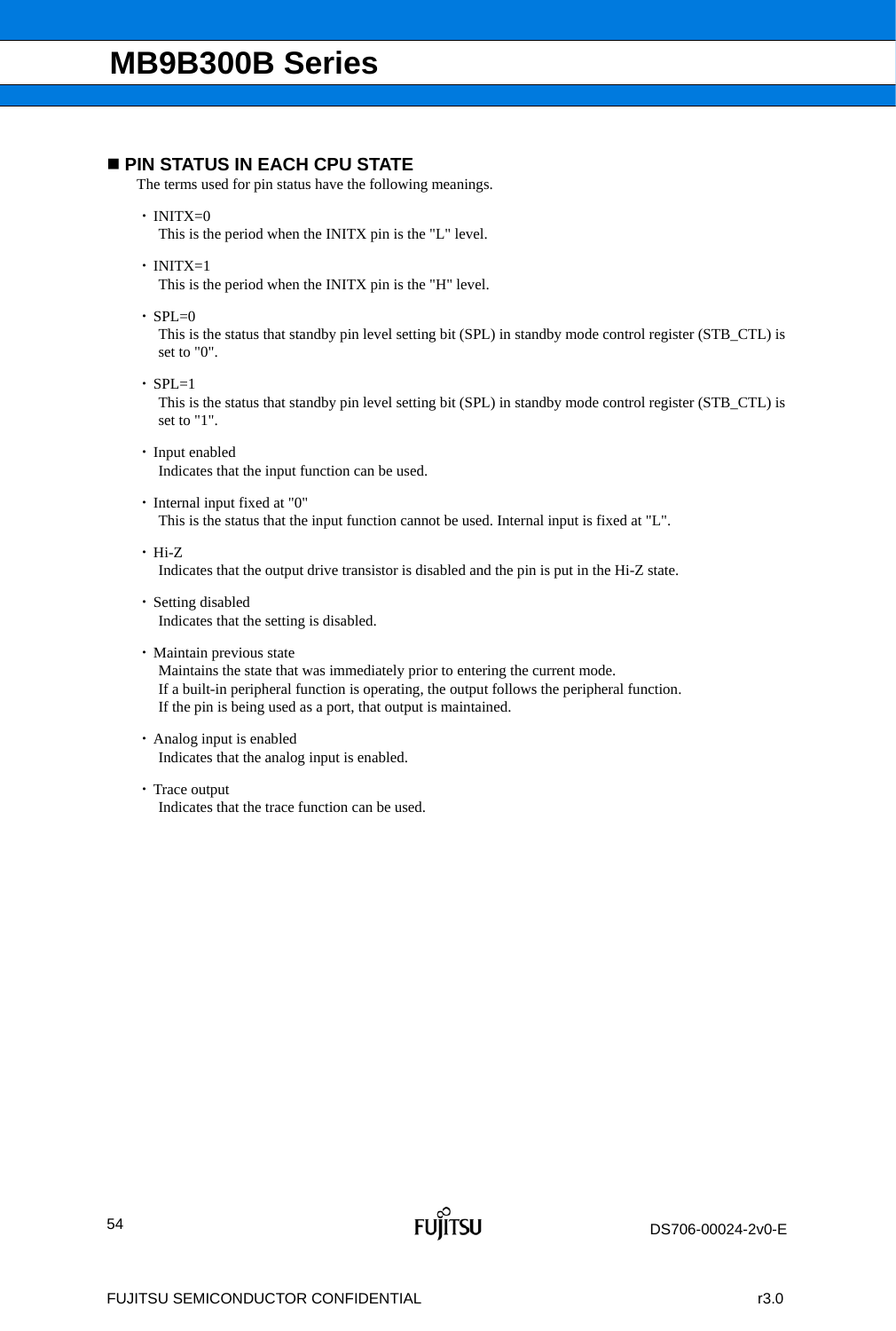| • LIST OF PIN STATUS |  |
|----------------------|--|
|----------------------|--|

|                    |                        | Power-on reset<br>or low voltage<br>detection state | <b>INITX</b> input<br>state | Device<br>internal reset<br>state | Run mode or<br>sleep mode<br>state | state               | Timer mode or sleep mode |
|--------------------|------------------------|-----------------------------------------------------|-----------------------------|-----------------------------------|------------------------------------|---------------------|--------------------------|
| Pin status<br>type | Function group         | Power supply<br>unstable                            |                             | Power supply stable               | Power supply<br>stable             | Power supply stable |                          |
|                    |                        |                                                     | $INTX=0$                    | $INITX=1$                         | $INITX=1$                          | $INITX=1$           |                          |
|                    |                        |                                                     |                             |                                   |                                    | $SPL=0$             | $SPL=1$                  |
| A                  | Main crystal           | Input enabled                                       | Input                       | Input                             | Input                              | Input               | Input                    |
|                    | oscillator input       |                                                     | enabled                     | enabled                           | enabled                            | enabled             | enabled                  |
|                    | pin                    |                                                     |                             |                                   |                                    |                     |                          |
| B                  | Main crystal           | H output/                                           | H output/                   | H output/                         | Maintain                           | Maintain            | Maintain                 |
|                    | oscillator output      | Internal input                                      | Internal                    | Internal                          | previous                           | previous            | previous                 |
|                    | pin                    | fixed at "0"/                                       | input fixed                 | input fixed                       | state/                             | state/              | state/                   |
|                    |                        | or Input                                            | at " $0$ "                  | at "0"                            | H output at                        | H output at         | H output at              |
|                    |                        | enabled                                             |                             |                                   | oscillation                        | oscillation         | oscillation              |
|                    |                        |                                                     |                             |                                   | stop $(*1)$ /                      | stop $(*1)$ /       | stop $(*1)$ /            |
|                    |                        |                                                     |                             |                                   | Internal                           | Internal            | Internal                 |
|                    |                        |                                                     |                             |                                   | input fixed                        | input fixed         | input fixed              |
|                    |                        |                                                     |                             |                                   | at "0"                             | at " $0$ "          | at " $0$ "               |
| $\mathsf{C}$       | <b>INITX</b> input pin | Pull-up/Input                                       | Pull-up/                    | Pull-up/                          | Pull-up/                           | Pull-up/            | Pull-up/                 |
|                    |                        | enabled                                             | Input                       | Input                             | Input                              | Input               | Input                    |
|                    |                        |                                                     | enabled                     | enabled                           | enabled                            | enabled             | enabled                  |
| D                  | Mode input pin         | Input enabled                                       | Input                       | Input                             | Input                              | Input               | Input                    |
|                    |                        |                                                     | enabled                     | enabled                           | enabled                            | enabled             | enabled                  |
| E                  | <b>JTAG</b>            | Hi-Z                                                | Pull-up/                    | Pull-up/                          | Maintain                           | Maintain            | Maintain                 |
|                    | selected               |                                                     | Input                       | Input                             | previous                           | previous            | previous                 |
|                    |                        |                                                     | enabled                     | enabled                           | state                              | state               | state                    |
|                    | <b>GPIO</b>            | Setting                                             | Setting                     | Setting                           |                                    |                     | Output                   |
|                    | selected               | disabled                                            | disabled                    | disabled                          |                                    |                     | $Hi-Z/$                  |
|                    |                        |                                                     |                             |                                   |                                    |                     | Internal                 |
|                    |                        |                                                     |                             |                                   |                                    |                     | input fixed              |
|                    |                        |                                                     |                             |                                   |                                    |                     | at " $0$ "               |
| ${\bf F}$          | Trace selected         | Setting                                             | Setting                     | Setting                           | Maintain                           | Maintain            | Trace output             |
|                    | External interrupt     | disabled                                            | disabled                    | disabled                          | previous                           | previous            | Maintain                 |
|                    | enabled selected       |                                                     |                             |                                   | state                              | state               | previous                 |
|                    |                        |                                                     |                             |                                   |                                    |                     | state                    |
|                    | <b>GPIO</b>            | $Hi-Z$                                              | $Hi-Z/$                     | $Hi-Z/$                           |                                    |                     | $Hi-Z/$                  |
|                    | selected, or other     |                                                     | Input                       | Input                             |                                    |                     | Internal                 |
|                    | than above             |                                                     | enabled                     | enabled                           |                                    |                     | input fixed              |
|                    | resource selected      |                                                     |                             |                                   |                                    |                     | at "0"                   |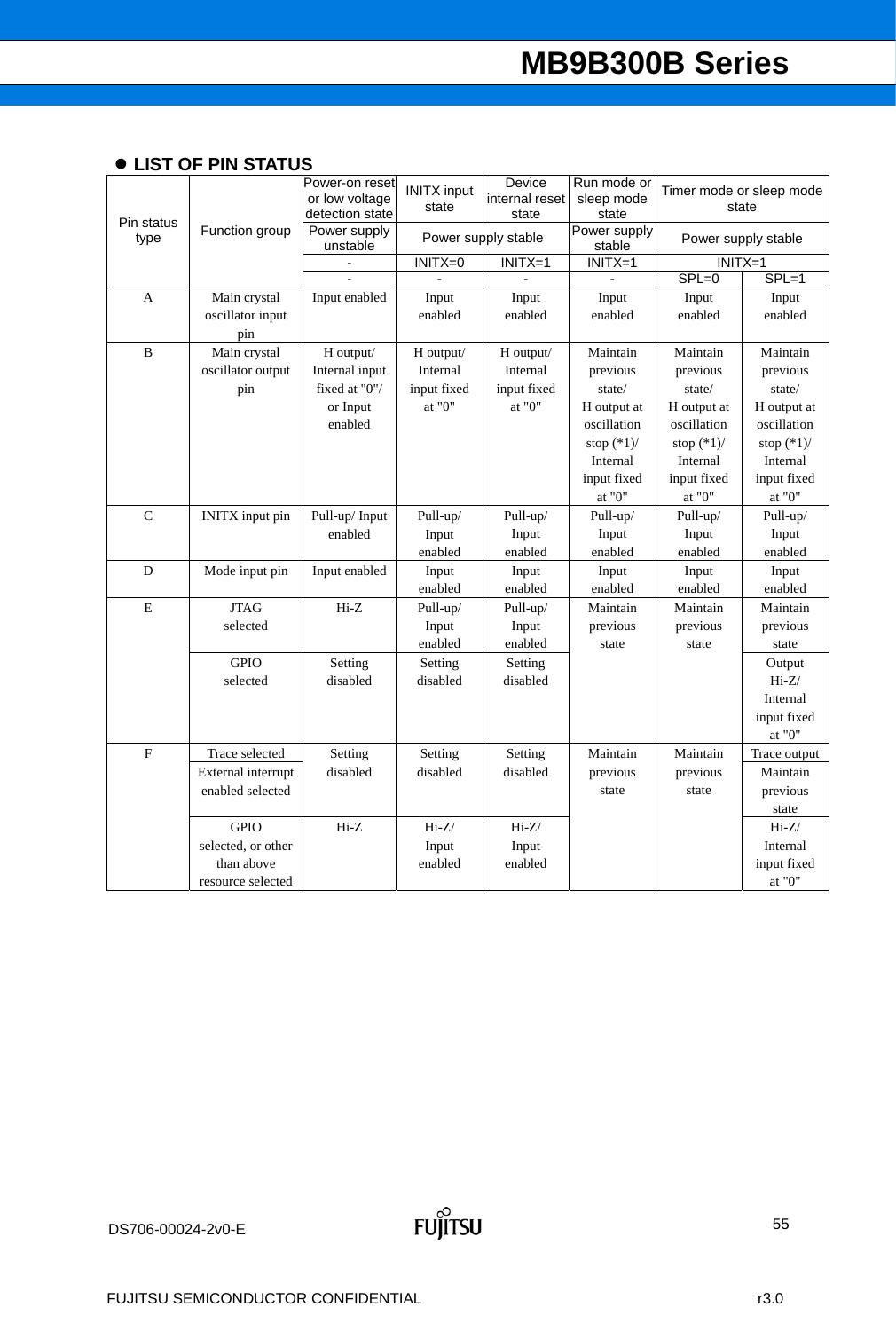| Pin status   |                    | Power-on reset<br>or low voltage<br>detection state | <b>INITX</b> input<br>state | Device<br>internal reset<br>state | Run mode or<br>sleep mode<br>state | Timer mode or sleep mode | state               |
|--------------|--------------------|-----------------------------------------------------|-----------------------------|-----------------------------------|------------------------------------|--------------------------|---------------------|
| type         | Function group     | Power supply<br>unstable                            |                             | Power supply stable               | Power supply<br>stable             |                          | Power supply stable |
|              |                    |                                                     | INITX=0                     | $INTX=1$                          | $INITX=1$                          | $INITX=1$                |                     |
|              |                    |                                                     |                             |                                   |                                    | $SPL = 0$                | $SPL=1$             |
| G            | Trace selected     | Setting                                             | Setting                     | Setting                           | Maintain                           | Maintain                 | Trace output        |
|              |                    | disabled                                            | disabled                    | disabled                          | previous                           | previous                 |                     |
|              | GPIO selected.     | $Hi-Z$                                              | $Hi-Z/$                     | $Hi-Z/$                           | state                              | state                    | $Hi-Z/$             |
|              | or other than      |                                                     | Input                       | Input                             |                                    |                          | Internal            |
|              | above resource     |                                                     | enabled                     | enabled                           |                                    |                          | input fixed         |
|              | selected           |                                                     |                             |                                   |                                    |                          | at "0"              |
| H            | External interrupt | Setting                                             | Setting                     | Setting                           | Maintain                           | Maintain                 | Maintain            |
|              | enabled selected   | disabled                                            | disabled                    | disabled                          | previous                           | previous                 | previous            |
|              |                    |                                                     |                             |                                   | state                              | state                    | state               |
|              | GPIO selected,     | $Hi-Z$                                              | $Hi-Z/$                     | $Hi-Z/$                           |                                    |                          | $Hi-Z/$             |
|              | or other than      |                                                     | Input                       | Input                             |                                    |                          | Internal            |
|              | above resource     |                                                     | enabled                     | enabled                           |                                    |                          | input fixed         |
|              | selected           |                                                     |                             |                                   |                                    |                          | at "0"              |
| $\mathbf{I}$ | GPIO selected.     | $Hi-Z$                                              | $Hi-Z/$                     | $Hi-Z/$                           | Maintain                           | Maintain                 | Output              |
|              | resource selected  |                                                     | Input                       | Input                             | previous                           | previous                 | $Hi-Z/$             |
|              |                    |                                                     | enabled                     | enabled                           | state                              | state                    | Internal            |
|              |                    |                                                     |                             |                                   |                                    |                          | input fixed         |
|              |                    |                                                     |                             |                                   |                                    |                          | at "0"              |
| $\bf{I}$     | NMIX selected      | Setting                                             | Setting                     | Setting                           | Maintain                           | Maintain                 | Maintain            |
|              |                    | disabled                                            | disabled                    | disabled                          | previous                           | previous                 | previous            |
|              |                    |                                                     |                             |                                   | state                              | state                    | state               |
|              | GPIO selected.     | $Hi-Z$                                              | $Hi-Z/$                     | $Hi-Z/$                           |                                    |                          | $Hi-Z/$             |
|              | or other than      |                                                     | Input                       | Input                             |                                    |                          | Internal            |
|              | above resource     |                                                     | enabled                     | enabled                           |                                    |                          | input fixed         |
|              | selected           |                                                     |                             |                                   |                                    |                          | at "0"              |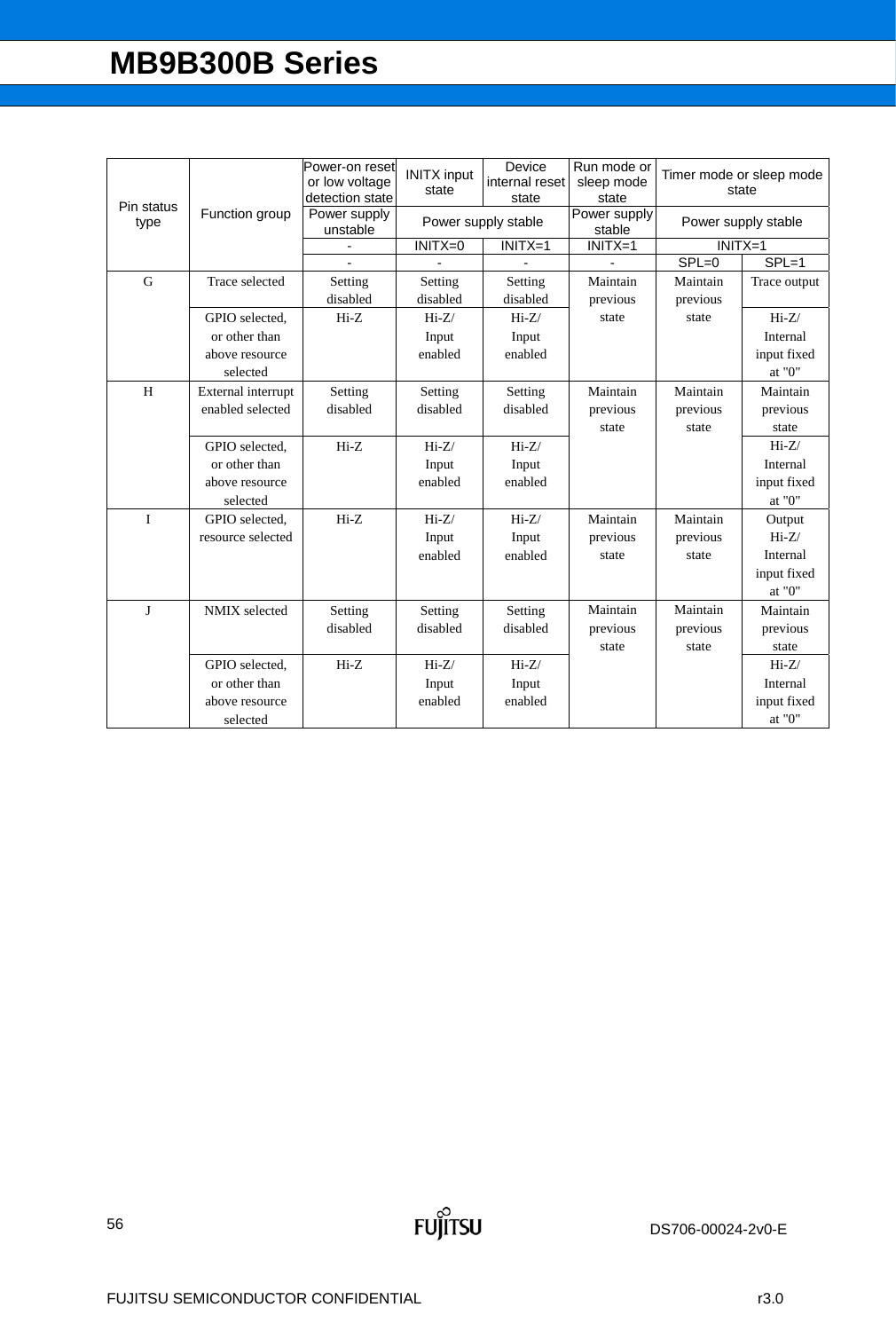| Pin status |                            | Power-on reset<br>or low voltage<br>detection state | <b>INITX input</b><br>state | Device<br>internal reset<br>state | Run mode or<br>sleep mode<br>state |             | Timer mode or sleep mode<br>state            |
|------------|----------------------------|-----------------------------------------------------|-----------------------------|-----------------------------------|------------------------------------|-------------|----------------------------------------------|
| type       | Function group             | Power supply<br>unstable                            |                             | Power supply stable               | Power supply<br>stable             |             | Power supply stable                          |
|            |                            | $\blacksquare$                                      | $INTX=0$                    | $INITX=1$                         | $INTX=1$                           | $INITX=1$   |                                              |
|            |                            | ÷,                                                  |                             |                                   |                                    | $SPL=0$     | $SPL=1$                                      |
| $\rm K$    | Analog input               | $Hi-Z$                                              | $Hi-Z/$                     | $Hi-Z/$                           | $Hi-Z/$                            | $Hi-Z/$     | $Hi-Z/$                                      |
|            | selected                   |                                                     | Internal                    | Internal                          | Internal                           | Internal    | Internal                                     |
|            |                            |                                                     | input fixed                 | input fixed                       | input fixed                        | input fixed | input fixed                                  |
|            |                            |                                                     | at "0"/ $\,$                | at "0"/                           | at "0"/                            | at $"0"$    | at "0"/ $\,$                                 |
|            |                            |                                                     | Analog                      | Analog                            | Analog                             | Analog      | Analog                                       |
|            |                            |                                                     | input                       | input                             | input                              | input       | input                                        |
|            |                            |                                                     | enabled                     | enabled                           | enabled                            | enabled     | enabled                                      |
|            | GPIO selected,             | Setting                                             | Setting                     | Setting                           | Maintain                           | Maintain    | $Hi-Z/$                                      |
|            | or other than              | disabled                                            | disabled                    | disabled                          | previous                           | previous    | Internal                                     |
|            | above resource<br>selected |                                                     |                             |                                   | state                              | state       | input fixed<br>$\underline{\mathrm{at}}$ "0" |
| L          | External interrupt         | Setting                                             | Setting                     | Setting                           | Maintain                           | Maintain    | Maintain                                     |
|            | enabled selected           | disabled                                            | disabled                    | disabled                          | previous                           | previous    | previous                                     |
|            |                            |                                                     |                             |                                   | state                              | state       | state                                        |
|            | Analog input               | $Hi-Z$                                              | $Hi-Z/$                     | $Hi-Z/$                           | $Hi-Z/$                            | $Hi-Z/$     | $Hi-Z/$                                      |
|            | selected                   |                                                     | Internal                    | Internal                          | Internal                           | Internal    | Internal                                     |
|            |                            |                                                     | input fixed                 | input fixed                       | input fixed                        | input fixed | input fixed                                  |
|            |                            |                                                     | at $"0"/$                   | at $"0"$                          | at "0"/                            | at $"0"$    | at "0"/                                      |
|            |                            |                                                     | Analog                      | Analog                            | Analog                             | Analog      | Analog                                       |
|            |                            |                                                     | input                       | input                             | input                              | input       | input                                        |
|            |                            |                                                     | enabled                     | enabled                           | enabled                            | enabled     | enabled                                      |
|            | GPIO selected,             | Setting                                             | Setting                     | Setting                           | Maintain                           | Maintain    | $Hi-Z/$                                      |
|            | or other than              | disabled                                            | disabled                    | disabled                          | previous                           | previous    | Internal                                     |
|            | above resource             |                                                     |                             |                                   | state                              | state       | input fixed                                  |
|            | selected                   |                                                     |                             |                                   |                                    |             | at "0" $\,$                                  |
| M          | GPIO selected              | Setting                                             | Setting                     | Setting                           | Maintain                           | Maintain    | Output                                       |
|            |                            | disabled                                            | disabled                    | disabled                          | previous                           | previous    | $Hi-Z/$                                      |
|            |                            |                                                     |                             |                                   | state                              | state       | Internal                                     |
|            |                            |                                                     |                             |                                   |                                    |             | input fixed                                  |
|            |                            |                                                     |                             |                                   |                                    |             | at " $0$ "                                   |
|            | Sub crystal                | Input                                               | Input                       | Input                             | Input                              | Input       | Input                                        |
|            | oscillator input           | enabled                                             | enabled                     | enabled                           | enabled                            | enabled     | enabled                                      |
|            | pin                        |                                                     |                             |                                   |                                    |             |                                              |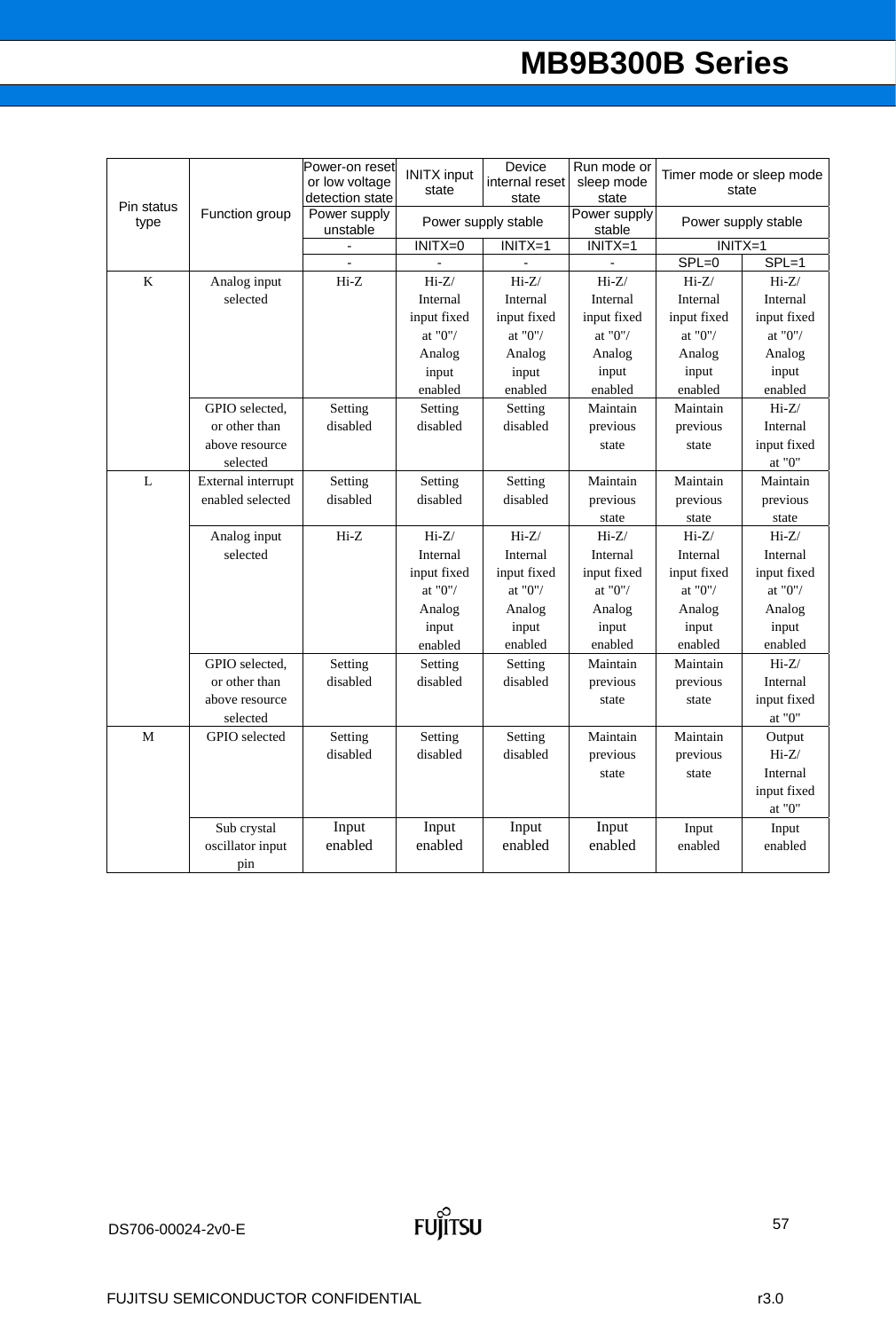|                    |                   | Power-on reset<br>or low voltage<br>detection state | <b>INITX</b> input<br>state | Device<br>internal reset<br>state | Run mode<br>or sleep<br>mode state |                 | Timer mode or sleep mode<br>state |
|--------------------|-------------------|-----------------------------------------------------|-----------------------------|-----------------------------------|------------------------------------|-----------------|-----------------------------------|
| Pin status<br>type | Function group    | Power supply<br>unstable                            |                             | Power supply stable               | Power<br>supply<br>stable          |                 | Power supply stable               |
|                    |                   | $\blacksquare$                                      | $INTX=0$                    | $INITX=1$                         | $INITX=1$                          | $INITX=1$       |                                   |
|                    |                   |                                                     |                             |                                   |                                    | $SPL=0$         | $SPL=1$                           |
| $\mathbf N$        | GPIO selected     | Setting                                             | Setting                     | Setting                           | Maintain                           | Maintain        | Output                            |
|                    |                   | disabled                                            | disabled                    | disabled                          | previous                           | previous state  | $Hi-Z/$                           |
|                    |                   |                                                     |                             |                                   | state                              |                 | Internal input                    |
|                    |                   |                                                     |                             |                                   |                                    |                 | fixed at "0"                      |
|                    | Sub crystal       | $Hi-Z/$                                             | $Hi-Z/$                     | $Hi-Z/$                           | Maintain                           | Maintain        | Maintain                          |
|                    | oscillator output | Internal input                                      | Internal                    | Internal                          | previous                           | previous        | previous                          |
|                    | pin               | fixed at "0"                                        | input fixed                 | input fixed                       | state                              | state/Hi-Z at   | state/Hi-Z at                     |
|                    |                   |                                                     | at "0"                      | at "0"                            |                                    | oscillation     | oscillation                       |
|                    |                   |                                                     |                             |                                   |                                    | stop $(*2)$ /   | stop $(*2)$ /                     |
|                    |                   |                                                     |                             |                                   |                                    | Internal input  | Internal input                    |
|                    |                   |                                                     |                             |                                   |                                    | fixed at "0"    | fixed at "0"                      |
| $\Omega$           | GPIO selected     | $Hi-Z$                                              | $Hi-Z/$                     | $Hi-Z/$                           | Maintain                           | Maintain        | Output                            |
|                    |                   |                                                     | Input                       | Input                             | previous                           | previous state  | Hi-Z/Internal                     |
|                    |                   |                                                     | enabled                     | enabled                           | state                              |                 | input fixed at                    |
|                    |                   |                                                     |                             |                                   |                                    |                 | "0"                               |
|                    | USB I/O pin       | Setting                                             | Setting                     | Setting                           | Maintain                           | Output          | Output                            |
|                    |                   | disabled                                            | disabled                    | disabled                          | previous                           | $Hi-Z$ at       | $Hi-Z$ at                         |
|                    |                   |                                                     |                             |                                   | state                              | transmission/   | transmission/                     |
|                    |                   |                                                     |                             |                                   |                                    | Input           | Input                             |
|                    |                   |                                                     |                             |                                   |                                    | enabled/        | enabled/                          |
|                    |                   |                                                     |                             |                                   |                                    | Internal input  | Internal input                    |
|                    |                   |                                                     |                             |                                   |                                    | fixed at "0" at | fixed at "0" at                   |
|                    |                   |                                                     |                             |                                   |                                    | reception       | reception                         |

\*1 : Oscillation is stopped at sub timer mode, Low speed CR timer mode, and stop mode.

**FUJITSU** 

\*2 : Oscillation is stopped at stop mode.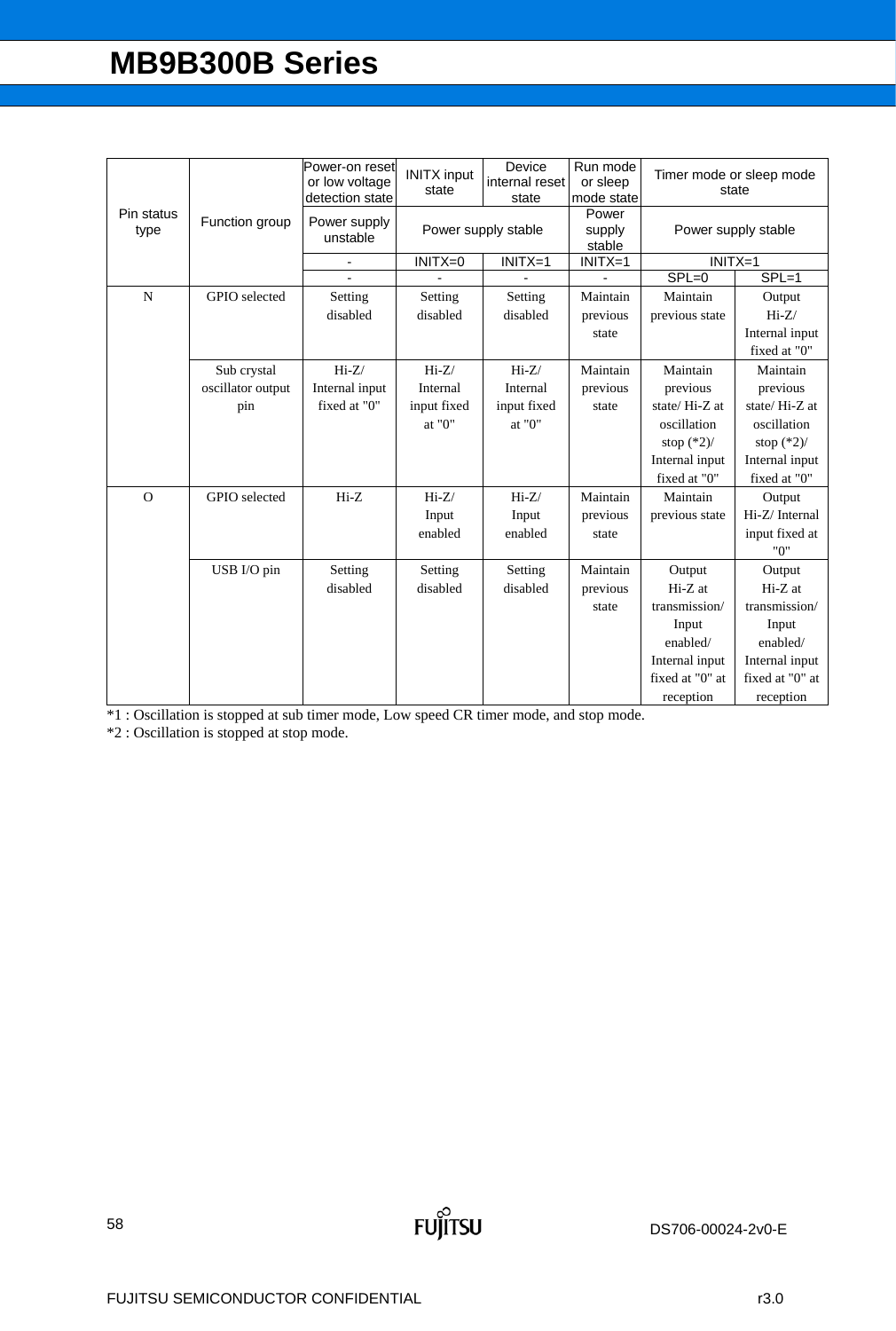## **ELECTRICAL CHARACTERISTICS**

This section describes the electrical characteristics of MB9B300B series.

## **Absolute Maximum Ratings / Recommended Operating Conditions**

The following tables show the absolute maximum ratings and recommended operating conditions.

## 1. Absolute Maximum Ratings

| Parameter                                            |                              |              | Rating                          | Unit            | <b>Remarks</b>        |  |
|------------------------------------------------------|------------------------------|--------------|---------------------------------|-----------------|-----------------------|--|
|                                                      | Symbol                       | Min          | Max                             |                 |                       |  |
| Power supply voltage* $1,x^2$                        | Vcc                          | $Vss - 0.5$  | $Vss + 6.5$                     | V               |                       |  |
| Power supply voltage (for USB) $*^{1,*3}$            | <b>USBVcc</b>                | $Vss - 0.5$  | $Vss + 6.5$                     | V               |                       |  |
| Analog power supply voltage* <sup>1,*4</sup>         | AVcc                         | $Vss - 0.5$  | $Vss + 6.5$                     | V               |                       |  |
| Analog reference voltage*1,*4                        | <b>AVRH</b>                  | $Vss - 0.5$  | $Vss + 6.5$                     | V               |                       |  |
| Input voltage <sup>*1</sup>                          | $V_I$                        | $Vss - 0.5$  | $Vec + 0.5$<br>$(\leq 6.5V)$    | V               | Except for<br>USB pin |  |
|                                                      |                              | $V$ ss - 0.5 | $USBVec + 0.5$<br>$(\leq 6.5V)$ | V               | USB pin               |  |
| Analog pin input voltage <sup>*1</sup>               | $V_{IA}$                     | $Vss - 0.5$  | $AVcc + 0.5$<br>$(\leq 6.5V)$   | V               |                       |  |
| Output voltage $*^1$                                 | $V_{O}$                      | $V$ ss - 0.5 | $Vec + 0.5$<br>$(\leq 6.5V)$    | V               |                       |  |
| "L" level maximum output current <sup>*5</sup>       | $I_{OL}$                     |              | 10                              | mA              | 4mA type              |  |
|                                                      |                              |              | 20                              | mA              | 12mA type             |  |
| "L" level average output current <sup>*6</sup>       | $I_{OLAV}$                   |              | $\overline{4}$                  | mA              | 4mA type              |  |
|                                                      |                              |              | 12                              | mA              | 12mA type             |  |
| "L" level total maximum output current               | $\rm \Sigma I_{OL}$          |              | 100                             | mA              |                       |  |
| "L" level total average output current* <sup>7</sup> | $\sum I_{OLAV}$              |              | 50                              | mA              |                       |  |
| "H" level maximum output current <sup>*5</sup>       | $I_{OH}$                     |              | $-10$                           | mA              | 4mA type              |  |
|                                                      |                              |              | $-20$                           | mA              | 12mA type             |  |
| "H" level average output current <sup>*6</sup>       | $I_{OHAV}$                   |              | $-4$                            | mA              | 4mA type              |  |
|                                                      |                              |              | $-12$                           | mA              | 12mA type             |  |
| "H" level total maximum output current               | $\rm \Sigma I_{OH}$          |              | $-100$                          | mA              |                       |  |
| "H" level total average output current* <sup>7</sup> | $\sum \rm{I}_{\rm{OHAV}}$    |              | $-50$                           | mA              |                       |  |
| Power consumption                                    | $P_D$                        |              | 800                             | mW              |                       |  |
| Storage temperature                                  | $T_{\underline{\text{STG}}}$ | $-55$        | $+150$                          | $\rm ^{\circ}C$ |                       |  |

 $*1$ : These parameters are based on the condition that  $Vss = AVss = 0.0V$ 

\*2 : Vcc must not drop below Vss - 0.5V.

\*3 : USBVcc must not drop below Vss - 0.5V.

 $*4$ : Be careful not to exceed Vcc + 0.5 V, for example, when the power is turned on.

\*5 : The maximum output current is the peak value for a single pin.

\*6 : The average output is the average current for a single pin over a period of 100 ms.

\*7 : The total average output current is the average current for all pins over a period of 100 ms.

## **<WARNING>**

Semiconductor devices can be permanently damaged by application of stress (voltage, current, temperature, etc.) in excess of absolute maximum ratings. Do not exceed these ratings.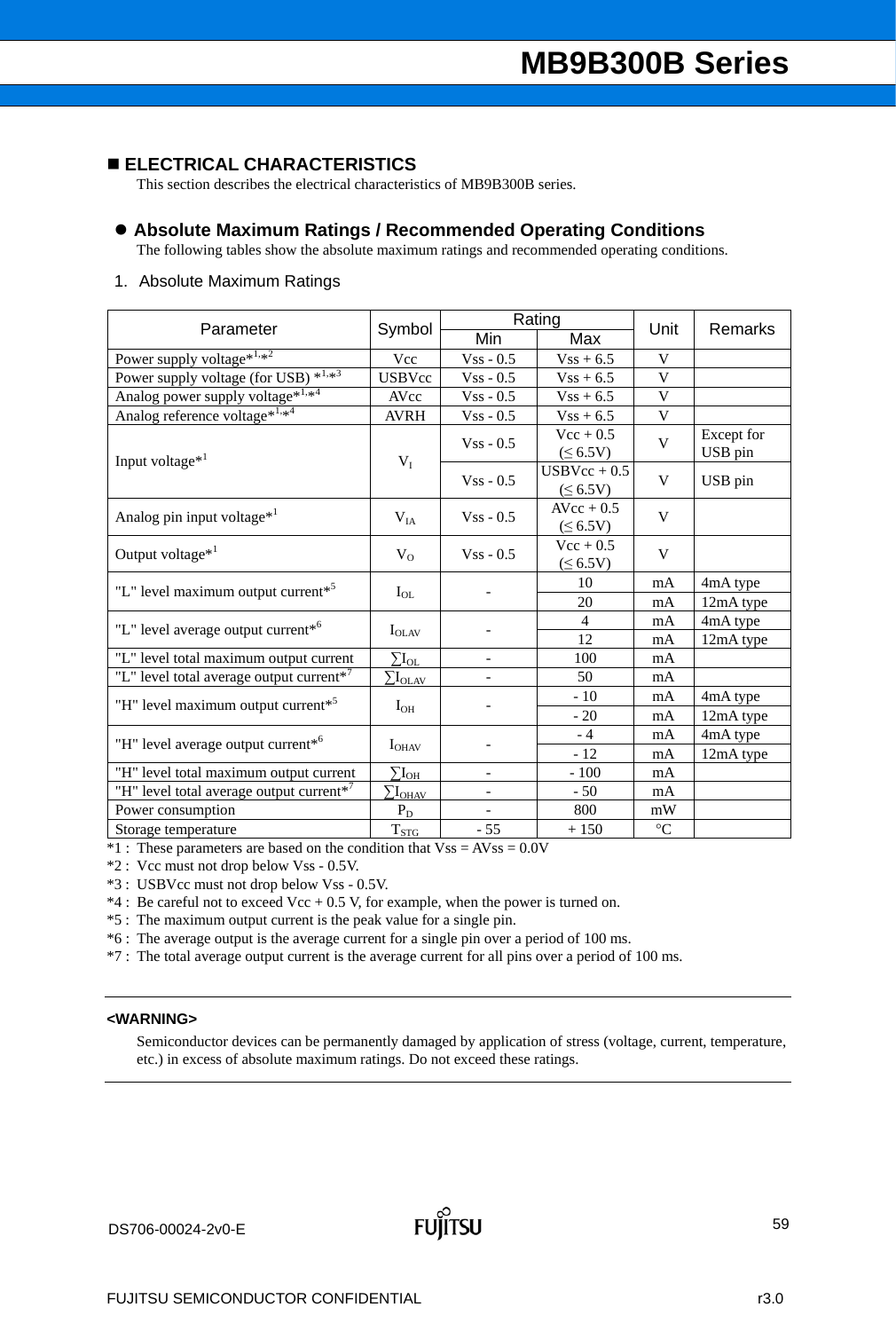|                             |                              |               |              |             |              |                 | $(Vss = AVss = 0.0V)$           |  |
|-----------------------------|------------------------------|---------------|--------------|-------------|--------------|-----------------|---------------------------------|--|
|                             | Parameter                    | Symbol        | Conditions   |             | Value        | Unit            | Remarks                         |  |
|                             |                              |               |              | Min         | Max          |                 |                                 |  |
| Power supply voltage        |                              | Vcc           |              | 2.7         | 5.5          | V               |                                 |  |
|                             |                              |               |              |             | 3.6          |                 | $*1$                            |  |
|                             |                              | <b>USBVcc</b> |              | 3.0         |              | $(\leq$ Vcc)    | V                               |  |
|                             | Power supply voltage for USB |               |              | 2.7         | 5.5          |                 | $*2$                            |  |
|                             |                              |               |              |             | $(\leq$ Vcc) |                 |                                 |  |
| Analog power supply voltage |                              | AVcc          |              | 2.7         | 5.5          | V               | $AVcc = Vcc$                    |  |
| Analog reference voltage    |                              | <b>AVRH</b>   |              | <b>AVss</b> | AVcc         | V               |                                 |  |
|                             |                              |               | When         |             |              |                 |                                 |  |
|                             |                              |               | mounted on   | $-40$       | $+85$        | $\rm ^{\circ}C$ |                                 |  |
|                             | FPT-120P-M21                 |               | four-layer   |             |              |                 |                                 |  |
| Operating                   | FPT-120P-M37                 |               | <b>PCB</b>   |             |              |                 |                                 |  |
| Temperature                 | FPT-100P-M20                 | Ta            | When         | $-40$       | $+85$        | $\rm ^{\circ}C$ | $\text{Icc} \leq 100 \text{mA}$ |  |
|                             | FPT-100P-M23                 |               | mounted on   |             |              |                 |                                 |  |
|                             | BGA-112P-M04                 |               | double-sided |             |              |                 |                                 |  |
|                             |                              |               | single-layer | $-40$       | $+70$        | $\rm ^{\circ}C$ | $\text{Icc} > 100 \text{mA}$    |  |
|                             |                              |               | <b>PCB</b>   |             |              |                 |                                 |  |

# 2. Recommended Operating Conditions

\*1: When P81/UDP0 and P80/UDM0 pin are used as USB (UDP0, UDM0).

\*2: When P81/UDP0 and P80/UDM0 pin are used as GPIO (P81, P80).

## **<WARNING>**

The recommended operating conditions are required in order to ensure the normal operation of the semiconductor device. All of the device's electrical characteristics are warranted when the device is operated within these ranges.

Always use semiconductor devices within their recommended operating condition ranges. Operation outside these ranges may adversely affect reliability and could result in device failure. No warranty is made with respect to uses, operating conditions, or combinations not represented on the data sheet. Users considering application outside the listed conditions are advised to contact their representatives beforehand.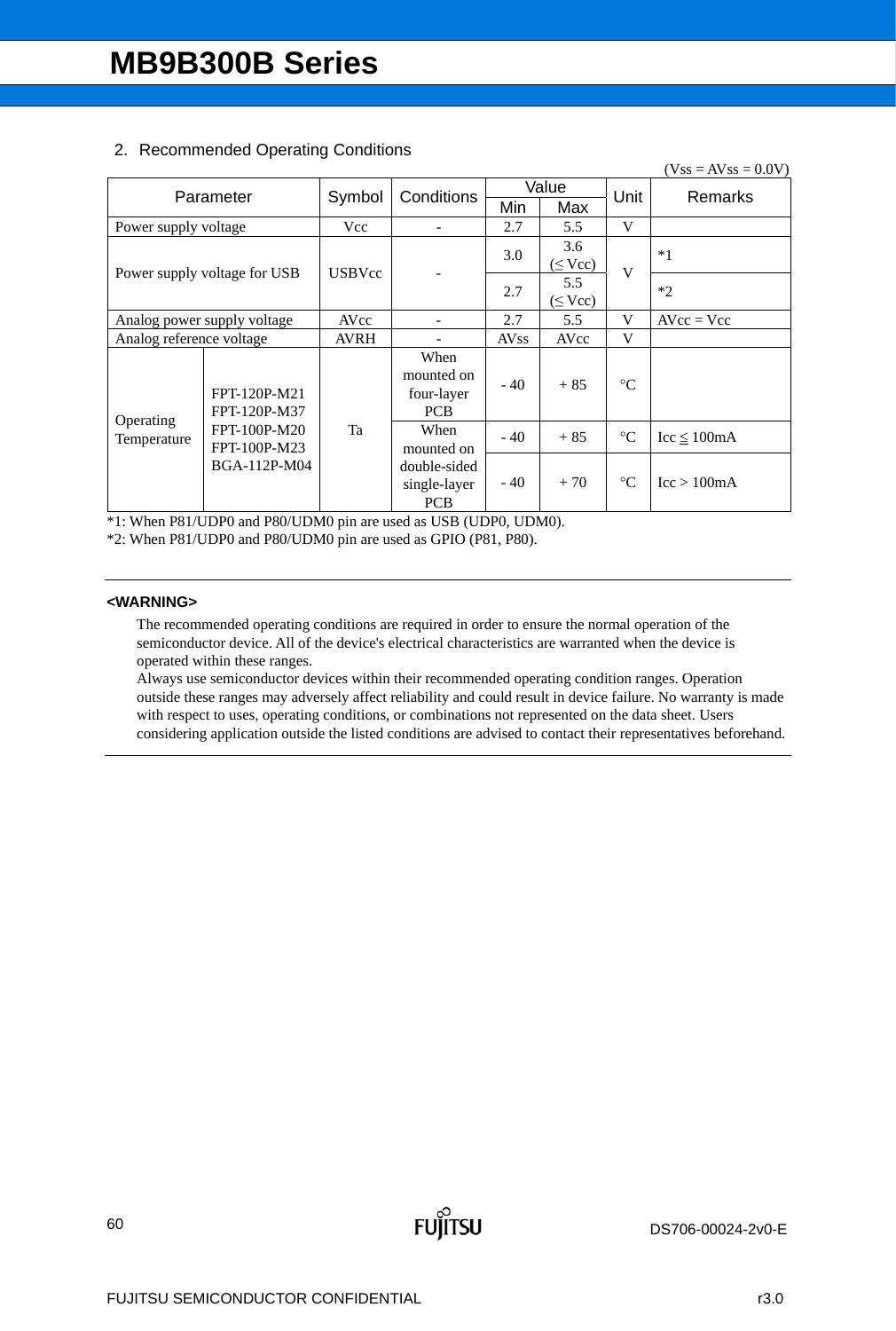# **DC Characteristics**

The following tables show the DC characteristics.

# 1. Current rating

 $(Vec = AVec = USBVec = 2.7V to 5.5V, Vss = AVss = 0V Ta = -40°C to + 85°C)$ 

| Parameter                  | Symbol | Pin  | Conditions                                      |                              | Value |      | Unit | Remarks                                                                                           |
|----------------------------|--------|------|-------------------------------------------------|------------------------------|-------|------|------|---------------------------------------------------------------------------------------------------|
|                            |        | name |                                                 | Min                          | Typ   | Max  |      |                                                                                                   |
|                            |        |      |                                                 |                              | 96    | 118  | mA   | CPU: 80MHz,<br>Peripheral: 40MHz,<br>FLASH 2Wait<br>$FRWTR.RWT = 10$<br>$FSYNDN.SD = 000$<br>$*1$ |
|                            |        |      | Normal operation<br>(PLL)                       |                              | 76    | 94   | mA   | CPU: 60MHz,<br>Peripheral: 30MHz,<br>FLASH 0Wait<br>$FRWTR.RWT = 00$<br>$FSYNDN.SD = 000$<br>$*1$ |
|                            |        |      |                                                 |                              | 66    | 82   | mA   | CPU: 80MHz,<br>Peripheral: 40MHz,<br>FLASH 5Wait<br>$FRWTR.RWT = 10$<br>$FSYNDN.SD = 011 *1$      |
|                            | Icc    | Vcc  |                                                 |                              | 52    | 65   | mA   | CPU: 60MHz,<br>Peripheral: 30MHz,<br>FLASH 3Wait<br>$FRWTR.RWT = 00$<br>$FSYNDN.SD = 011 *1$      |
| Power<br>supply<br>current |        |      | Normal operation<br>(built-in<br>high-speed CR) | $\overline{\phantom{a}}$     | 6.0   | 9.2  | mA   | CPU/ Peripheral:<br>4MHz *1, *2<br>FLASH 0Wait<br>$FRWTR.RWT = 00$<br>$FSYNDN.SD = 000$           |
|                            |        |      | Normal operation<br>(sub oscillation)           | $\qquad \qquad \blacksquare$ | 0.2   | 2.24 | mA   | CPU/ Peripheral:<br>32kHz<br>FLASH 0Wait<br>$FRWTR.RWT = 00$<br>$FSYNDN.SD = 000$<br>$*1$         |
|                            |        |      | Normal operation<br>(built-in<br>low-speed CR)  | $\overline{a}$               | 0.3   | 2.36 | mA   | CPU/ Peripheral :<br>100kHz<br>FLASH 0Wait<br>$FRWTR.RWT = 00$<br>$FSYNDN.SD = 000$<br>$*1$       |
|                            |        |      | SLEEP operation<br>(PLL)                        | $\blacksquare$               | 43    | 54   | mA   | Peripheral: 40MHz<br>$*1$                                                                         |
|                            | Iccs   |      | SLEEP operation<br>(built-in<br>high-speed CR)  | $\frac{1}{2}$                | 3.5   | 6.2  | mA   | Peripheral: 4MHz<br>$*1, *2$                                                                      |
|                            |        |      | SLEEP operation<br>(sub oscillation)            | $\blacksquare$               | 0.15  | 2.18 | mA   | Peripheral: 32kHz<br>$*1$                                                                         |
|                            |        |      | SLEEP operation<br>(built in<br>low-speed CR)   |                              | 0.22  | 2.27 | mA   | Peripheral: 100kHz<br>$*1$                                                                        |

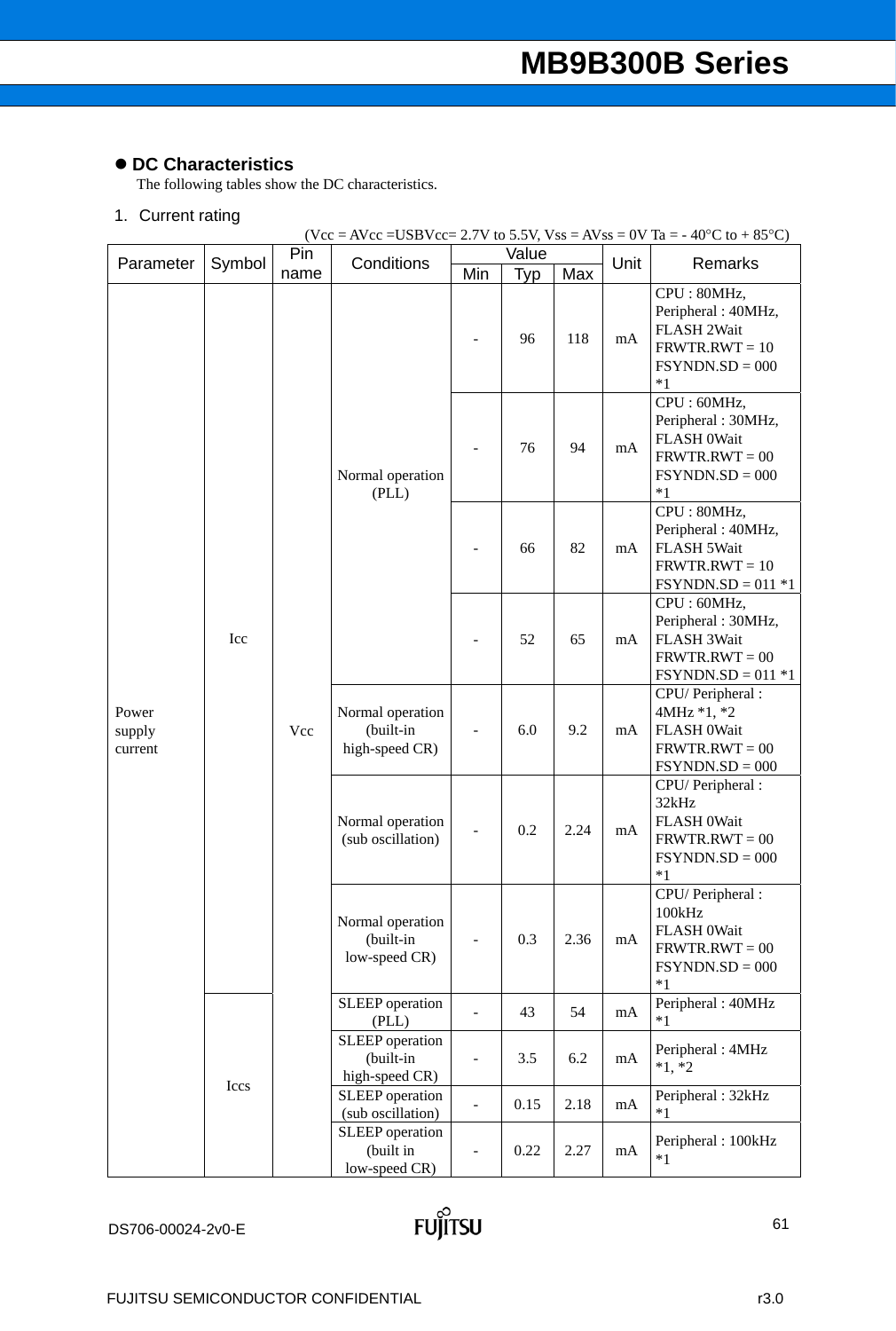## (Continued)

|                                                                      | Symbol             | Pin<br>Conditions |                                 |     | Value |     |         | <b>Remarks</b>                                    |
|----------------------------------------------------------------------|--------------------|-------------------|---------------------------------|-----|-------|-----|---------|---------------------------------------------------|
| Parameter                                                            |                    | name              |                                 | Min | Typ   | Max | Unit    |                                                   |
| Power<br>supply<br>current                                           |                    |                   |                                 |     | 50    | 200 | μA      | $Ta = +25^{\circ}C$ ,<br>When LVD is off<br>$*1$  |
|                                                                      | $I_{CCH}$          |                   | STOP mode                       |     |       | 2   | mA      | $Ta = + 85^{\circ}C$ ,<br>When LVD is off<br>$*1$ |
|                                                                      | $I_{CCT}$          | Vcc               | Timer mode<br>(sub oscillation) |     | 110   | 300 | μA      | $Ta = +25^{\circ}C$ ,<br>When LVD is off<br>$*1$  |
|                                                                      |                    |                   |                                 |     |       | 2.2 | mA      | $Ta = + 85^{\circ}C$ ,<br>When LVD is off<br>$*1$ |
| Low voltage<br>detection<br>circuit (LVD)<br>power supply<br>current | $I_{\text{CCLVD}}$ |                   | At operation                    |     | 2     | 10  | $\mu$ A | for occurrence of<br>interrupt                    |

\*1:When all ports are fixed.

\*2: When setting it to 4MHz by trimming.

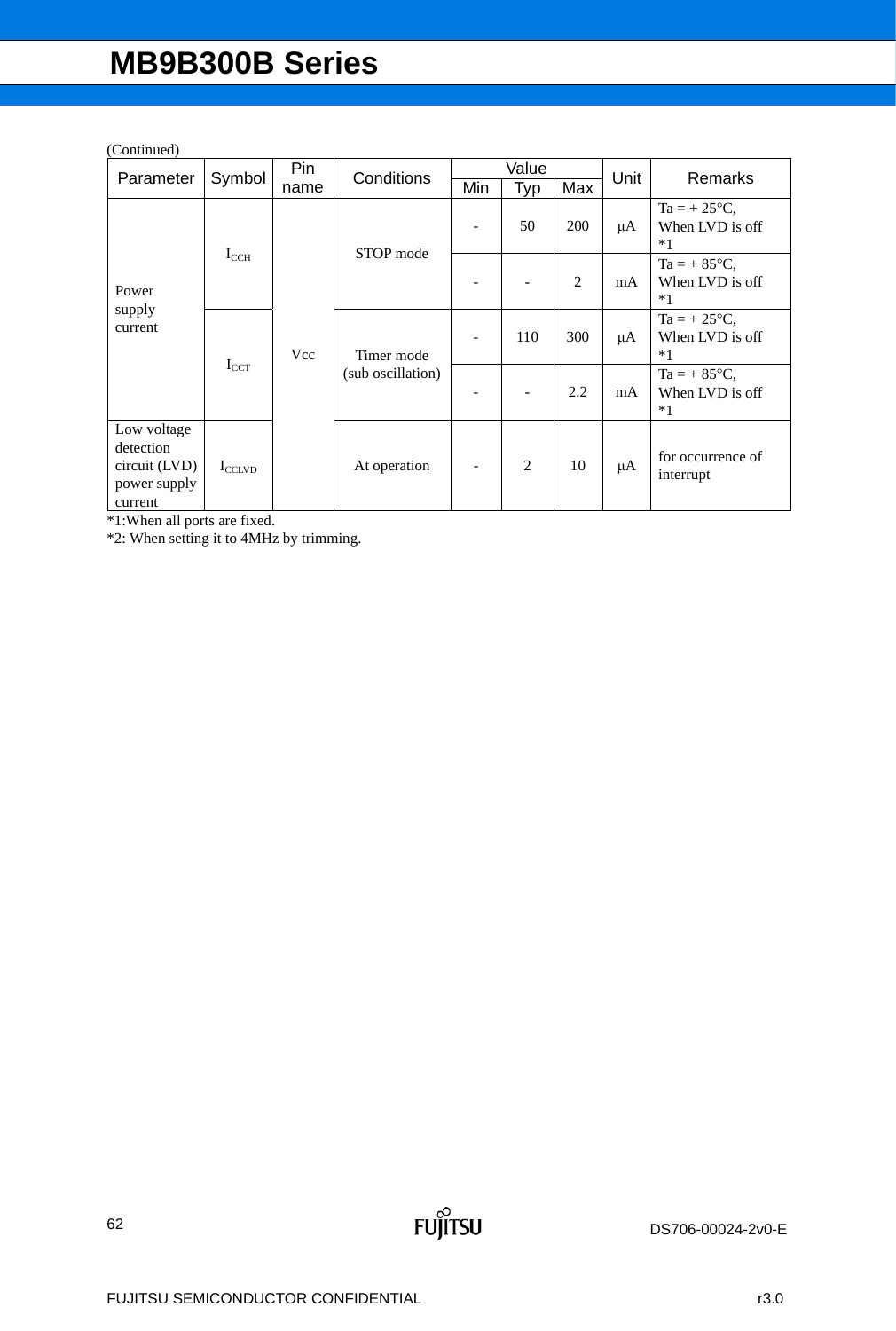## 2. Pin Characteristics

|                                                        |                       |                                                       |                                                                             |                          | Value             |                     |             | $(Vcc = AVec = 2.7V$ to 5.5V, $Vss = AVss = 0V$ Ta = -40°C to +85°C) |
|--------------------------------------------------------|-----------------------|-------------------------------------------------------|-----------------------------------------------------------------------------|--------------------------|-------------------|---------------------|-------------|----------------------------------------------------------------------|
| Parameter                                              |                       | Symbol Pin name                                       | Conditions                                                                  | Min                      | Typ               | Max                 | Unit        | Remarks                                                              |
| "H" level<br>input<br>voltage<br>(hysteresis<br>input) | $V_{IHS}$             | <b>CMOS</b><br>hysteresis<br>input pin,<br>MD0,1      |                                                                             | Vcc<br>$\times\,0.8$     |                   | Vcc<br>$+0.3$       | $\mathbf V$ |                                                                      |
| "L" level input<br>voltage<br>(hysteresis<br>input)    | $V_{ILS}$             | <b>CMOS</b><br>hysteresis<br>input pin,<br>MD0,1      |                                                                             | <b>Vss</b><br>$-0.3$     |                   | Vcc<br>$\times 0.2$ | $\mathbf V$ |                                                                      |
|                                                        |                       | 4mA type                                              | $Vcc \geq 4.5 V$<br>$I_{OH} = -4mA$<br>Vcc < 4.5 V<br>$I_{OH} = -2mA$       | Vcc<br>$-0.5$            |                   | Vcc                 | $\mathbf V$ |                                                                      |
| "H" level<br>output voltage                            | $V_{OH}$              | 12mA type                                             | $Vcc \geq 4.5 V$<br>$I_{OH} = -12mA$<br>Vcc < 4.5 V<br>$I_{OH} = - 8mA$     | Vcc<br>$-0.5$            |                   | Vcc                 | $\mathbf V$ |                                                                      |
|                                                        |                       | The pin<br>doubled as<br><b>USB IO</b>                | $Vcc \geq 4.5 V$<br>$I_{OH} = -25.3mA$<br>Vcc < 4.5 V<br>$I_{OH} = -13.4mA$ | Vcc<br>$-0.4$            | $\overline{a}$    | Vcc                 | $\mathbf V$ |                                                                      |
|                                                        |                       | 4mA type                                              | $Vcc \geq 4.5 V$<br>$I_{OL} = 4mA$<br>Vcc < 4.5 V<br>$I_{OL} = 2mA$         | <b>Vss</b>               |                   | 0.4                 | $\mathbf V$ |                                                                      |
| "L" level<br>output voltage                            | $V_{OL}$              | 12mA type                                             | $Vcc \geq 4.5 V$<br>$I_{OL} = 12mA$<br>Vcc < 4.5 V<br>$I_{OL} = 8mA$        | <b>Vss</b>               |                   | 0.4                 | $\mathbf V$ |                                                                      |
|                                                        |                       | The pin<br>doubled as<br><b>USB IO</b>                | $Vcc \geq 4.5 V$<br>$I_{OL} = 19.7mA$<br>Vcc < 4.5 V<br>$I_{OL} = 11.9mA$   | <b>Vss</b>               |                   | 0.4                 | $\mathbf V$ |                                                                      |
| Input leak<br>current                                  | $\mathbf{I}_{\rm IL}$ | $\frac{1}{2}$                                         |                                                                             | $-5$                     | $\qquad \qquad -$ | $\sqrt{5}$          | $\mu A$     |                                                                      |
| Pull-up                                                |                       |                                                       | $Vcc \geq 4.5 V$                                                            | 25                       | 50                | 100                 |             |                                                                      |
| resistance<br>$R_{PU}$<br>value                        |                       | Pull-up pin                                           | Vcc < 4.5 V                                                                 | 30                       | 80                | 200                 | $k\Omega$   |                                                                      |
| Input<br>capacitance                                   | $C_{\rm IN}$          | Other than<br>Vcc, Vss,<br>AVcc, AVss,<br><b>AVRH</b> |                                                                             | $\overline{\phantom{a}}$ | 5                 | 15                  | pF          |                                                                      |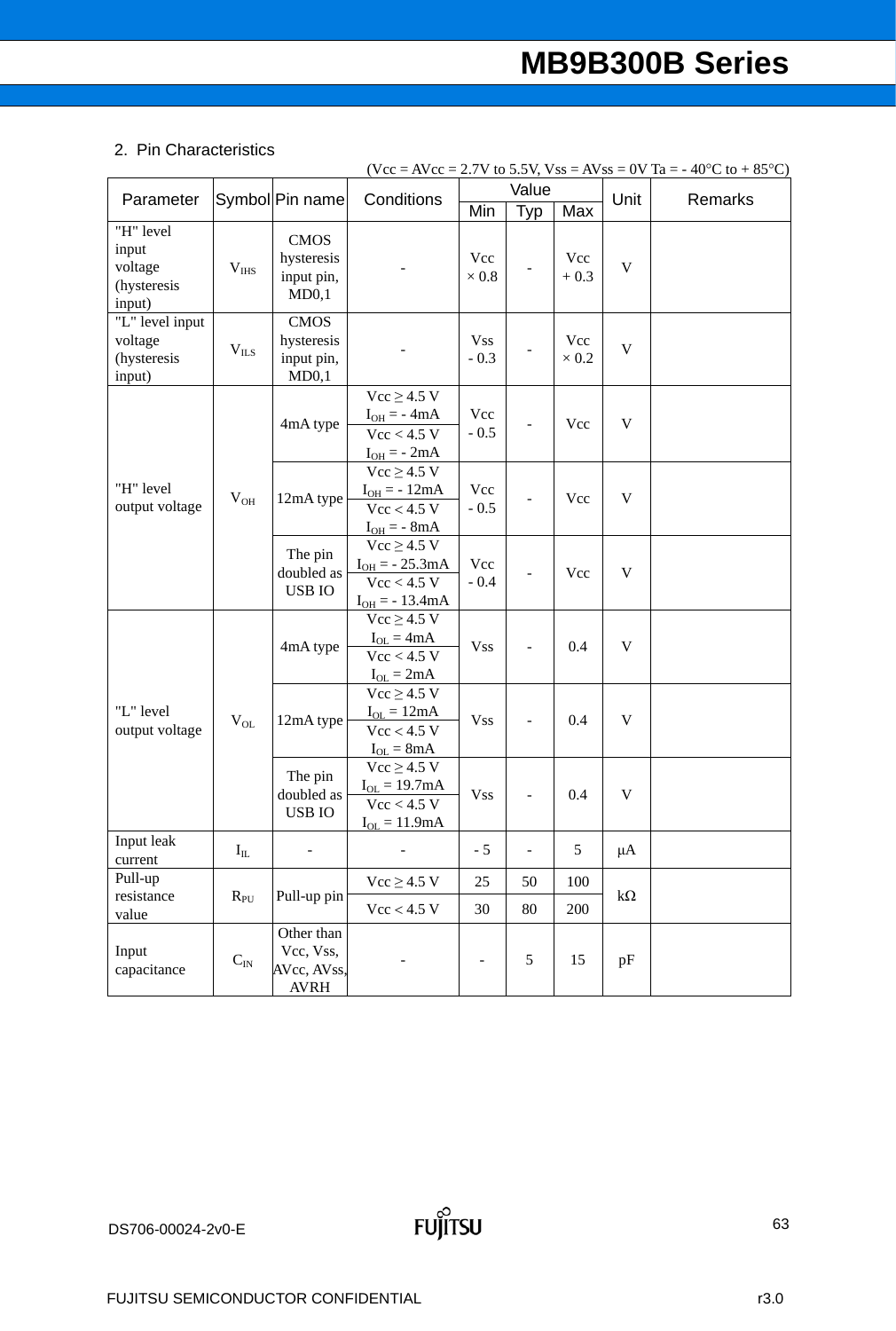# **AC Characteristics**

The following tables show the AC characteristics.

## (1) Main Clock Input Characteristics

|                    |                       |                |                |                |     |            | $(Vcc = 2.7V$ to 5.5V, $Vss = 0V$ Ta = -40°C to +85°C) |
|--------------------|-----------------------|----------------|----------------|----------------|-----|------------|--------------------------------------------------------|
| Parameter          | Symbol                | Pin            | Conditions     | Value          |     | Unit       | Remarks                                                |
|                    |                       | name           |                | Min            | Max |            |                                                        |
|                    |                       |                | $Vcc \ge 4.5V$ | $\overline{4}$ | 48  | <b>MHz</b> | When crystal oscillator                                |
| Input frequency    | $F_{CH}$              |                | Vcc < 4.5V     | $\overline{4}$ | 20  |            | is connected                                           |
|                    |                       |                | $Vcc \ge 4.5V$ | $\overline{4}$ | 48  | <b>MHz</b> | When using external                                    |
|                    |                       |                | Vcc < 4.5V     | $\overline{4}$ | 20  |            | clock                                                  |
| Input clock cycle  |                       | X <sub>0</sub> | $Vcc \ge 4.5V$ | 20.83          | 250 | ns         | When using external                                    |
|                    | $t_{\text{CYLH}}$     | X1             | Vcc < 4.5V     | 50             | 250 |            | clock                                                  |
| Input clock pulse  |                       |                | PWH/tCYLH      | 45             | 55  | $\%$       | When using external                                    |
| width              |                       |                | PWL/tCYLH      |                |     |            | clock                                                  |
| Input clock rise   | $t_{CF}$              |                |                |                | 5   | ns         | When using external                                    |
| time and fall time | $t_{CR}$              |                |                |                |     |            | clock                                                  |
|                    | $F_{CC}$<br>$F_{CP0}$ |                |                |                | 80  | <b>MHz</b> | Base clock                                             |
|                    |                       |                |                |                |     |            | (HCLK/FCLK)                                            |
| Internal operating |                       |                |                |                | 40  | <b>MHz</b> | APB0 bus clock                                         |
| clock              |                       |                |                |                |     |            | (PCLKO)                                                |
| frequency          | $F_{\rm CP1}$         |                |                | 40             |     | <b>MHz</b> | APB1 bus clock                                         |
|                    |                       |                |                |                |     |            | (PCLK1)                                                |
|                    | $F_{CP2}$             |                |                |                | 40  | <b>MHz</b> | APB2 bus clock                                         |
|                    |                       |                |                |                |     |            | (PCLK2)                                                |
|                    | $t_{CYCC}$            |                |                | 12.5           |     | ns         | Base clock                                             |
|                    |                       |                |                |                |     |            | (HCLK/FCLK)<br>APB0 bus clock                          |
| Internal operating | $t_{CYCP0}$           |                |                | 25             |     | ns.        |                                                        |
| clock              |                       |                |                |                |     |            | (PCLK0)<br>APB1 bus clock                              |
| cycle time         | $t_{CYCP1}$           |                |                | 25             |     | ns.        | (PCLK1)                                                |
|                    |                       |                |                |                |     |            | APB2 bus clock                                         |
|                    | $t_{CYCP2}$           |                |                | 25             |     | ns.        | (PCLK2)                                                |
|                    |                       |                |                |                |     |            |                                                        |



Note: Please see the block diagram to refer the APB bus which peripherals connected. Please see the clock chapter of peripheral manual to refer the detail of internal operating clock.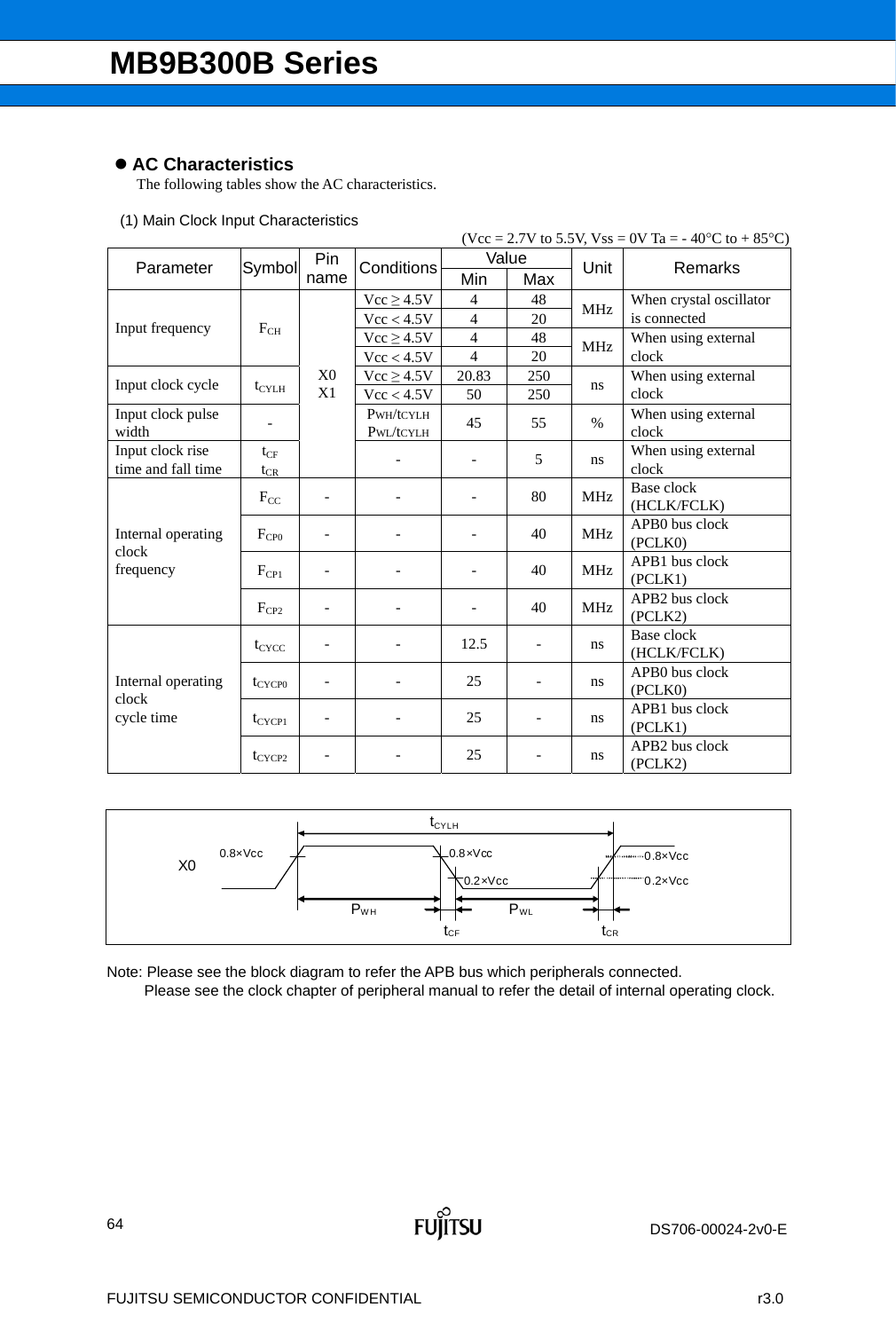|                            | (Vcc = 2.7V to 5.5V, Vss = 0V Ta = -40 °C to +85 °C) |                                      |                        |     |        |                          |      |                                            |  |  |  |  |
|----------------------------|------------------------------------------------------|--------------------------------------|------------------------|-----|--------|--------------------------|------|--------------------------------------------|--|--|--|--|
|                            |                                                      | Pin                                  | <b>Conditions</b>      |     | Value  |                          | Unit | <b>Remarks</b>                             |  |  |  |  |
| Parameter                  | Symbol                                               | name                                 |                        | Min | Typ    | Max                      |      |                                            |  |  |  |  |
| Input frequency            | $F_{CL}$                                             |                                      | ٠                      |     | 32.768 | $\overline{\phantom{0}}$ | kHz  | When crystal<br>oscillator is<br>connected |  |  |  |  |
|                            |                                                      | X <sub>0</sub> A<br>X <sub>1</sub> A |                        | 32  |        | 100                      | kHz  | When using<br>external clock               |  |  |  |  |
| Input clock cycle          | $t_{\text{CYLL}}$                                    |                                      |                        | 10  |        | 31.25                    | μs   | When using<br>external clock               |  |  |  |  |
| Input clock pulse<br>width |                                                      |                                      | PWH/tCYLL<br>PWL/tCYLL | 45  |        | 55                       | $\%$ | When using<br>external clock               |  |  |  |  |

(2) Sub Clock Input Characteristics



## (3) Built-in CR Oscillation Characteristics

・ Built-in high-speed CR

|                 |               |                                                          |      |                |      |      | (Vcc = 2.7V to 5.5V, Vss = 0V Ta = -40°C to +85°C) |  |
|-----------------|---------------|----------------------------------------------------------|------|----------------|------|------|----------------------------------------------------|--|
| Parameter       | Symbol        | Conditions                                               |      | Value          |      | Unit | Remarks                                            |  |
|                 |               |                                                          | Min  | Typ            | Max  |      |                                                    |  |
| Clock frequency |               | $Ta = +25^{\circ}C$                                      | 3.92 | $\overline{4}$ | 4.08 |      |                                                    |  |
|                 |               | $Ta =$<br>$0^{\circ}$ C to + 70 $^{\circ}$ C             | 3.84 | $\overline{4}$ | 4.16 |      | When trimming*                                     |  |
|                 | $F_{\rm CRH}$ | $Ta =$<br>$-40^{\circ}$ C to $+85^{\circ}$ C             | 3.8  | 4              | 4.2  | MHz  |                                                    |  |
|                 |               | $Ta =$<br>- 40 $\rm{^{\circ}C}$ to + 85 $\rm{^{\circ}C}$ | 3    | 4              | 5    |      | When not trimming                                  |  |

\*: In the case of using the values in CR trimming area of FLASH memory at shipment for frequency trimming.

## ・ Built-in low-speed CR

(Vcc = 2.7V to 5.5V, Vss = 0V Ta = -40°C to +85°C)

| Parameter       |                    | Conditions<br>Symbol |     | Value                |     | Unit |         |
|-----------------|--------------------|----------------------|-----|----------------------|-----|------|---------|
|                 |                    |                      | Min | $\tau_{\mathsf{VP}}$ | Max |      | Remarks |
| Clock frequency | $F_{\mathrm{CRL}}$ | -                    | 50  | 00                   | 150 | kHz  |         |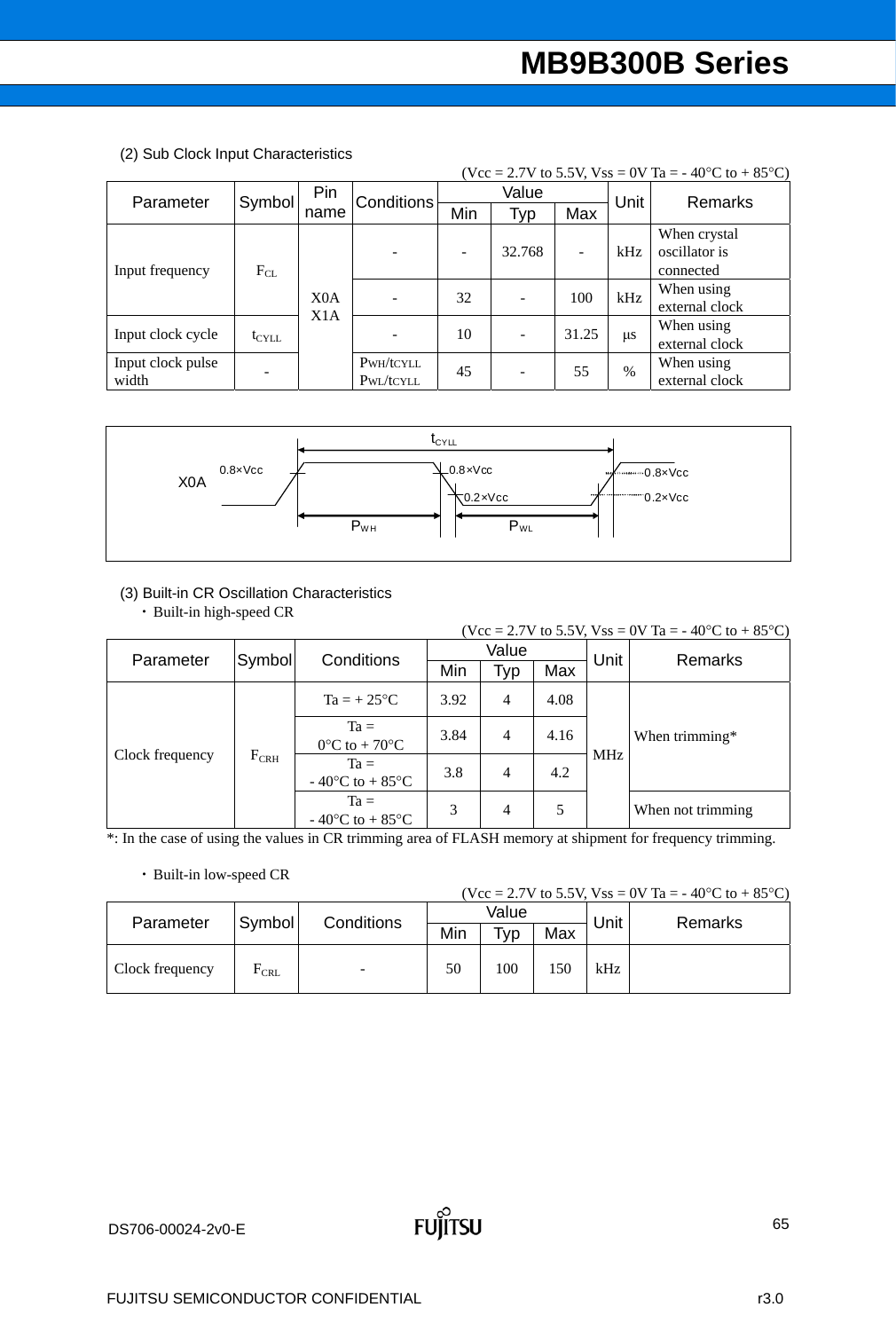(4-1) Operating Conditions of Main and USB PLL(In the case of using main clock for input of PLL)  $(Vcc = 2.7V$  to 5.5V,  $V_{SS} = 0V$  Ta = -40°C to +85°C)

| Parameter                                                    | Symbol            | Value |   |         | Unit       | Remarks |
|--------------------------------------------------------------|-------------------|-------|---|---------|------------|---------|
|                                                              |                   | Min   |   | Typ Max |            |         |
| PLL oscillation stabilization wait time<br>$(LOCK UP time)*$ | $t_{\text{LOCK}}$ | 100   |   |         | <b>us</b>  |         |
| PLL input clock frequency                                    | $f_{\rm PLLI}$    |       | - | 30      | <b>MHz</b> |         |
| PLL multiple rate                                            |                   |       |   | 30      | multiple   |         |
| PLL macro oscillation clock frequency                        | I <sub>PLLO</sub> | 60    |   | 20      | <b>MHz</b> |         |

\*: Time from when the PLL starts operating until the oscillation stabilizes.

(4-2) Operating Conditions of Main PLL(In the case of using built-in high speed CR)

|                                                              |                   |     |       |         |            | $(Vcc = 2.7V$ to 5.5V, $Vss = 0V$ Ta = -40°C to +85°C) |
|--------------------------------------------------------------|-------------------|-----|-------|---------|------------|--------------------------------------------------------|
| Parameter                                                    | Symbol            |     | Value |         | Unit       | Remarks                                                |
|                                                              |                   | Min |       | Typ Max |            |                                                        |
| PLL oscillation stabilization wait time<br>$(LOCK UP time)*$ | $t_{\rm LOCK}$    | 100 |       |         | μs         |                                                        |
| PLL input clock frequency                                    | $f_{\rm PLLI}$    | 3.8 |       | 4.2     | MHz.       |                                                        |
| PLL multiple rate                                            |                   | 15  |       | 28      | multiple   |                                                        |
| PLL macro oscillation clock frequency                        | I <sub>PLLO</sub> | 57  |       | 20      | <b>MHz</b> |                                                        |

\*: Time from when the PLL starts operating until the oscillation stabilizes.

Note:It needs to input to PLL after trimming.

## (5) Reset Input Characteristics

| (Vcc = 2.7V to 5.5V, Vss = 0V Ta = -40 °C to +85 °C) |                |              |                   |       |     |      |         |  |  |  |  |
|------------------------------------------------------|----------------|--------------|-------------------|-------|-----|------|---------|--|--|--|--|
| Parameter                                            | Symbol         | Pin          | <b>Conditions</b> | Value |     | Jnit | Remarks |  |  |  |  |
|                                                      |                | name         |                   | Min   | Max |      |         |  |  |  |  |
| Reset input time                                     | <b>L</b> INITX | <b>INITX</b> | $\blacksquare$    | 500   |     | ns   |         |  |  |  |  |

## (6) Power-on Reset Timing

|                             |        |      |       |     |      | (Vcc = 2.7V to 5.5V, Vss = 0V Ta = -40 °C to +85 °C) |  |
|-----------------------------|--------|------|-------|-----|------|------------------------------------------------------|--|
| Parameter                   | Symbol | Pin  | Value |     | Unit | Remarks                                              |  |
|                             |        | name | Min   | Max |      |                                                      |  |
| Power supply rising time    | Tr     | Vcc  |       | Ξ.  | ms   |                                                      |  |
| Power supply shut down time | Toff   |      |       | -   | ms   |                                                      |  |

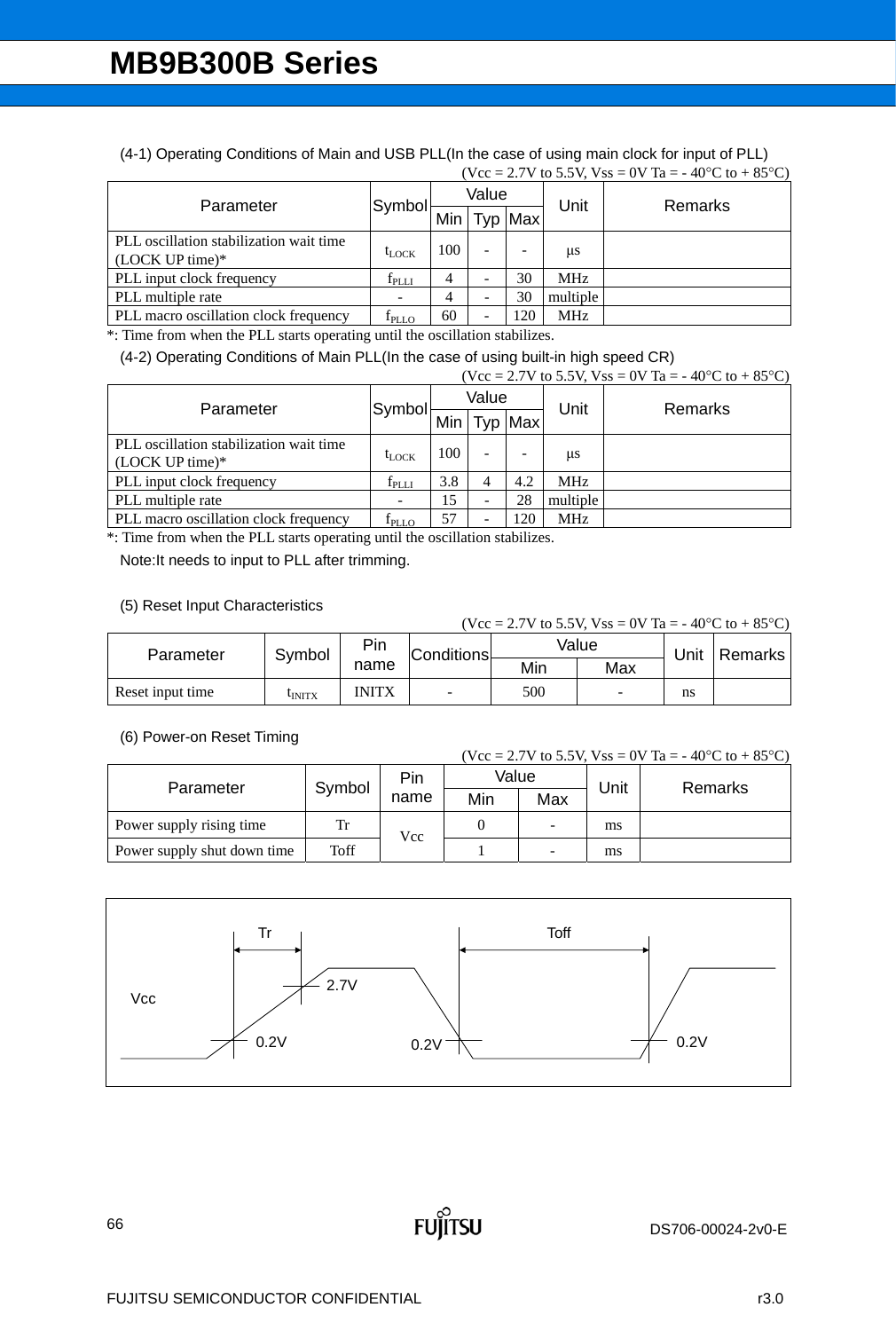## (7) External Bus Timing

・ Asynchronous SRAM Mode

|                                    |                               |              |                   | (Vcc = 2.7V to 5.5V, Vss = 0V Ta = -40°C to +85°C)            |                              |     |              |
|------------------------------------|-------------------------------|--------------|-------------------|---------------------------------------------------------------|------------------------------|-----|--------------|
| Parameter                          | Symbol                        | Pin name     | <b>Conditions</b> | Value                                                         |                              |     | Unit Remarks |
|                                    |                               |              |                   | Min                                                           | Max                          |     |              |
| <b>MOEX</b>                        |                               | <b>MOEX</b>  | $Vcc \ge 4.5V$    |                                                               | $\overline{\phantom{a}}$     |     |              |
| Min pulse width                    | $t$ <sub>OEW</sub>            |              | Vcc < 4.5V        | $T_{HCLK} \times 1 - 3$                                       |                              | ns. |              |
| MOEX $\downarrow \Rightarrow$      |                               | <b>MOEX</b>  | $Vcc \ge 4.5V$    | $\Omega$                                                      | 10                           |     |              |
| Address delay time                 | $t_{\text{OEL - AV}}$         | MAD24 to 00  | Vcc < 4.5V        | $\overline{0}$                                                | 20                           | ns. |              |
| MOEX $\uparrow \Rightarrow$        |                               | <b>MOEX</b>  | $Vcc \ge 4.5V$    | $\overline{0}$                                                | 10                           |     |              |
| Address delay time                 | $t_{\rm OEH\,-\,AX}$          | MAD24 to 00  | Vcc < 4.5V        | $\mathbf{0}$                                                  | 20                           | ns. |              |
| MOEX $\downarrow \Rightarrow$      |                               | <b>MOEX</b>  | $Vcc \ge 4.5V$    | $\boldsymbol{0}$                                              | 10                           |     |              |
| $MCSX \downarrow$ delay time       | $t_{\text{OEL} - \text{CSL}}$ | <b>MCSX</b>  | Vcc < 4.5V        |                                                               |                              | ns  |              |
| MOEX $\uparrow \Rightarrow$        |                               | <b>MOEX</b>  | $Vcc \ge 4.5V$    | $\Omega$                                                      | 10                           |     |              |
| MCSX $\uparrow$ delay time         | $t_{\rm OEH}$ - $_{\rm CSH}$  | <b>MCSX</b>  | Vcc < 4.5V        |                                                               |                              | ns  |              |
| Data set up                        |                               | <b>MOEX</b>  | $Vcc \ge 4.5V$    | 20                                                            | $\qquad \qquad \blacksquare$ |     |              |
| $\Rightarrow$ MOEX $\uparrow$ time | $t_{DS-OE}$                   | MDATA15 to 0 | Vcc < 4.5V        | 38                                                            |                              | ns  |              |
| MOEX $\uparrow \Rightarrow$        |                               | <b>MOEX</b>  | $Vcc \ge 4.5V$    | $\mathbf{0}$                                                  |                              |     |              |
| Data hold time                     | $t_{\rm DH-OE}$               | MDATA15 to 0 | Vcc < 4.5V        |                                                               | $\overline{\phantom{0}}$     | ns  |              |
| $MCSX \downarrow \Rightarrow$      |                               | <b>MCSX</b>  | $Vcc \ge 4.5V$    | $T_{\text{HCLK}} \times 1 - 5$                                | ۰                            |     |              |
| MWEX $\downarrow$ delay time       | $t_{\text{CSL}}$ - WEL        | <b>MWEX</b>  | Vcc < 4.5V        | $T_{HCLK} \times 1 - 10$                                      | $\blacksquare$               | ns  |              |
| MWEX $\uparrow \Rightarrow$        |                               | <b>MCSX</b>  | $Vcc \ge 4.5V$    | $T_{\text{HCLK}} \times 1 - 5$                                | $\Box$                       |     |              |
| MCSX $\uparrow$ delay time         | $t_{WEH - CSH}$               | <b>MWEX</b>  | Vcc < 4.5V        | $T_{HCLK} \times 1 - 10$                                      |                              | ns  |              |
| Address $\Rightarrow$              |                               | <b>MWEX</b>  | $Vcc \ge 4.5V$    | $T_{\text{HCLK}} \times 1 - 5$                                | $\Box$                       |     |              |
| MWEX $\downarrow$ delay time       | $t_{AV}$ - WEL                | MAD24 to 00  | Vcc < 4.5V        | $T_{HCLK} \times 1 - 15$                                      | $\frac{1}{2}$                | ns  |              |
| MWEX $\uparrow \Rightarrow$        |                               | <b>MWEX</b>  | $Vcc \ge 4.5V$    | $T_{\text{HCLK}} \times 1 - 5$                                | ÷                            |     |              |
| Address delay time                 | $t_{WEH - AX}$                | MAD24 to 00  | Vcc < 4.5V        | $T_{HCLK} \times 1 - 15$                                      | $\blacksquare$               | ns  |              |
| MWEX $\downarrow \Rightarrow$      |                               | <b>MWEX</b>  | $Vcc \ge 4.5V$    | $\boldsymbol{0}$                                              | 5                            |     |              |
| MDQM $\downarrow$ delay time       | $t_{WEL}$ - DOML              | MDQM0 to 1   | Vcc < 4.5V        | $\theta$                                                      | 10                           | ns  |              |
| MWEX $\uparrow \Rightarrow$        |                               | <b>MWEX</b>  | $Vcc \ge 4.5V$    | $\overline{0}$                                                | 5                            | ns  |              |
| MDQM $\uparrow$ delay time         | tweh - DQMH                   | MDQM0 to 1   | Vcc < 4.5V        | $\overline{0}$                                                | 10                           |     |              |
| <b>MWEX</b>                        |                               | <b>MWEX</b>  | $Vcc \ge 4.5V$    |                                                               |                              |     |              |
| Min pulse width                    | $t_{\text{WEW}}$              |              | Vcc < 4.5V        | $T_{HCLK} \times 1 - 3$                                       | $\blacksquare$               | ns  |              |
| MWEX $\downarrow \Rightarrow$      |                               | <b>MWEX</b>  | $Vcc \ge 4.5V$    | $-5$                                                          | 5                            |     |              |
| Data delay time                    | $t_{WEL-DV}$                  | MDATA15 to 0 | Vcc < 4.5V        | $-15$                                                         | 15                           | ns. |              |
| MWEX $\uparrow \Rightarrow$        |                               | <b>MWEX</b>  | $Vcc \ge 4.5V$    | $T_{\text{HCLK}} \times 1 - 5$                                | ÷                            |     |              |
| Data delay time                    | $t_{WEH - DX}$                | MDATA15 to 0 |                   | $\text{Vcc} < 4.5 \text{V}$ T <sub>HCLK</sub> $\times$ 1 - 15 |                              | ns  |              |

Note: When the external load capacitance = 50pF.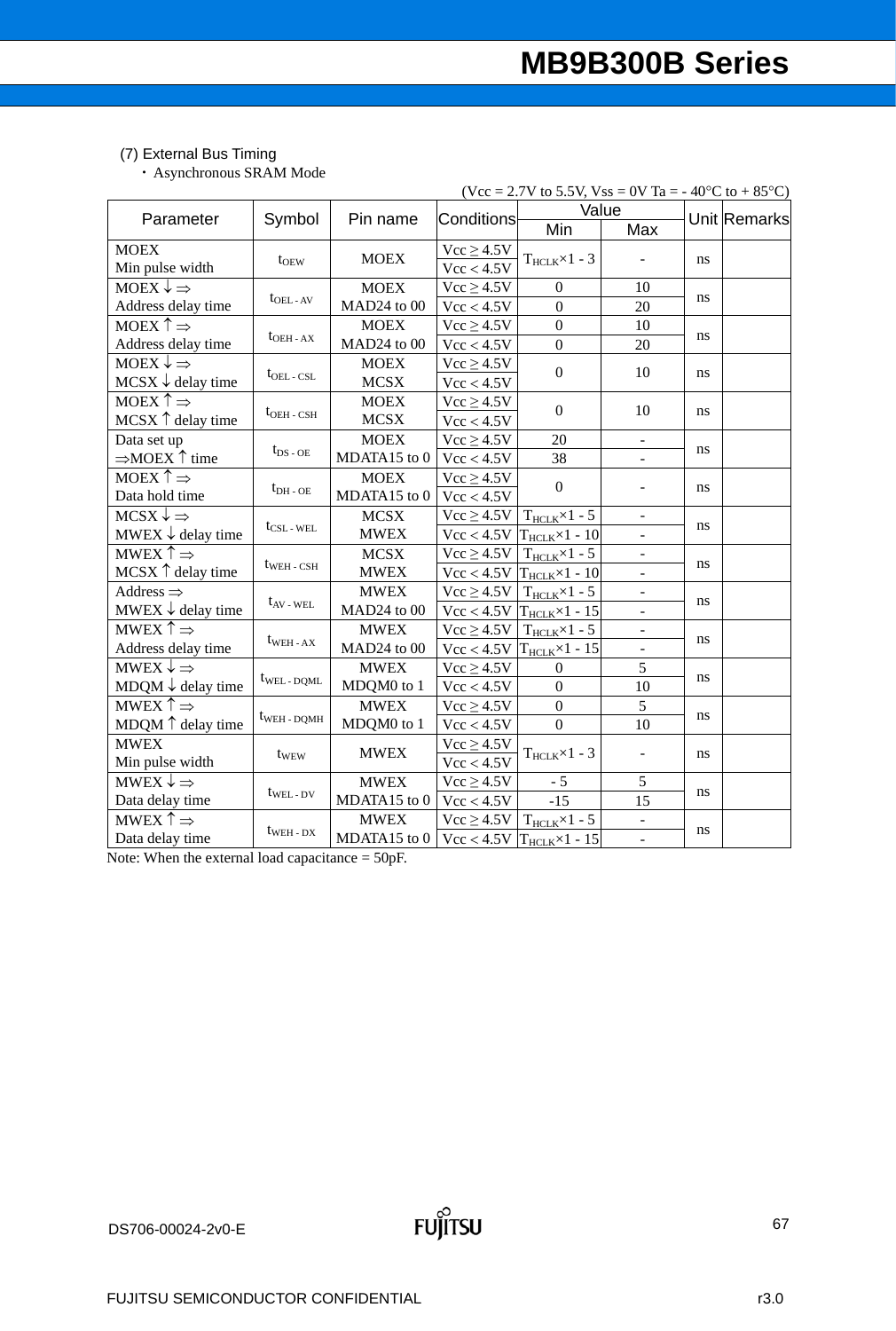(Continued)



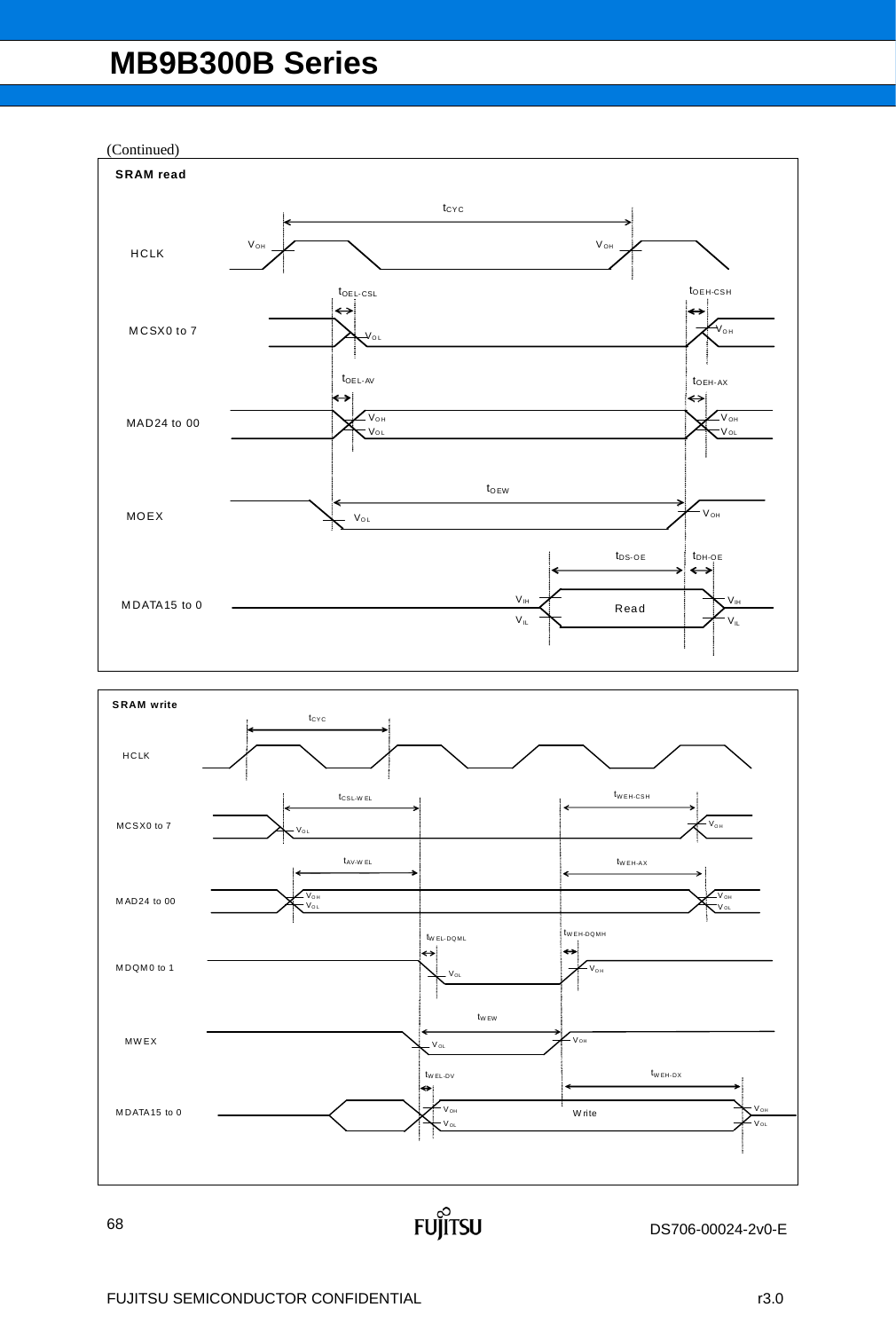## ・ NAND FLASH mode

| (Vcc = 2.7V to 5.5V, Vss = 0V Ta = - 40°C to + 85°C) |                                    |              |                   |                                            |                          |               |  |
|------------------------------------------------------|------------------------------------|--------------|-------------------|--------------------------------------------|--------------------------|---------------|--|
|                                                      |                                    | Pin name     | <b>Conditions</b> | Value                                      |                          | Unit Remarks  |  |
| Parameter                                            | Symbol                             |              |                   | Min                                        | Max                      |               |  |
| <b>MNREX</b>                                         |                                    |              | $Vcc \ge 4.5V$    | $T_{HCLK} \times 1 - 3$                    |                          | <b>ns</b>     |  |
| Min pulse width                                      | $t_{NREW}$                         | <b>MNREX</b> | Vcc < 4.5V        |                                            |                          |               |  |
| Data set up                                          |                                    | <b>MNREX</b> | $Vcc \ge 4.5V$    | 20                                         | $\overline{\phantom{a}}$ |               |  |
| $\Rightarrow$ MNREX $\uparrow$ tiime                 | $t_{DS-NRE}$                       | MDATA15 to 0 | Vcc < 4.5V        | 38                                         | $\overline{\phantom{a}}$ | ns            |  |
| MNREX $\uparrow \Rightarrow$                         |                                    | <b>MNREX</b> | $Vcc \ge 4.5V$    | $\Omega$                                   |                          |               |  |
| Data hold time                                       | $t_{\rm DH}$ - NRE                 | MDATA15 to 0 | Vcc < 4.5V        | $\Omega$                                   |                          | ns            |  |
| MNALE $\uparrow \Rightarrow$                         |                                    | <b>MNALE</b> | $Vcc \ge 4.5V$    | $T_{\text{HCLK}} \times 1 - 5$             |                          |               |  |
| MNWEX delay time                                     | $t_{ALEH}$ - NWEL                  | <b>MNWEX</b> | Vcc < 4.5V        | $T_{\text{HCLK}} \times 1 - 15$            | $\blacksquare$           | ns            |  |
| MNWEX $\uparrow \Rightarrow$                         |                                    | <b>MNALE</b> | $Vcc \ge 4.5V$    | $T_{\text{HCLK}} \times 1 - 5$             |                          | ns            |  |
| MNALE delay time                                     | $t_{\text{NWEH - ALEL}}$           | <b>MNWEX</b> | Vcc < 4.5V        | $T_{HCLK} \times 1 - 15$                   |                          |               |  |
| MNCLE $\uparrow \Rightarrow$                         |                                    | <b>MNCLE</b> | $Vcc \ge 4.5V$    | $T_{\text{HCLK}} \times 1 - 5$             | $\overline{\phantom{a}}$ |               |  |
| MNWEX delay time                                     | t <sub>CLEH</sub> - NWEL           | <b>MNWEX</b> | Vcc < 4.5V        | $T_{HCLK} \times 1 - 15$<br>$\blacksquare$ |                          | ns            |  |
| MNWEX $\uparrow \Rightarrow$                         |                                    | <b>MNCLE</b> | $Vcc \ge 4.5V$    | $T_{\text{HCLK}} \times 1 - 5$             | $\blacksquare$           |               |  |
| MNCLE delay time                                     | $t_{\text{NWEH}}$ - CLEL           | <b>MNWEX</b> | Vcc < 4.5V        | $T_{HCLK} \times 1 - 15$                   |                          | ns            |  |
| <b>MNWEX</b>                                         |                                    |              | $Vcc \ge 4.5V$    |                                            |                          | <sub>ns</sub> |  |
| Min pulse width                                      | $t_{\text{NWEW}}$                  | <b>MNWEX</b> | Vcc < 4.5V        | $T_{HCLK} \times 1 - 3$                    |                          |               |  |
| MNWEX $\downarrow \Rightarrow$                       |                                    | <b>MNWEX</b> | $Vcc \ge 4.5V$    | $-5$                                       | $+5$                     |               |  |
| Data delay time                                      | $t_{\text{NWEL - DV}}$             | MDATA15 to 0 | Vcc < 4.5V        | $-15$                                      | $+15$                    | ns            |  |
| MNWEX $\uparrow \Rightarrow$                         |                                    | <b>MNWEX</b> | $Vcc \ge 4.5V$    | $T_{\text{HCLK}} \times 1 - 5$             | $\overline{\phantom{a}}$ |               |  |
| Data delay time                                      | $t_{\text{NWEH}}$ - $_{\text{DX}}$ | MDATA15 to 0 | Vcc < 4.5V        | $T_{HCLK} \times 1 - 15$                   | $\overline{\phantom{a}}$ | ns            |  |

Note: when the external load capacitance  $= 50pF$ .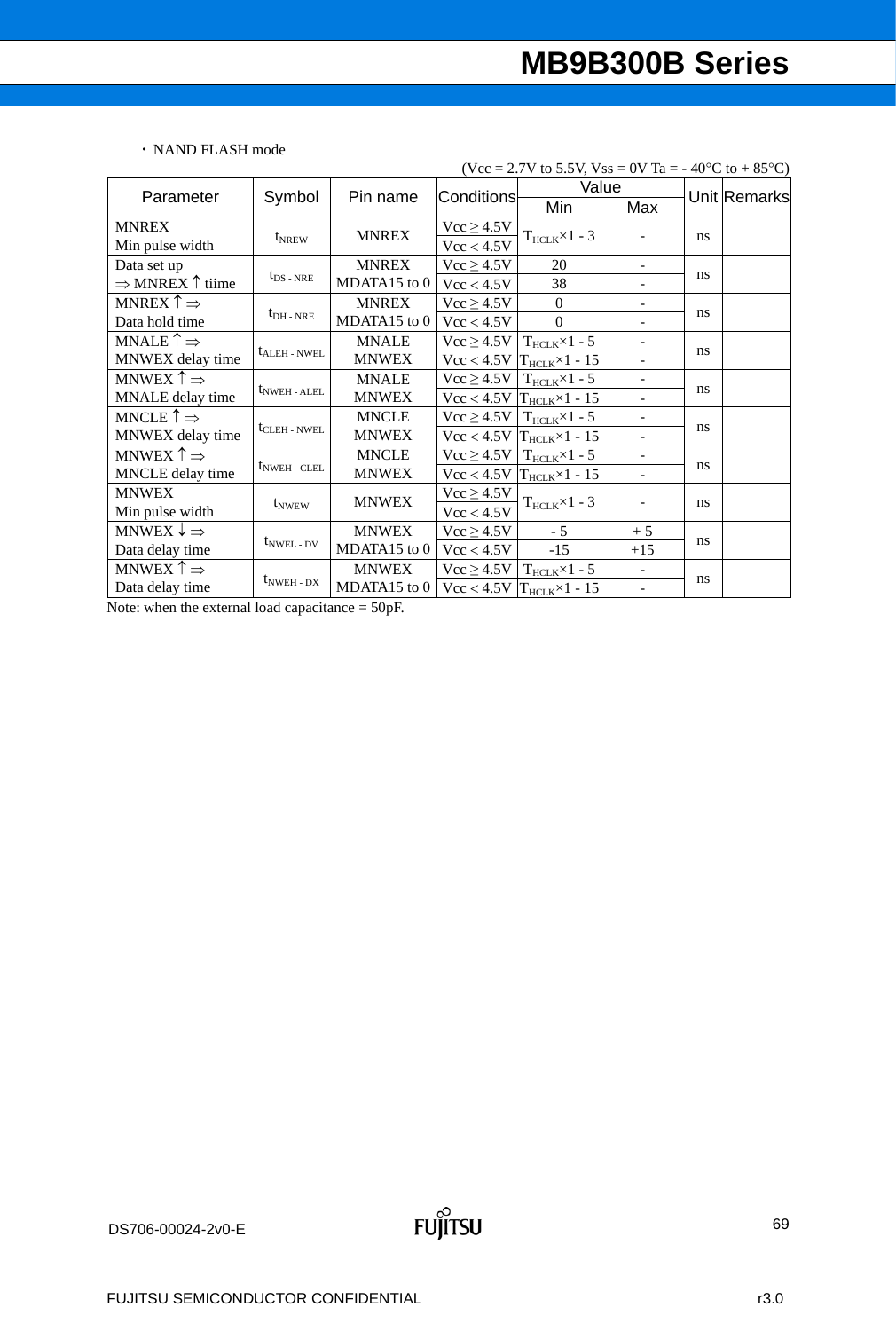(Continued)



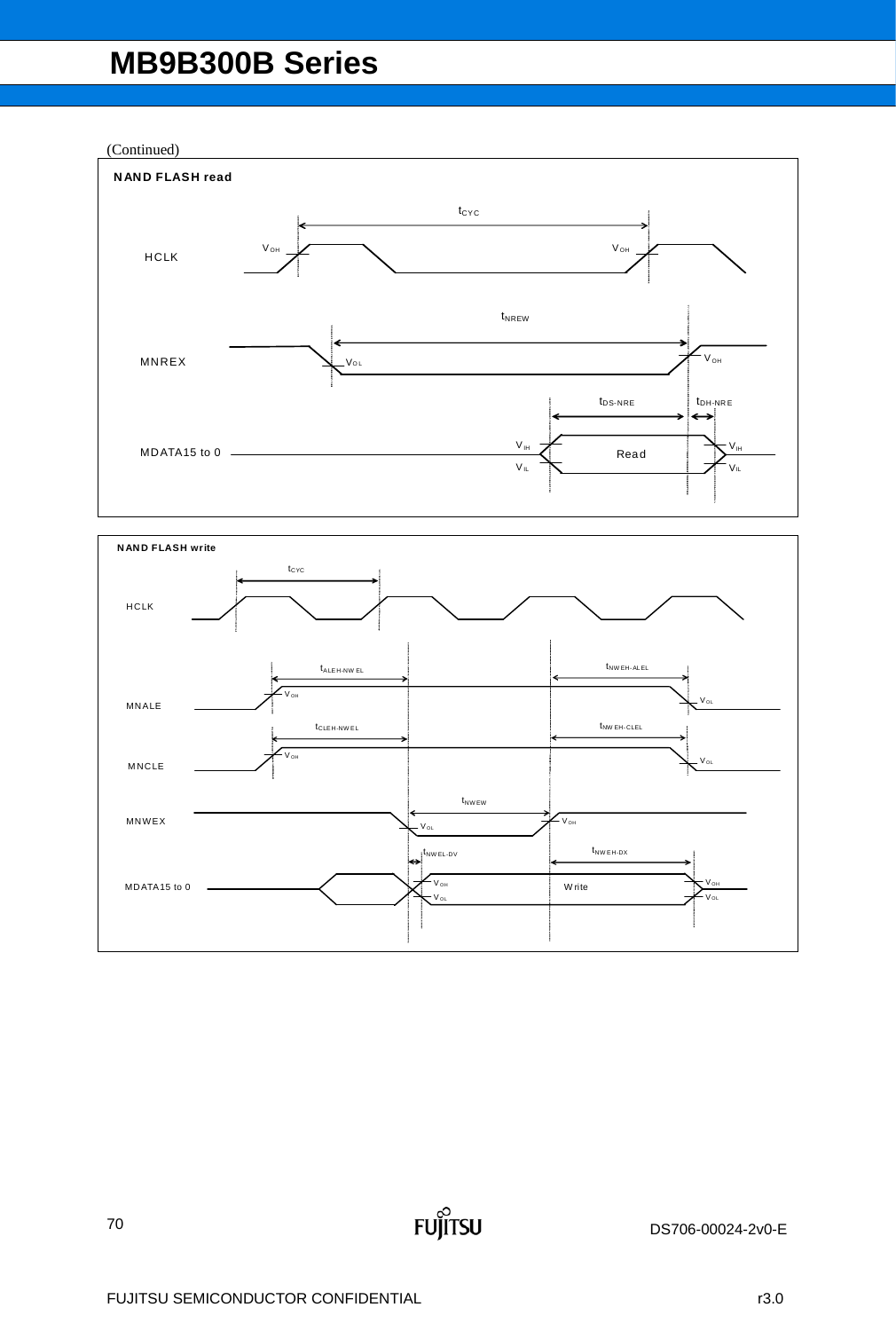# (8) Base Timer Input Timing

・ Timer input timing

| $(Vcc = 2.7V$ to 5.5V, $Vss = 0V$ Ta = -40°C to +85°C) |                                          |                                            |            |             |     |      |         |
|--------------------------------------------------------|------------------------------------------|--------------------------------------------|------------|-------------|-----|------|---------|
| Parameter                                              | Symbol                                   | Pin name                                   | Conditions | Value       |     | Unit |         |
|                                                        |                                          |                                            |            | Min         | Max |      | Remarks |
| Input pulse width                                      | $t$ <sub>TIWH</sub><br>$t_{\text{TIWL}}$ | TIOAn/TIOBn<br>(when using as<br>ECK, TIN) |            | $2t_{CYCP}$ |     | ns   |         |

|            | <b>TTIWH</b>     | <b>L</b> TIWL                 |  |
|------------|------------------|-------------------------------|--|
| <b>ECK</b> | V <sub>IHS</sub> | $V_{IHS}$                     |  |
| <b>TIN</b> |                  | $V_{ILS}$<br>V <sub>ILS</sub> |  |

・ Trigger input timing

| (Vcc = 2.7V to 5.5V, Vss = 0V Ta = -40 °C to +85 °C) |                          |                                        |                   |             |     |      |         |  |
|------------------------------------------------------|--------------------------|----------------------------------------|-------------------|-------------|-----|------|---------|--|
| Parameter                                            | Symbol                   | Pin name                               | <b>Conditions</b> | Value       |     | Unit |         |  |
|                                                      |                          |                                        |                   | Min         | Max |      | Remarks |  |
| Input pulse width                                    | $t_{TRGH}$<br>$t_{TRGL}$ | TIOAn/TIOBn<br>(when using as<br>TGIN) | ٠                 | $2t_{CYCP}$ |     | ns   |         |  |

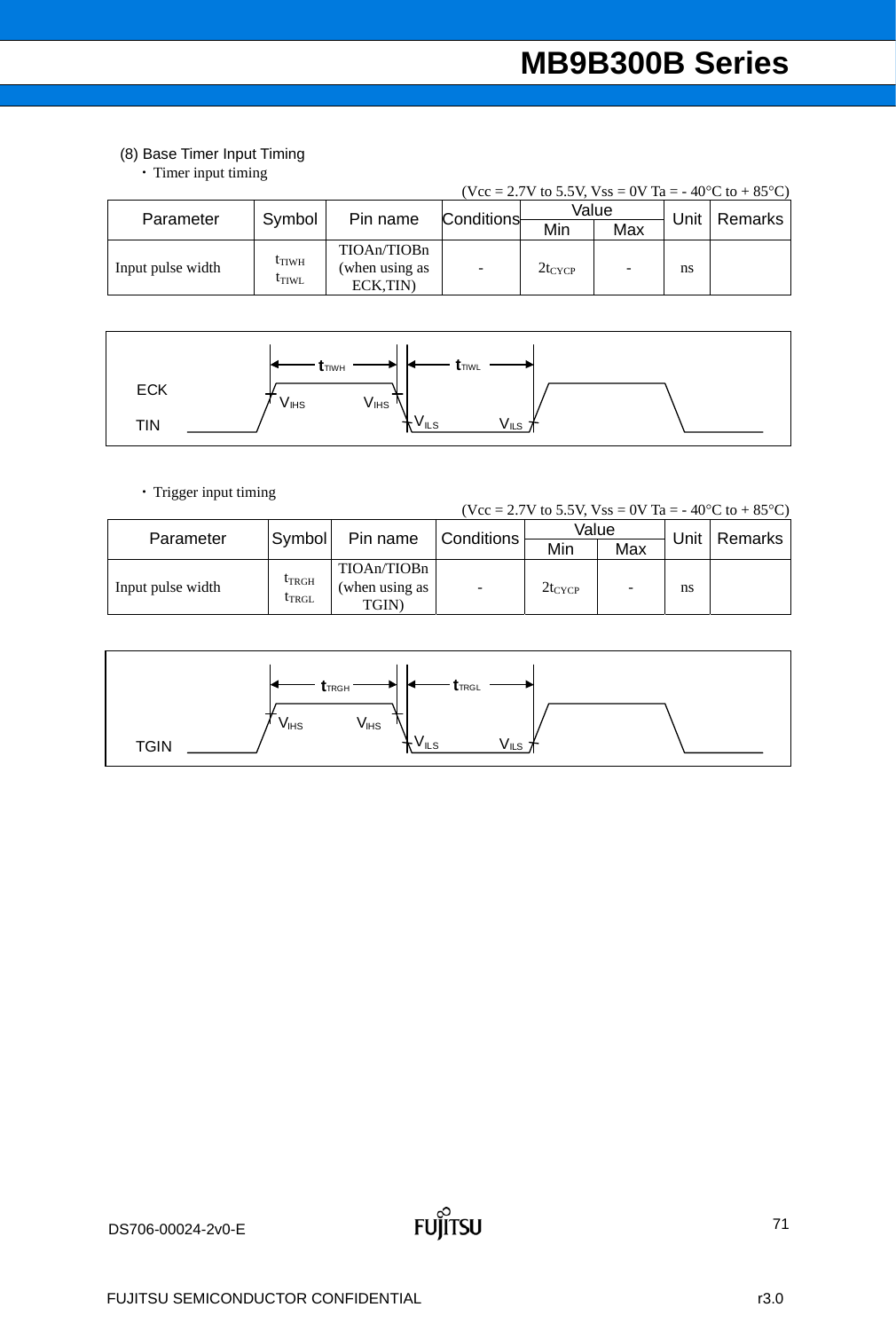## (9) UART Timing

• Synchronous serial (SPI = 0, SCINV = 0)

| (Vcc = 2.7V to 5.5V, Vss = 0V Ta = -40 °C to +85 °C) |        |                                       |                                      |                 |       |                          |                          |               |
|------------------------------------------------------|--------|---------------------------------------|--------------------------------------|-----------------|-------|--------------------------|--------------------------|---------------|
| Parameter                                            | Symbol | Pin                                   | Conditions                           | Vcc < 4.5V      |       | $Vcc \geq 4.5V$          |                          | Unit          |
|                                                      |        | name                                  |                                      | Min             | Max   | Min                      | Max                      |               |
| Serial clock cycle time                              | tSCYC  | <b>SCKx</b>                           |                                      | 4tcycp          |       | 4tcycp                   |                          | ns            |
| $SCK \rightarrow SOT$ delay time                     | tSLOVI | <b>SCKx</b><br><b>SOTx</b>            | Internal shift                       | $-30$           | $+30$ | $-20$                    | $+20$                    | ns            |
| $SIN \rightarrow SCK$ $\uparrow$ setup time          | tIVSHI | <b>SCKx</b><br><b>SINx</b>            | clock<br>operation                   | 50              |       | 30                       |                          | ns            |
| $SCK \uparrow \rightarrow SIN$ hold time             | tSHIXI | <b>SCKx</b><br><b>SIN<sub>x</sub></b> |                                      | $\Omega$        |       | $\theta$                 |                          | ns            |
| Serial clock "L" pulse width                         | tSLSH  | <b>SCKx</b>                           | External shift<br>clock<br>operation | 2tcycp-<br>10   |       | 2tcycp-<br>10            | $\overline{\phantom{a}}$ | ns            |
| Serial clock "H" pulse width                         | tSHSL  | <b>SCKx</b>                           |                                      | $tcycp +$<br>10 |       | $tcycp +$<br>10          |                          | ns            |
| $SCK \rightarrow SOT$ delay time                     | tSLOVE | <b>SCKx</b><br>SOTx                   |                                      |                 | 50    |                          | 30                       | ns            |
| $SIN \rightarrow SCK \uparrow$ setup time            | tIVSHE | <b>SCKx</b><br><b>SIN<sub>x</sub></b> |                                      | 10              |       | 10                       | $\blacksquare$           | ns            |
| $SCK \uparrow \rightarrow SIN$ hold time             | tSHIXE | <b>SCKx</b><br><b>SIN<sub>x</sub></b> |                                      | 20              |       | 20                       | $\overline{\phantom{a}}$ | ns            |
| SCK fall time                                        | tF     | <b>SCKx</b>                           |                                      | ٠               | 5     | $\overline{\phantom{a}}$ | 5                        | <sub>ns</sub> |
| SCK rise time                                        | tR     | <b>SCKx</b>                           |                                      |                 | 5     |                          | 5                        | <sub>ns</sub> |

Notes: • The above characteristics apply to CLK synchronous mode.

• t<sub>CYCP</sub> indicates the APB bus clock cycle time. Please see the block diagram to refer the APB bus number which UART is connected..

**FUJITSU** 

・These characteristics only guarantee the same relocate port number.

For example, the combination of SCLKx\_0 and SOTx\_1 is not guaranteed.

・When the external load capacitance = 50pF.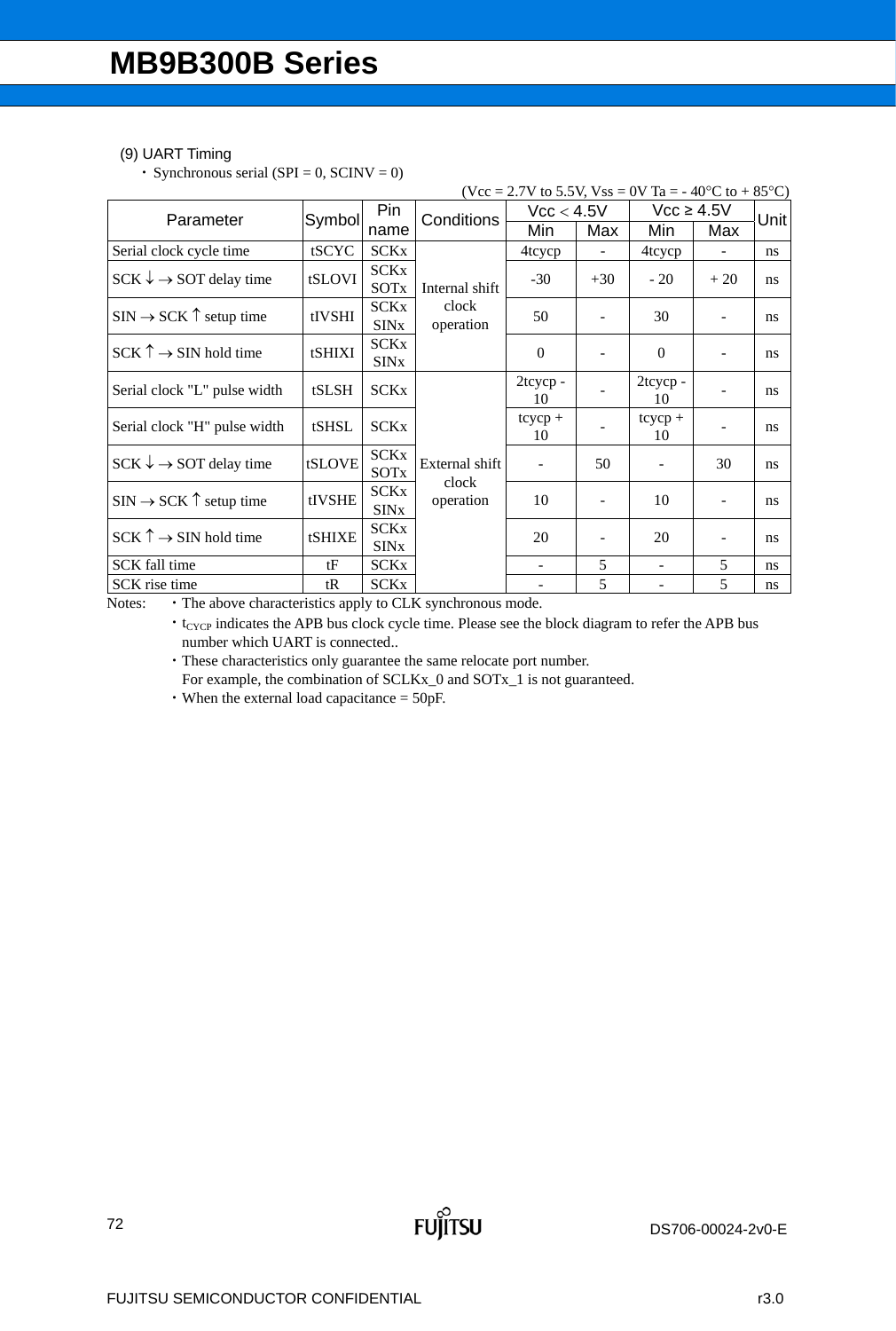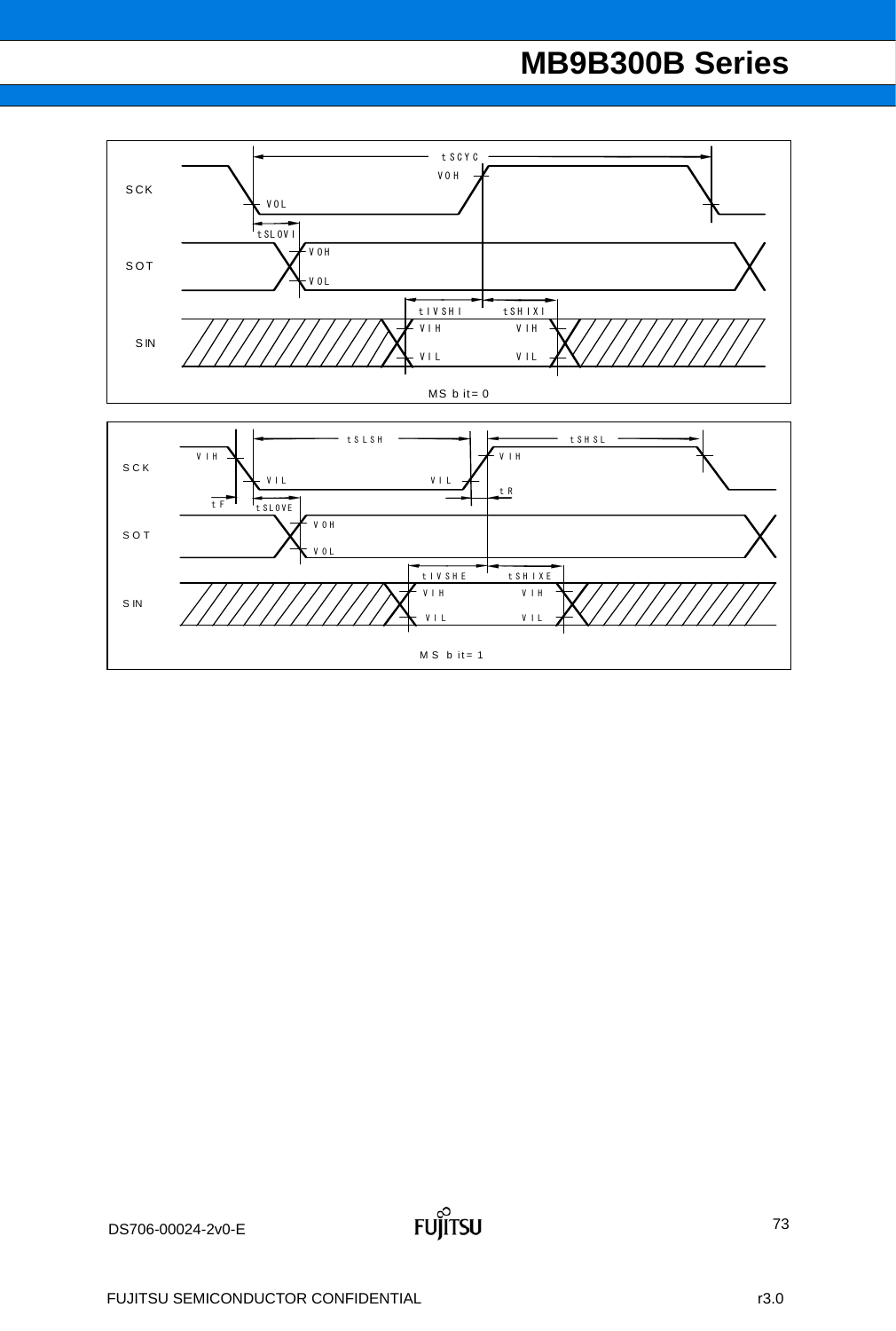|                                             |        |                                       |                         |                 |       | (Vcc = 2.7V to 5.5V, Vss = 0V Ta = -40°C to +85°C) |                          |               |
|---------------------------------------------|--------|---------------------------------------|-------------------------|-----------------|-------|----------------------------------------------------|--------------------------|---------------|
| Parameter                                   | Symbol | Pin.                                  | Conditions              | Vcc < 4.5V      |       | $Vcc \geq 4.5V$                                    |                          | Unit          |
|                                             |        | name                                  |                         | Min             | Max   | Min                                                | Max                      |               |
| Serial clock cycle time                     | tSCYC  | <b>SCKx</b>                           |                         | 4tcycp          |       | 4tcycp                                             |                          | ns.           |
| $SCK \uparrow \rightarrow SOT$ delay time   | tSHOVI | <b>SCKx</b><br>SOTx                   | Internal shift          | $-30$           | $+30$ | $-20$                                              | $+20$                    | <sub>ns</sub> |
| $SIN \rightarrow SCK \downarrow$ setup time | tIVSLI | <b>SCKx</b><br><b>SIN</b> x           | clock<br>operation      | 50              |       | 30                                                 |                          | ns            |
| $SCK \downarrow \rightarrow SIN$ hold time  | tSLIXI | <b>SCKx</b><br><b>SINx</b>            |                         | $\Omega$        |       | $\theta$                                           | $\overline{\phantom{a}}$ | ns            |
| Serial clock "L" pulse width                | tSLSH  | <b>SCKx</b>                           |                         | 2tcycp<br>$-10$ |       | 2tcycp-<br>10                                      | $\blacksquare$           | ns            |
| Serial clock "H" pulse width                | tSHSL  | <b>SCKx</b>                           |                         | $tcycp +$<br>10 |       | $tcycp +$<br>10                                    |                          | ns            |
| $SCK \uparrow \rightarrow SOT$ delay time   | tSHOVE | <b>SCKx</b><br>SOTx                   | External shift<br>clock |                 | 50    |                                                    | 30                       | ns            |
| $SIN \rightarrow SCK \downarrow$ setup time | tIVSLE | <b>SCKx</b><br><b>SIN</b> x           | operation               | 10              |       | 10                                                 | ٠                        | <sub>ns</sub> |
| $SCK \downarrow \rightarrow SIN$ hold time  | tSLIXE | <b>SCKx</b><br><b>SIN<sub>x</sub></b> |                         | 20              | ۰     | 20                                                 | $\overline{\phantom{a}}$ | ns            |
| SCK fall time                               | tF     | <b>SCKx</b>                           |                         |                 | 5     | $\blacksquare$                                     | 5                        | <sub>ns</sub> |
| SCK rise time                               | tR     | SCKx                                  |                         |                 | 5     |                                                    | 5                        | ns.           |

|  | • Synchronous serial(SPI = 0, SCINV = 1) |
|--|------------------------------------------|
|  |                                          |

Notes: • The above characteristics apply to CLK synchronous mode.

• t<sub>CYCP</sub> indicates the APB bus clock cycle time. Please see the block diagram to refer the APB bus number which UART is connected.

**FUJITSU** 

・These characteristics only guarantee the same relocate port number.

For example, the combination of SCLKx\_0 and SOTx\_1 is not guaranteed.

・When the external load capacitance = 50pF.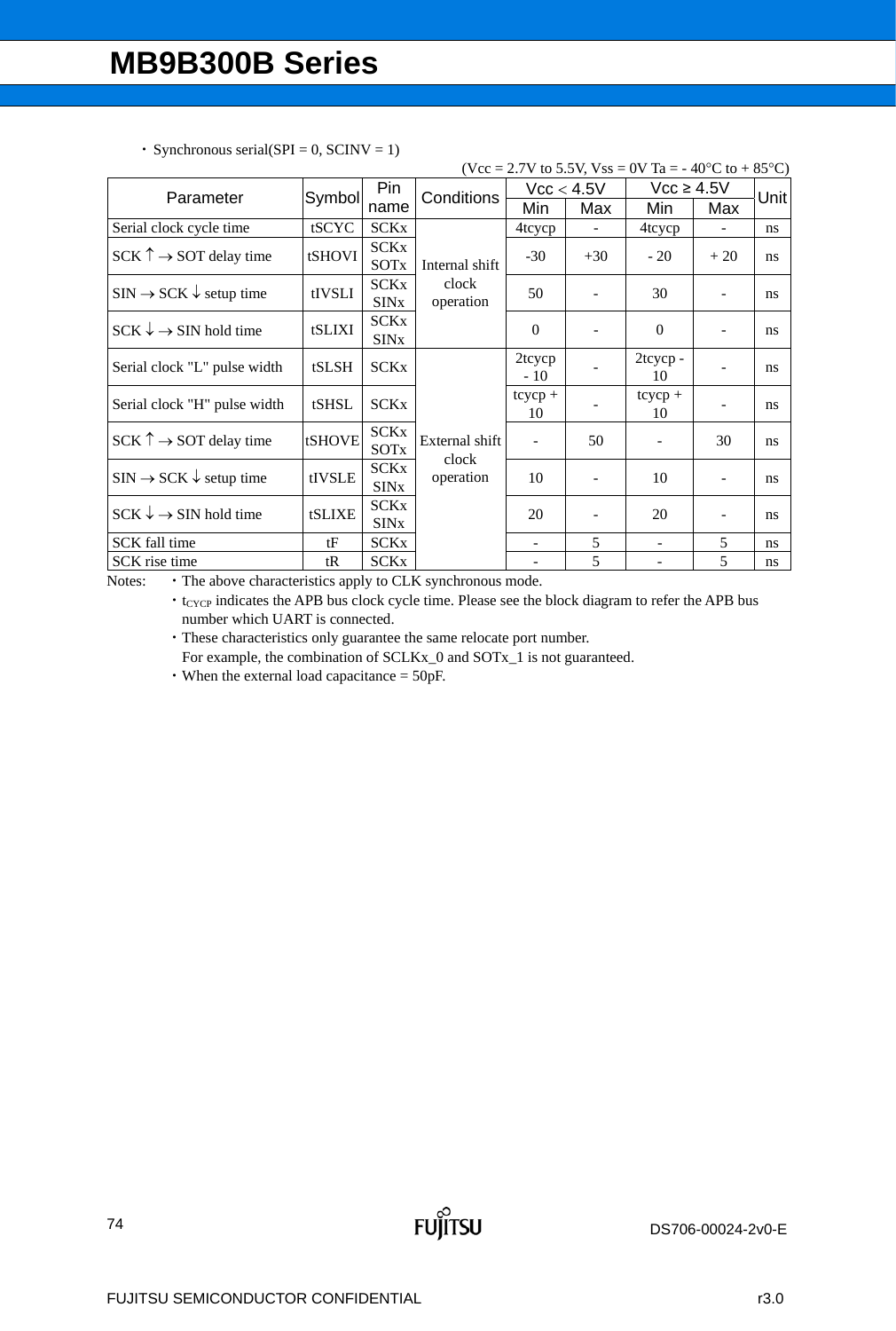

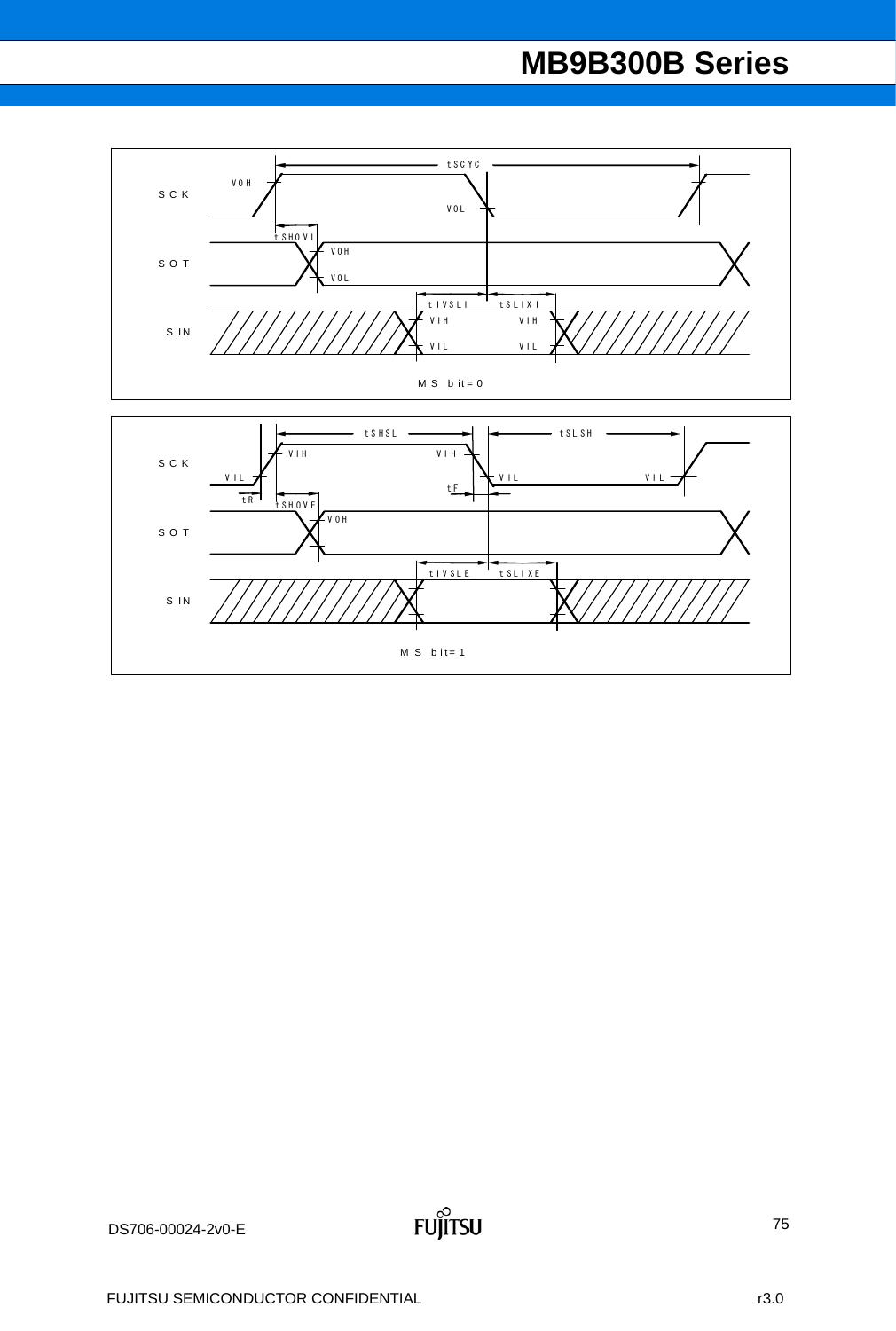|                                             |        |                                       |                         |                          |       | (Vcc = 2.7V to 5.5V, Vss = 0V Ta = -40°C to +85°C) |                          |      |
|---------------------------------------------|--------|---------------------------------------|-------------------------|--------------------------|-------|----------------------------------------------------|--------------------------|------|
| Parameter                                   | Symbol | Pin                                   | Conditions              | Vcc < 4.5V               |       | $Vcc \geq 4.5V$                                    |                          | Unit |
|                                             |        | name                                  |                         | Min                      | Max   | Min                                                | Max                      |      |
| Serial clock cycle time                     | tSCYC  | <b>SCKx</b>                           |                         | 4tcycp                   |       | 4tcycp                                             |                          | ns   |
| $SCK \uparrow \rightarrow SOT$ delay time   | tSHOVI | <b>SCKx</b><br><b>SOT<sub>x</sub></b> |                         | $-30$                    | $+30$ | $-20$                                              | $+20$                    | ns   |
| $SIN \rightarrow SCK \downarrow$ setup time | tIVSLI | <b>SCKx</b><br><b>SIN<sub>x</sub></b> | Internal shift<br>clock | 50                       |       | 30                                                 |                          | ns   |
| $SCK \downarrow \rightarrow SIN$ hold time  | tSLIXI | <b>SCKx</b><br><b>SIN<sub>x</sub></b> | operation               | $\mathbf{0}$             |       | $\mathbf{0}$                                       |                          | ns   |
| $SOT \rightarrow SCK \downarrow$ delay time | tSOVLI | <b>SCKx</b><br>SOT <sub>x</sub>       |                         | 2tcycp<br>$-30$          |       | 2tcycp-<br>30                                      |                          | ns   |
| Serial clock "L" pulse width                | tSLSH  | <b>SCKx</b>                           |                         | 2tcycp<br>$-10$          |       | 2tcycp-<br>10                                      |                          | ns   |
| Serial clock "H" pulse width                | tSHSL  | <b>SCKx</b>                           |                         | $tcycp +$<br>10          |       | $tcycp +$<br>10                                    |                          | ns   |
| $SCK \uparrow \rightarrow SOT$ delay time   | tSHOVE | <b>SCKx</b><br><b>SOT<sub>x</sub></b> | External shift<br>clock |                          | 50    |                                                    | 30                       | ns   |
| $SIN \rightarrow SCK \downarrow$ setup time | tIVSLE | <b>SCKx</b><br><b>SIN<sub>x</sub></b> | operation               | 10                       |       | 10                                                 | $\overline{\phantom{a}}$ | ns   |
| $SCK \downarrow \rightarrow SIN$ hold time  | tSLIXE | <b>SCKx</b><br><b>SIN<sub>x</sub></b> |                         | 20                       | ۰     | 20                                                 | $\overline{\phantom{a}}$ | ns   |
| SCK fall time                               | tF     | <b>SCKx</b>                           |                         | $\overline{\phantom{a}}$ | 5     | $\qquad \qquad \blacksquare$                       | 5                        | ns   |
| SCK rise time<br>$\mathbf{r}$ .             | tR     | <b>SCKx</b>                           |                         | $\mathbf{I}$             | 5     | -                                                  | 5                        | ns   |

• Synchronous serial(SPI = 1, SCINV = 0)

Notes: • The above characteristics apply to CLK synchronous mode.

 $\cdot$  t<sub>CYCP</sub> indicates the APB bus clock cycle time. Please see the block diagram to refer the APB bus number which UART is connected.

**FUJITSU** 

・These characteristics only guarantees the same relocate port number. For example, the combination of SCLKx\_0 and SOTx\_1 is not guaranteed.

・When the external load capacitance = 50pF.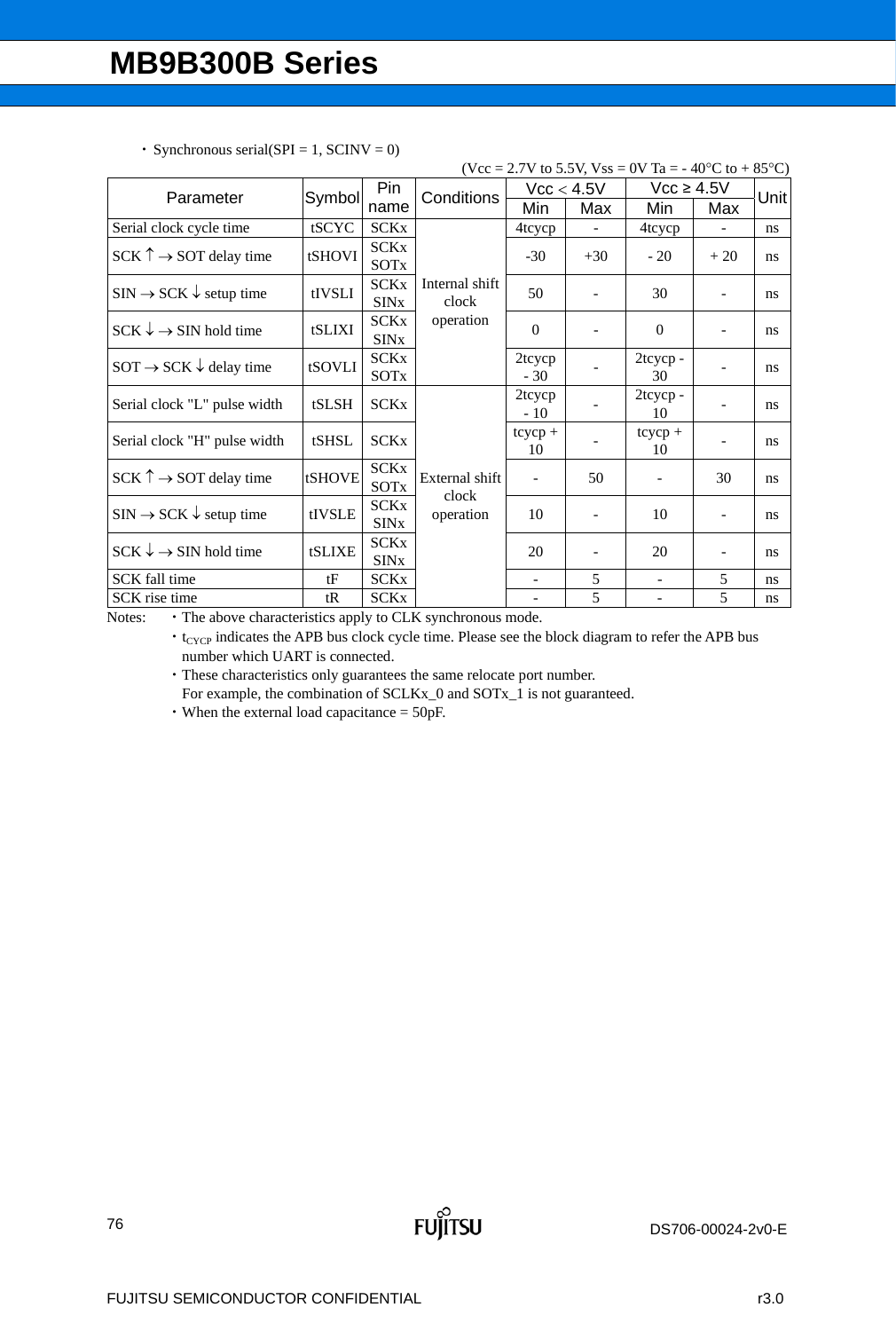

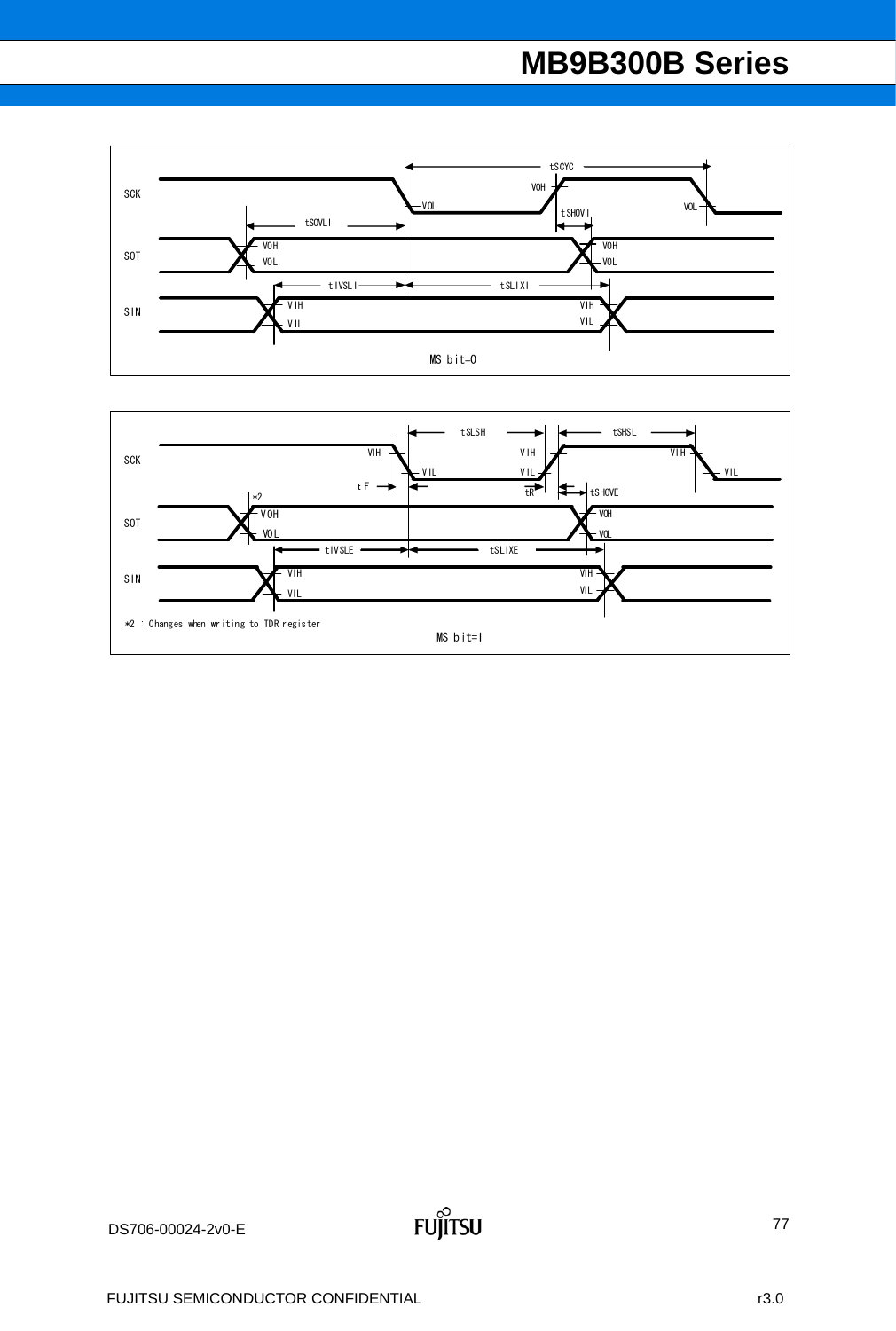|                                             |        |                                       |                         |                 |            | (Vcc = 2.7V to 5.5V, Vss = 0V Ta = -40°C to +85°C) |                          |                |
|---------------------------------------------|--------|---------------------------------------|-------------------------|-----------------|------------|----------------------------------------------------|--------------------------|----------------|
| Parameter                                   | Symbol | Pin                                   | Conditions              |                 | Vcc < 4.5V | $Vcc \geq 4.5V$                                    |                          | Unit           |
|                                             |        | name                                  |                         | Min             | Max        | Min                                                | Max                      |                |
| Serial clock cycle time                     | tSCYC  | <b>SCKx</b>                           |                         | 4tcycp          |            | 4tcycp                                             |                          | ns             |
| $SCK \rightarrow SOT$ delay time            | tSLOVI | <b>SCKx</b><br>SOT <sub>x</sub>       |                         | $-30$           | $+30$      | $-20$                                              | $+20$                    | <sub>ns</sub>  |
| $SIN \rightarrow SCK \uparrow$ setup time   | tIVSHI | <b>SCKx</b><br><b>SIN<sub>x</sub></b> | Internal shift<br>clock | 50              |            | 30                                                 |                          | ns             |
| $SCK \uparrow \rightarrow SIN$ hold time    | tSHIXI | <b>SCKx</b><br><b>SIN<sub>x</sub></b> | operation               | $\theta$        |            | $\Omega$                                           |                          | <sub>ns</sub>  |
| $SOT \rightarrow SCK$ $\uparrow$ delay time | tSOVHI | <b>SCKx</b><br>SOTx                   |                         | 2tcycp<br>$-30$ |            | 2tcycp-<br>30                                      | $\overline{\phantom{0}}$ | ns             |
| Serial clock "L" pulse width                | tSLSH  | <b>SCKx</b>                           |                         | 2tcycp<br>$-10$ |            | 2tcycp-<br>10                                      | $\overline{\phantom{a}}$ | ns             |
| Serial clock "H" pulse width                | tSHSL  | <b>SCKx</b>                           |                         | $tcycp +$<br>10 |            | $tcycp +$<br>10                                    | $\blacksquare$           | <sub>ns</sub>  |
| $SCK \rightarrow SOT$ delay time            | tSLOVE | <b>SCKx</b><br>SOT <sub>x</sub>       | External shift<br>clock |                 | 50         |                                                    | 30                       | ns             |
| $SIN \rightarrow SCK$ $\uparrow$ setup time | tIVSHE | <b>SCKx</b><br><b>SIN<sub>x</sub></b> | operation               | 10              |            | 10                                                 |                          | ns             |
| $SCK \uparrow \rightarrow SIN$ hold time    | tSHIXE | <b>SCKx</b><br><b>SIN<sub>x</sub></b> |                         | 20              |            | 20                                                 |                          | <sub>ns</sub>  |
| SCK fall time                               | tF     | <b>SCKx</b>                           |                         |                 | 5          |                                                    | 5                        | ns             |
| SCK rise time                               | tR     | <b>SCKx</b>                           |                         |                 | 5          |                                                    | 5                        | $\mathbf{n}$ s |

• Synchronous serial(SPI = 1, SCINV = 1)

Notes: • The above characteristics apply to CLK synchronous mode.

• t<sub>CYCP</sub> indicates the APB bus clock cycle time. Please see the block diagram to refer the APB bus number which UART is connected..

**FUJITSU** 

・These characteristics only guarantee the same relocate port number.

For example, the combination of SCLKx\_0 and SOTx\_1 is not guaranteed.

・When the external load capacitance = 50pF.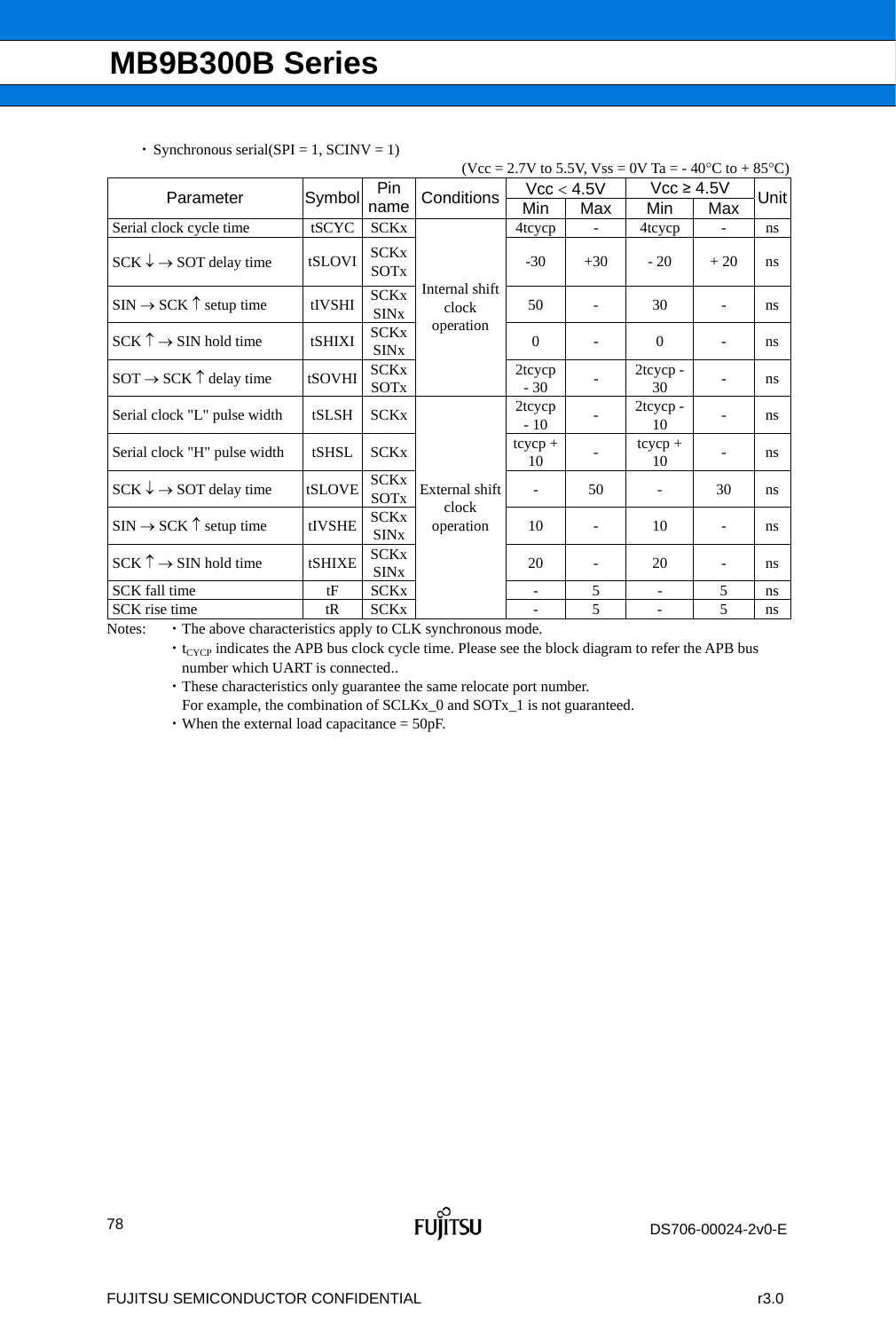



• External clock( $EXT = 1$ ) : asynchronous only

(Vcc = 2.7V to 5.5V, Vss = 0V Ta = -40°C to +85°C)

| Parameter                    |       | Symbol Conditions | Min          | Max                      |    | Unit   Remarks |
|------------------------------|-------|-------------------|--------------|--------------------------|----|----------------|
| Serial clock "L" pulse width | tSLSH |                   | $tcycp + 10$ | $\overline{\phantom{a}}$ | ns |                |
| Serial clock "H" pulse width | tSHSL |                   | $tcycp + 10$ | $\overline{\phantom{a}}$ | ns |                |
| SCK fall time                | tF    | $C_L = 50pF$      |              |                          | ns |                |
| SCK rise time                | tR    |                   |              |                          | ns |                |

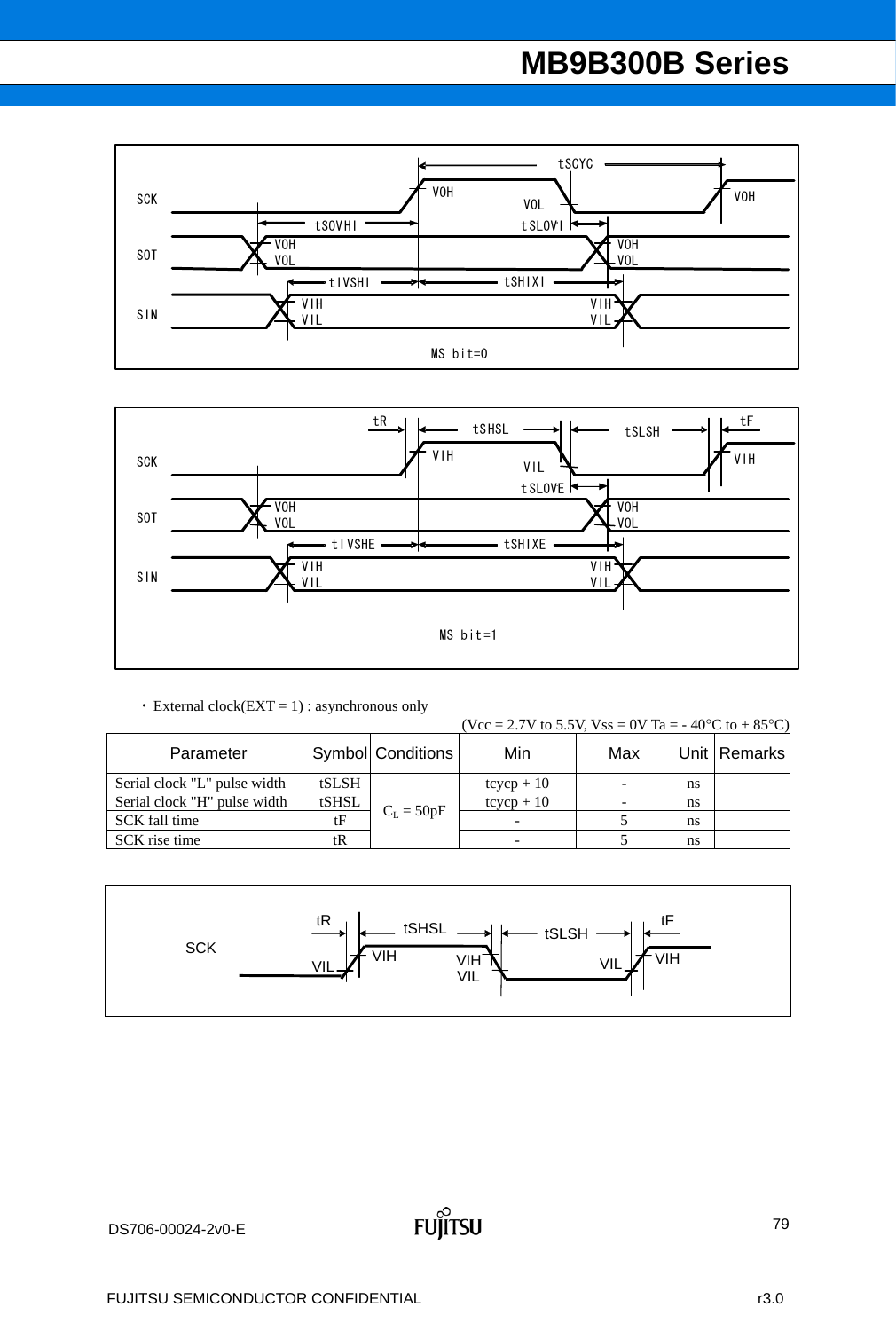### (10) External input timing

| (Vcc = 2.7V to 5.5V, Vss = 0V Ta = -40 °C to +85 °C) |               |                 |                   |                      |     |             |                      |  |  |  |  |
|------------------------------------------------------|---------------|-----------------|-------------------|----------------------|-----|-------------|----------------------|--|--|--|--|
| Parameter                                            | Symbol        | Pin name        | <b>Conditions</b> | Value                |     | <b>Unit</b> | Remarks              |  |  |  |  |
|                                                      |               |                 |                   | Min                  | Max |             |                      |  |  |  |  |
|                                                      |               | <b>ADTG</b>     |                   |                      |     |             | $A/D$ converter      |  |  |  |  |
|                                                      |               |                 |                   | $2t_{\rm CYCP}*1$    |     | ns          | trigger input        |  |  |  |  |
|                                                      |               | <b>FRCKx</b>    |                   |                      |     |             | Free-run timer input |  |  |  |  |
|                                                      |               |                 |                   |                      |     |             | clock                |  |  |  |  |
| Input pulse width                                    | $t_{\rm INH}$ | <b>ICxx</b>     |                   |                      |     |             | Input capture        |  |  |  |  |
|                                                      | $t_{\rm INL}$ | <b>DTTIxX</b>   |                   | $2t_{CYCP}*1$        |     | ns          | Wave form            |  |  |  |  |
|                                                      |               |                 |                   |                      |     |             | generator            |  |  |  |  |
|                                                      |               | INT00 to INT15, |                   | $2t_{CYCP} + 100 *1$ |     | ns          | External interrupt   |  |  |  |  |
|                                                      |               | <b>NMIX</b>     |                   | $500*2$              |     | ns          | <b>NMI</b>           |  |  |  |  |

 $*1:$  t<sub>CYCP</sub> indicates the APB bus clock cycle time except stop when in stop mode. Please see the block diagram to refer the APB bus number which Multi function timer is connected.

\*2 : When in stop mode, in timer mode.



**FUJITSU**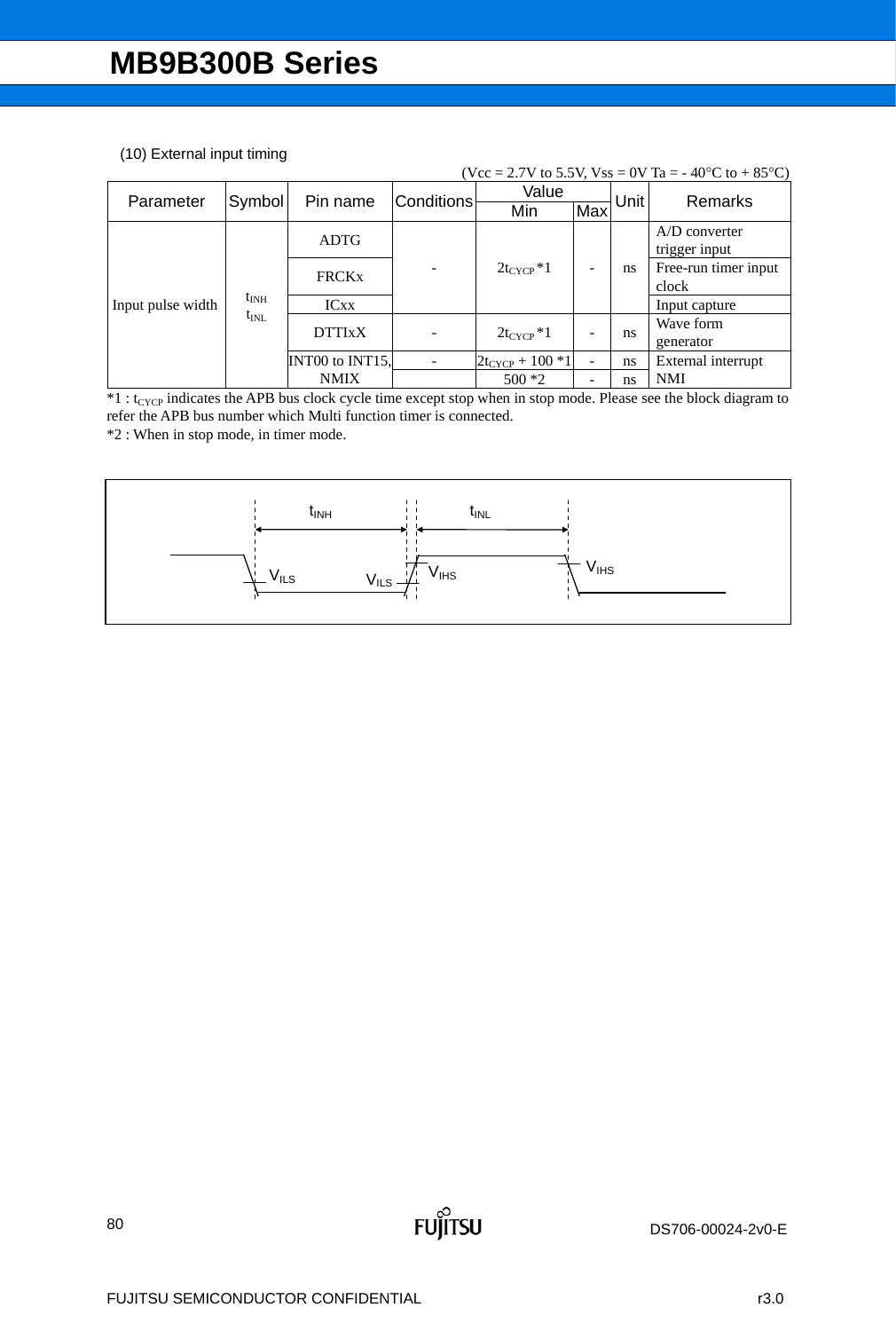| (Vcc = 2.7V to 5.5V, Vss = 0V Ta = - 40°C to + 85°C) |        |              |               |     |      |  |  |  |  |
|------------------------------------------------------|--------|--------------|---------------|-----|------|--|--|--|--|
| Parameter                                            | Symbol | Conditions   | Value         |     | Unit |  |  |  |  |
|                                                      |        |              | Min           | Max |      |  |  |  |  |
| AIN pin "H" width                                    | tAHL   |              |               |     |      |  |  |  |  |
| AIN pin "L" width                                    | tALL   |              |               |     |      |  |  |  |  |
| BIN pin "H" width                                    | tBHL   |              |               |     |      |  |  |  |  |
| BIN pin "L" width                                    | tBLL   |              |               |     |      |  |  |  |  |
| BIN rise time from                                   | tAUBU  | PC Mode2 or  |               |     |      |  |  |  |  |
| AIN pin "H" level                                    |        | PC_Mode3     |               |     |      |  |  |  |  |
| AIN fall time from                                   | tBUAD  | PC Mode2 or  |               |     |      |  |  |  |  |
| BIN pin "H" level                                    |        | PC Mode3     |               |     |      |  |  |  |  |
| BIN fall time from                                   | tADBD  | PC_Mode2 or  |               |     |      |  |  |  |  |
| AIN pin "L" level                                    |        | PC_Mode3     |               |     |      |  |  |  |  |
| AIN rise time from                                   | tBDAU  | PC Mode2 or  |               |     |      |  |  |  |  |
| BIN pin "L" level                                    |        | PC_Mode3     |               |     | ns   |  |  |  |  |
| AIN rise time from                                   | tBUAU  | PC_Mode2 or  | $2t_{CYCP}$ * |     |      |  |  |  |  |
| BIN pin "H" level                                    |        | PC Mode3     |               |     |      |  |  |  |  |
| BIN fall time from                                   | tAUBD  | PC Mode2 or  |               |     |      |  |  |  |  |
| AIN pin "H" level                                    |        | PC Mode3     |               |     |      |  |  |  |  |
| AIN fall time from                                   | tBDAD  | PC Mode2 or  |               |     |      |  |  |  |  |
| BIN pin "L" level                                    |        | PC_Mode3     |               |     |      |  |  |  |  |
| BIN rise time from                                   | tADBU  | PC Mode2 or  |               |     |      |  |  |  |  |
| AIN pin "L" level                                    |        | PC Mode3     |               |     |      |  |  |  |  |
| ZIN pin "H" width                                    | tZHL   | QCR:CGSC="0" |               |     |      |  |  |  |  |
| ZIN pin "L" width                                    | tZLL   | QCR:CGSC="0" |               |     |      |  |  |  |  |
| AIN/BIN rise and fall time                           | tZABE  | QCR:CGSC="1" |               |     |      |  |  |  |  |
| from determined ZIN level                            |        |              |               |     |      |  |  |  |  |
| Determined ZIN level from                            | tABEZ  | QCR:CGSC="1" |               |     |      |  |  |  |  |
| AIN/BIN rise and fall time                           |        |              |               |     |      |  |  |  |  |

| (11) Quadrature Position/Revolution Counter timing |  |
|----------------------------------------------------|--|
|----------------------------------------------------|--|

 $* : t_{CYCP}$  indicates the APB bus clock cycle time except stop when in stop mode. Please see the block diagram to refer the APB bus number which QPRC is connected.

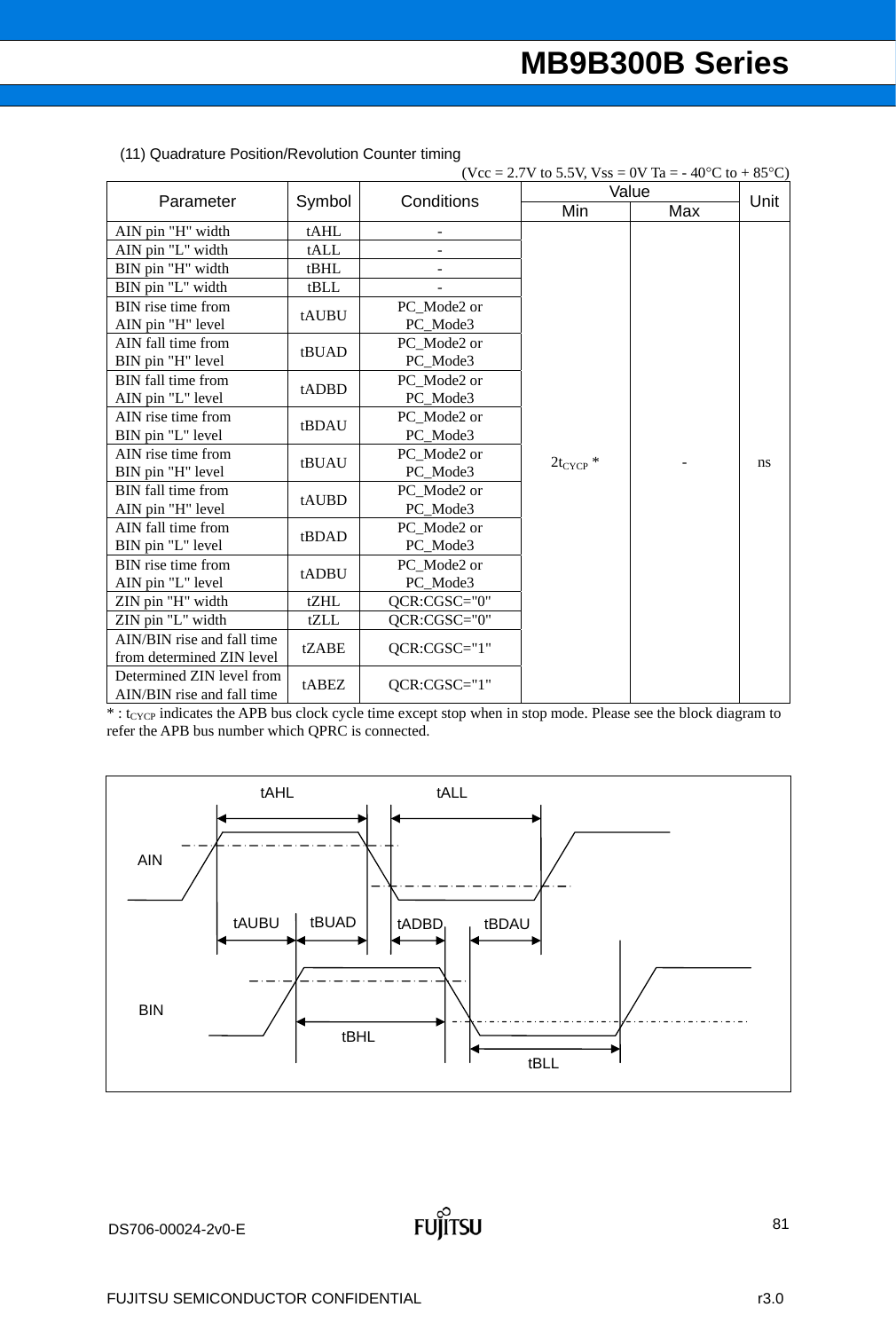





**FUJITSU**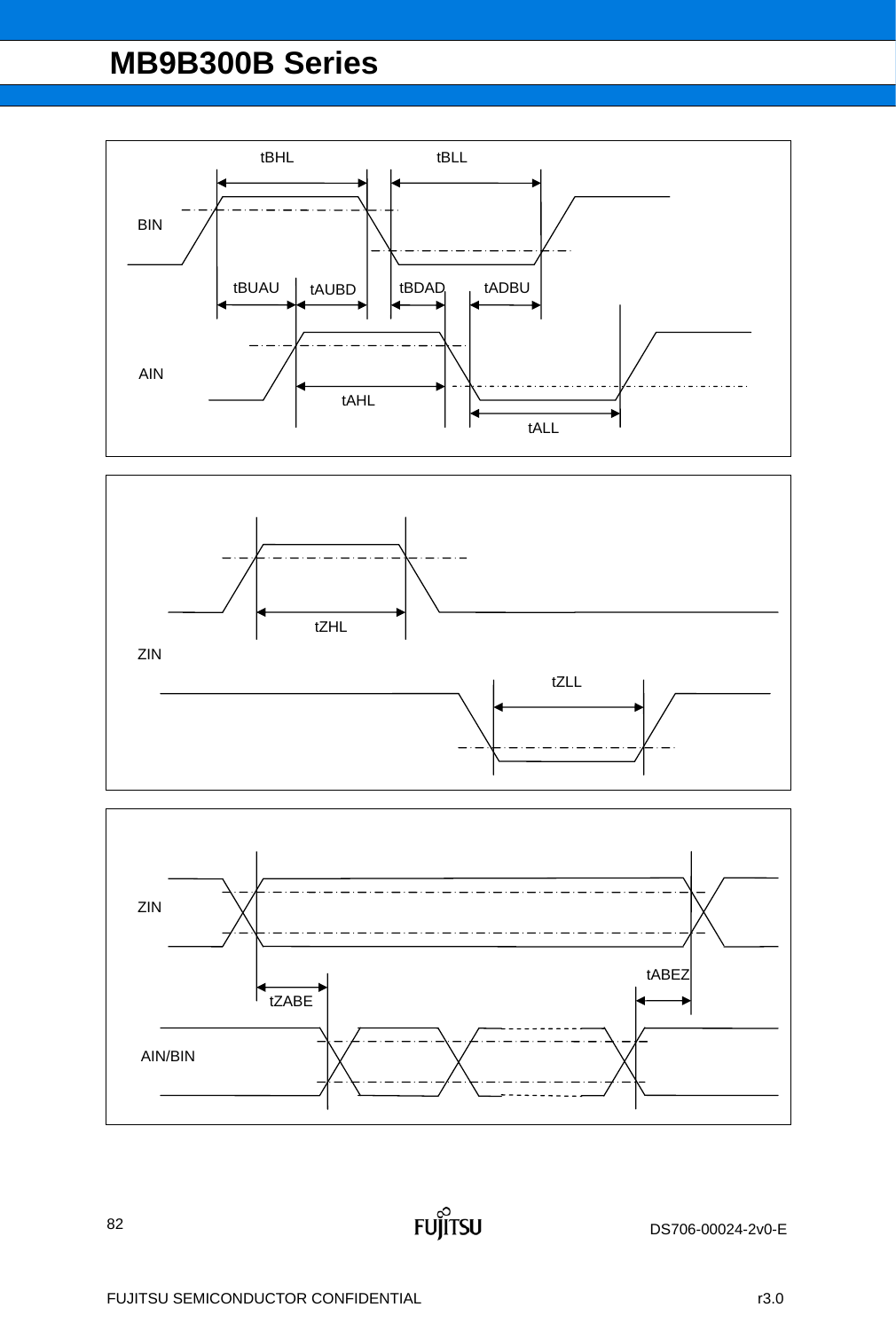#### $(12)$  I<sup>2</sup>C timing

| (Vcc = 2.7V to 5.5V, Vss = 0V Ta = -40°C to +85°C)   |        |                |              |                |              |                |         |              |  |
|------------------------------------------------------|--------|----------------|--------------|----------------|--------------|----------------|---------|--------------|--|
|                                                      |        |                |              | <b>Typical</b> | High-speed   |                |         |              |  |
| Parameter                                            | Symbol | Conditions     |              | mode           |              | mode           |         | Unit Remarks |  |
|                                                      |        |                | Min          | Max            | Min          | Max            |         |              |  |
| SCL clock frequency                                  | fSCL   |                | $\Omega$     | 100            | $\theta$     | 400            | kHz     |              |  |
| (Repeated) START condition                           |        |                |              |                |              |                |         |              |  |
| hold time                                            | tHDSTA |                | 4.0          | $\blacksquare$ | 0.6          |                | $\mu$ s |              |  |
| $SDA \downarrow \rightarrow SCL \downarrow$          |        |                |              |                |              |                |         |              |  |
| SCLclock "L" width                                   | tLOW   |                | 4.7          | ÷              | 1.3          | $\overline{a}$ | $\mu$ s |              |  |
| SCLclock "H" width                                   | tHIGH  |                | 4.0          |                | 0.6          |                | $\mu$ s |              |  |
| (Repeated) START setup time                          | tSUSTA |                | 4.7          | ۰              | 0.6          |                |         |              |  |
| $SCL \uparrow \rightarrow SDA \downarrow$            |        | $C_L = 50pF,$  |              |                |              |                | $\mu$ s |              |  |
| Data hold time                                       | tHDDAT | $R = (Vp/IOL)$ | $\Omega$     | 3.45           | $\Omega$     | 0.9            |         |              |  |
| $SCL \downarrow \rightarrow SDA \downarrow \uparrow$ |        | $(*1)$         |              | $(*2)$         |              | $(*3)$         | $\mu$ s |              |  |
| Data setup time                                      | tSUDAT |                | 250          | ÷.             | 100          |                | ns      |              |  |
| $SDA \downarrow \uparrow \rightarrow SCL \uparrow$   |        |                |              |                |              |                |         |              |  |
| STOP condition setup time                            | tSUSTO |                | 4.0          | ÷,             | 0.6          |                | $\mu$ s |              |  |
| $SCL \uparrow \rightarrow SDA \uparrow$              |        |                |              |                |              |                |         |              |  |
| Bus free time between                                |        |                |              |                |              |                |         |              |  |
| "STOP condition" and                                 | tBUF   |                | 4.7          |                | 1.3          |                | $\mu$ s |              |  |
| "START condition"                                    |        |                |              |                |              |                |         |              |  |
| Noise filter                                         | tSP    |                | $2 t_{CYCP}$ |                | $2 t_{CYCP}$ |                | ns      |              |  |
|                                                      |        |                | $(*4)$       |                | $(*4)$       |                |         |              |  |

\*1 : R and C represent the pull-up resistance and load capacitance of the SCL and SDA lines, respectively. Vp indicates the power supply voltage of the pull-up resistance and  $I_{OL}$  indicates  $V_{OL}$  guaranteed current.

\*2 : The maximum tHDDAT must satisfy that it doesn't extend at least "L" period (tLOW) of device's SCL signal.

 $*3$ : A high-speed mode I<sup>2</sup>C bus device can be used on a standard mode I<sup>2</sup>C bus system as long as the device satisfies the requirement of "tSUDAT  $\geq$  250 ns".

\*4 : t<sub>CYCP</sub> is the APB bus clock cycle time. Please see the block diagram to refer the APB bus number which  $I^2C$ is connected. To use  $I^2C$ , set the APB bus clock at 8 MHz or more.

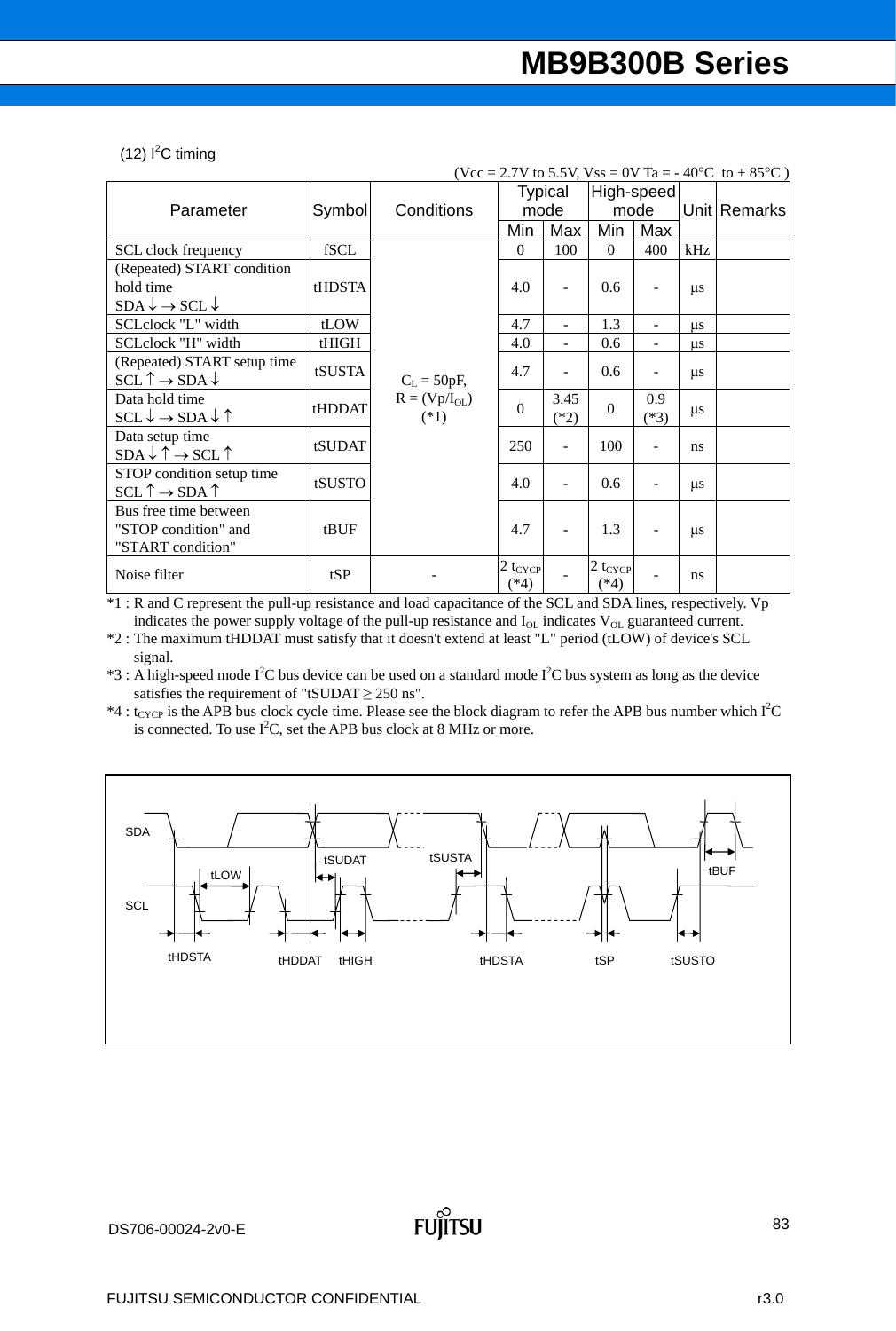### (13) ETM timing

|                                     |                      |                 |                |                |     |            | (Vcc = 2.7V to 5.5V, Vss = 0V Ta = -40 °C to +85 °C) |
|-------------------------------------|----------------------|-----------------|----------------|----------------|-----|------------|------------------------------------------------------|
| Parameter                           | Symbol               | Pin name        | Conditions     | Value          |     | Unit       | <b>Remarks</b>                                       |
|                                     |                      |                 |                | Min            | Max |            |                                                      |
|                                     |                      | <b>TRACECLK</b> | $Vcc \ge 4.5V$ | 2              | 9   |            |                                                      |
| Data hold                           | $t_{ETMH}$           | TRACED3 - 0     | Vcc < 4.5V     | $\overline{2}$ | 15  | ns         |                                                      |
| <b>TRACECLK</b>                     |                      |                 | $Vcc \ge 4.5V$ | ÷              | 50  | <b>MHz</b> |                                                      |
| Frequency                           | $1/t_{\text{TRACE}}$ |                 | Vcc < 4.5V     |                | 32  | <b>MHz</b> |                                                      |
| <b>TRACECLK</b><br>clock cycle time |                      | <b>TRACECLK</b> | Vcc > 4.5V     | 20             |     | ns         |                                                      |
|                                     | $t_{\text{TRACE}}$   |                 | Vcc < 4.5V     | 31.25          |     | ns         |                                                      |

Note: When the external load capacitance  $= 50pF$ .



**FUJITSU**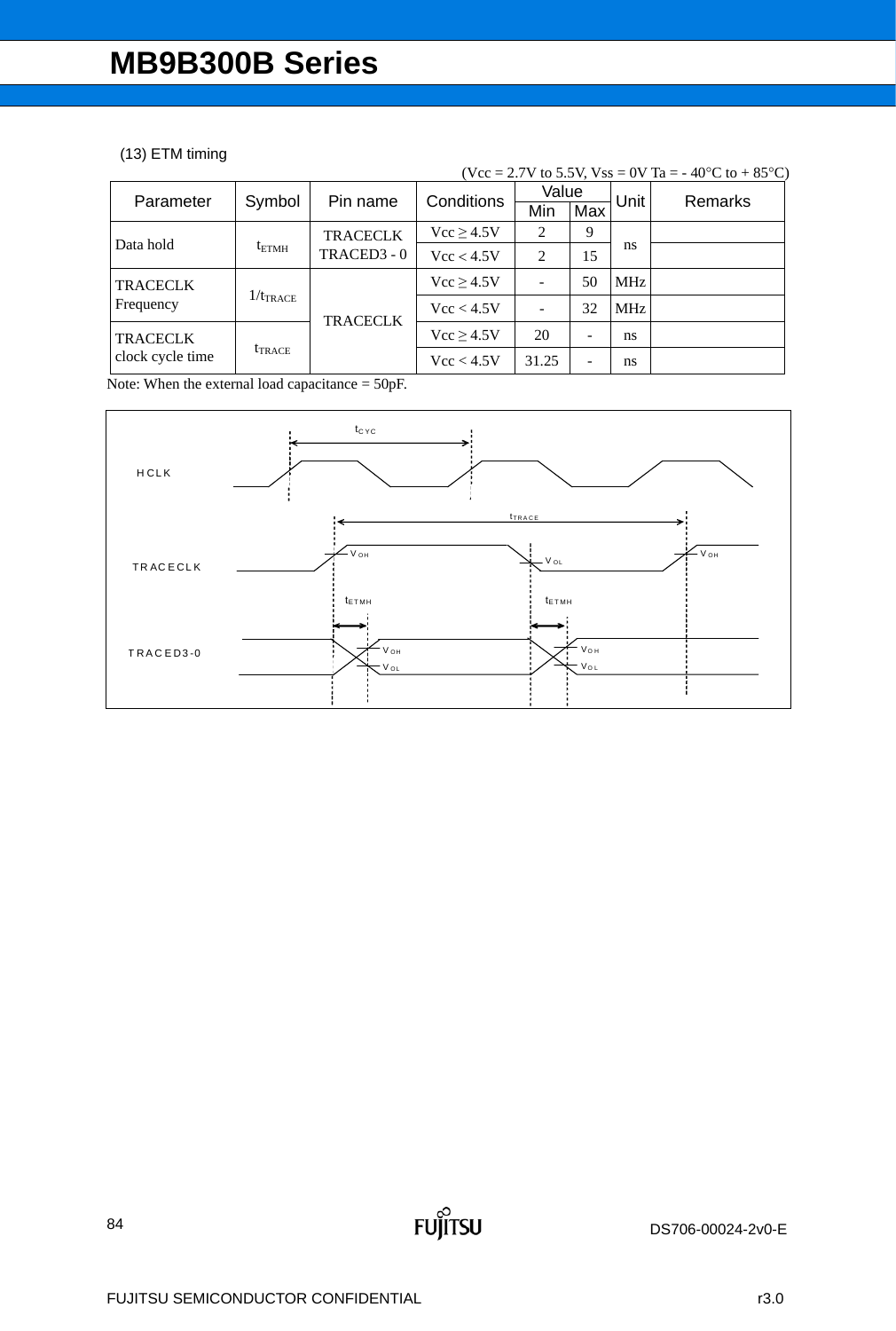#### (14) JTAG timing

|                    |                 |                   |                |     | $\cdots$ $\cdots$ $\cdots$ $\cdots$ $\cdots$ $\cdots$ $\cdots$ $\cdots$<br>Value |      | $10 \times 10 + 00 \times 11$ |  |
|--------------------|-----------------|-------------------|----------------|-----|----------------------------------------------------------------------------------|------|-------------------------------|--|
| Parameter          |                 | Symbol   Pin name | Conditions     | Min | Max                                                                              | Unit | <b>Remarks</b>                |  |
| TMS, TDI setup     |                 | <b>TCK</b>        | $Vcc \ge 4.5V$ |     |                                                                                  |      |                               |  |
| time               | $t_{\rm JTAGS}$ | TMS,TDI           | Vcc < 4.5V     | 15  |                                                                                  | ns   |                               |  |
| TMS, TDI hold time |                 | <b>TCK</b>        | $Vcc \ge 4.5V$ | 15  |                                                                                  |      |                               |  |
|                    | $t_{\rm JTAGH}$ | TMS,TDI           | Vcc < 4.5V     |     |                                                                                  | ns   |                               |  |
| TDO delay time     |                 | <b>TCK</b>        | Vcc > 4.5V     |     | 25                                                                               |      |                               |  |
|                    | $t_{\rm JTAGD}$ | <b>TDO</b>        | Vcc < 4.5V     |     | 45                                                                               | ns   |                               |  |

(Vcc = 2.7V to 5.5V, Vss = 0V Ta = - 40<sup>o</sup>C to + 85<sup>o</sup>C)

Note: When the external load capacitance = 50pF.

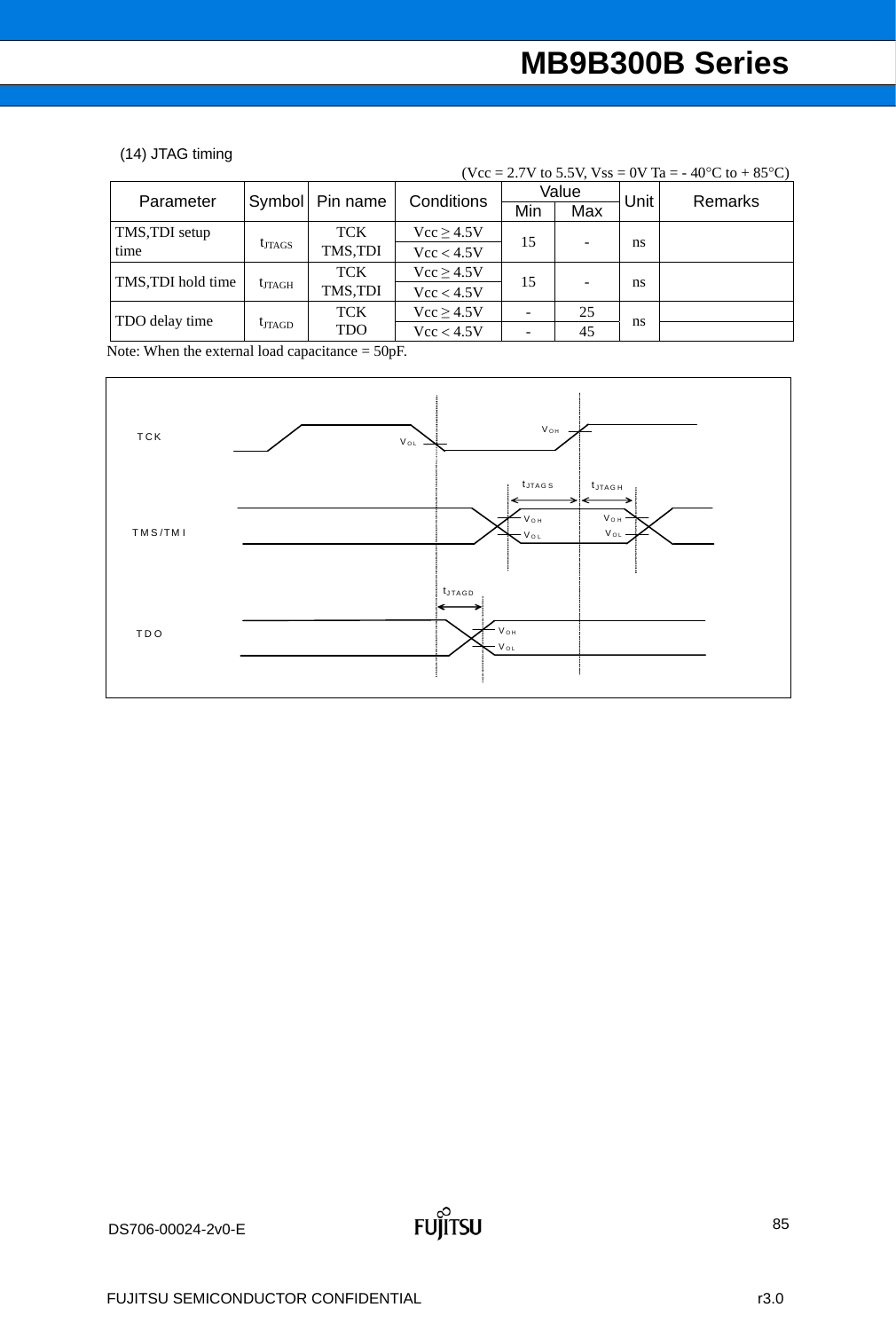### **12bit A/D Converter**

This chapter shows the electrical characteristics for the A/D converter.

### 1. Electrical characteristics for the A/D converter.

|                                                  |                                        |                          |                |                          |              | $(Vcc = AVec = 2.7V$ to 5.5V, $Vss = AVss = 0V$ Ta = -40°C to +85°C) |
|--------------------------------------------------|----------------------------------------|--------------------------|----------------|--------------------------|--------------|----------------------------------------------------------------------|
| Parameter                                        | Pin                                    |                          | Value          |                          | Unit         | Remarks                                                              |
|                                                  | name                                   | Min                      | <b>Typ</b>     | Max                      |              |                                                                      |
| Resolution                                       |                                        |                          |                | 12                       | bit          |                                                                      |
| Linearity error                                  |                                        | $-4.5$                   |                | $+4.5$                   | <b>LSB</b>   |                                                                      |
| Differential linearity<br>error                  |                                        | $-2.5$                   |                | $+2.5$                   | <b>LSB</b>   |                                                                      |
| Zero transition voltage                          | AN <sub>0</sub><br>to AN <sub>15</sub> | $-20$                    |                | $+20$                    | mV           | $AVRH = 2.7V$ to 5.5V                                                |
| Full transition voltage                          | AN0<br>to AN15                         | $-20$                    |                | $+20$                    | mV           |                                                                      |
| Conversion time                                  |                                        | $1.0$ (*1)               | $\blacksquare$ | $\blacksquare$           | $\mu$ s      | $AVcc \ge 4.5V$                                                      |
| Sampling time                                    | <b>Ts</b>                              | $*2$                     |                |                          |              | $AVcc \ge 4.5V$                                                      |
|                                                  |                                        | $*2$                     |                |                          | ns           | AVcc < 4.5V                                                          |
| Compare clock cycle *3                           | Teck                                   | 55.5                     |                |                          |              | $AVcc \ge 4.5V$                                                      |
|                                                  |                                        | $166.6(*4)$              |                | 10000                    | ns           | AVcc < 4.5V                                                          |
| State transition time to<br>operation permission | <b>Tstt</b>                            | 2.5                      |                | $\overline{\phantom{a}}$ | $\mu s$      |                                                                      |
| Power supply current                             | <b>AVCC</b>                            |                          | 2.3            | 3.6                      | mA           | A/D 1unit operation                                                  |
| $(analog + digital)$                             |                                        | $\blacksquare$           | 0.1            | $\overline{2}$           | μA           | When ADC stop                                                        |
| Reference power supply<br>current                | <b>AVRH</b>                            |                          | 2.2            | 3.0                      | mA           | A/D 1unit operation<br>$AVRH = 5.5V$                                 |
| (between AVRH to<br>AVSS)                        |                                        |                          | 0.03           | 0.6                      | μA           | When ADC stop                                                        |
| Analog input capacity                            | Cin                                    |                          |                | 14.5                     | pF           |                                                                      |
| Analog input resistance                          | Rin                                    |                          |                | 0.93                     | $k\Omega$    | $AVcc \geq 4.5V$                                                     |
|                                                  |                                        |                          |                | 2.04                     |              | AVcc < 4.5V                                                          |
| Interchannel disparity                           |                                        | $\overline{\phantom{0}}$ | -              | $\overline{4}$           | <b>LSB</b>   |                                                                      |
| Analog port input<br>current                     | AN0<br>to AN15                         |                          |                | 5                        | $\mu A$      |                                                                      |
| Analog input voltage                             | AN0<br>to AN15                         | <b>AVSS</b>              |                | <b>AVRH</b>              | $\mathbf{V}$ |                                                                      |
| Reference voltage                                | <b>AVRH</b>                            | <b>AVSS</b>              |                | <b>AVCC</b>              | V            |                                                                      |

 $*1$ : Conversion time is the value of sampling time(Ts) + compare time(Tc).

The condition of the minimum conversion time is when HCLK=72MHz, the value of sampling time: 0.222μs, the value of sampling time:  $778$ ns (AVcc  $\geq 4.5$ V)

Ensure that it satisfies the value of sampling time(Ts) and compare clock cycle (Tcck). For setting of sampling time and compare clock cycle, see chapter "12-bit A/D Converter" in "Peripheral Manual"

ADC register is set at APB bus clock timing. Sampling and compare clock is set at Base clock (HCLK).

**FUJITSU** 

\*2: A necessary sampling time changes by external impedance. Ensure that it set the sampling time to satisfy (Equation 1)

\*3: Compare time (Tc) is the value of (Equation 2)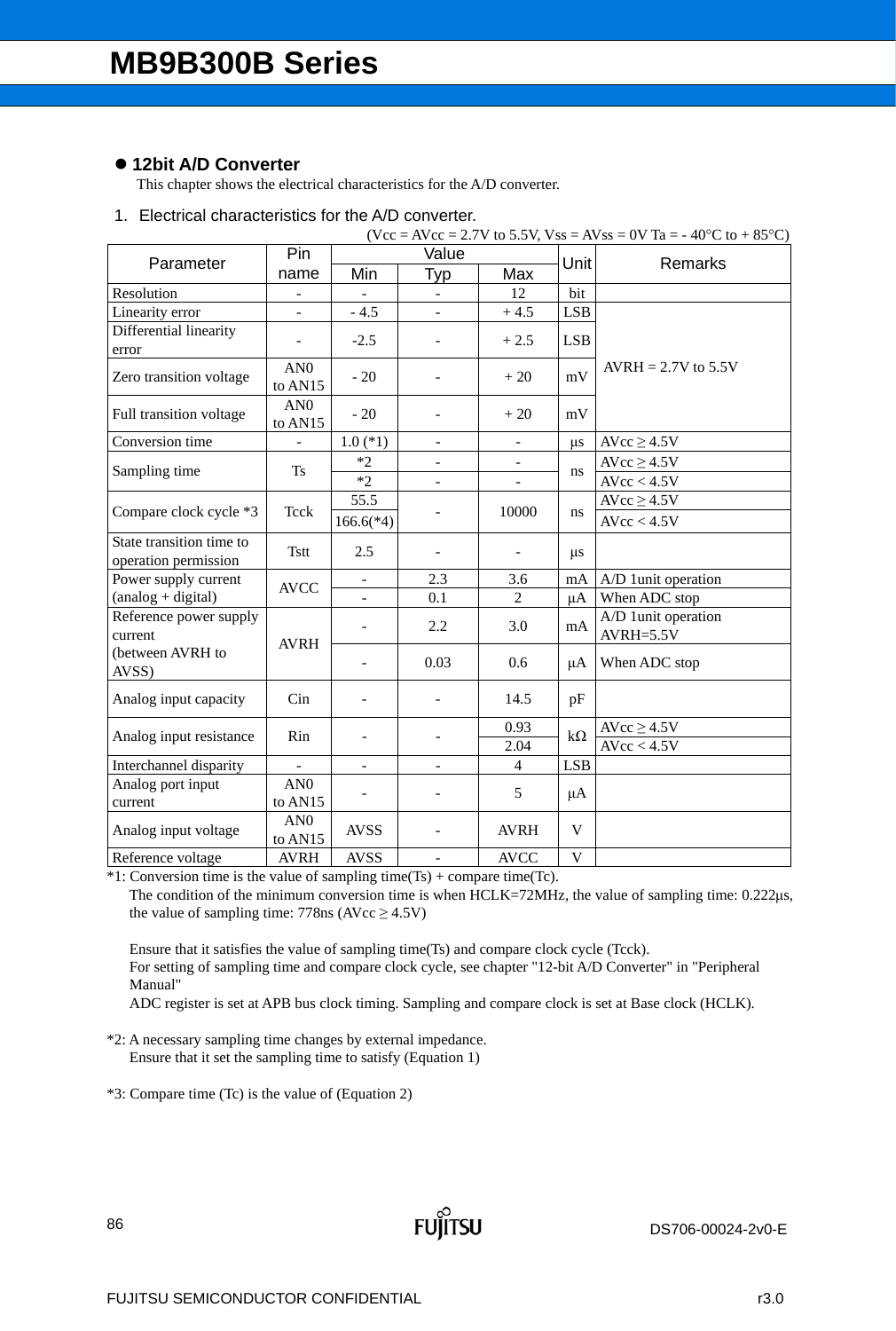#### (Continued)

\*4: When 12bit A/D converter is used at AVcc<4.5V, there is a limitation as follows.

 It canot be used at minimum compare clock cycle when HCLK is set over 54MHz, because maximum compare clock division ratio is "9"(please refer FM3 PERIPHERAL MANUAL chapter "12bit A/D converter"),

Please set the HCLK frequency under 54MHz.



(Equation 1) Ts  $\geq$  (Rin + Rext)  $\times$  Cin  $\times$  9

Ts : Sampling time

Rin : input resistance of A/D =  $0.93k\Omega$  4.5 ≤ AVCC ≤ 5.5<br>input resistance of A/D =  $2.04k\Omega$  2.7 ≤ AVCC < 4.5 input resistance of  $A/D = 2.04k\Omega$ Cin : input capacity of  $A/D = 14.5pF$   $2.7 \leq AVCC \leq 5.5$ Rext : Output impedance of external circuit

(Equation 2) Tc = Tcck  $\times$  14

Tc : Compare time Tcck : Comrare clock cycle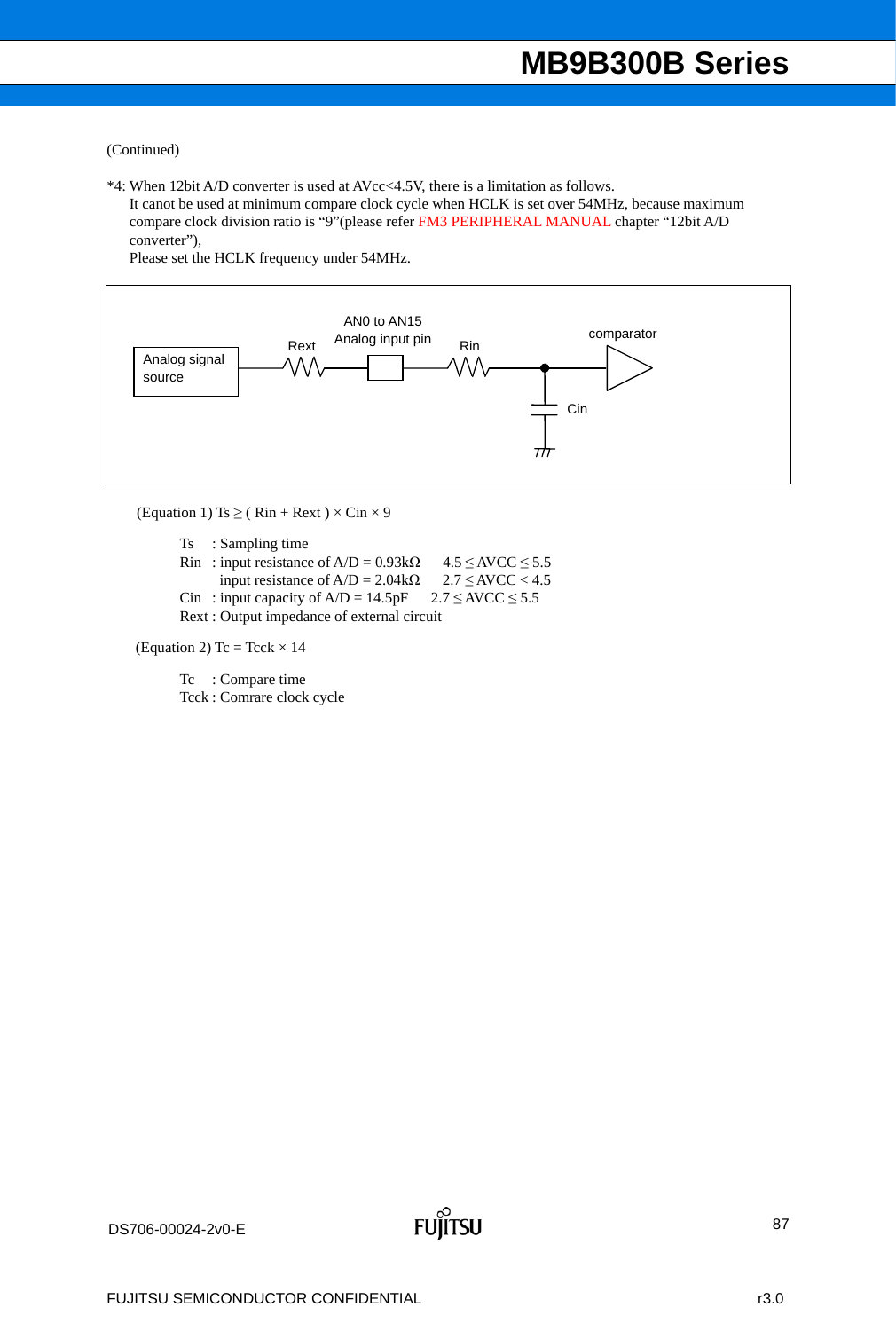#### ・Definition of 12-bit A/D Converter Terms

- 
- 
- Resolution : Analog variation that is recognized by an A/D converter.
- Linearity error : Deviation of the line between the zero-transition point  $(0b000000000000\leftarrow \rightarrow 0b000000000001)$  and the full-scale transition point  $(0b11111111110 \leftarrow \rightarrow 0b11111111111)$  from the actual conversion characteristics.
- 

・ Differential linearity error : Deviation from the ideal value of the input voltage that is required to change the output code by 1 LSB.

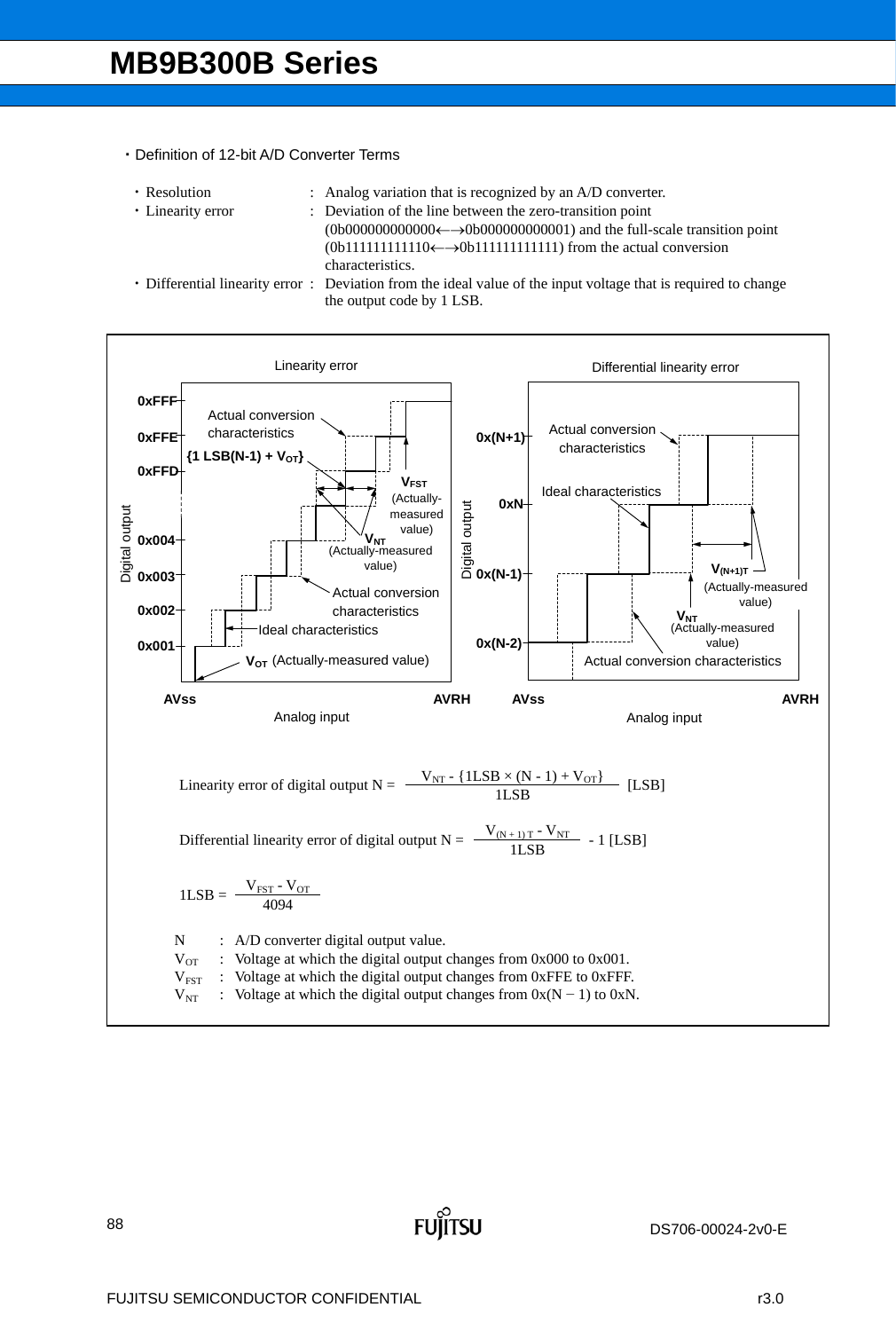|  | • USB characteristics |
|--|-----------------------|
|--|-----------------------|

|                      |                                        |                |                                      |                                                     |                | $(Vcc = 2.7V$ to 5.5V, USBVcc = 3.0V to 3.6V, Vss = 0V Ta = -40°C to +85°C) |      |              |
|----------------------|----------------------------------------|----------------|--------------------------------------|-----------------------------------------------------|----------------|-----------------------------------------------------------------------------|------|--------------|
|                      |                                        |                | Pin                                  |                                                     |                | Value                                                                       |      |              |
| Parameter            |                                        | Symbol         | name                                 | <b>Conditions</b>                                   | <b>MIN</b>     | <b>MAX</b>                                                                  |      | Unit Remarks |
|                      | Input High level voltage               | $V_{IH}$       |                                      |                                                     | 2.0            | $USBVec + 0.3$                                                              | V    | $*1$         |
| Input                | Input Low level voltage                | $V_{IL}$       |                                      |                                                     | $Vss - 0.3$    | 0.8                                                                         | V    | $*1$         |
| charact-<br>eristics | Differential input<br>sensitivity      | $V_{DI}$       |                                      |                                                     | 0.2            |                                                                             | V    | $*2$         |
|                      | Different common mode<br>input voltage | $V_{CM}$       |                                      |                                                     | 0.8            | 2.5                                                                         | V    | $*2$         |
| Output               | Output High level voltage              | $V_{OH}$       |                                      | External<br>pull-down<br>resistance<br>$=15k\Omega$ | 2.8            | 3.6                                                                         | V    | $*3$         |
|                      | Output Low level voltage               | $V_{OL}$       | UDP <sub>0</sub><br>UDM <sub>0</sub> | External<br>pull-up<br>resistance<br>$=1.5k\Omega$  | 0.0            | 0.3                                                                         | V    | $*3$         |
| charact-             | Crossover voltage                      | $V_{CRS}$      |                                      |                                                     | 1.3            | 2.0                                                                         | V    | $*4$         |
| erstics              | Rise time                              | $t_{\rm FR}$   |                                      | Full Speed                                          | $\overline{4}$ | 20                                                                          | ns   | $*5$         |
|                      | Fall time                              | $t_{\rm FF}$   |                                      | Full Speed                                          | $\overline{4}$ | 20                                                                          | ns   | $*5$         |
|                      | Rise/ fall time matching               | $t_{\rm FRFM}$ |                                      | Full Speed                                          | 90             | 111.11                                                                      | $\%$ | $*5$         |
|                      | Output impedance                       | $Z_{DRV}$      |                                      | Full Speed                                          | 28             | 44                                                                          | Ω    | $*6$         |
|                      | Rise time                              | $t_{LR}$       |                                      | Low Speed                                           | 75             | 300                                                                         | ns   | $*7$         |
|                      | Fall time                              | $t_{LF}$       |                                      | Low Speed                                           | 75             | 300                                                                         | ns   | $*7$         |
|                      | Rise/ fall time matching               | $t_{LRFM}$     |                                      | Low Speed                                           | 80             | 125                                                                         | $\%$ | $*7$         |

\*1 : The switching threshold voltage of Single-End-Receiver of USB I/O buffer is set as within  $V_{IL}$  (Max) = 0.8V,  $V_{IH}$  (Min) = 2.0 V (TTL input standard).

There are some hystereses to lower noise sensitivity.

\*2 : Use differential-Receiver to receive USB differential data signal.

Differential-Receiver has 200 mV of differential input sensitivity when the differential data input is within 0.8 V to 2.5 V to the local ground reference level.

Above voltage range is the common mode input voltage range.

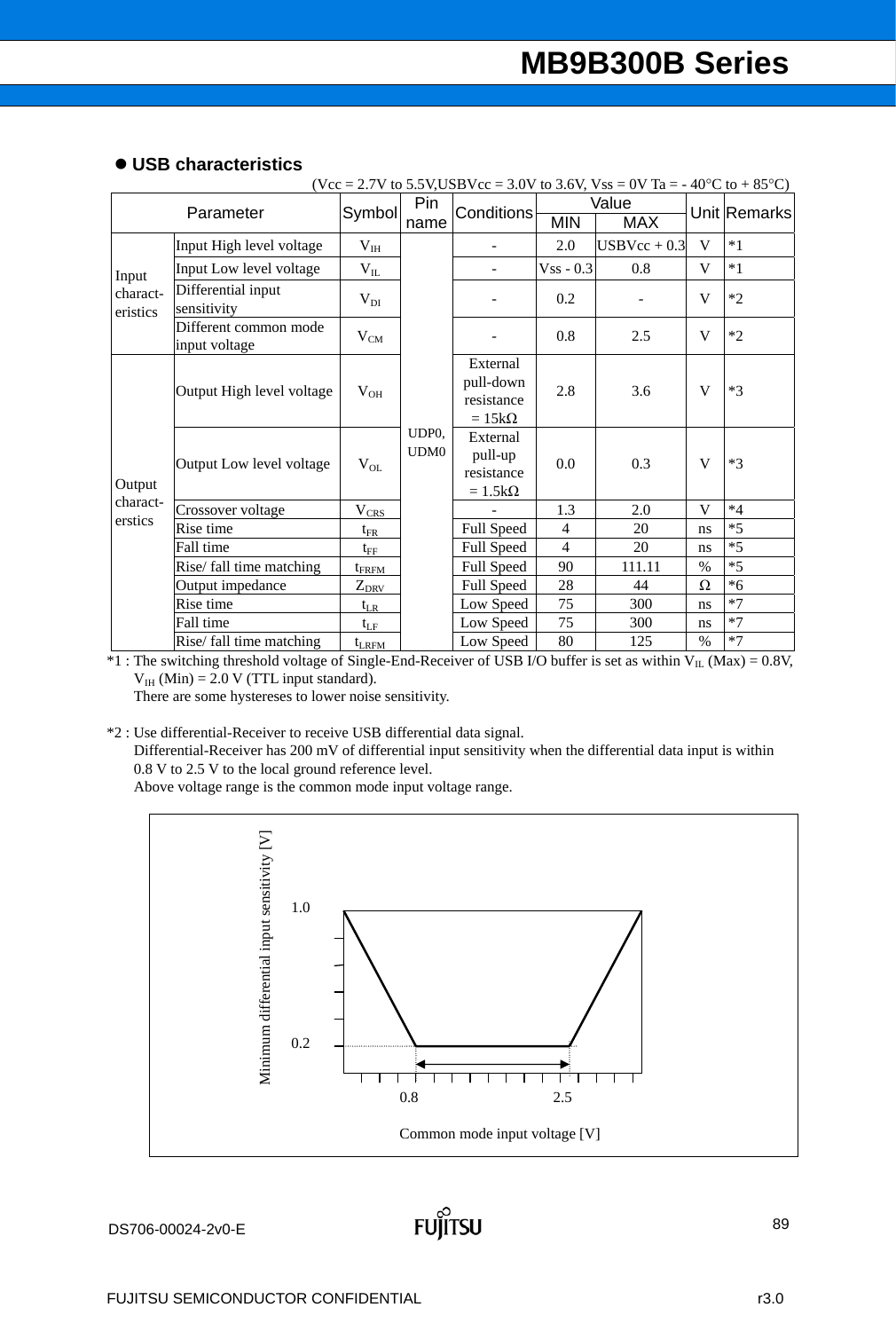- \*3 : The output drive capability of the driver is below 0.3 V at Low-State (V<sub>OL</sub>) (to 3.6 V and 1.5 kΩ load), and 2.8 V or above (to the VSS and 1.5 k $\Omega$  load) at High-State (V<sub>OH</sub>).
- \*4 : The cross voltage of the external differential output signal (D + /D − ) of USB I/O buffer is within 1.3 V to 2.0 V.



\*5 : They indicate rise time (Trise) and fall time (Tfall) of the full-speed differential data signal. They are defined by the time between 10% and 90% of the output signal voltage. For full-speed buffer, Tr/Tf ratio is regulated as within  $\pm$  10% to minimize RFI emission.



**FUJITSU**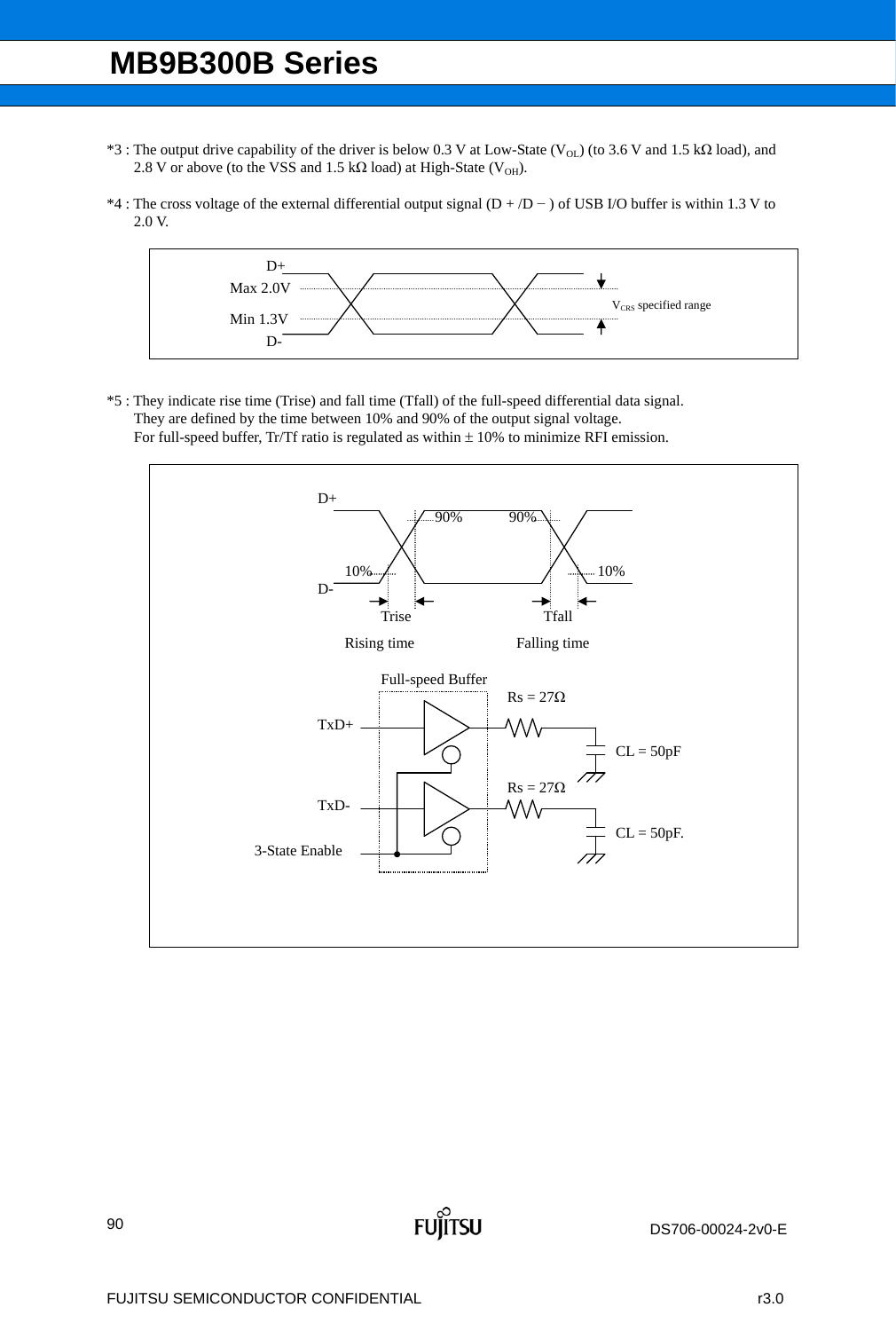\*6 : USB Full-speed connection is performed via twist pair cable shield with  $90\Omega \pm 15$ % characteristic impedance(Differential Mode).

USB standard defines that output impedance of USB driver must be in range from 28Ωto 44Ω. So, discrete series resistor (Rs) addition is defined in order to satisfy the above definition and keep balance. When using this USB FLS I/O, use it with 25Ω to 30Ω(recommendation value 27Ω)series resistor Rs.



\*7 : They indicate rise time (Trise) and fall time (Tfall) of the low-speed differential data signal. They are defined by the time between 10% and 90% of the output signal voltage.



See [Figure 3 Low-Speed Load \(Compliance Load\)](#page-91-0) for conditions of external load.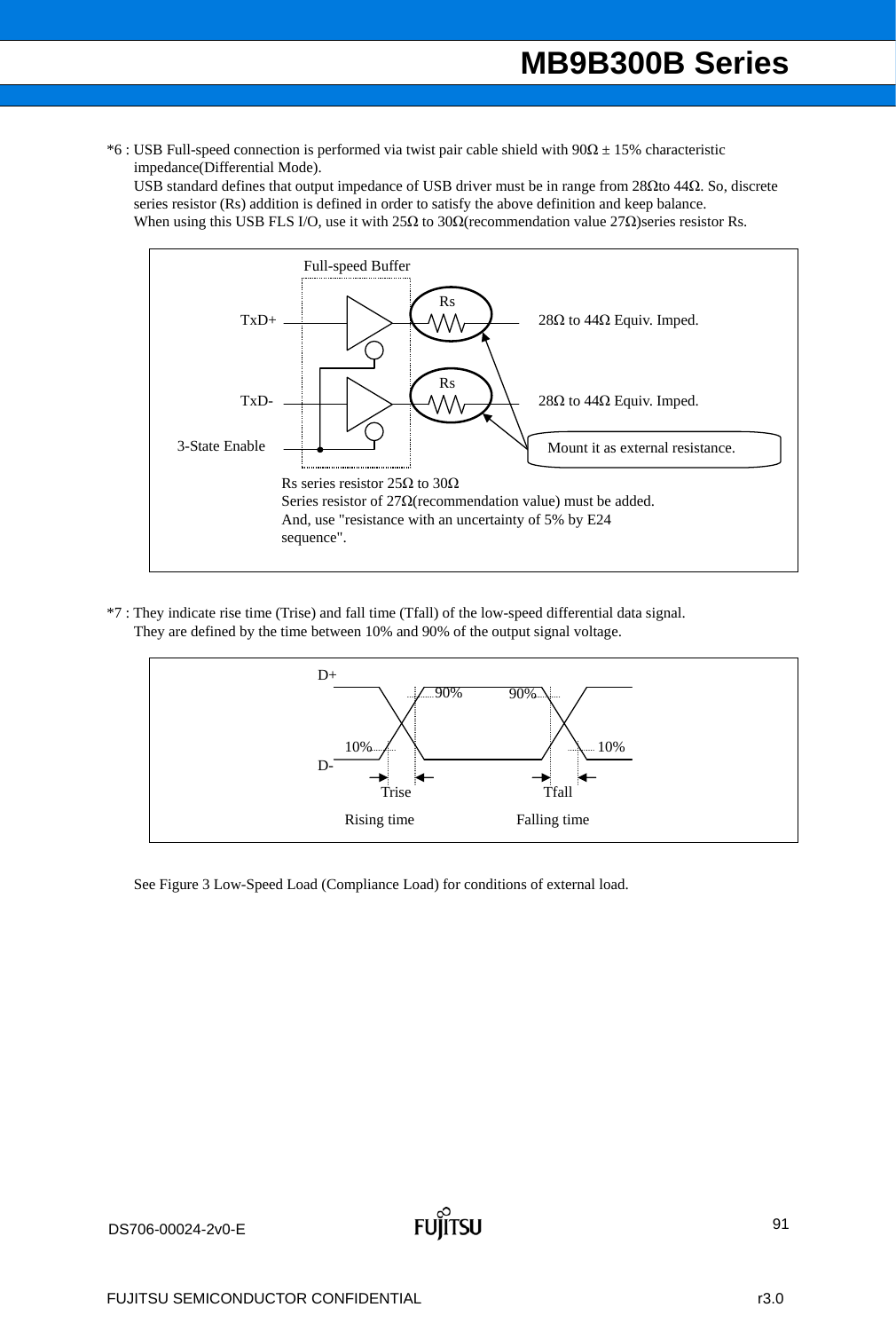(Continued)



Figure 1 Low-Speed Load (Upstream Port Load) - Reference 1





<span id="page-91-0"></span>Figure 3 Low-Speed Load (Compliance Load)



**FU** 

Íitsu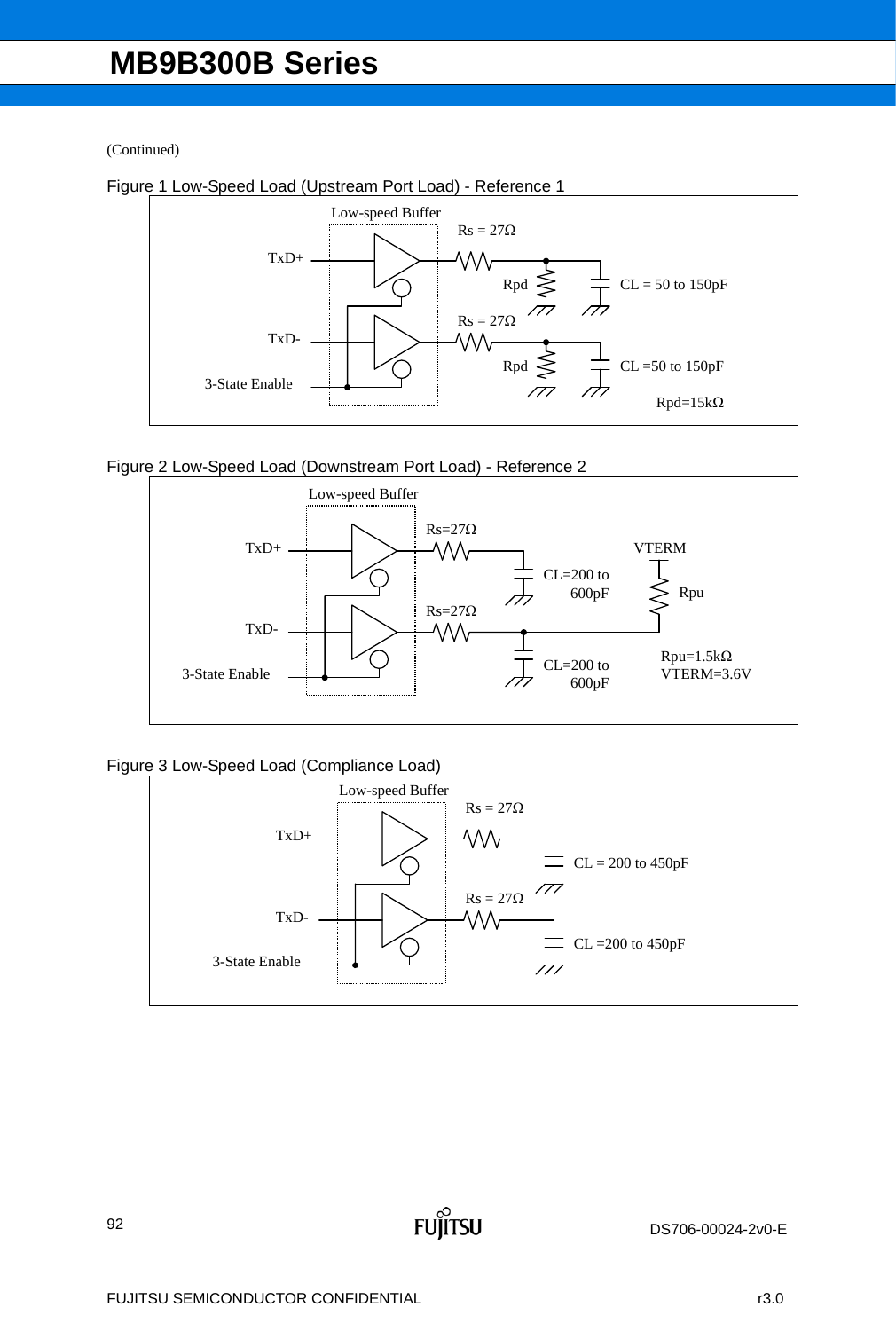# **Low voltage detection characteristics**

### 1. Low voltage detection reset

|                  |            |                          |       |                 |      |                   | $(Ta = -40^{\circ}C \text{ to } +85^{\circ}C)$ |
|------------------|------------|--------------------------|-------|-----------------|------|-------------------|------------------------------------------------|
| Parameter        |            | Symbol Conditions        | Value |                 |      | Unit <sup>1</sup> | Remarks                                        |
|                  |            |                          | Min   | T <sub>VP</sub> | Max  |                   |                                                |
| Detected voltage | <b>VDL</b> | $\overline{\phantom{a}}$ | 2.20  | 2.40            | 2.60 |                   | When voltage drops                             |
| Released voltage | VDH        | $\sim$                   | 2.30  | 2.50            | 2.70 | TТ                | When voltage rises                             |

### 2. Interrupt of low voltage detection

|                                |            |               |                          |     |                          |             | $(Ta = -40^{\circ}C \text{ to } +85^{\circ}C)$ |
|--------------------------------|------------|---------------|--------------------------|-----|--------------------------|-------------|------------------------------------------------|
| Parameter                      | Symbol     | Conditions    | Value                    |     |                          | Unit        | <b>Remarks</b>                                 |
|                                |            |               | Min                      | Typ | Max                      |             |                                                |
| Detected voltage               | <b>VDL</b> | $SVHI = 0000$ | 2.58                     | 2.8 | 3.02                     | V           | When voltage drops                             |
| Released voltage               | <b>VDH</b> |               | 2.67                     | 2.9 | 3.13                     | V           | When voltage rises                             |
| Detected voltage               | VDL        | $SVHI = 0001$ | 2.76                     | 3.0 | 3.24                     | $\mathbf V$ | When voltage drops                             |
| Released voltage               | <b>VDH</b> |               | 2.85                     | 3.1 | 3.34                     | V           | When voltage rises                             |
| Detected voltage               | <b>VDL</b> | $SVHI = 0010$ | 2.94                     | 3.2 | 3.45                     | V           | When voltage drops                             |
| Released voltage               | VDH        |               | 3.04                     | 3.3 | 3.56                     | V           | When voltage rises                             |
| Detected voltage               | <b>VDL</b> | $SVHI = 0011$ | 3.31                     | 3.6 | 3.88                     | V           | When voltage drops                             |
| Released voltage               | <b>VDH</b> |               | 3.40                     | 3.7 | 3.99                     | V           | When voltage rises                             |
| Detected voltage               | <b>VDL</b> | $SVHI = 0100$ | 3.40                     | 3.7 | 3.99                     | V           | When voltage drops                             |
| Released voltage               | VDH        |               | 3.50                     | 3.8 | 4.10                     | V           | When voltage rises                             |
| Detected voltage               | <b>VDL</b> | $SVHI = 0111$ | 3.68                     | 4.0 | 4.32                     | V           | When voltage drops                             |
| Released voltage               | <b>VDH</b> |               | 3.77                     | 4.1 | 4.42                     | V           | When voltage rises                             |
| Detected voltage               | <b>VDL</b> | $SVHI = 1000$ | 3.77                     | 4.1 | 4.42                     | V           | When voltage drops                             |
| Released voltage               | <b>VDH</b> |               | 3.86                     | 4.2 | 4.53                     | V           | When voltage rises                             |
| Detected voltage               | VDL        | $SVHI = 1001$ | 3.86                     | 4.2 | 4.53                     | V           | When voltage drops                             |
| Released voltage               | VDH        |               | 3.96                     | 4.3 | 4.64                     | V           | When voltage rises                             |
| LVD stabilization<br>wait time | $T_{LVDW}$ |               | $\overline{\phantom{a}}$ |     | $2040 \times$<br>tcycp * | $\mu$ s     |                                                |

 $*$ : t<sub>CYCP</sub> indicates the APB2 bus clock cycle time.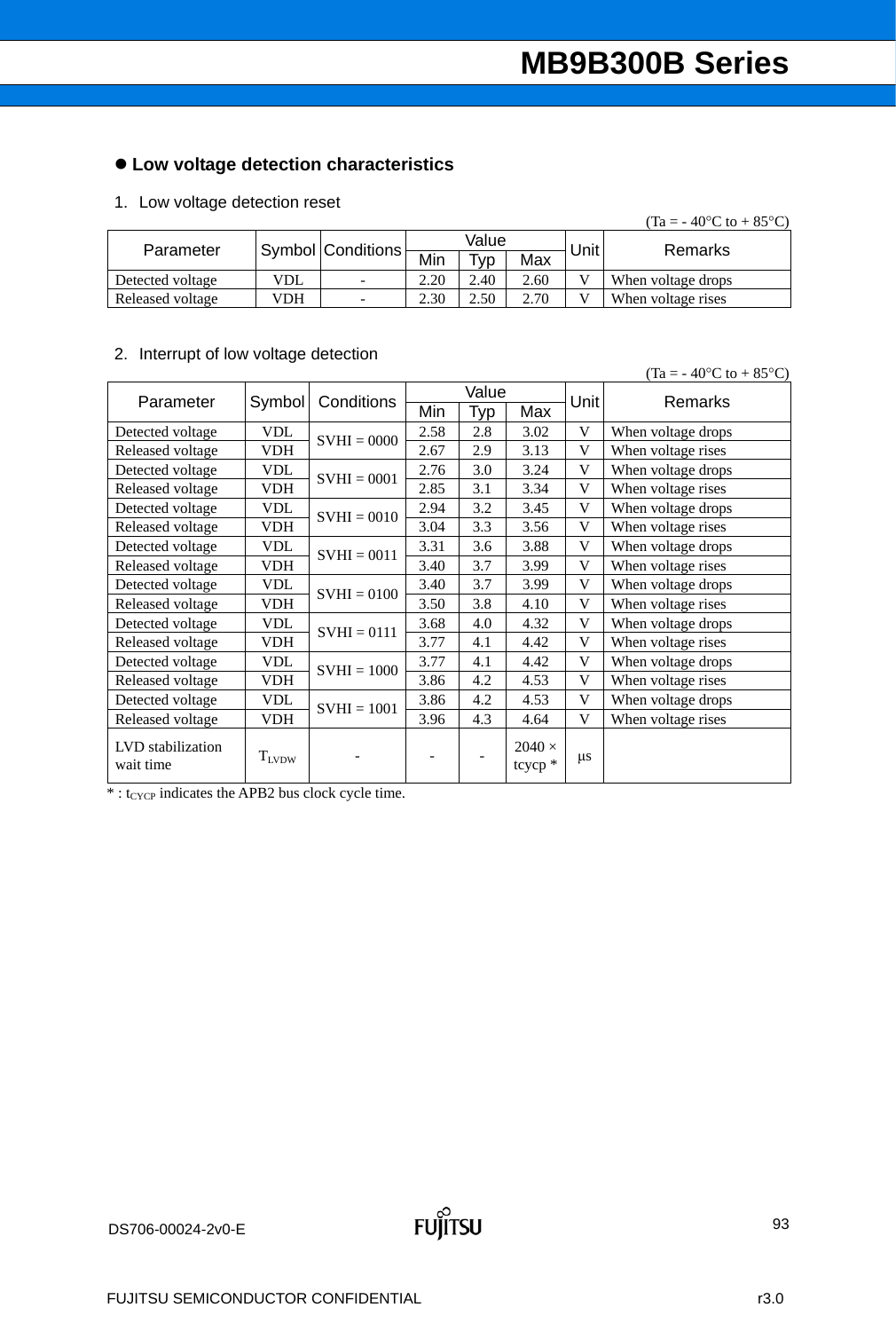|                                  |                     |     |     |       |         | (Vcc = 2.7V to 5.5V, Ta = -40°C to +85°C)      |  |
|----------------------------------|---------------------|-----|-----|-------|---------|------------------------------------------------|--|
|                                  | Value               |     |     | Value | Remarks |                                                |  |
| Parameter                        |                     | Min | тур | Max   |         |                                                |  |
| Sector erase                     | Large Sector        |     | 0.6 | 3.1   | S       | Excludes write time prior to internal          |  |
| time                             | <b>Small Sector</b> |     | 0.3 | 1.6   |         | erase                                          |  |
| Half word (16 bit)<br>write time |                     |     | 25  | 400   | μs      | Not including system-level overhead<br>time.   |  |
| Chip erase time                  |                     |     | 7.2 | 37.6  | S       | Excludes write time prior to internal<br>erase |  |

## **Flash Memory Write/Erase Characteristics**

Erase/write cycles and data hold time

| Erase/write cycles<br>(cycle) | Data hold time<br>(year) | Remarks |
|-------------------------------|--------------------------|---------|
| 1,000                         | $20*$                    |         |
| 10,000                        | $10*$                    |         |
| 100,000                       | $5 *$                    |         |

\*: This value comes from the technology qualification (using Arrhenius equation to translate high temperature measurements into normalized value at  $+85^{\circ}$ C).

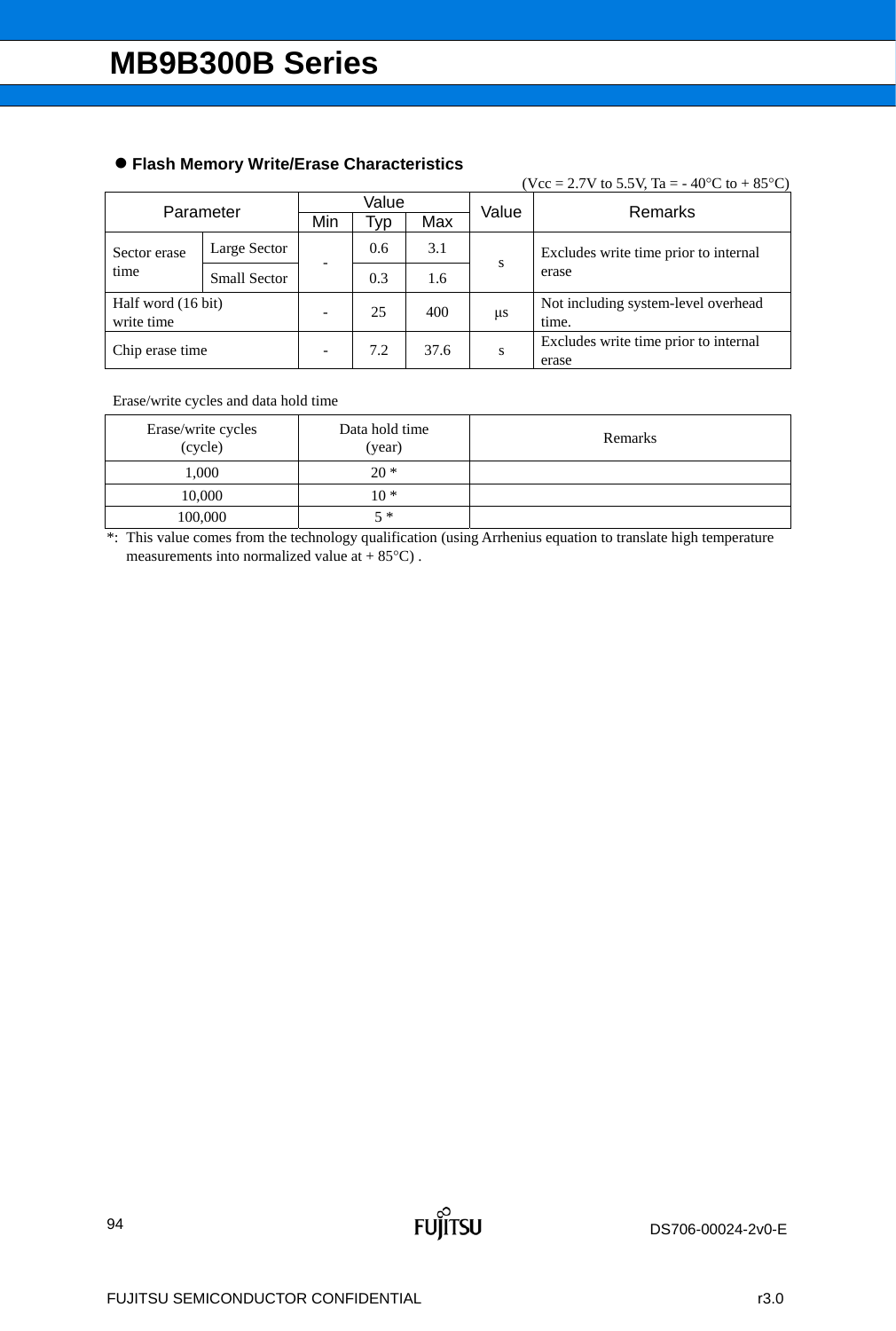### **EXAMPLE OF CHARACTERISTIC**

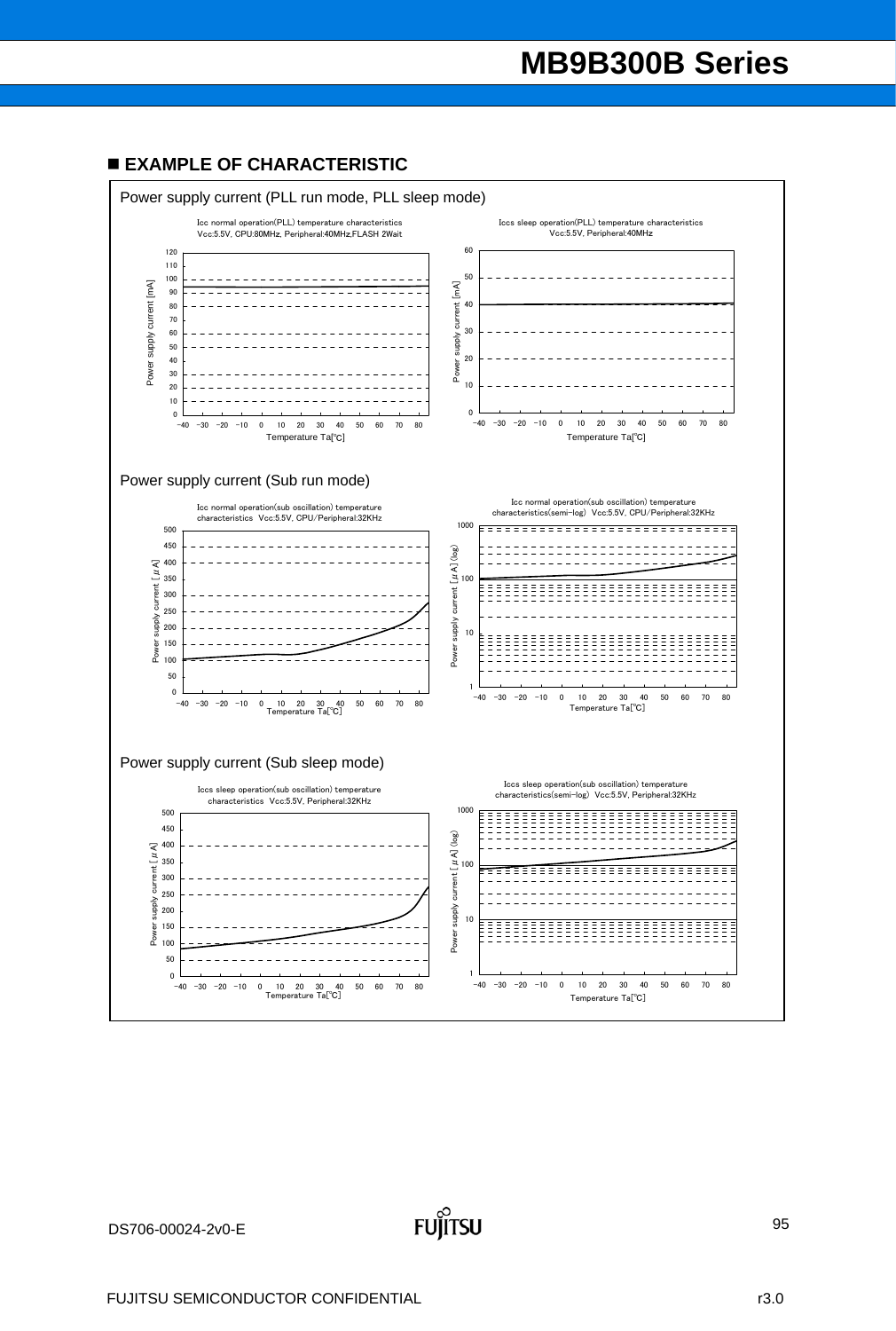

**FUJITSU**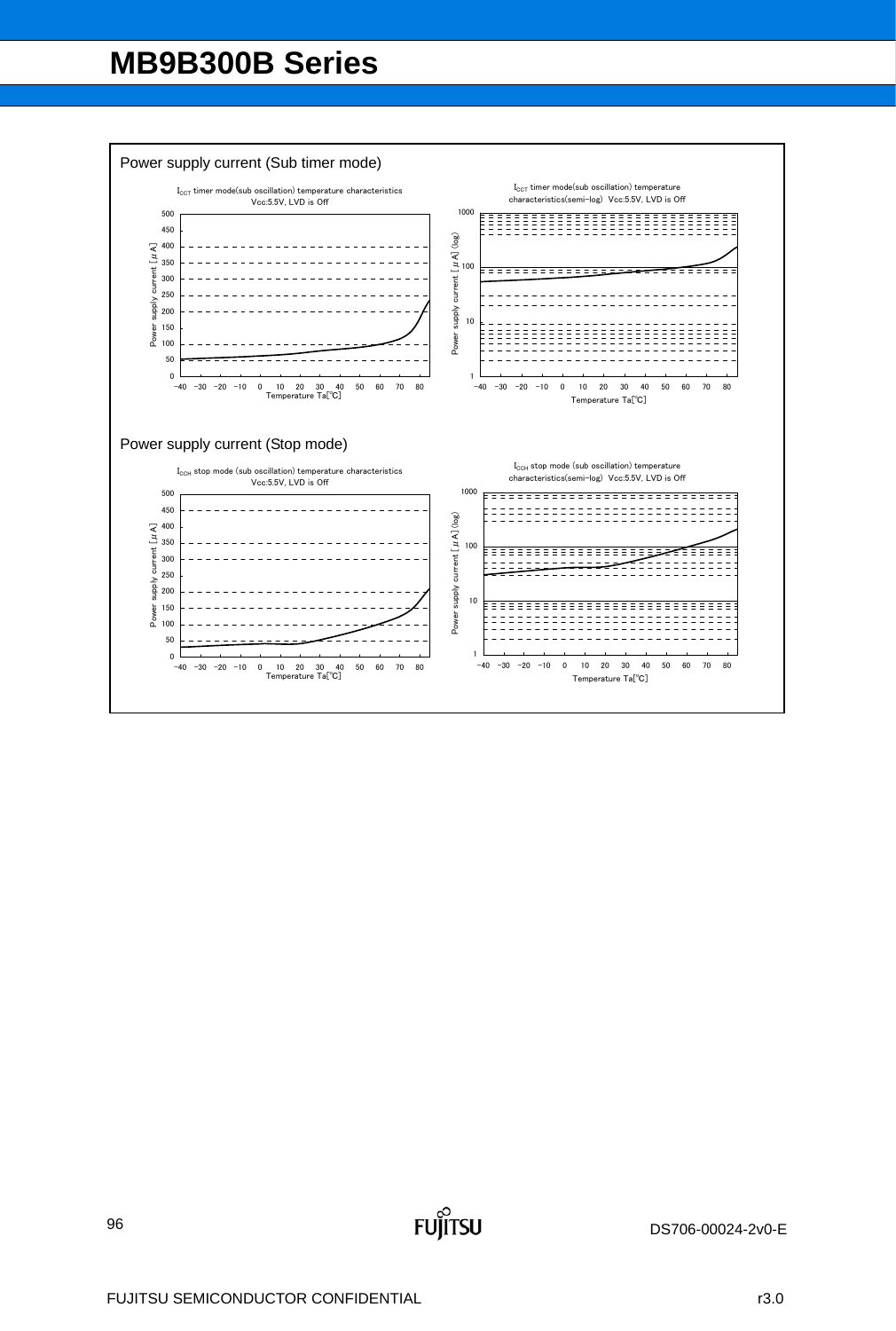### $\blacksquare$  **ORDERING INFORMATION**

| Part number   | Package                                                           |
|---------------|-------------------------------------------------------------------|
| MB9BF304NBPMC |                                                                   |
| MB9BF305NBPMC | Plastic $\cdot$ LQFP(0.5mm pitch), 100-pin<br>(FPT-100P-M20*/M23) |
| MB9BF306NBPMC |                                                                   |
| MB9BF304RBPMC |                                                                   |
| MB9BF305RBPMC | Plastic $\cdot$ LQFP(0.5mm pitch), 120-pin<br>(FPT-120P-M21/M37)  |
| MB9BF306RBPMC |                                                                   |
| MB9BF304NBBGL |                                                                   |
| MB9BF305NBBGL | Plastic $\cdot$ PFBGA(0.8mm pitch), 112-pin<br>(BGA-112P-M04)     |
| MB9BF306NBBGL |                                                                   |

\* : ES product only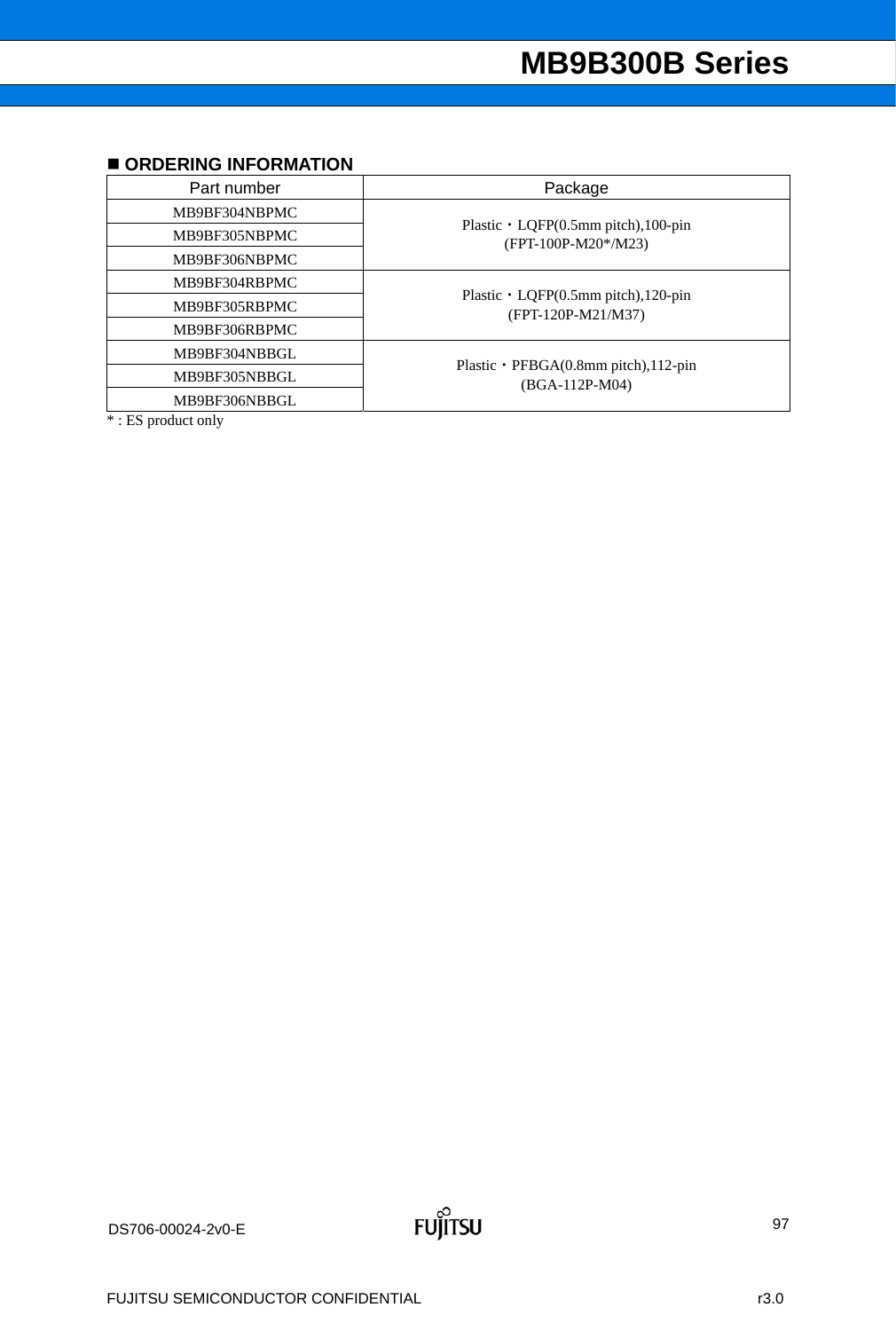### **PACKAGE DIMENSIONS**





**FUILTSU**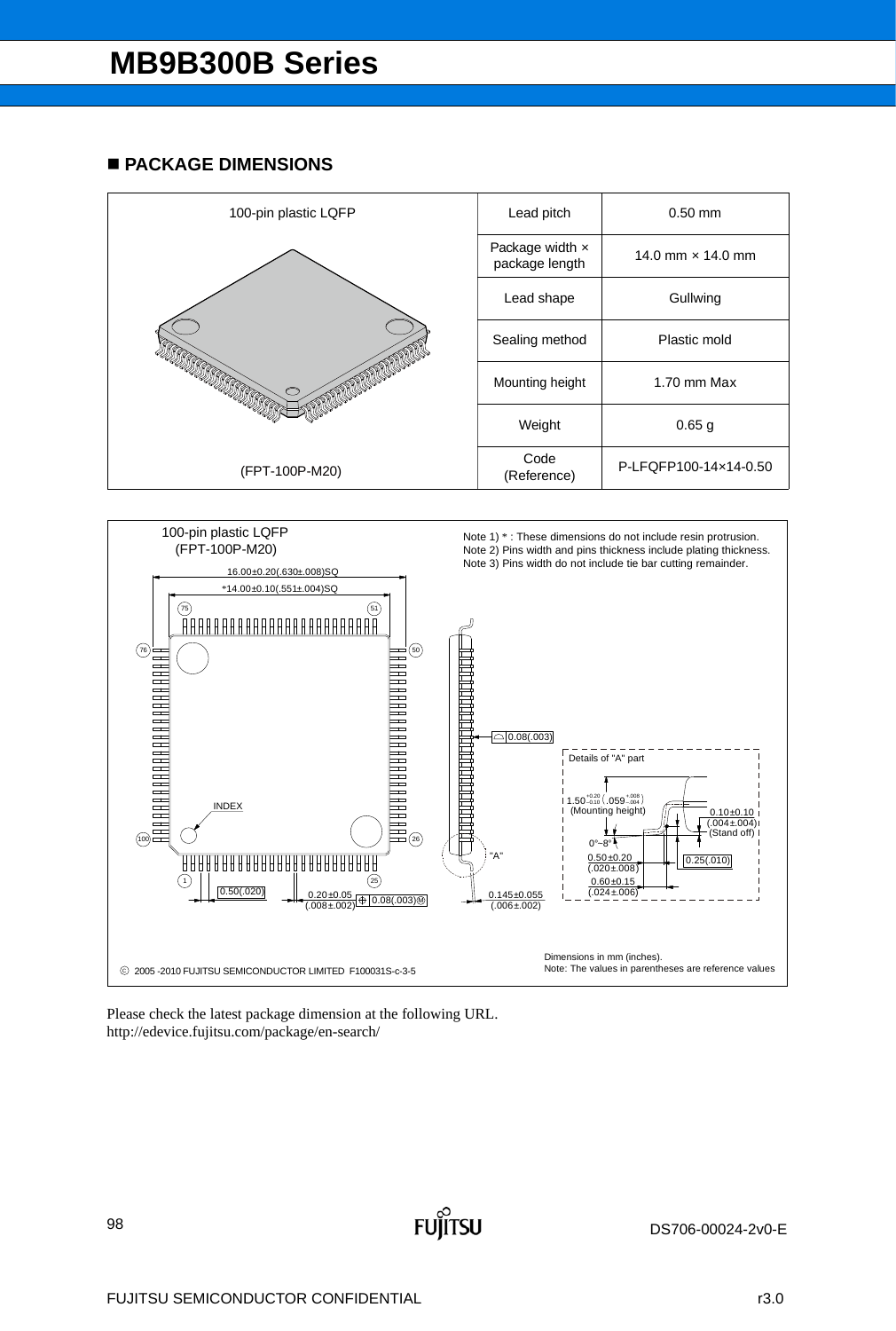#### (Continued)



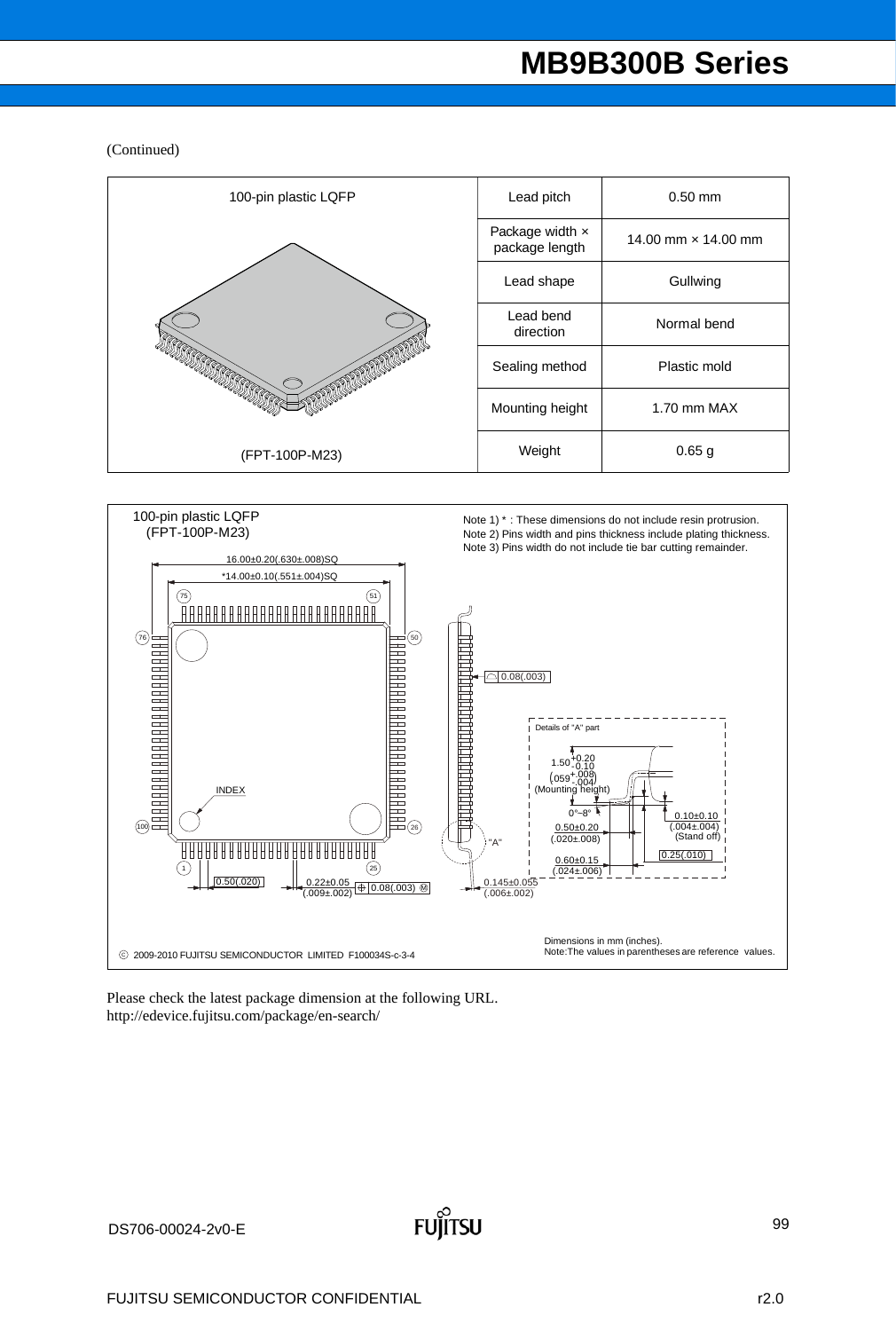(Continued)





**FUILTSU**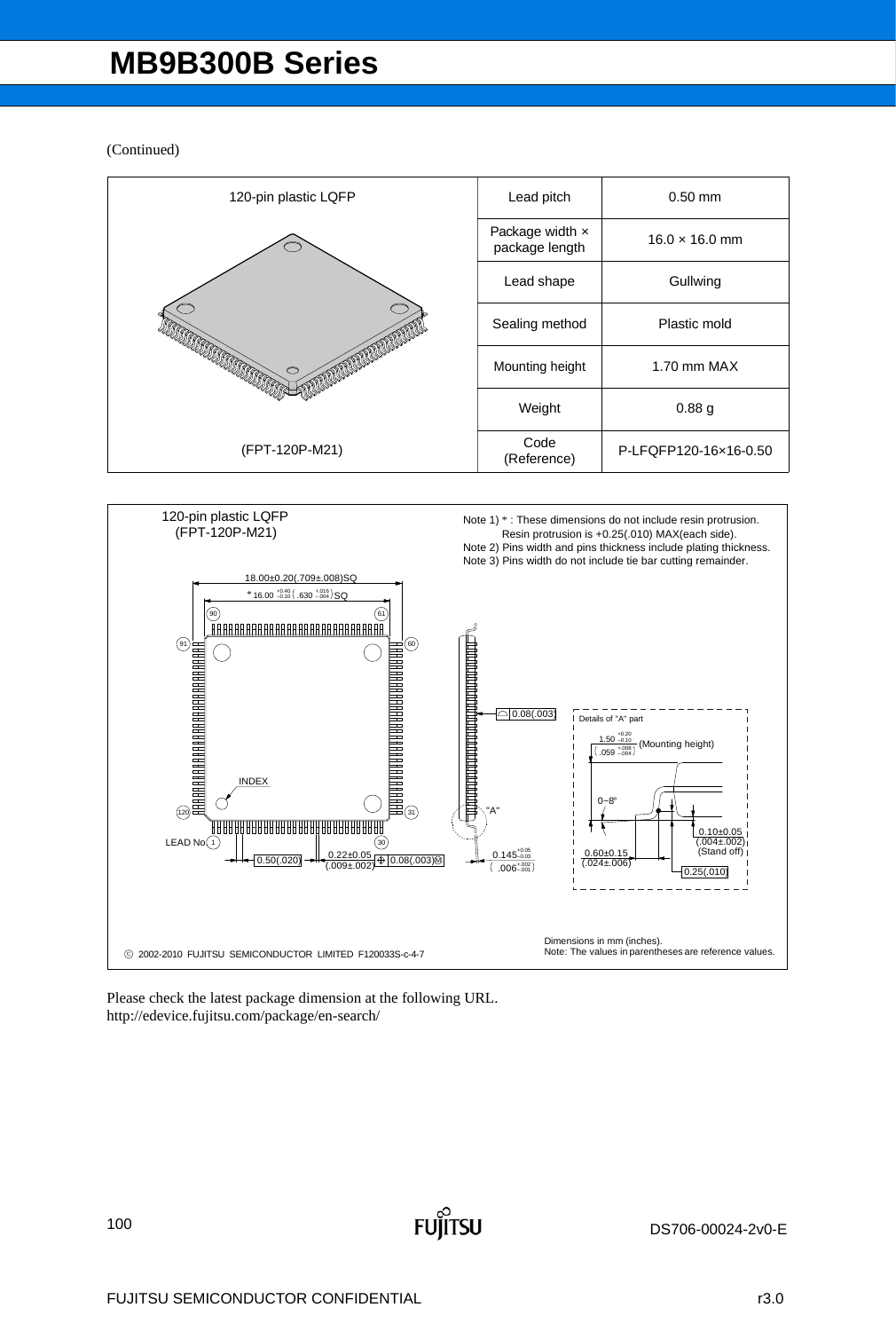(Continued)



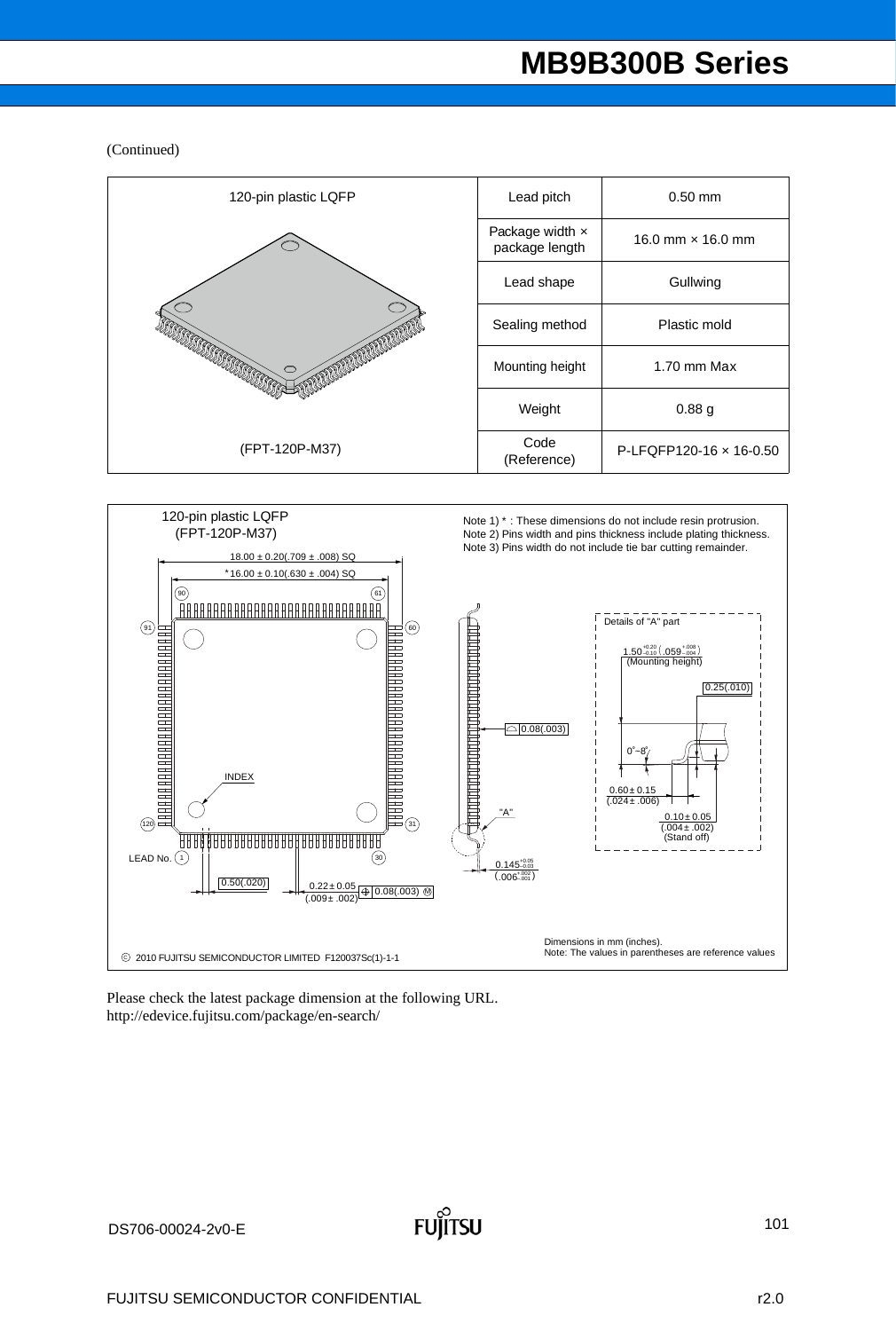(Continued)





**FUJITSU**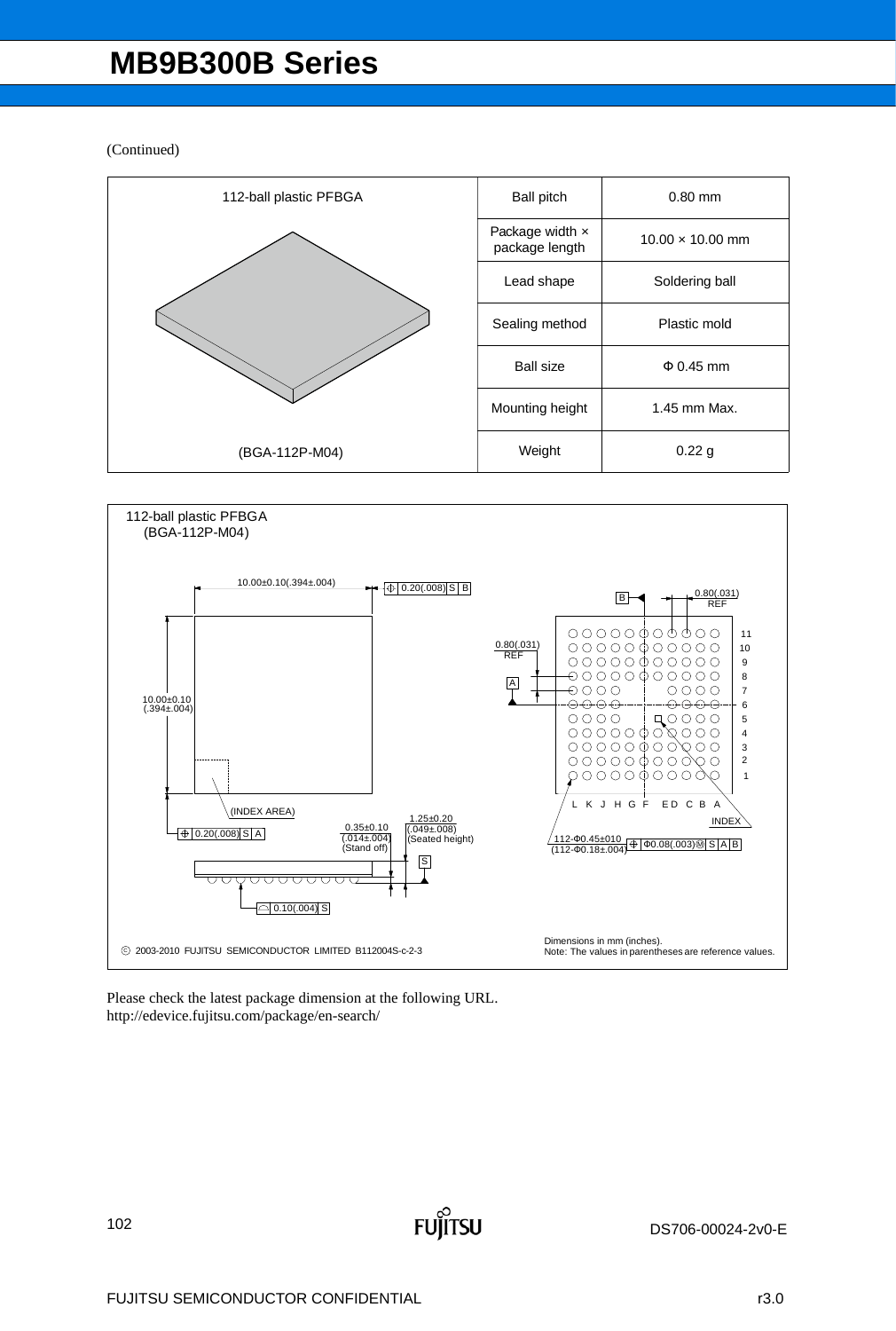# **MAJOR CHANGES IN THIS EDITION**

| Page | Section | <b>Change Results</b>                                                                                                                                                                                                                                                                                                                       |
|------|---------|---------------------------------------------------------------------------------------------------------------------------------------------------------------------------------------------------------------------------------------------------------------------------------------------------------------------------------------------|
|      |         | Corrected series name and part number:<br>MB9B300A Series $\rightarrow$ MB9B300B Series,<br>MB9BF304NA $\rightarrow$ MB9BF304NB,<br>$MB9BF304RA \rightarrow MB9BF304RB$ ,<br>$MB9BF305NA \rightarrow MB9BF305NB$ ,<br>$MB9BF305RA \rightarrow MB9BF305RB$ ,<br>$MB9BF306NA \rightarrow MB9BF306NB$ ,<br>$MB9BF306RA \rightarrow MB9BF306RB$ |